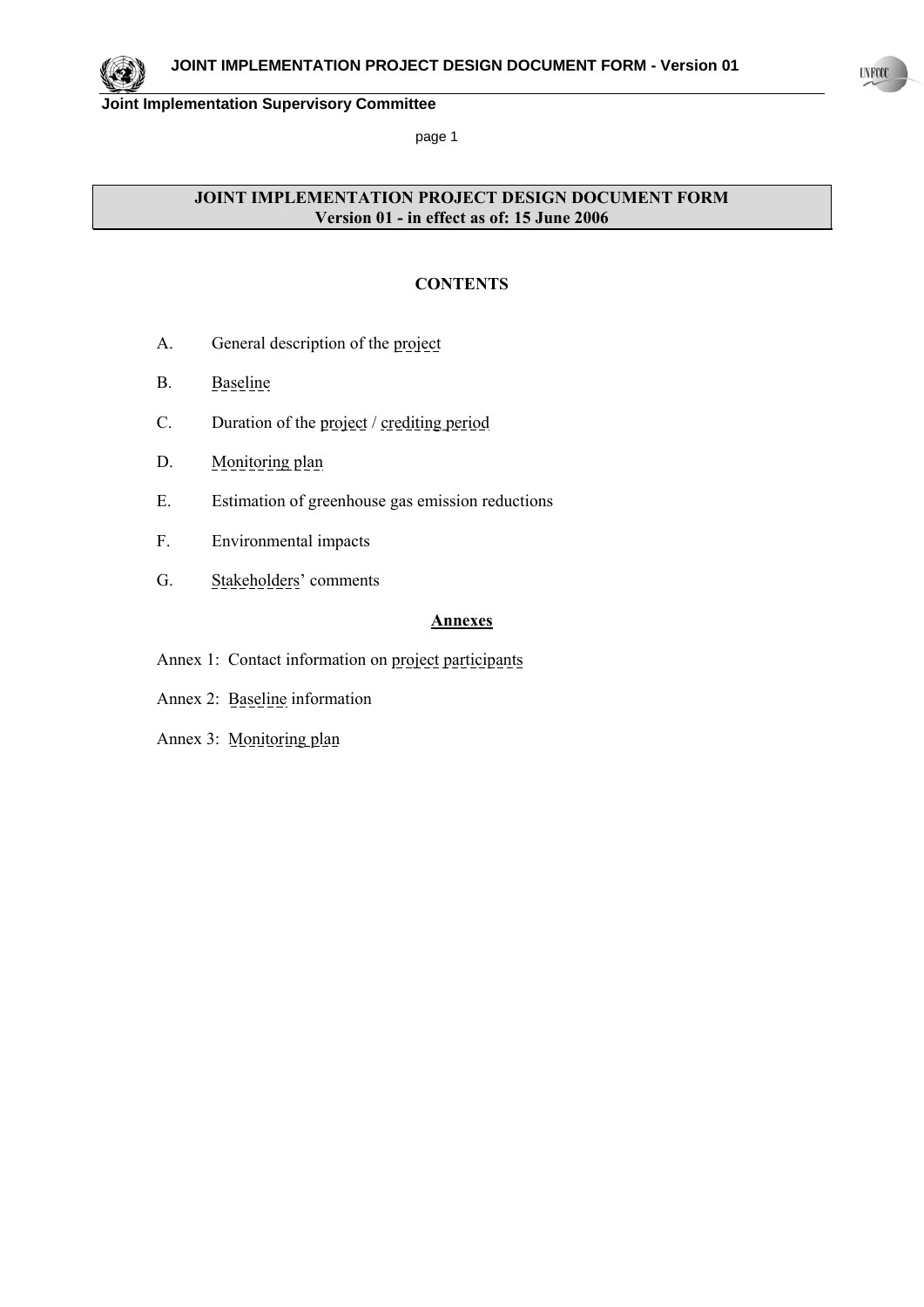page 2

## **SECTION A. General description of the project**

### **A.1. Title of the project:**

"Energy Efficiency Programme at the plants of LLC firm "Astarta-Kyiv".

The sectoral scope of the project is scope (4) Manufacturing Industries.

Version 2.2, July  $28^{th}$ , 2011.

### **A.2. Description of the project:**

LLC firm "Astarta-Kyiv" (Astarta) is an agri-industrial holding and one of the leading companies in the Ukrainian sugar sector. From 2004 to 2007 Astarta has been one of the Top-5 Ukrainian sugar producers.

Astarta's operations are focused on the production and sale of sugar made from sugar beets, sugar byproducts and related services. Astarta has leased 91,000 hectares of land to grow their own sugar beets as well as other crops and raise cattle. Astarta owns 2 trading companies (sugar and crops) and 34 production units, including 2 sugar mills where the proposed JI project is to be executed.

This project is being conducted at two sugar beet processing plants under ownership and operation of the project company; Astarta. The project activity is comprised of various energy efficiency improvements being implemented at each of the Astarta locations. The sugar plants are located in the town of Bilyky and the village of Zhdanivka, within Ukraine.

The proposed JI project is aimed at the reduction of the emissions of carbon dioxide from the two main sources:

- (1) The combustion of fossil fuel and
- (2) Decomposition of limestone within the calcination process (as well as reduction emissions from coal combustion from the calcination process).

Overall the project aims at reducing anthropogenic emissions by reducing the energy requirements of the plant's operation as well as introducing measures which lead to a reduced need for the calcination of limestone; through increased juice purity.

The start date of the project has been identified as (28/12/2006). Each plant is operated by utilizing heat and power produced onsite at a Combined Heat and Power (CHP) Plant. The CHP Plants are powered exclusively by natural gas and are operated to supply the plants with the necessary electricity and heat needed to power the sugar production process. Prior to the implementation of the project, the plants operate using commonly available technologies available in Ukraine. These technologies, which produce sugar from sugar beet with average to efficiency values, are in line with common practice in Ukraine.

The baseline scenario consists of continuing to operate the sugar facilities at their pre-project state. Equipment utilized prior to the beginning of the project could continue operation, with normal maintenance, throughout the crediting period. Therefore the plants would continue normal operation with no investment scheme proposed throughout the crediting period. For further information on baseline setting, please refer to Section B.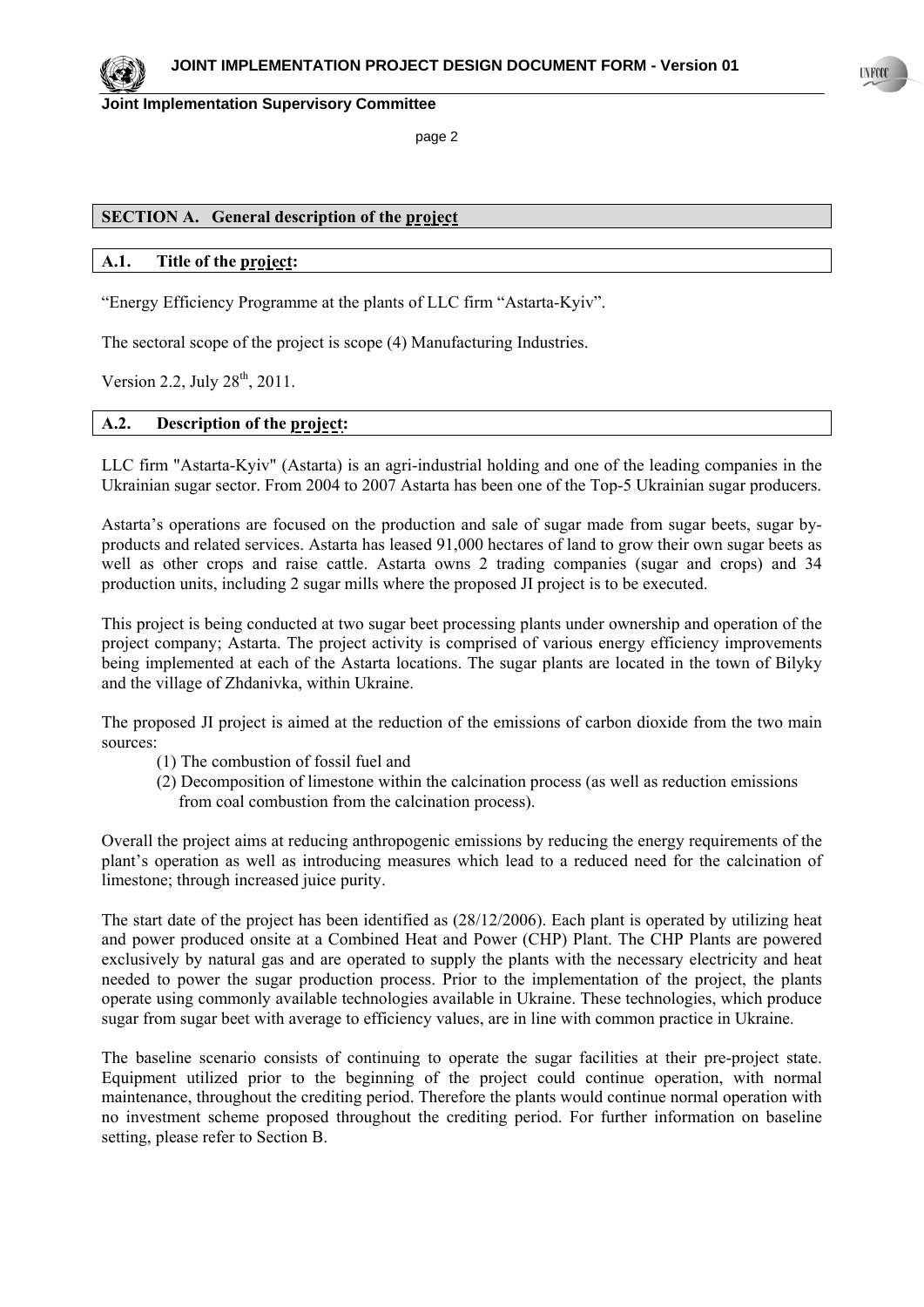page 3

As discussed, the project scenario is aimed at saving/reducing the need for electricity and heat consumption, as well as decreasing the limestone-based clarifying agent required for sugar production. All savings in electricity and heat directly correlate to a reduced need for natural gas consumption at the CHP generating units. Maximizing the use of energy resources, by optimizing the heat scheme of the plants will reduce the CHP natural gas consumption. Reductions will also result from lower quantities of natural gas being consumed to dry pressed pulp; as increased pressing ability in the project result in lower moisture content in the pressed pulp. Furthermore, increased purity of the pressed juice will result in a lower need for the purification via lime-milk usage. (Lime-milk is the term given for the products of the calculation process (lime) and water; producing a milk-like lime liquid). By reducing the lime-milk required for sugar production the plants will reduce the corresponding coal and limestone firing required to produce the clarifying agent.

The project scenario will result in the plants running at much higher efficiency levels. This is due to the implementation of energy efficiency technologies at each of the sugar plants. Astarta will put into operation deep-pressing pulp presses to increase juice purity and decrease water content in the pressed pulp. Hot pulp juice will be recycled into the diffusion system increasing both the reuse of thermal energy and the capture of sugar. Moreover, 50% less energy is spent to dry the pulp for use as animal feed. In addition, Astarta will install vacuum pans with mechanical circulators and chamber filters for suspension pressing. It is also making the lime-carbonic purification process more carbon-efficient. A number of smaller technical measures are also being implemented, including; heat insulation, frequency converters, juice preheating using low-potential energy resources and reconstruction of the automation of the thermal power station. For further details please refer to detailed descriptions of measures within section A.4.2.

### **Summary of the history of the JI project (incl. the JI component)**

Since 2006, Astarta has been developing their Energy Saving Programme. This voluntary program is aimed at increasing the efficiency of Astarta's sugar plants through introducing technologies which reflect the best available processing techniques. The possibility of generating ERUs has always been a key factor for Astarta<sup>1</sup> and it was discussed at the very early stage of the programme development.

The intention for making a JI project was raised in the IPO Prospectus and published in the 2006 Annual Report. Further to this 2006 decision, a full blown analysis was conducted in early 2007, in response to the company's acceptance of an energy efficiency program. Detailed emission reduction estimates were derived through a report developed by a team of researchers from the National University of Food Technologies and during the Energy Audit commissioned by EBRD and performed by the energy consulting company MWH of Italy.

The European Bank for Reconstruction and Development (EBRD) can only finance projects that have a transitional impact, and one such impact is the project's ability to reduce GHG emissions. Potential carbon credits have been an important consideration throughout the investment project development cycle and one of the factors for the EBRD's decision to approve the loan. In parallel to this, in 2008, the Multilateral Carbon Credit Fund established by EBRD and European Investment Bank (EIB) agreed to buy a substantial portion of carbon credits from the Astarta's plants.



<sup>&</sup>lt;sup>1</sup> MWH Report; Energy Audit at Astarta Sugar Mills, Ukraine; June, 2007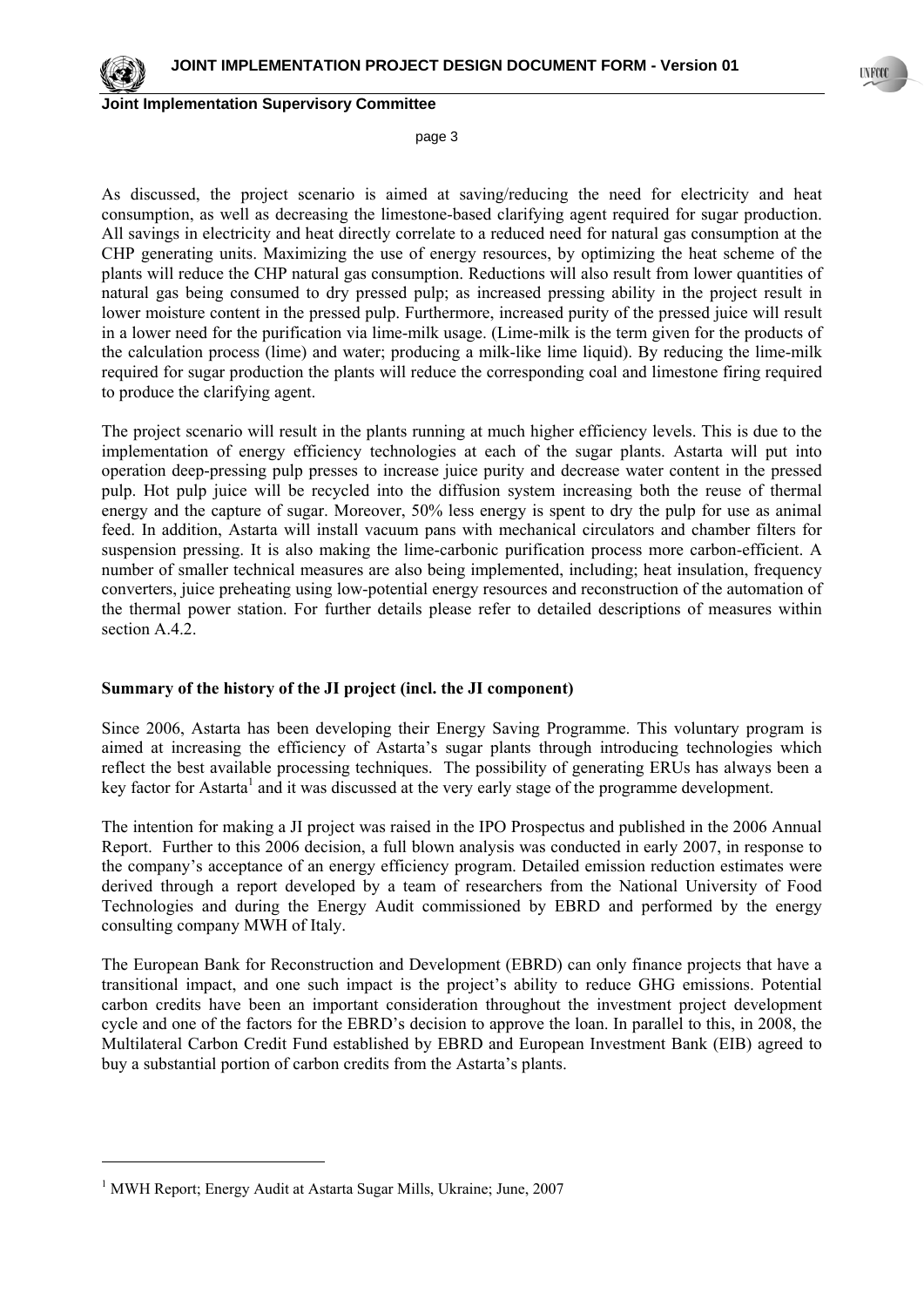

page 4

A Project Idea Note and Letter of Endorsement (LOE) application for Astarta was submitted to the Ukrainian Designated Focal Point (DFP), the National Environmental Investment Agency (NEIA), on January 28, 2009. The LOE was issued through NEIA on February 27th 2009 (LOE  $\#174/23/7$ )<sup>2</sup>.

# **A.3. Project participants:**

| Party involved                  | Legal entity project participant<br>(as applicable) | Please indicate if the Party<br>involved wishes to be considered<br>as project participant (Yes/No) |
|---------------------------------|-----------------------------------------------------|-----------------------------------------------------------------------------------------------------|
| Ukraine (Host Party)            | LLC firm "Astarta-Kyiv"                             | No                                                                                                  |
| Netherlands, Spain, Switzerland | Stichting Carbon Finance (SCF)                      | N <sub>o</sub>                                                                                      |

# **A.4. Technical description of the project:**

### **A.4.1. Location of the project:**

The proposed Astarta energy efficiency programme is to be executed at two sugar plants located in Poltava Oblast and Vinnytsia Oblast regions of Ukraine Kobeliatsky and Zhdanivsky sugar plants.



### **Figure 1: Location of the Project**

# **A.4.1.1. Host Party(ies):**

 $2$  Please refer to supporting documentation number 11 (LOE)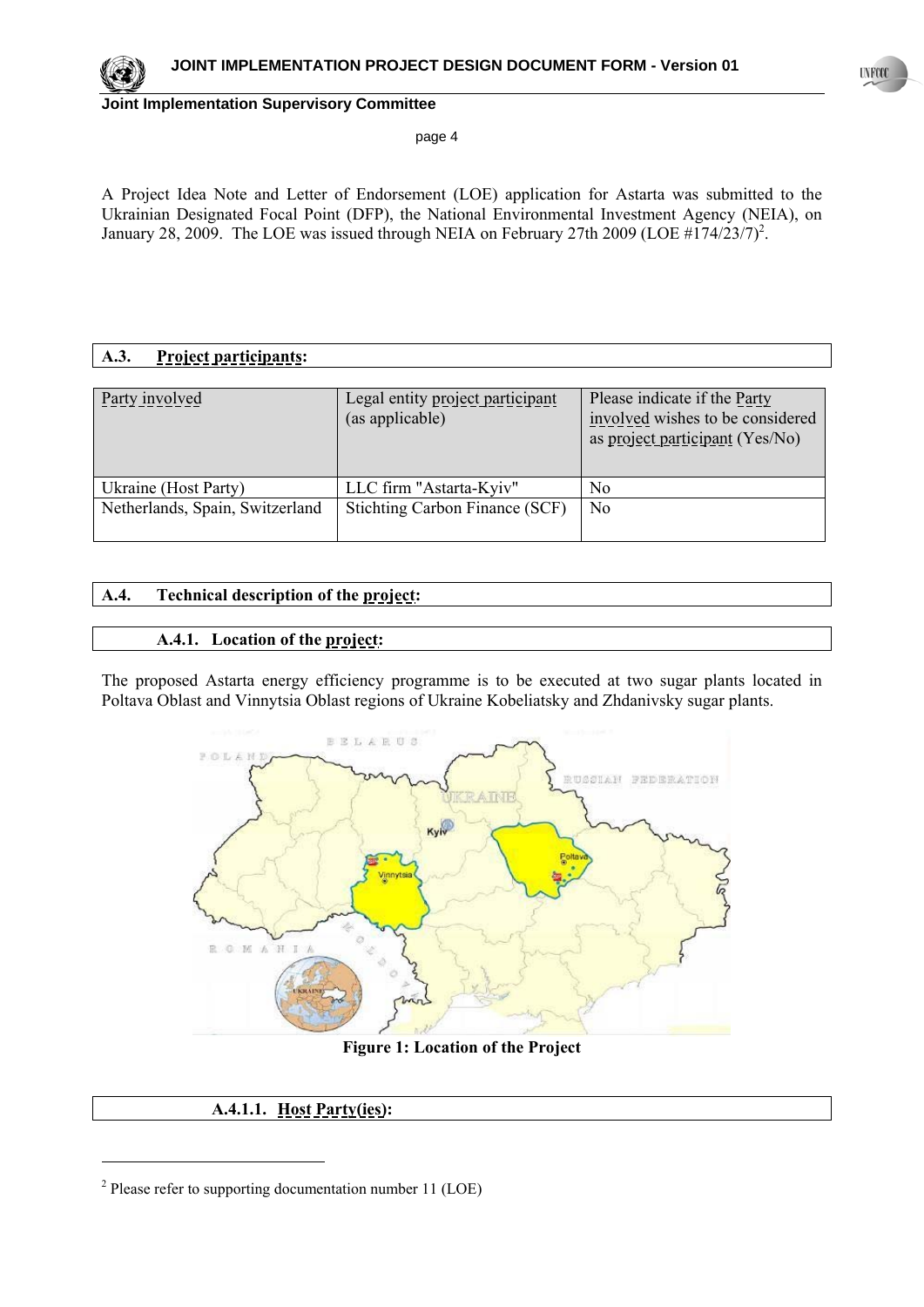page 5

Ukraine

### **A.4.1.2. Region/State/Province etc.:**

Poltava Oblast and Vinnytsia Oblast

### **A.4.1.3. City/Town/Community etc.:**

Town of Bilyky, Kobelyatsky rayon, Poltavska oblast

Village of Zhdanivka, Khmilnytsky rayon, Vinnytska oblast

### **A.4.1.4. Detail of physical location, including information allowing the unique**  identification of the project (maximum one page):

The sugar plants are located at the following specific locations

### *Kobeliatsky Sugar Plant:*

Town of Bilyky, Kobelyatsky rayon, Poltavska oblast

Coordinates: 49.145402, 34.213829

### *Zhdanivsky Sugar Plant:*

Village of Zhdanivka, Khmilnytsky rayon, Vinnytska oblast:

Coordinates: 49\*37' 33", 27\*53'31"

### **A.4.2. Technology(ies) to be employed, or measures, operations or actions to be implemented by the project:**

As described, the project activity is a combination of various energy efficiency improvements. Each individual technology installed at the sugar plant will reduce the plant's energy (or processing) requirements compared to the baseline situation. Consequently all measures installed improve energy efficiency and decrease the need for electricity and energy consumption.

It should be noted that the individual technologies installed at the two sugar plants are slightly different at each plant.

This section details the individual measures comprising the efficiency program, listed separately for each of the sugar plants. Correspondingly, calculations and baseline efficiency setting has been completed on a site-by-site basis for transparency purposes, as required by the guidance methodology. Listing individual measures, by plant, allows for the opportunity to describe how each directly affects the energy efficiency at the plant.

It should be noted that Astarta intends to increase the volumes of the processed beets over the crediting period, regardless of project implementation. It is therefore herein explicitly stated that the pre-project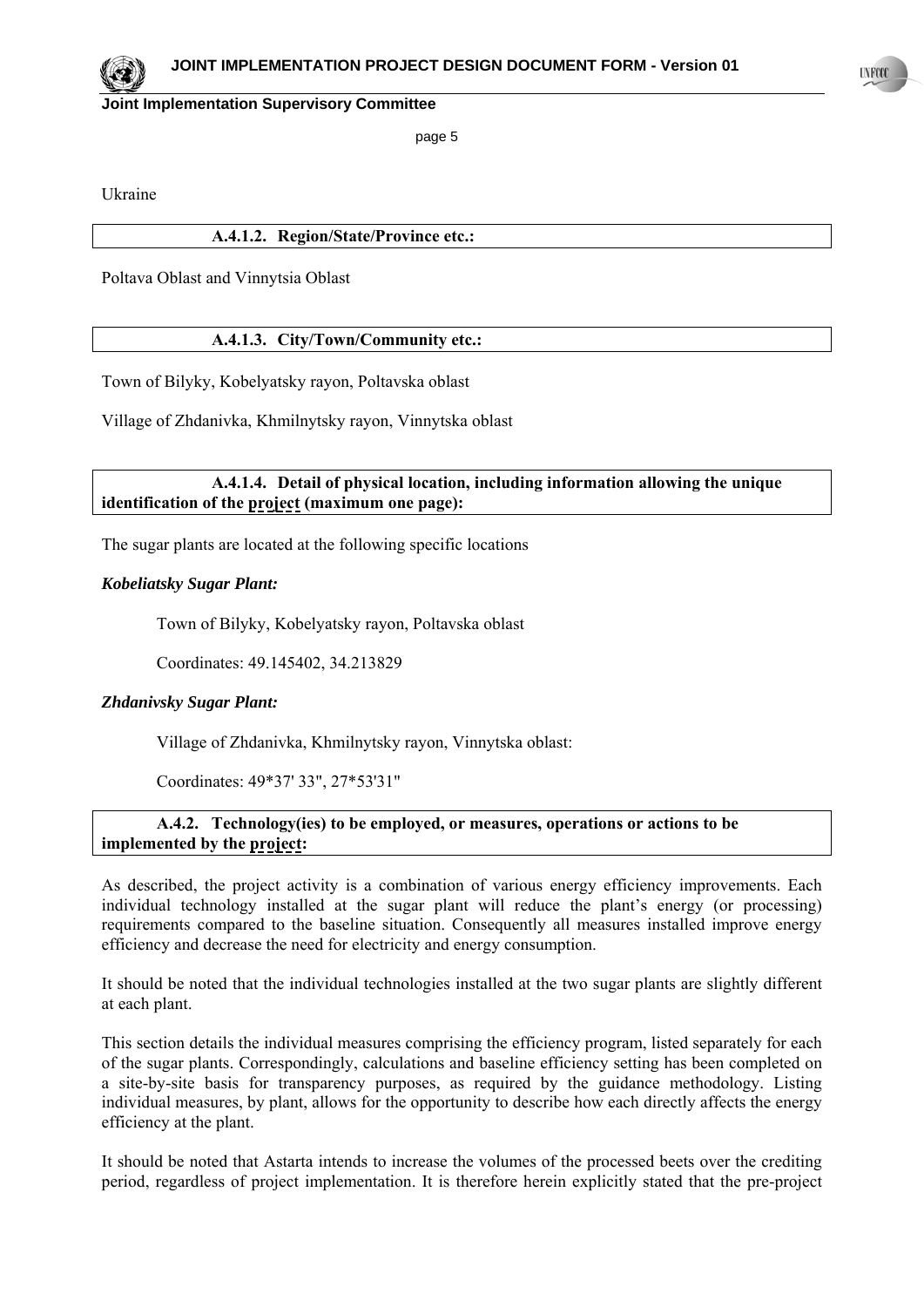

page 6

equipment is able to, and would, process all beet volumes listed in Table 1, including slight increases in volume over 2009-2011. The expected mass of beet production at both Astarta sugar plants for the upcoming years is provided in the table below.

| Year | Beets processed, |
|------|------------------|
|      | (tonnes)         |
| 2008 | 563,396          |
| 2009 | 695,000          |
| 2010 | 780,000          |
| 2011 | 829,000          |
| 2012 | 870,000          |
| 2013 | 870,000          |
| 2014 | 870,000          |
| 2015 | 870,000          |
| 2016 | 870,000          |
| 2017 | 870,000          |

### **Table 1: Forecasted Beet Production3**

Fully described details of each individual measure installed in 2007 and 2008 and further planned measures from 2009-2012 can be found below.

### **Kobeliatsky Plant Technologies**

### *(1) Replacement of Vertical Presses with horizontal Deep Pulp Presses (2007)*

The pulp presses are utilized during the final stage of the sugar diffusion process. Pulp presses take the combined slices of sugar beet and hot water mixture and separate this mixture into pure raw juice and pulp. The water and pulp mixture is pressed and the sugary water is returned to the diffusion process and the pressed pulp is removed for drying; where it is sold as animal feed. With the old presses Astarta obtained pressed pulps with 8% dry substance. With the new horizontal deep pulp presses Astarta is able to receive up to 30% dry substance, an increase of 22%. The mantling of new pulp presses was implemented by Small Private Enterprice "Оmis", Private Enterprise "Promin" and Poltavaspetsmontazh, LLC.

Increased pressing ability results in a number of energy saving advantages. First, and most significant, is the direct reduction of natural gas used to dry the pressed pulp. Reduced water content in the pulp allows for faster drying and lower natural gas usage in the drying oven. Alternate benefits of new presses are the increased purity in the sugar juice. Increased purity results in lower need for lime milk addition which, in turn, reduces emissions from the calcination process as less limestone and coal is consumed. Furthermore, increased pressing ability increased the juice that is returned to the diffusion process; which results in less clean water being added to the initial stages of diffusion. As less clean water is added, there is also reduced need for electricity to power water pumps. In addition, decreased water addition

<sup>&</sup>lt;sup>3</sup> Supporting Document 4, ERU Calculations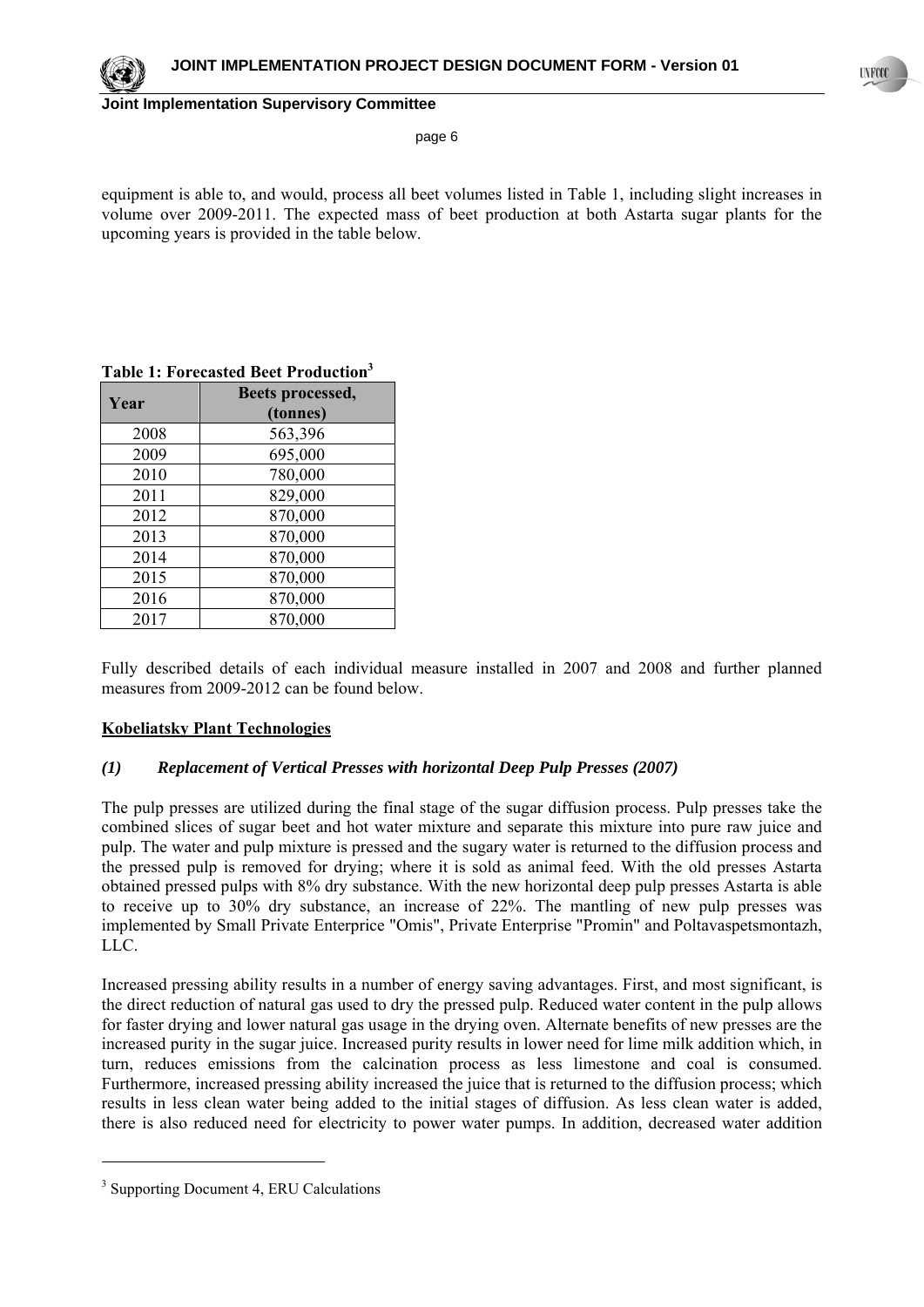

 $\overline{\phantom{a}}$ 

**UNFCCC** 

**Joint Implementation Supervisory Committee**

page 7

also results in less of a need for the evaporation procedure; a highly energy intensive process which uses natural gas.

Frequency converters have been installed with the pulp presses to help control the speed and operation of screws. By installing frequency converters the quantity of electricity used to power the pulp presses has been reduced. The reduction in electricity results in a decreased load on the CHP Plant which in turn results in decreased combustion of natural gas for the purpose of electricity production. In total 3 Converters were installed at the entering point of each of the deep presses electrical input. The use of frequency converters also regulates the number of rotations the presses complete which, in turn, correlates to the level of dry material that remains after pressing. By increasing the pressing, there is reduced water content in the pressed pulp and subsequently less need for pulp drying, as discussed earlier. Gas savings from this measure will reduce consumption by an estimated  $3.5 \text{ m}^3$  of gas per tonne of beet processed $4$ .

### *(2) Installation of pre-limer, implementation of suspension flow-back scheme after first carbonation (2007)*

As part of the purification process both CaO and  $CO<sub>2</sub>$  are added to remove non-sugar particulates from the juice. To introduce CaO into the process it must first be dissolved into solution. Prior to the project activity, CaO was combined with clean water; as water was added to the products of the calcination process. Through this measure of the project, the use of sweet washing water is utilized in lieu of clean water. Aside from the environmental benefit of saving the consumption of fresh water; utilizing waste flow from the first carbonation process also adds energy efficiency benefits to the plant. The installation works were implemented by Poltavaspetsmontazh, LLC.

CaO is only slightly soluble in water, and has a much higher solubility in sucrose based liquids; as saccharose ions are formed instead of hydroxyl ions<sup>5</sup>. See the chart below for common solubility levels. By using a sucrose liquid, Astarta can gain a higher level of concentration of CaO solution as opposed to using clean water. By using sweet washing water and increasing concentration, the overall volume of liquid required is reduced while still maintaining the desired concentration of CaO in solution. This reduced liquid content results in less heat energy requirement during the evaporation process. Gas savings from this measure will reduce consumption by an estimated  $0.5 \text{ m}^3$  of gas per tonne of beet processed<sup>4</sup>.

| Sucrose g/100ml | Solubility of CaO g/100ml |
|-----------------|---------------------------|
|                 | 0.09                      |
| - 5             | 0.08                      |
|                 | 0.10                      |
|                 | 0.15                      |

|  | Figure 2: Sucrose solubility levels <sup>6</sup> |  |
|--|--------------------------------------------------|--|
|  |                                                  |  |

### *(3) Heat insulation of the heat-exchange equipment. Modernization of the heat scheme (2007)*

<sup>&</sup>lt;sup>4</sup> Information provided by Astarta, please refer to supporting documentation 1

<sup>&</sup>lt;sup>5</sup> Energy Audit At Kobelyatsky sugar factory, Ukraine Prepared for EBRD, MWH, October 2008

<sup>&</sup>lt;sup>6</sup> Energy Audit At Kobelyatsky sugar factory, Ukraine Prepared for EBRD, MWH, October 2008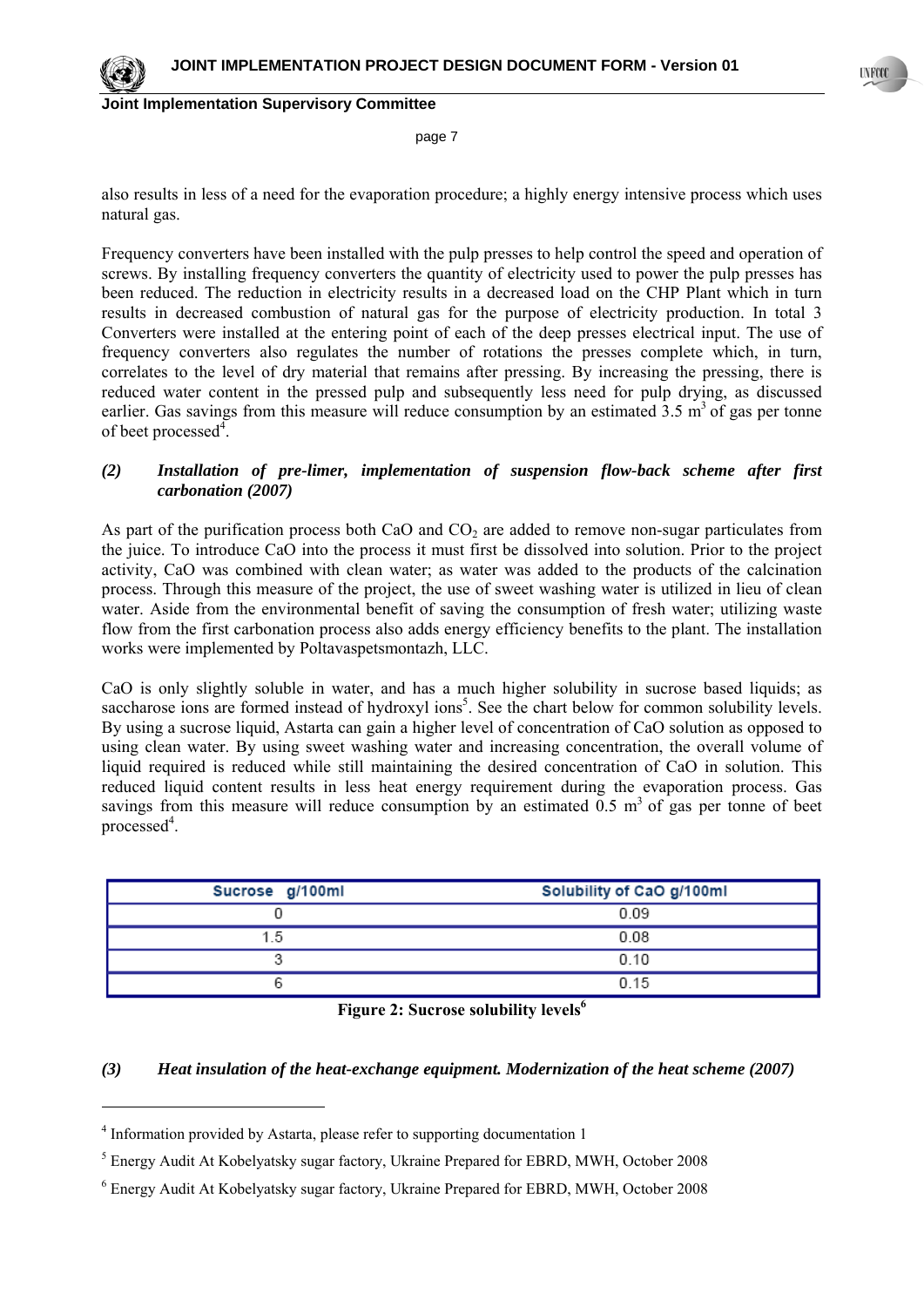

page 8

Heat is required in the sugar making process for a number of important functions. Heat is used to evaporate the sugar liquid into thick syrup, used to heat diffusion water to help in sugar transfer into water as well as a number of other important factors. Heat is currently provided to the sugar production process from the onsite CHP plant. Currently the retention and conservation of heat is not well regarded at the Astarta plants and large quantities of insulation require replacement in order to increase the thermal retention of the plants.

This project measure focuses on retaining heat and conserving the energy embodied in the various processes of sugar production. By reducing heating losses, there will be less of a requirement to produce heat for important beet processes. The following are specific actions undertaken to retain and recycle heat:

- Pipes above  $90^{\circ}$ C are covered by 40-60 mm thick Polyurethane insulation material
- Replaced old silicate cotton insulation
- Change to the method of heating the sugar juice

Poltavaspetsmontazh, LLC, Small Collective Enterprise "Phenix Ltd", Small Private Enterprise "Оmis" and Private Enterprise "Promin" implemented the insulation of heat-exchange equipment and modernization of the heating scheme.

The following figure illustrates the importance of insulation of pipes and details the heat loss for various pipe diameters and pressures. By using proper insulation on piping above  $50^{\circ}$ C Astarta can save up to  $90\%$  of energy losses as well as ensuring proper steam pressure at plant equipment.<sup>7</sup>



**Figure 3: Heat Losses per 1 meter of un-insulated steam line at 4 bar (kW/m)<sup>8</sup>**

<sup>7</sup> MWH Energy Audit, pg 45

<sup>8</sup> MWH Energy Audit, pg 46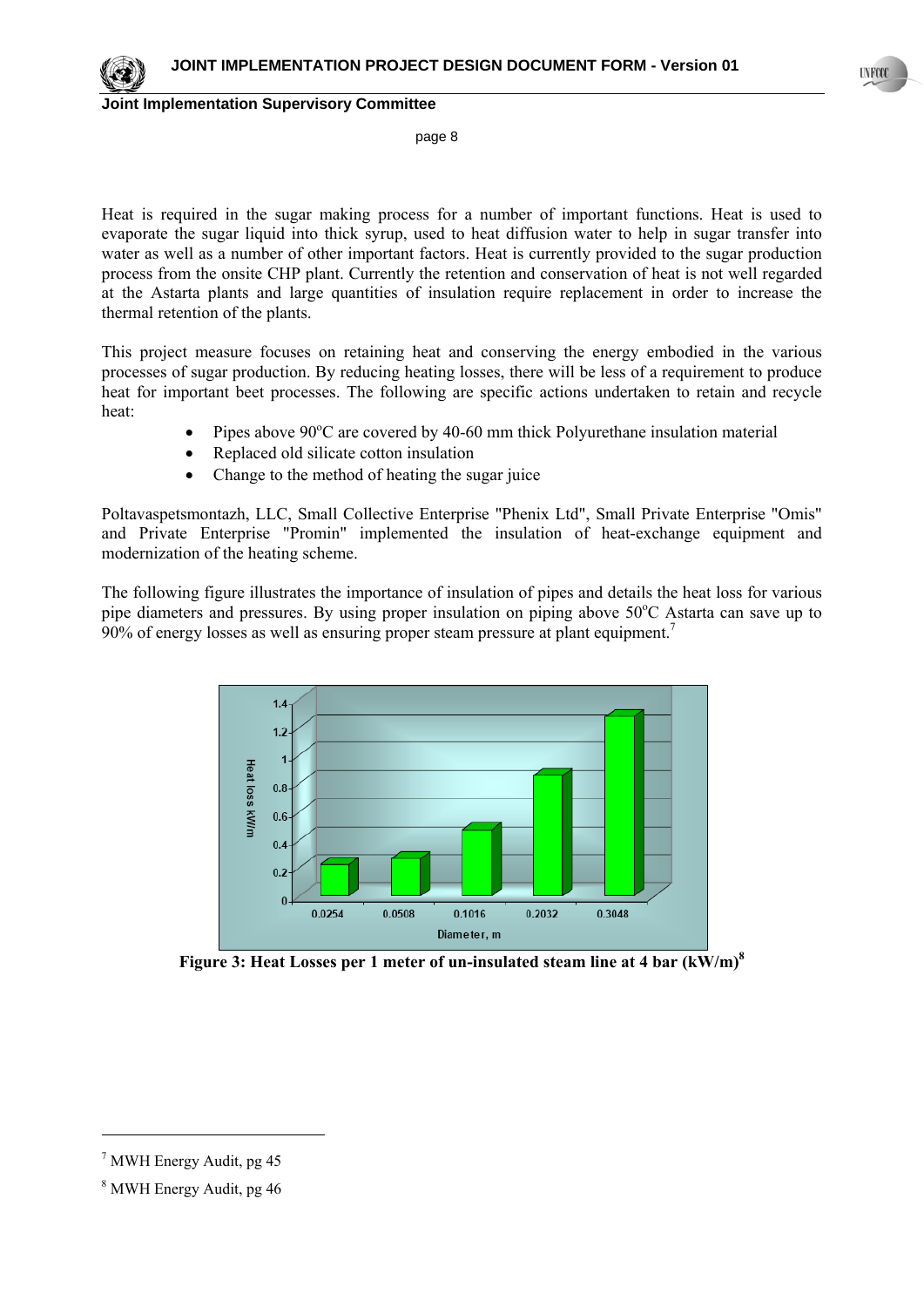

page 9



**Figure 4: Heat Losses per 1 meter of un-insulated steam line at 40 bar (kW/m)<sup>9</sup>**

A change was also introduced to recycle waste heat from various components in the plant. By recycling this waste heat back into the main process stages the formerly wasted heat will now be utilized; reducing the overall need for supplemental heating.

The pressure and temperature profile of the steam has also been optimized to increase heat transfer potential. This involves a move from higher potential to a lower potential steam value: based on the relationship between temperature and pressure. Thus by optimizing the potential of the steam, heat is transferred in a more efficient manner and less demand is placed on the CHP Plant and will result in approximately  $0.53m<sup>3</sup>$  of gas savings per tonne of beet processed<sup>4</sup>.

# *(4) Installation of Frequency Converters (2007-2008)*

Frequency converters have been installed to help control the speed and operation of pumps within the Kobeliatsky plant. The installation of frequency converters was implemented by Poltavaspetsmontazh, LLC over the years of 2007-2008. As a result of this measure the quantity of electricity used to power equipment has been reduced. The reduction in electricity results in a decreased load on the CHP Plant which results in decreased combustion of natural gas for the purpose of electricity production. Gas savings from installing frequency converters will reduce consumption by an estimated  $0.25 \text{ m}^3$  of gas per tonne of beet processed<sup>4</sup>.

| number | Quantity | Installed capacity,<br>kW | Company<br>producer | <b>Transported product</b>                      |
|--------|----------|---------------------------|---------------------|-------------------------------------------------|
|        |          | 75                        | «Danfoss»           | Draft from diffusion number 1                   |
|        |          | 75                        | «Danfoss»           | Draft from diffusion number 2                   |
|        |          | 75                        | «Danfoss»           | Pump for raw juice pumping                      |
| 4.     |          | 55                        | «Danfoss»           | Pulp press water pumps for<br>diffusion devices |
|        |          | 200                       | «Danfoss»           | Pulp presses «Babbini»                          |
|        |          | 132                       | «ABB»               | Beets slicers                                   |

<sup>&</sup>lt;sup>9</sup> MWH Energy Audit, pg 46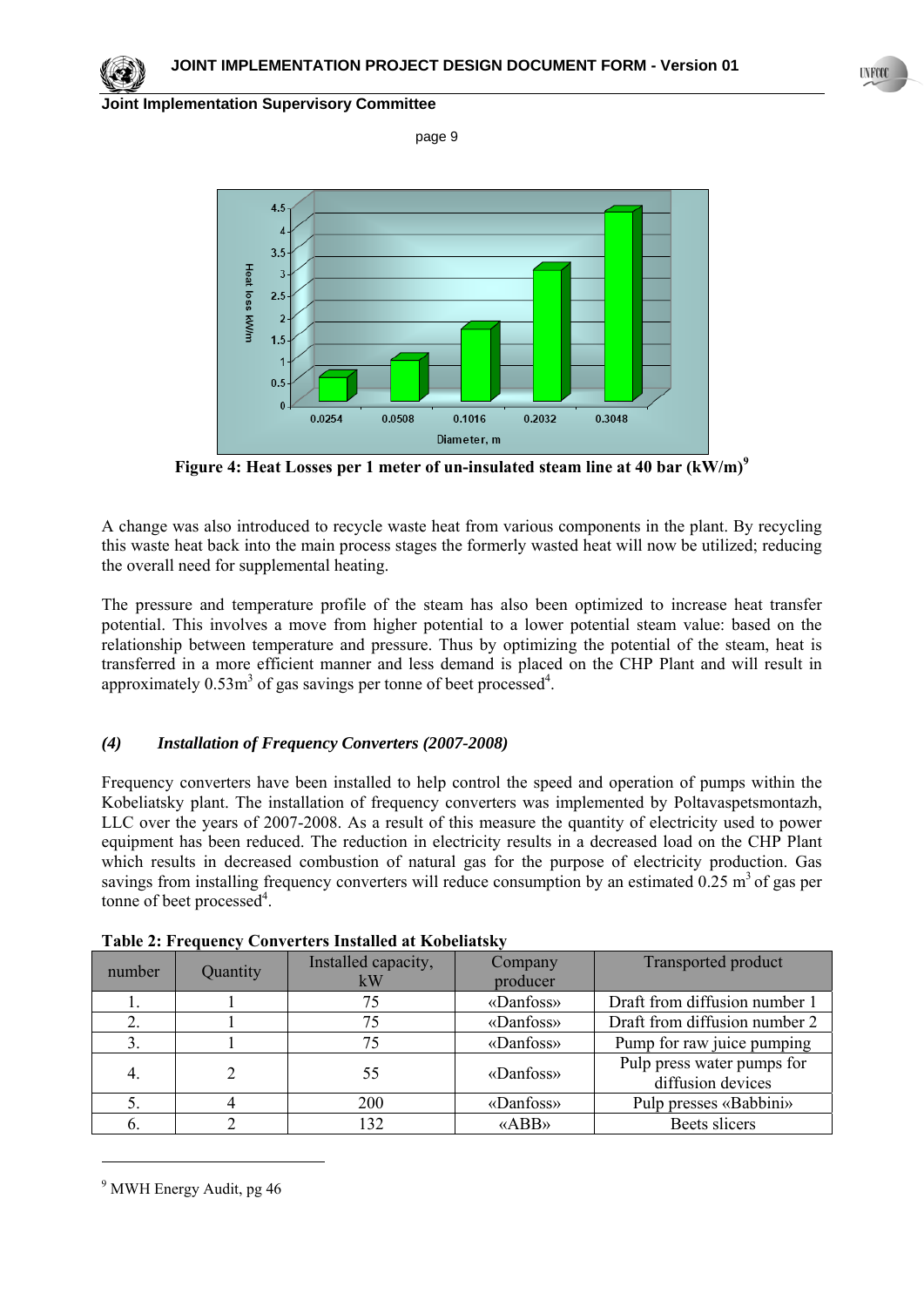page 10

| 7.  | ı              | 200            | «Danfoss»    | Pumps for juice with coal<br>defecator                          |
|-----|----------------|----------------|--------------|-----------------------------------------------------------------|
| 8.  | 1              | 37             | «Danfoss»    | Pumps for II carbonated juice<br>slurry                         |
| 9.  | 1              | 55             | «Danfoss»    | Pumps of returning of non-<br>filtrated juice                   |
| 10. | 1              | 160            | «Danfoss»    | Drafts for juice before<br>evaporating station                  |
| 11. | 1              | 160            | «Danfoss»    | Pumps for juice with 3A for 1A<br>corpus of evaporation station |
| 12. | 1              | 55             | «Danfoss»    | Pumps for syrup with<br>compensator                             |
| 13. |                | 15             | «Danfoss»    | Pumps for massecuite pumping<br>to crystallizer                 |
| 14. |                | 10             | «Danfoss»    | Pulp screw for drying                                           |
| 15. |                | $\overline{2}$ | «Danfoss»    | Dozer of pelletizer «Granteh»                                   |
| 16. |                | 3              | «Danfoss»    | Dozer of pelletizer «KAHL»                                      |
| 17. |                | 3              | «Simens»     | Dozer of pelletizer «KAHL»                                      |
| 18. | $\overline{2}$ | 3              | «Mitsubishi» | Feeder of stone of gas kiln                                     |

### *(5) Replacement of pumps (2007)*

Replacing old and inefficient pumps is another method of reducing the energy requirement of the sugar plant. Pumps currently in operation at the plants are often old and very inefficient. By switching to modern, new, pumping systems the various processes such as juice, water and lime milk pumping will be modernized and subsequently save energy during their operation. The new pumps were installed by Private Enterprise "Promin", Small Private Enterprise "Yava" and Private Enterprise "Budmontazh Ch S"

Savings from this aspect of the project will result in electricity savings which, in turn, affect the operation of the CHP Plant and will decrease the overall natural gas consumption rate by approximately  $0.20 \text{ m}^3$  of gas per tonne of beet processed<sup>4</sup>. For a complete list of pump installations, please refer to supporting documentation 3.

### *(6) Replacement of A-centrifugals (2007)*

Centrifugals are used to separate the sugar crystals from the overall liquid. Before the modernization of the centrifugals Astarta utilized energy-intensive, locally produced, Ukrainian equipment for their processes. The machines used before modernization was the Ukrainian model FPN 1251-L-07. These devices held very low capacity and efficiency. In short, sugar liquor required several passes through the old centrifugals in order to extract the sugar crystals. Furthermore, this increased processing also required the addition of supplemental fresh water.

In 2007 four old centrifugals FPN 1251-L-07 were replaced by four centrifugals BMA manufactured by German company. Installation of new centrifugals was implemented by Poltavaspetsmontazh, LLC and JSC "Donetsk Engineering Group".

**UNFCCC** 

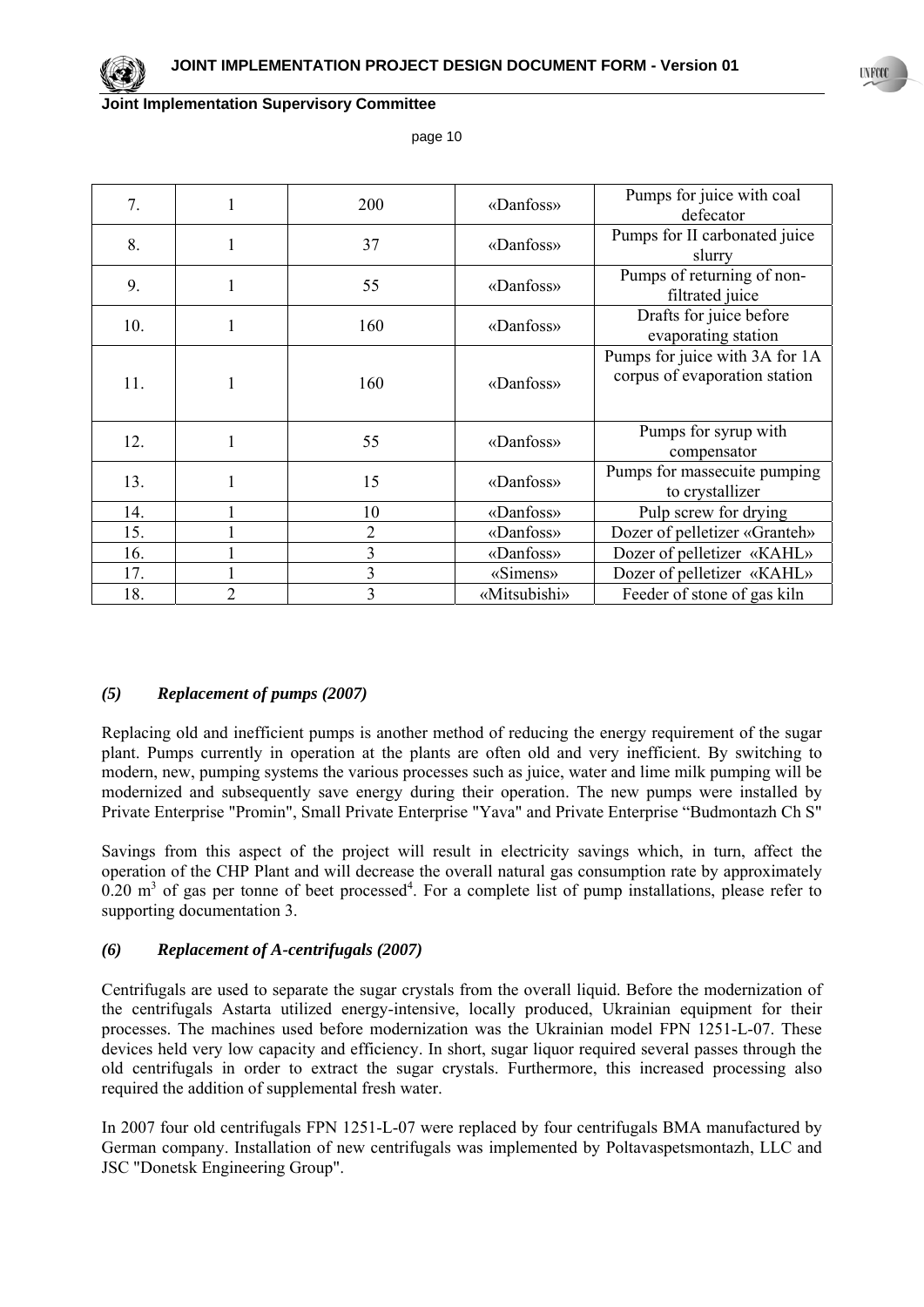

 $\overline{\phantom{a}}$ 

#### **Joint Implementation Supervisory Committee**

page 11

This centrifugal was a large improvement over the past technology as it required fewer passes of the liquor which resulted in reduced the energy required to extract the sugar crystals from the liquor. Furthermore the capacity of the centrifugal increased over the previous model, which resulted in fewer cycles being completed.

These increased energy savings were due to improved utilization of frequency converters in the new units. Due to these savings Astarta is able to reduce the energy need by up to 30%-40% from the original process and save approximately  $0.8 \text{ m}^3$  of gas per tonne of beet processed.<sup>4</sup>

# *(7) Modernization of the scheme for pulp drying and pulp granulating departments (2007)*

Pulp drying process is conducted to transform the pressed pulp into animal feed and other useful products. This process is depicted in Figure 5. Currently the pulp drying process uses approximately 70kWh/tonne pellet which is estimated to be reduced by 30% due to modernization of the drying  $process<sup>10</sup>$ .



**Figure 5: Pulp processing, including pelletizing process**<sup>11</sup>

In the past, two 110 kWh polish granulators and one Ukrainian 90 kWh were used to transform the pressed pulp into animal feed. As part of the project, two German KAHL granulators with a total power of 250 kWh were purchased, with one used as a backup to the first. In addition to purchase of two new granulators, modifications were made to the conveyer which distributes the pulp to increase productivity and two Holland refrigerants manufactured by Bűhler, installed in 2008.

One of the major energy uses in this process is the cooling of the dried pulp. As part of the project activity, a new Holland manufactured cooling system is being implemented with an operating capacity of 10 tonnes per hour. This is double the production capacity of the old Ukrainian unit which was able to process only 5 tonnes per hour.

<sup>&</sup>lt;sup>10</sup> Energy Audit At Kobelyatsky sugar factory, Ukraine Prepared for EBRD, MWH, October 2008

<sup>&</sup>lt;sup>11</sup> Asadi, Mosen. *Beet-Sugar Handbook*. Wiley-Interscience; A John Wiley & Sons, Inc., Publication. 2006. pg. 180.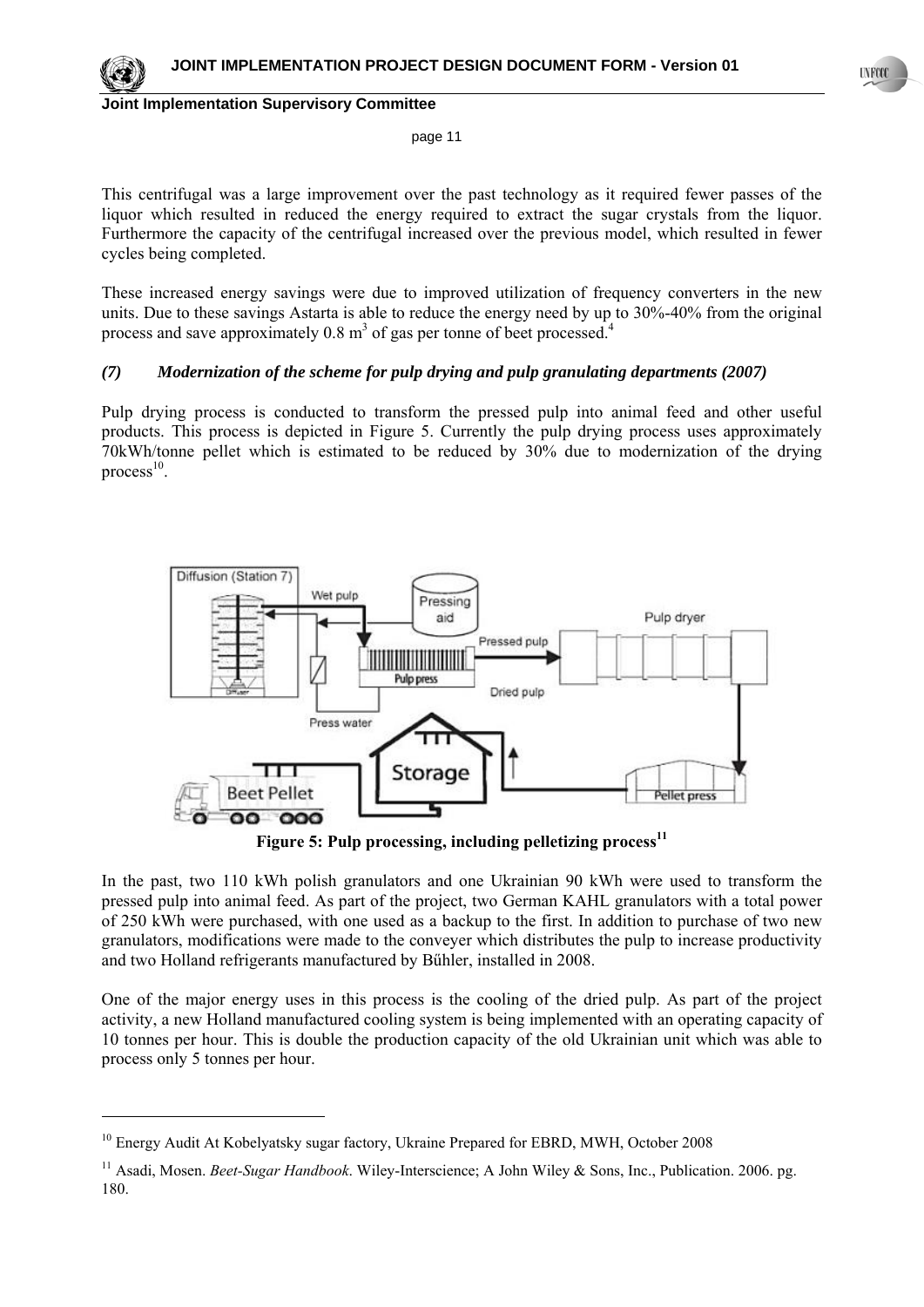page 12

Further to reducing energy requirements, the new units will operate with fewer shut downs. This is an important improvement over the previous system; as a significant amount of fuel is required during the start up phases of the granulation department. The improvement in cooling devices, and reduction in shut down and start ups, will significantly reduce energy requirement by approximately 2.2  $m<sup>3</sup>$  of natural gas per tonne of beet processed<sup>4</sup>.

### *(8) Automation of the purification station (2007)*

Automation of the purification system resulted in a large change to the defecation station. The installation of automation was implemented by daughter enterprise "Sahavtomat-inzh". The defecation station is the first stage of juice purification, in which lime and  $CO<sub>2</sub>$  are added to the juice. The previous equipment consisted of a horizontal pre-defecator which often leaked and required stoppage of the plant. Stoppage of the entire plant resulted in a large increase of fuel use due to initial fuel needed every time the plant needed to be restarted. Leakages lead to reduced sugar production, increasing the overall specific gas consumption of the plant. In addition, the previous defecation station produced a poor quality of juice and limited the production capacity to 4,800 tonnes of beet per day. New equipment is a vertical system which has eliminated all the problems created by the past horizontal system.

Modernization of the existing saturators and defecator at the hot stage of main dejection also increased capacity of the defecation station up to 4,500 tonnes of beets per 24 hours<sup>4</sup>. Increased capacity combined with elimination of sugars lost to leakage increases overall sugar production thus reducing the overall specific natural gas consumption for production, reducing the natural gas consumption at the CHP plant. Elimination of stoppage also reduces the overall natural gas consumption that was previously needed for stop and start-up of the plant due to technical failure at the defecation station. The modernization of this process will lead to a savings of 0.22  $m<sup>3</sup>$  of natural gas per tonne of beet processed<sup>4</sup>.

### *(9) Installation of beet slicers "PUTSH" (2008)*

l

Beet slicers have the simple function of cutting the whole beets into smaller units called cossettes. The new beet slicers to be installed at the Kobeliatsky plant will result in significant savings over the previous slicers. These new Putsch slicers (model TSM 2200-22-600) were installed to replace the old model A2PRB-24 units which operated using centrifugal method of slicing.

The Putsch slicers' installation, implemented by JSC "Kremenchuk Repair-installation Enterprise", Daughter Enterprise "Ukrtatnaftaservis", Private Enterprise "Promin" and JSC "Donetsk Engineering Group", result in a shift to a drum slicing process from the previous method of centrifugal slicing. Drum slicing is noted to have an advantage of 20-30% higher efficiency over centrifugal slicing<sup>12</sup>. Figure 6 shows the new technology. This installation is expected to save  $1.2 \text{ m}^3$  of gas per tonne of beet processed through the increase in operating efficiency<sup>4</sup>.

<sup>12</sup> Asadi, Mosen. *Beet-Sugar Handbook*. Wiley-Interscience; A John Wiley & Sons, Inc., Publication. 2006. pg. 148.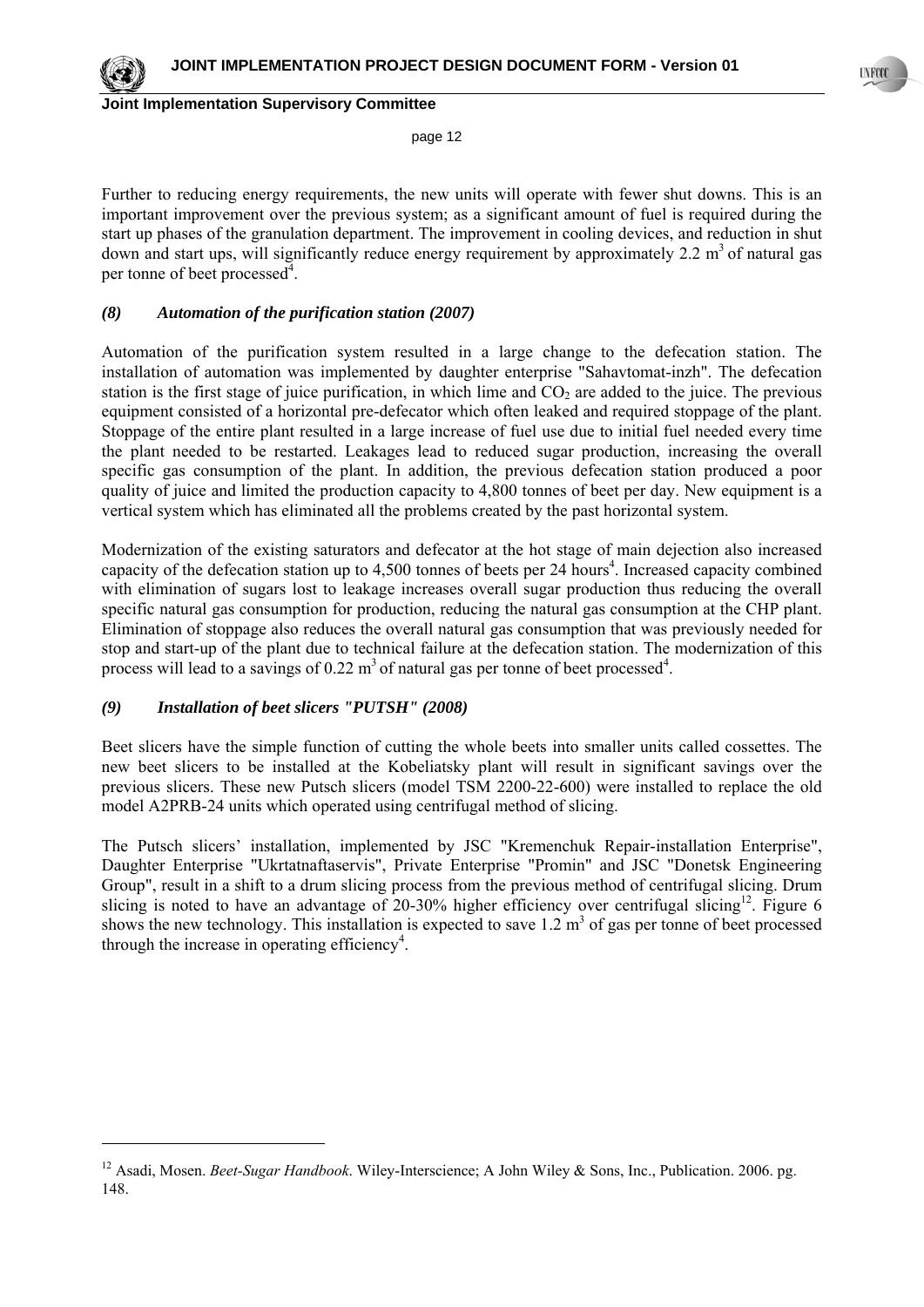

.

l

#### **Joint Implementation Supervisory Committee**

page 13



Figure 6: Drum Beet Slicer<sup>13</sup>

### *(10) Reconstruction of the 1st and 2nd carbonatation decanters (2008)*

Carbonation is part of the purification process where suspended CaO molecules react with  $CO<sub>2</sub>$  to form CaCO<sub>3</sub>. This process produces precipitation within the juice which captures sugar impurities within the precipitate formed. A series of carbonation processes are performed in order to remove all of the impurities.

Two old decanters of 2-nd carbnonatation were dismantled. Two new decanters of 2-nd carbonatation were mantled at the new place by Private Enterprise "Montazhservis", Blok-Tsukor, LLC and Private Enterprise "Budmontazh Ch S". One decanter of 1-st carbonatation was mantled in place of two old decanters of 2-nd carbonatation.

Overall, the effect of the new equipment is an increased productivity level which results in a reduced specific energy consumption rate per tonne of beets processed. In addition, this process improves the quality of the juice by improving impurity removal. These new sedimentation tanks are expected to save  $0.55 \text{ m}^3$  of gas per tonne of beet processed<sup>4</sup>.

# *(11) Installation of A and C- centrifugals (2008)*

Centrifugals are used in the sugar making process to separate sugar crystals from the mother liquor in one of the final stages of sugar production. This process is conduced with the use of a centrifugal; which spins the syrup mixture at high rates as to obtain separation. The efficiency of these devices is important as they consume high quantities of energy to operate. The old A-centrifugals at the Kobeliatsky plant consisted of eight FPN-1251- L-07 and four BMA-1250. The old С-centrifugals, two ACWW-1000, were replaced by two BMA 2300.

In 2008, seven Silver Weibull centrifugals 1350 units were installed by Private Enterprise "Моntazhservis"; one unit operating as a backup. The centrifugals were manufactured by Swedish company Silver Weibull in 1987. These new A-centrifugals have an increased batch capacity which results in higher volumes of mother liquor being processed for the same quantity of fuel use; resulting in lower specific fuel consumption. The new Silver Weibull units also have the ability to produce electricity during shut down phases of operation; further reducing the overall load on the CHP plant.

<sup>&</sup>lt;sup>13</sup> Asadi, Mosen. *Beet-Sugar Handbook*. Wiley-Interscience; A John Wiley & Sons, Inc., Publication. 2006. pg. 147.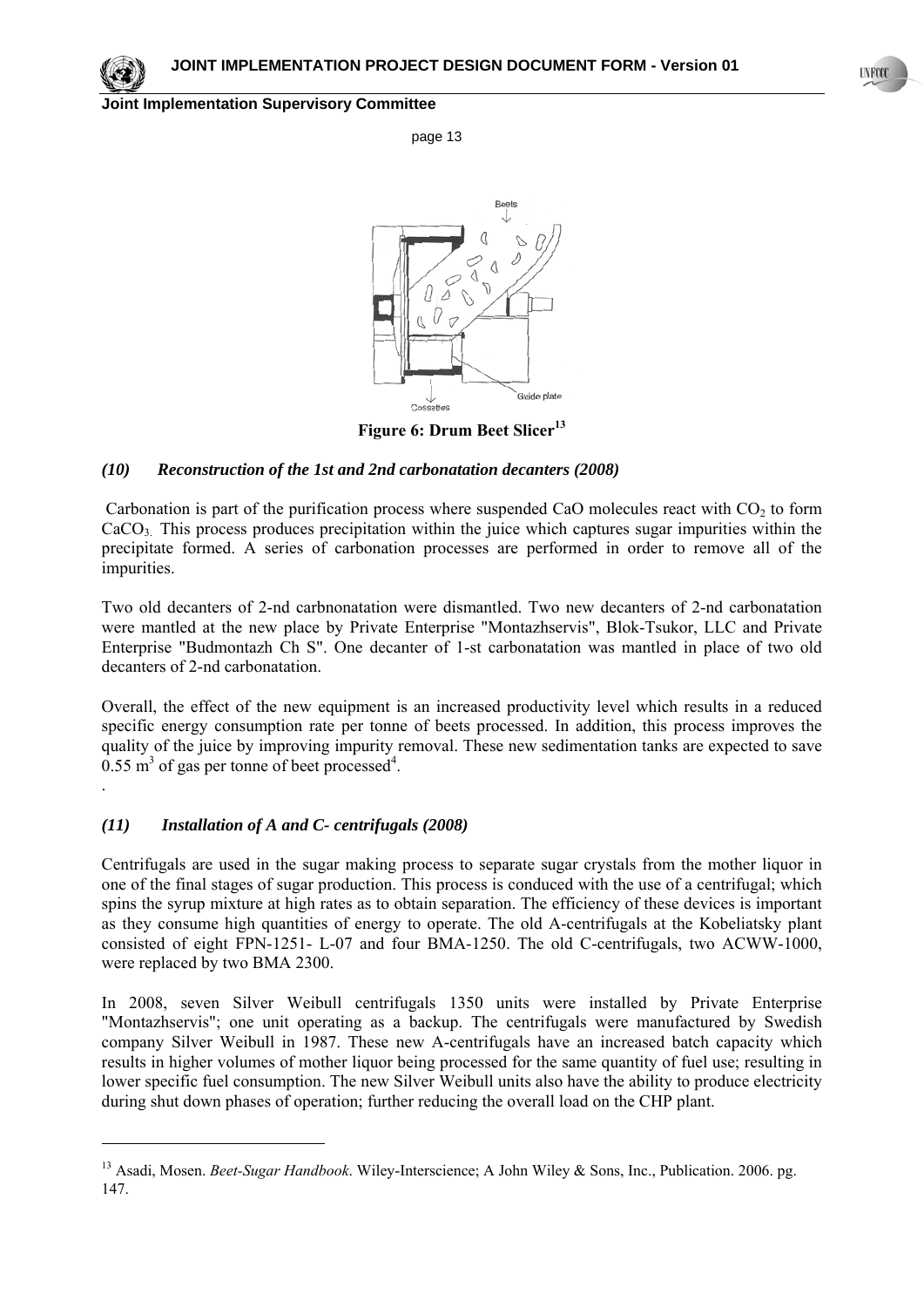

page 14

# **Implemented Measures at Kobeliatsky**

| Year           | Kobeliatsky sugar plant                                                                                | Details of new equipment that is<br>planned to be Installed<br>(Description, Manufacture Make and<br><b>Model</b> ) |
|----------------|--------------------------------------------------------------------------------------------------------|---------------------------------------------------------------------------------------------------------------------|
| 2007           |                                                                                                        |                                                                                                                     |
| $\mathbf{1}$   | Replacement of Vertical Presses with<br>horizontal Deep Pulp Presses                                   | Refer to section above for further details                                                                          |
| $\overline{2}$ | Installation of pre-limer, implementation<br>of suspension flow-back scheme after<br>first carbonation | Refer to section above for further details                                                                          |
| 3              | Heat insulation of the heat-exchange<br>equipment. Modernization of the heat<br>scheme                 | Refer to section above for further details                                                                          |
| $\overline{4}$ | <b>Installation of Frequency Converters</b>                                                            | Refer to section above for further details                                                                          |
| 5              | Replacement of pumps                                                                                   | Refer to section above for further details                                                                          |
| 6              | Replacement of A-centrifugals                                                                          | Refer to section above for further details                                                                          |
| $\overline{7}$ | Modernization of the scheme for pulp<br>drying and pulp granulating departments                        | Refer to section above for further details                                                                          |
| 8              | Automation of the purification station                                                                 | Refer to section above for further details                                                                          |
| 2008           |                                                                                                        |                                                                                                                     |
| 1              | Installation of beet slicers "PUTSH"                                                                   | Refer to section above for further details                                                                          |
| $\overline{2}$ | Reconstruction of the 1st and 2nd<br>carbonatation decanters                                           | Refer to section above for further details                                                                          |
| $\overline{3}$ | Installation of A and C- centrifugals                                                                  | Refer to section above for further details                                                                          |
| $\overline{4}$ | <b>Installation of Frequency Converters</b>                                                            | Refer to section above for further details                                                                          |

# **Table 3: Further measures to be installed at the Kobeliatsky sugar plant**

| Year           | Kobeliatsky sugar plant                              | Details of new equipment that is<br>planned to be Installed<br>(Description, Manufacture Make and Model)                                                                      |
|----------------|------------------------------------------------------|-------------------------------------------------------------------------------------------------------------------------------------------------------------------------------|
| 2009           |                                                      |                                                                                                                                                                               |
|                | Installation of plate heat-<br>exchangers ALFA-LAVAL | Installation of plate heat-exchangers ALFA-LAVAL before<br>evaporation station has influenced gas consumption. It has<br>been reduced by 1,58m <sup>3</sup> /t of sugar beets |
| $\overline{2}$ | Use of sweet-water for lime<br>slaking               | Implementation of sweet-water remove scheme for lime<br>slaking will reduce gas consumption because less water adds<br>to the juice at vacuum filters.                        |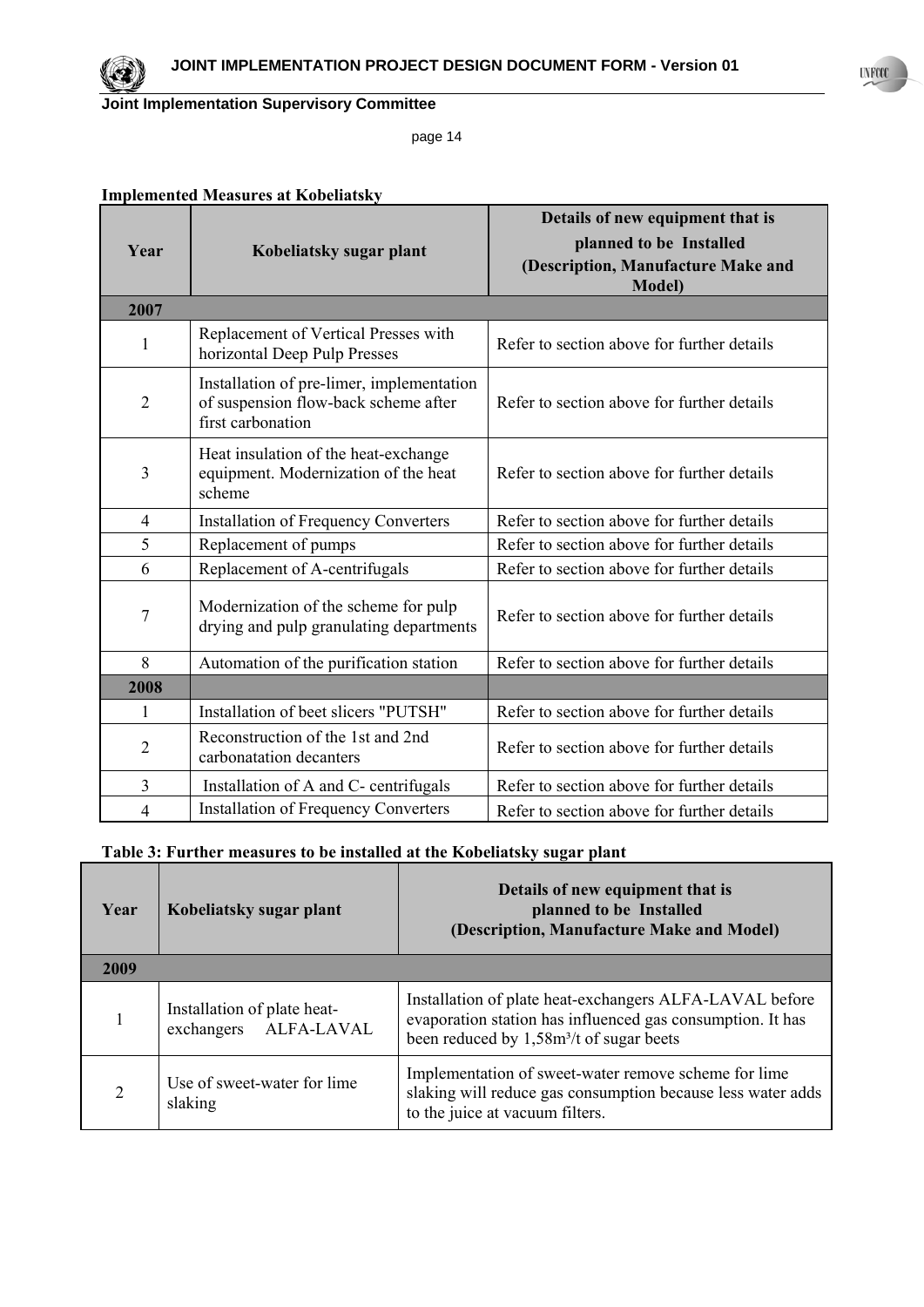

page 15

| $\overline{3}$                      | Heating of A and B-molasses by<br>secondary steam                                                                                           | Heating of run-offs by extra steam and ammonia condensate<br>reduces the consumption of exhausted steam decreasing the<br>consumption of fuel by $1,2m^3/t$ of sugar beets.                                                                                                                       |
|-------------------------------------|---------------------------------------------------------------------------------------------------------------------------------------------|---------------------------------------------------------------------------------------------------------------------------------------------------------------------------------------------------------------------------------------------------------------------------------------------------|
| $\overline{4}$                      | Increase of raw juice draft from<br>116\% to 112\% (to sugar beets)                                                                         | Increase of draft from diffuser reduces the quantity of water<br>to be evaporated out of juice.                                                                                                                                                                                                   |
|                                     | <b>Estimated Gas Savings (2009)</b>                                                                                                         | 5.10 $(m^3$ gas/t beet)                                                                                                                                                                                                                                                                           |
| 2010                                |                                                                                                                                             |                                                                                                                                                                                                                                                                                                   |
| 1                                   | Installation of A -vacuum pans<br>(with forced circulation),<br>heating of vacuum pans by the<br>third vessel of the evaporation<br>station | Complete use of condensate and pan vapor heat, installation<br>of A-vacuum pans (with forced circulation) have reduced<br>specific gas consumption by 2,1m <sup>3</sup> /t of sugar beets. Vacuum<br>pans are heated by extra steam of the second and third vessel<br>of the evaporation station. |
| $\overline{2}$                      | Replacement of vacuum filters<br>by filter presses                                                                                          | Replacement of vacuum-filters by filter presses allows to<br>reduce gas consumption by 0,38m <sup>3</sup> (caused by of energy<br>savings). As well as quantity of water to be added to the<br>juice will be decreased.                                                                           |
| <b>Estimated Gas Savings (2010)</b> |                                                                                                                                             | 3.20 $(m^3$ gas/t beet)                                                                                                                                                                                                                                                                           |
| 2011                                |                                                                                                                                             |                                                                                                                                                                                                                                                                                                   |
| 1                                   | Installation of film evaporators,<br>heating of vacuum pans by the<br>forth vessel                                                          | Complete use of condensate and pan vapor heat, as well as<br>vacuum pans heating by steam of the forth vessel reduce<br>specific gas consumption.                                                                                                                                                 |
| <b>Estimated Gas Savings (2011)</b> |                                                                                                                                             | 1.50 $(m^3$ gas/t beet)                                                                                                                                                                                                                                                                           |
| 2012                                |                                                                                                                                             |                                                                                                                                                                                                                                                                                                   |
| $\mathbf{1}$                        | Modernization of B and C-<br>vacuum pans (with forced<br>circulation)                                                                       | Complete use of condensate and pan vapor heat and heating<br>of B and C-vacuum pans by steam of the forth vessel reduce<br>specific gas consumption.                                                                                                                                              |
|                                     | <b>Estimated Gas Savings (2012)</b>                                                                                                         | $0.80$ ( $m^3$ gas/t beet)                                                                                                                                                                                                                                                                        |

*\*gas savings values estimated by Astarta Staff*

### **Zhdanivsky Plant Technologies**

### *(1) Modernization of Vertical Presses department (2007)*

The pulp presses are utilized during the final stage of the sugar diffusion process. Pulp feeds to pulp presses where raw juice is partially separated. Pulp is pressed and sweet pressed pulp water returns to diffusion process. Pressed pulp is removed for drying; where it is sold as animal feed. With the old way Astarta obtained pressed pulps with 8% dry substance. With the new technology of vertical pressing, Astarta is able to receive 12% dry substance.

Increased pressing ability results in a number of energy saving advantages. The most significant is the increasing of purity of sugar diffusion juice as well as the drier pulp yield. Increased purity results in lower need for lime milk addition which, in turn, reduces emissions from the calcination process as less limestone and coal is consumed while drier pulp product results in a reduced need to consume natural gas for the pulp drying process.

**UNFCCC**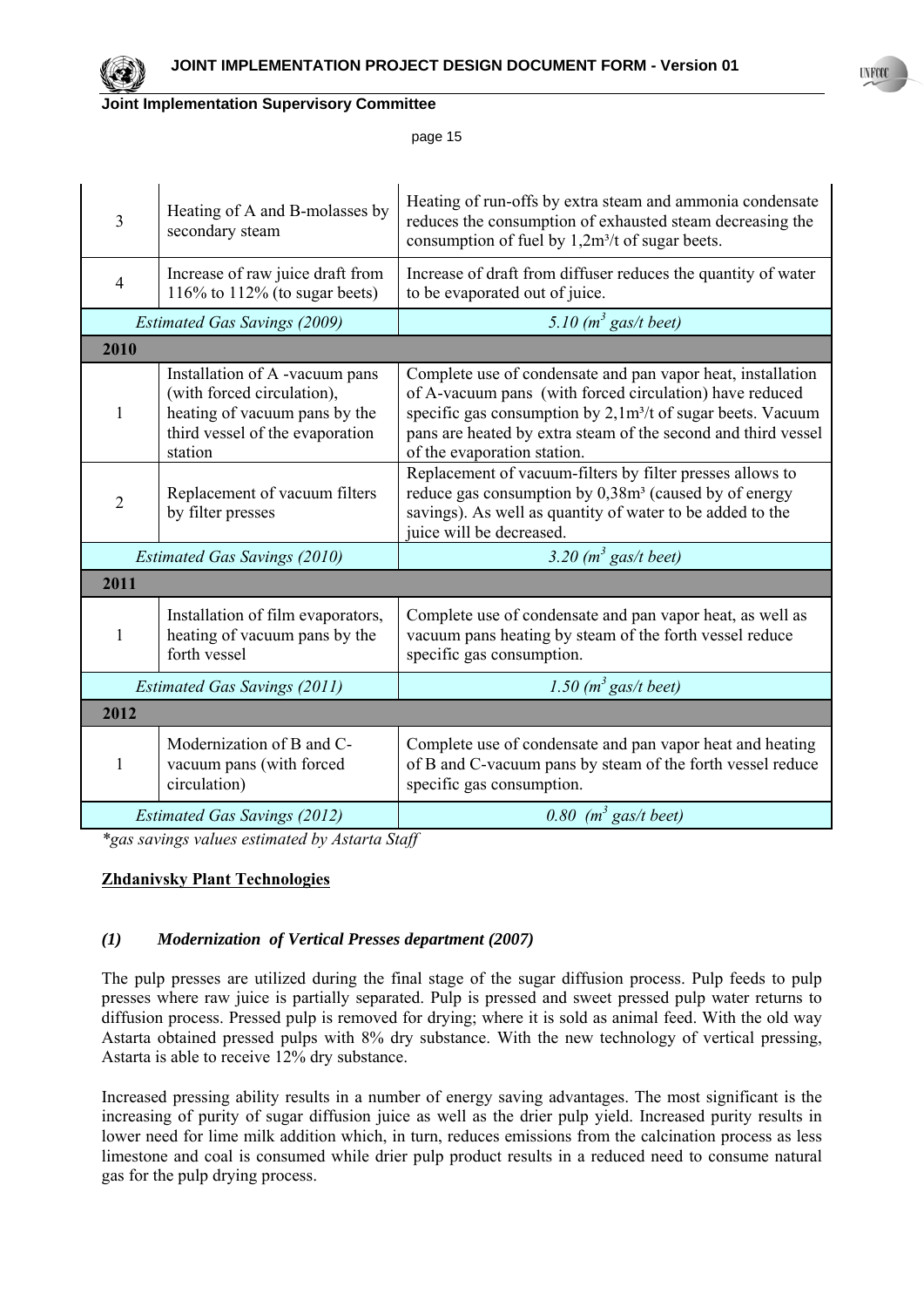page 16

Specific measures installed as part of this modernization will include the following:

- Pulp catcher with a press
- Pulp press water tank pump SOT 100 (2 pieces)
- Tank after pulp catcher, pumps SOT 30 (2 pieces)
- Shell and tube heater  $F=20 \text{ m}^2$

The modernization measures were implemented by the specialists of Zhdanivskiy sugar plant. Furthermore, increased pressing results in less clean water added to the sugar process. Reducing the need for clean water addition results in less need electricity to power water pumps. Total savings for the installation of these measures is approximately 2.76  $m<sup>3</sup>$  of gas savings per tonne of beet processed<sup>14</sup>.

### *(2) Modernization of the washing department (2007)*

The beet washing station is one of the first stages in processing of the sugar beets. Upon arrival to the plant, beets are washed to remove any soil, grass, weeds and clay that may come in with the beets. This is an important stage of production because any of this material that enters the production process lowers the purity of the raw juice and increases the time and materials needed for juice purification.

Modernization of the washing department included a number of improvements to the old equipment implemented by Tehmontazh-center, LLC. The old equipment did not wash beets very effectively or remove non-beet 'green mass' aspects in the water. The new equipment also has incorporated an advanced stone catcher to remove stones and prevent them from dulling the knives. The new washer increases productivity while minimizing stoppage time of production (for repair and recapture of previously lost beets). By reducing stoppage time, the plants are able to have constant beet production and eliminate unnecessary natural gas usage during stoppage time. This, in turn, reduces the overall specific consumption of the plants over the production period. Specific installations include:

- Classifiers 3 pieces,
- Screw for beet tails transportation 2 pieces,
- Belt conveyers of beet tails -2 pieces
- Washing plan; Sh1PMD-3, water separator, rinser No. 1, rinser No.2,
- Wire belt
- Pump KTS-520 (2 pieces),
- Pump KTS-420 (2 pieces)

Overall, the new washer creates purer raw juice as less of the waste materials enter the production process. Cleaner juice results in less lime milk being needed in the purification stations. This reduces emissions from calcination of limestone and burning of coal. Specific gas savings from these measures will amount to approximately 0.1  $m<sup>3</sup>$  of gas per tonne of beet processed<sup>14</sup>.

# *(3) Replacement of syrup filters (2007)*

l

Syrup filters are used to remove particulates and contaminates within the sugar juice. Old filtering equipment filtered low density juice with minimal efficiency, high energy consumption and often lead to



<sup>&</sup>lt;sup>14</sup> Information provided by Astarta; Refer to supporting documentation 1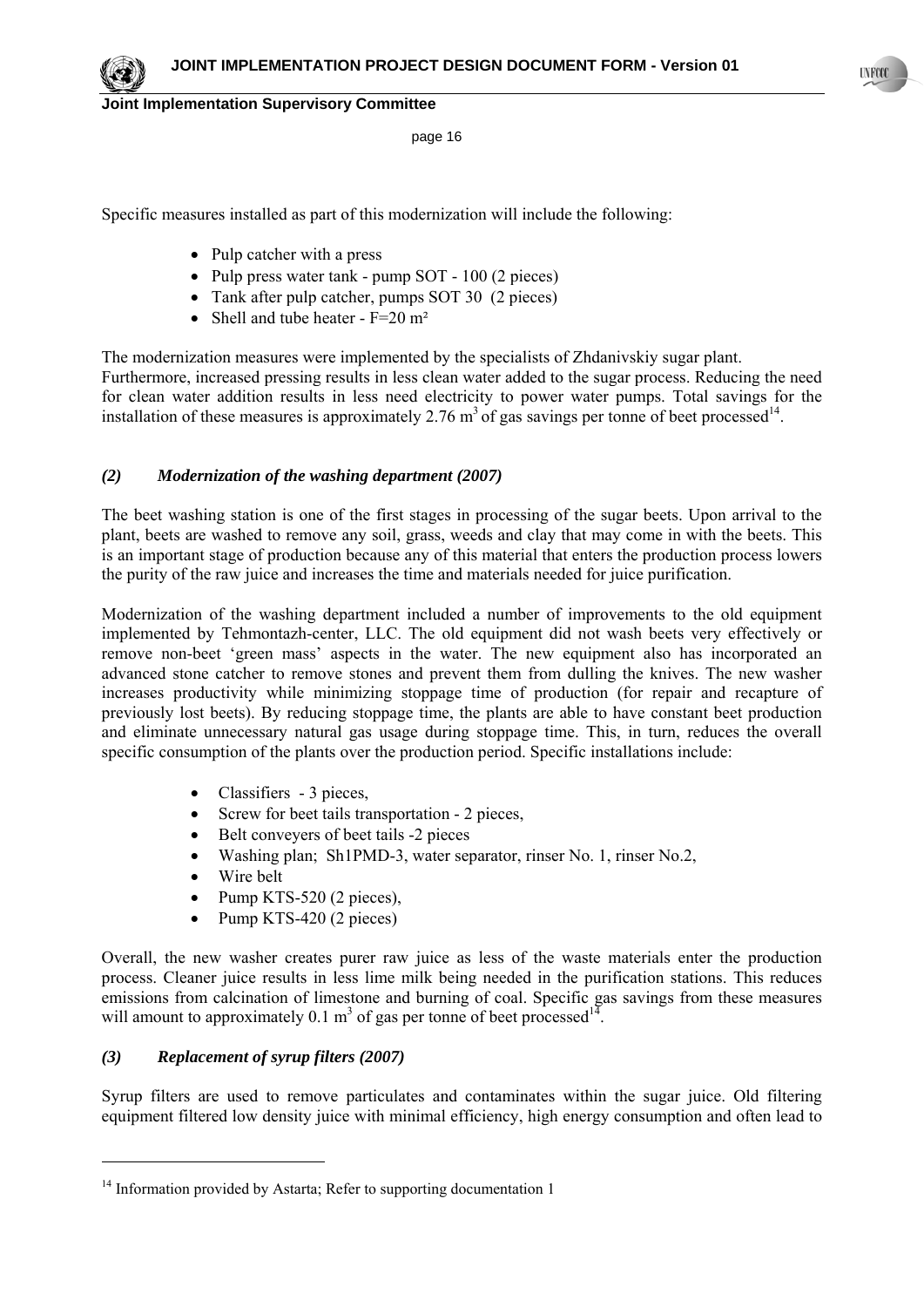

page 17

trace contaminates being left within the filtered juice. This inefficient process required frequent refiltering to ensure that all contaminates were removed.

The old filter presses could process a juice density of approximately 62-65% dry substance; requiring in many cases that the syrup be diluted (through the addition of water) to meet the low density allowance. The new filers are 5 piece bag filtration units manufactured in Odessa, Ukraine, and are able to process syrup with a much higher density (of approximately 70-72% dry matter). The installation of new filters was implemented by the specialists of Zhdanivskiy sugar plant. The resulting ability to process higher density syrup results in a signification decrease of water consumption and subsequently leads to significant savings in the evaporation stages of processing. Overall the new filters will allow a savings of 0.1 m<sup>3</sup> of gas per tonne of beet processed<sup>14</sup>.

# *(4) Usage of condensate, made from juice steam, for preparation of the feed-water for sugar extraction at the diffuser stage (2007)*

Before implementation of the project, fresh water was the only source of water being introduced into the diffuser. With installation of the deep pulp presses, as discussed earlier, water supply is now shared between fresh water and pressed juice returning to the diffuser process. Further to these two sources of water, condensate has now been harnessed as a third means of introducing water into the diffuser stage. Added benefits from adding water from steam condensate are three fold;

- 1. Benefit from heat recycling; as condensate water is introduced at high temperatures
- 2. Reduced reliance on fresh water supply

The above-mentioned improvements were implemented by the plant specialists. These combined advantages will lead to a gas savings of approximately  $0.64 \text{ m}^3$  per tonne beet processed $14$ 

# *(5) Installation of heat exchangers for heating molasses after the first crystallation process (2007)*

This measure is aimed at heating the molasses and reducing the direct input required from the CHP plant. Previously steam from the CHP with high potential was used to heat molasses. This process change will see Zhdanivsky utilize the waste heat from the condensate process.

The heat exchangers replacement, implemented by the plant specialists, significantly reduces the required heat production of the CHP plant. Savings from the utilization of this waste heat for this process will result in approximately 0.40  $m<sup>3</sup>$  of gas savings per tonne of beet processed<sup>14</sup>

# *(6) Modernization of the lime kiln with partial replacement of cladding (2007)*

Lime kilns are used to produce CaO (lime) and  $CO<sub>2</sub>$  from the raw material limestone. CaO and  $CO<sub>2</sub>$  are both required during the purification process to remove impurities within the sugar juice. The process of changing limestone to CaO is commonly referred to as the *calcination* process, during which heat is added to the chemical components of  $CaCO<sub>3</sub>$  (and  $MeCO<sub>3</sub>$ ) to cause the following reaction.

# $CaCO<sub>3</sub> + heat = CaO + CO<sub>2</sub>$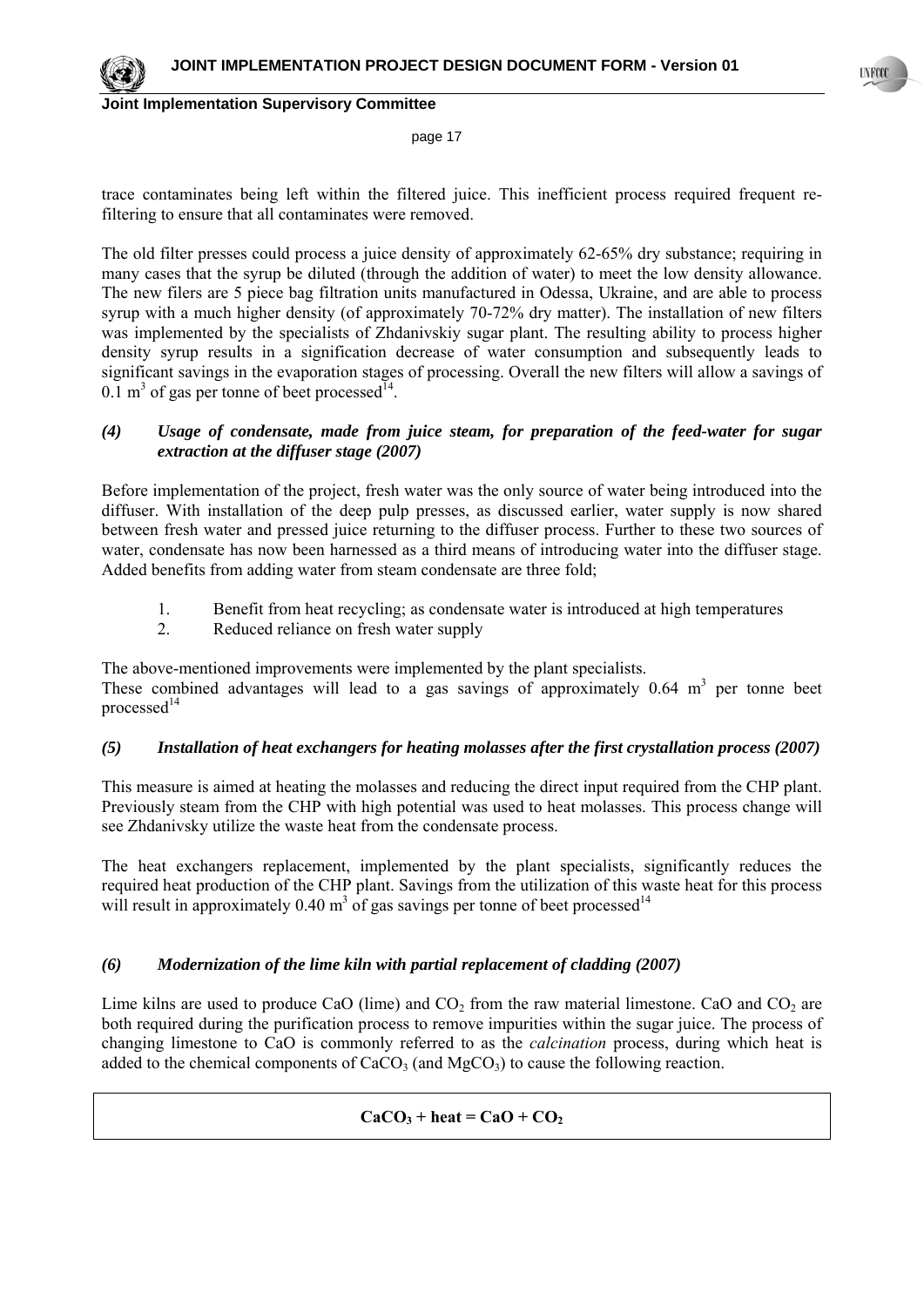page 18

To complete this reaction, coal is used as a primary fuel source within the lime kilns. By modernizing the lime kiln implemented by Tehnotsukor, LLC less coal fuel is required to create the above reaction, as the process of calcination becomes more effective. Consequently there is a savings of combustion emissions; as less coal is combusted to produce CaO and CO<sub>2</sub>. Modernization of the lime kiln has been completed through a number of means, as described below.

### *Change in limestone and coal feed system and overall lime milk preparation system*

A second major change to the kiln system is the upgrade to a new loading system for coal and limestone. Prior to the project activity, the cover on the kiln was required to be removed for the addition of new limestone and coal. This cap removal allowed for the direct release of heat as well as kiln gasses, which include;  $CO<sub>2</sub>$  as well as the emissions resulting from coal combustion.



Figure 7: Flow Diagram of Lime milk and carbonation-gas Production<sup>15</sup>

Within the project scope, a device has been introduced to eliminate the direct release of heat and emissions through the implementation of a new kiln cover system. The new sluice (or lock) cover device now requires the limestone and coal to passes through a locking system which has been designed to eliminate the ability of kiln gas to escape. This, in turn, prevents the direct release of emissions and heat and results in savings for the project. The renovation of limestone and coal feed system and lime milk preparation system was implemented by Tehnotsukor, LLC.

These changes not only eliminate direct releases but also result in increased purity of the lime milk. Purity of the lime increases through better burning of the overall kiln system. High purity milk results in

<sup>&</sup>lt;sup>15</sup> Asadi, Mosen. *Beet-Sugar Handbook*. Wiley-Interscience; A John Wiley & Sons, Inc., Publication. 2006. pg. 196.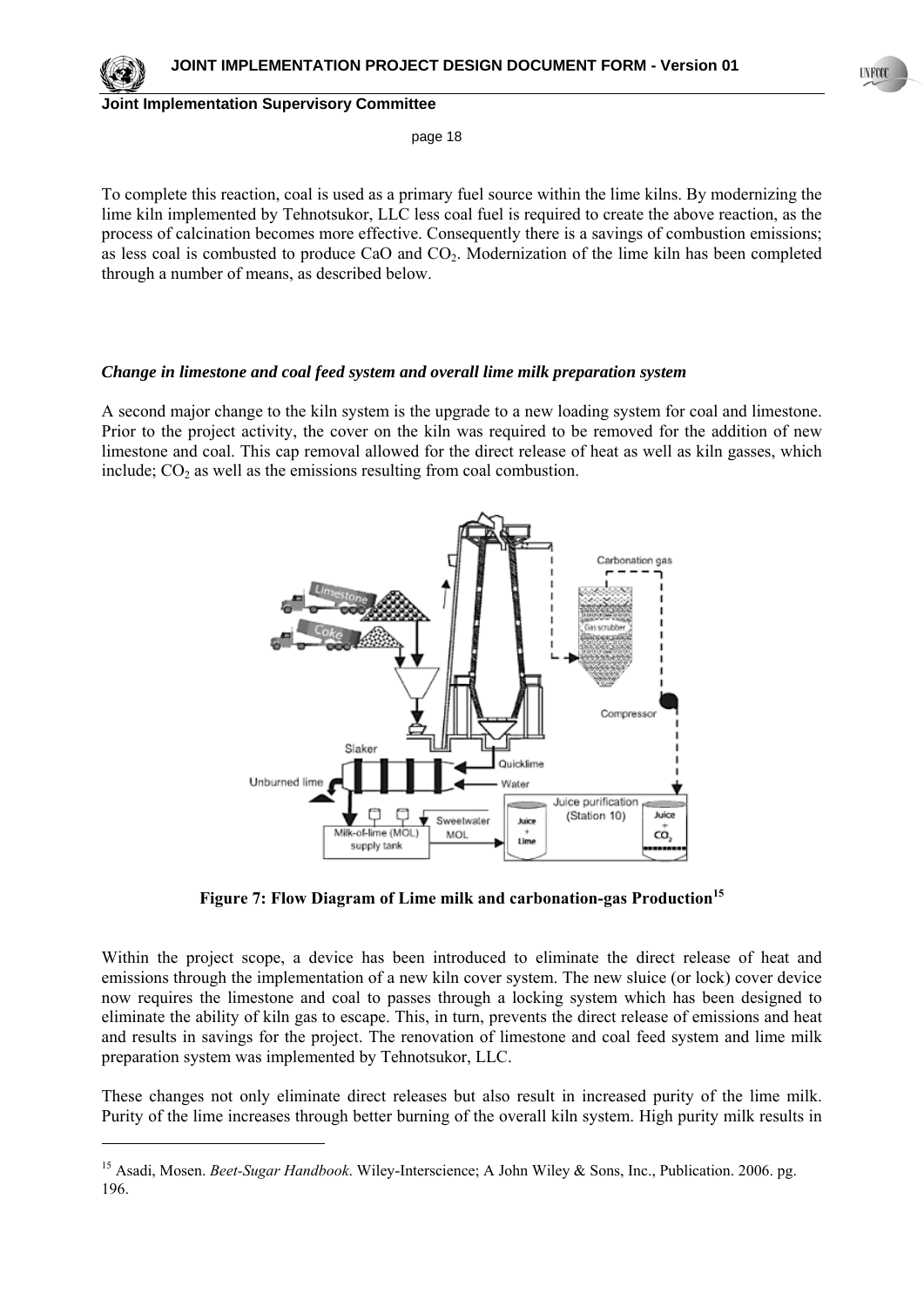

l

**Joint Implementation Supervisory Committee**

page 19

less milk being required per tonne of beet processed; as a lower quantity of higher quality milk is added. Savings for this change along with the limestone and coal system amount to approximately  $0.45 \text{ m}^3$  of gas per tonne of beet processed $14$ 

### *Modernization of the Lime Unloading System*

The third modernization measure of the lime kiln, implemented by Tehnotsukor, LLC, refers to the unloading of the lime product. Before, the lime unloading system resulted in uneven unloading of the final lime product from the furnace and operation was conducted in an inefficient manner. New unloading equipment, or 'unloading table', allows for even unloading from all sections of the kiln and has increased the capacity by approximately 2,500 tonnes per day<sup>16</sup>. This results in significant energy savings and results in even unloading of lime from the furnace. The secondary benefit of allowing oxygen to now evenly pass into the furnace system also results in increasing the combustion efficiency of the calcination process. Changes to this aspect of the kiln are expected to produce coal savings of 0.19 kg per tonne of beet processed and limestone saving of 2.8 kg per tonne of beet processed.<sup>14</sup>

### *(7) Replacement of the brick lining and heat insulation of lime kiln (2008)*

One of the primary changes to the lime kilns will be the replacement of the internal brick lining. Old kiln lining was replaced by higher quality brick, which resulted in a change from plain and inefficient clay bricks, to new bricks made from chrome-magnesite material. Kiln bricks that retain the high heat of the furnace process increase efficiency by reducing the fuel input required to maintain the proper internal temperature of the kiln furnace. The replacement was implemented by Tehnotsukor, LLC.

<sup>&</sup>lt;sup>16</sup> Information provided by Astarta. Refer to supporting documentation number 2.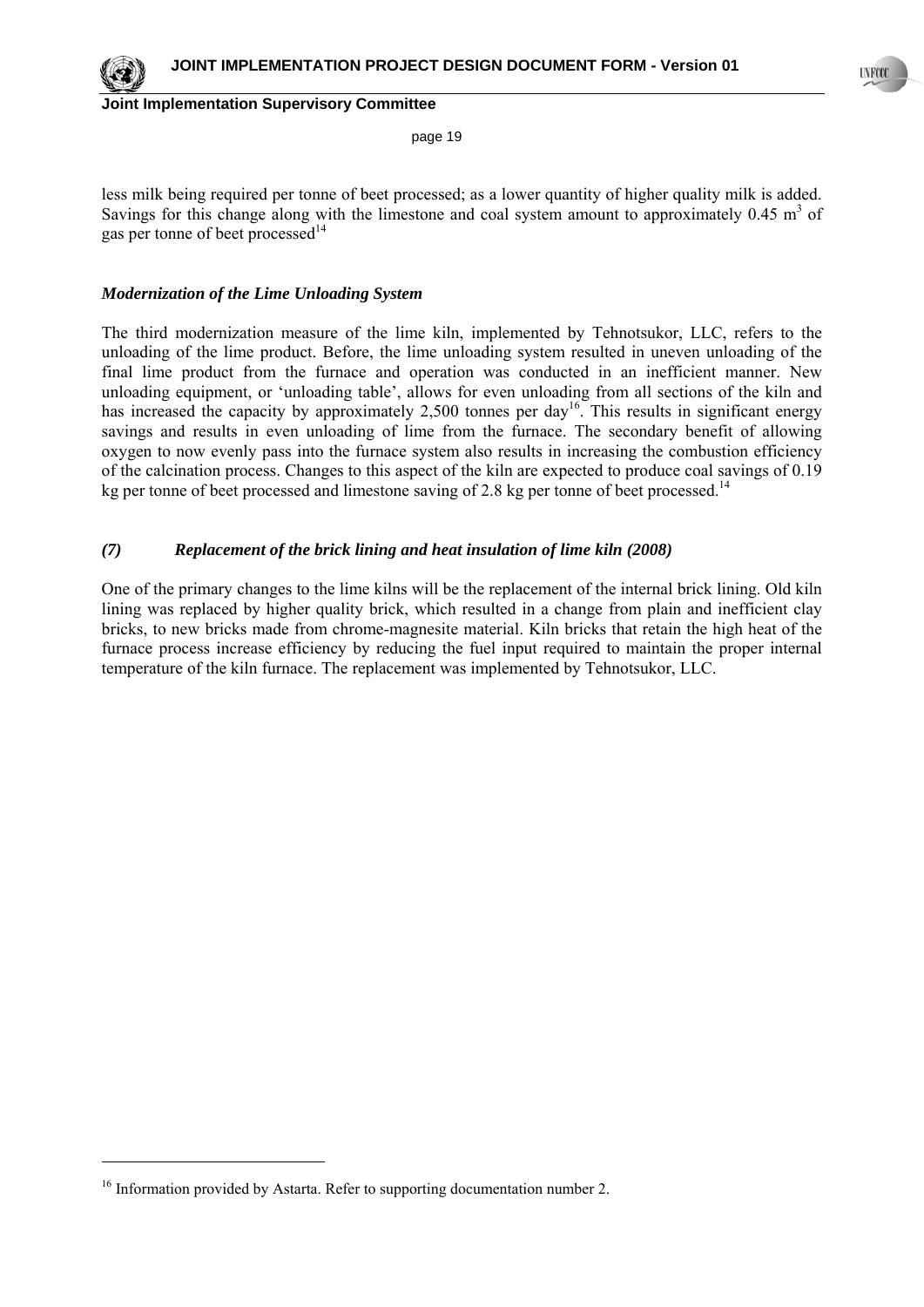page 20

### **Joint Implementation Supervisory Committee**





By changing the kiln insulation brick they will save approximately 0.3 kg of coal per tonne of beet processed $^{14}$ 

# *(8) Improving of transportation system of diffusion and heat exchange equipment at the heating scheme of diffusion (2008)*

The diffuser is utilized to mix the sliced beet particles with heated water. This process facilitates the diffusion of sugar from the beet into the water solution. Contact time between the beet and water mixture as well as overall temperature is controlled to ensure maximum diffusion of sugar into the liquid. The slices are supplied by the scheme of pre-scalder and diffusion juice is taken for pre-defecation from the one hand. At three places at the center the circulating heat juice is given (instead of pulp and diffusion water). From other side the juice slices (instead of wet pulp) are taken away.

<sup>&</sup>lt;sup>17</sup> Asadi, Mosen. *Beet-Sugar Handbook*. Wiley-Interscience; A John Wiley & Sons, Inc., Publication. 2006. pg. 202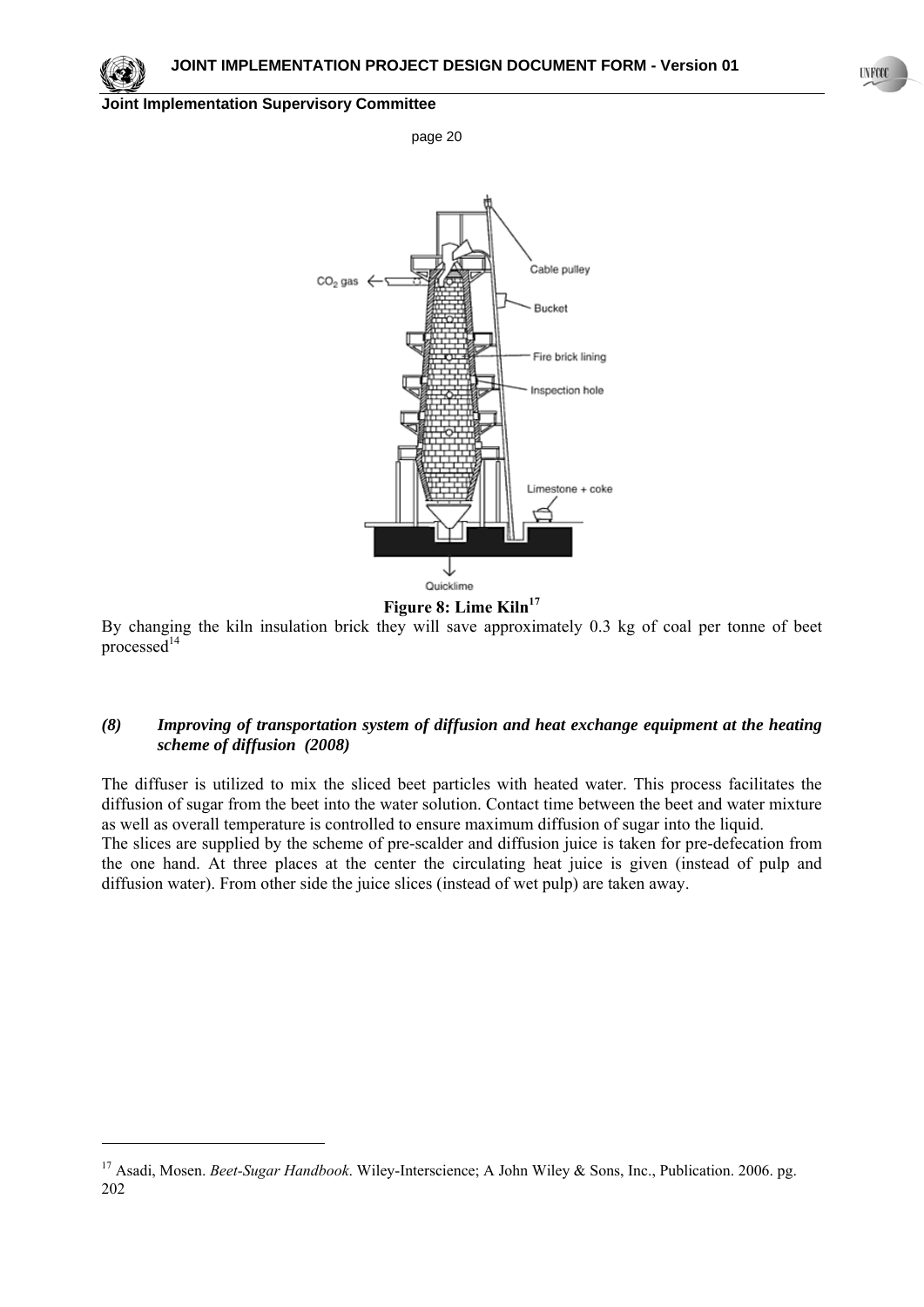page 21



**Figure 9: Technological scheme of columned diffuser КD2-А30 with pre-scalder ОS 25/30M** 

In 2008, the transportation system of diffusion was improved by plant specialists. Furthermore, heat exchange equipment at the heating scheme of diffusion will be improved to allow for the heating of the cossettes before addition into the diffuser. This results in direct heating of both the cossettes and the diffusion water (juice). The cossettes will be heated to 65-70°C using waste heat taken from the 'Prescalder' (also known as the cossette mixer). Overall, the recycling of previously wasted heat will result in **UNFOCO**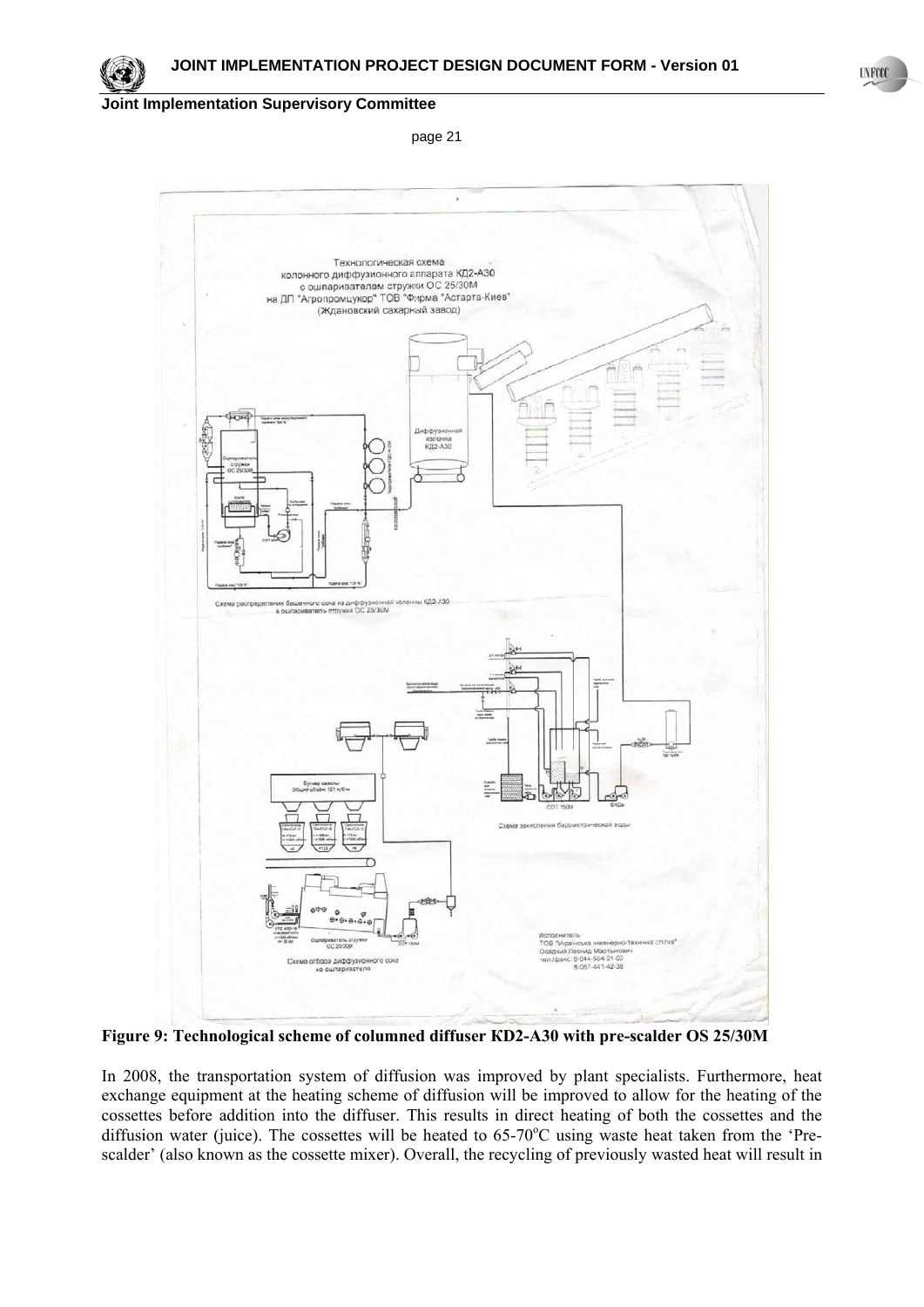#### page 22

approximate savings of  $0.10 \text{ m}^3$  of gas per tonne of beet by reducing the overall need for steam production $14$ .

### *(9) Replacement of vacuum pans with mechanical stirrers and complete automation system (2008)*

Vacuum pans are used within the sugar making process to crystallize sugar from the super-saturated sugar liquor. This process is done under the presence of a vacuum and is used to extract the sugar crystals from the mother liquor. With the installation of mechanical stirrers, Astarta will add a number of direct and indirect energy improvements to its process.



Figure 10: Mechanical Stirrer in Vacuum Pans<sup>18</sup>

Three vacuum pans Zh4PVA were installed by TMA, LLC. With the addition of mechanical stirrers, the vacuum pans operate at increased efficiency; as the whole mass is set in motion during the final stages of boiling. The stirrers also allow the vacuum pans to yield a higher sugar content from the liquor; as they can tolerate higher sugar concentrations within the saturated syrup. This process results in higher sugar yields and decreases the energy usage per quantity of sugar obtained. The increased efficiency can also result in a savings of 25% of steam consumption as well as direct natural gas savings<sup>19</sup>. Savings from the installation of stirrers for this process will result in approximately  $1.85 \text{ m}^3$  of gas savings per tonne of beet processed<sup>14</sup>

### *(10) Decreasing of energy consumption by implementation of a new heat system (2008)*

Heating system includes all process relating to heating at the sugar plant, including primarily the evaporation and heating systems at the plant. There are 5 main evaporation stations in use at the Zhdanivsky plant, as depicted in Figure 11.

<sup>&</sup>lt;sup>18</sup> MWH Energy Audit, pg. 43

<sup>19</sup> MWH Energy Audit, pg. 42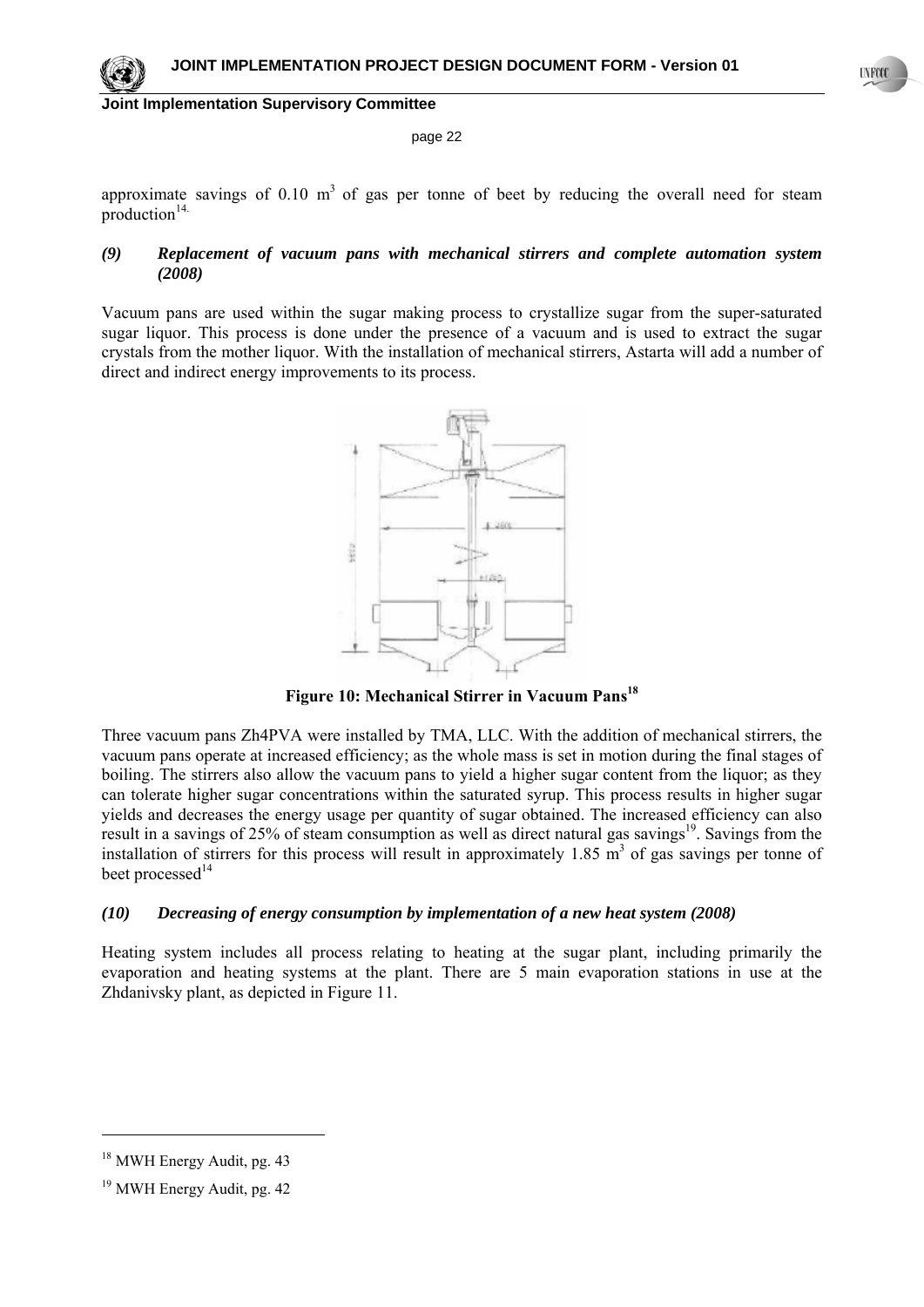

page 23



**Figure 11: Five effect evaporation station<sup>20</sup>**

The replacement of the heating scheme, implemented by plant specialists, makes the use of condensates heat that was previously wasted. This heat is now recycled at least twice are now used as a secondary heating source for earlier stages of evaporation. Higher usage of the condensate heat as condensate heat is now utilized at each stage of the evaporation units. Improvement of steam distribution system at evaporation station has given the possibility to stabilize syrup density and increase it from 58% to 69% of dry substances<sup>21</sup>. This heat scheme change results in  $2.8 \text{ m}^3$  of gas savings per tonne of beet processed; as there is substantially less heat required to complete the evaporation process<sup>14</sup>

### *(11) Implementation of the automation system for monitoring steam consumption and its optimal distribution (2008)*

Modernization of the steam consumption controls will allow for accurate and timely distribution of the produced steam. By atomizing the distribution of steam, the sugar plant will ensure waste heat is avoided and the CHP plant does not over-consume fuel to produce unneeded energy. The installation of automation system for monitoring steam consumption and its optimal distribution will ensure direct and correct delivery of heat to the various processes within the sugar plant. Before automation of the system, heat and steam were set manually. Manual operation resulted in delays of steam distribution, and often led to over production of steam to ensure processes were properly heated. The automation system was installed by Daughter Enterprise "Energooblik" and Scientific Production Enterprise "Grempis", LLC The automation system will directly affect the CHP Plant, as steam will now be produced on a requirement basis, as opposed to a controlled level. Specific installations are as follows:

- Installation of differential pressure sensors (Metran)
- Temperature sensors 2 pieces
- Frequency conversion units BPO- 32 5 pieces
- Heat sensors "Universal" designed by Grempis

l

**UNFCCC** 

<sup>20</sup> Asadi, Mosen. *Beet-Sugar Handbook*. Wiley-Interscience; A John Wiley & Sons, Inc., Publication. 2006. pg.298

<sup>&</sup>lt;sup>21</sup> Information Provided by Astarta Plant Experts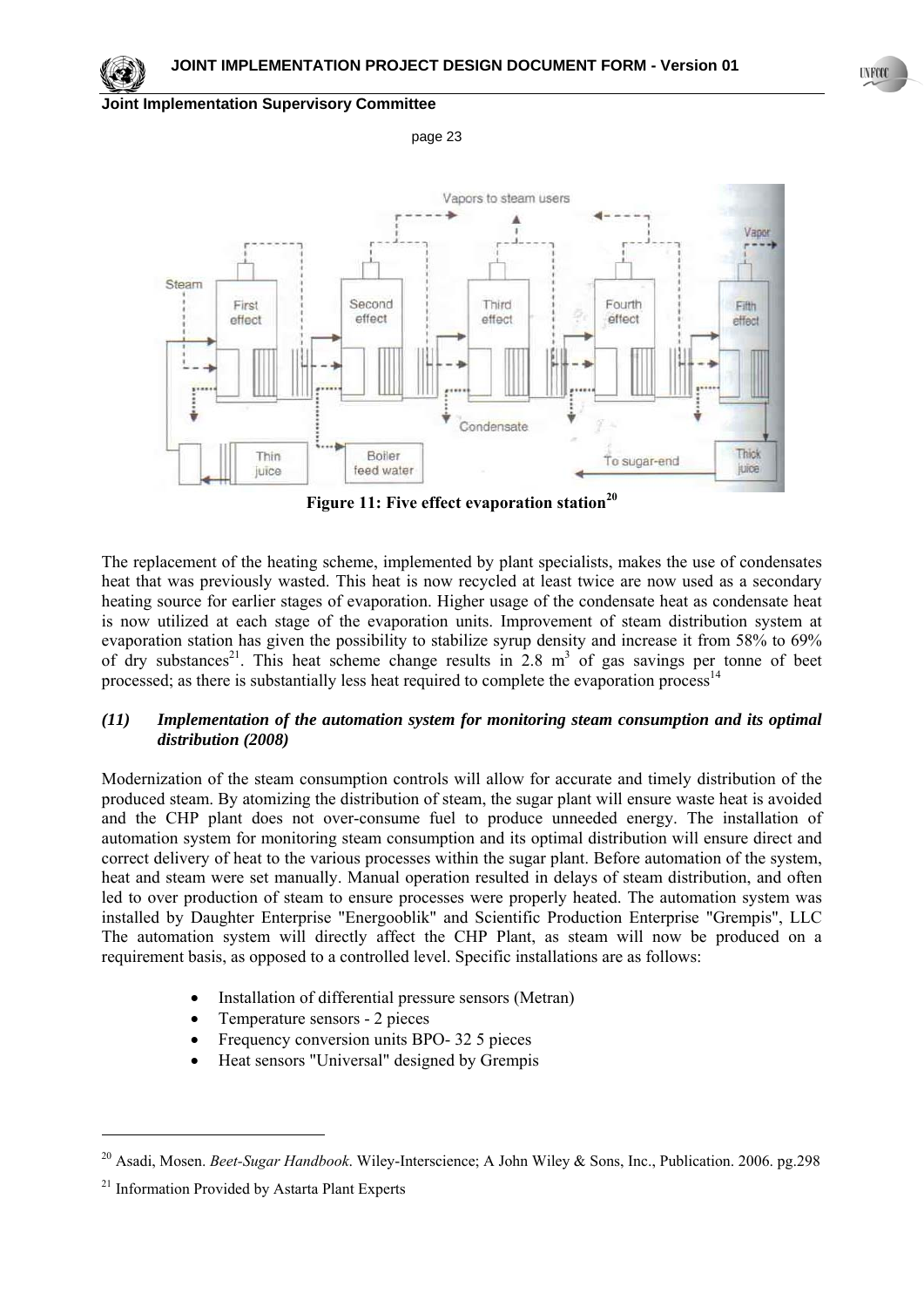

#### page 24

These measures have provided the monitoring of steam consumption for evaporation station as well as for other industrial needs of the plant (including exhausted steam consumption). These measures will result in approximately 0.1 m<sup>3</sup> per tonne of beet processed<sup>14</sup>

| <b>Implemented Measures at Zhdanivsky</b> |
|-------------------------------------------|
|-------------------------------------------|

|                |                                                                                                                                | Details of new equipment that is                     |
|----------------|--------------------------------------------------------------------------------------------------------------------------------|------------------------------------------------------|
| Year           | Zhdanivsky sugar plant                                                                                                         | planned to be Installed                              |
|                |                                                                                                                                | (Description, Manufacture Make and<br><b>Model</b> ) |
| 2007           |                                                                                                                                |                                                      |
| 1              | Modernization of Vertical Presses<br>department                                                                                | Refer to section above for further details           |
| $\overline{2}$ | Modernization of the washing<br>department                                                                                     | Refer to section above for further details           |
| 3              | Replacement of syrup filters                                                                                                   | Refer to section above for further details           |
| 4              | Usage of condensate, made from juice<br>steam, for preparation of the feed-water<br>for sugar extraction at the diffuser stage | Refer to section above for further details           |
| 5              | Installation of heat exchangers for<br>heating molasses after the first<br>crystallation process                               | Refer to section above for further details           |
| 6              | Modernization of the lime kiln with<br>partial replacement of cladding                                                         | Refer to section above for further details           |
| 2008           |                                                                                                                                |                                                      |
| 1              | Replacement of the brick lining and heat<br>insulation of lime kiln                                                            | Refer to section above for further details           |
| $\overline{2}$ | Improving of transportation system of<br>diffusion and heat exchange equipment<br>at the heating scheme of diffusion           | Refer to section above for further details           |
| 3              | Replacement of vacuum pans with<br>mechanical stirrers and complete<br>automation system                                       | Refer to section above for further details           |
| 4              | Decreasing of energy consumption by<br>implementation of a new heat system                                                     | Refer to section above for further details           |
| 5              | Implementation of the automation<br>system for monitoring steam<br>consumption and its optimal distribution                    | Refer to section above for further details           |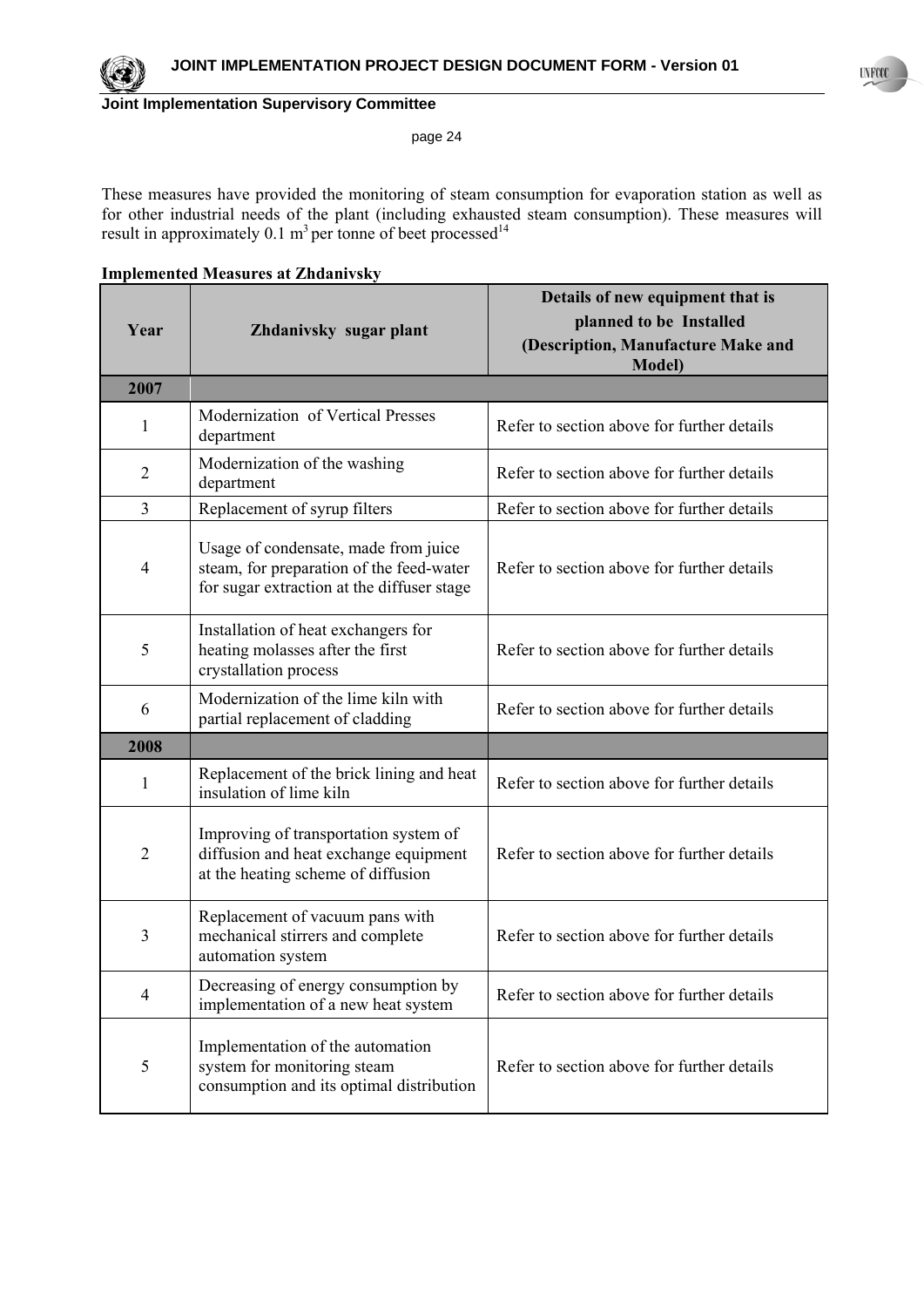page 25

| Year           | Zhdanovsky sugar<br>plant                                                                                                                         | Details of new equipment that is planned to be Installed<br>(Description, Manufacture Make and Model)                                                                                                                                                                                                                                                                                                                                                              |  |  |
|----------------|---------------------------------------------------------------------------------------------------------------------------------------------------|--------------------------------------------------------------------------------------------------------------------------------------------------------------------------------------------------------------------------------------------------------------------------------------------------------------------------------------------------------------------------------------------------------------------------------------------------------------------|--|--|
| 2009           |                                                                                                                                                   |                                                                                                                                                                                                                                                                                                                                                                                                                                                                    |  |  |
| $\mathbf{1}$   | Installation of<br>centrifugals of 1st<br>product BMA -3 units                                                                                    | Centrifugals BMA (3 units). Reduction of electric load to<br>generator what leads to fuel consumption reduction for electricity<br>generation.                                                                                                                                                                                                                                                                                                                     |  |  |
| $\overline{2}$ | Installation of<br>additional pan of 3-A<br>hull F-1800 m2 with<br>modernization of<br>heating scheme                                             | Evaporation pan F=1800 to 3-A pan. Transfer of evaporation<br>device to 5-hull one. Reallocation of steam extraction will give the<br>ability to increase the rate of evaporation, effectively use steam of<br>last hulls VU, implementation of 2-stage scheme of heating of<br>feeding water for diffusion pan with using of heat of massecute<br>steams and steam of 5-th hull VU.                                                                               |  |  |
| 3              | Capital maintenance<br>of envelope of boiler<br>number 2,<br>replacement of pipes<br>of side water walls<br>and down comers of<br>boiler number 3 | Replacement of economizer of boiler number 2, side water walls,<br>envelope of side water walls and economizer; boiler number 3-<br>replacement of down comers, rear water wall. Repair of envelope<br>will allow to reduce infiltrations at the tract of boiler, increase<br>boiler efficiency and reduce specific fuel consumption per 1 Gcal<br>of heat                                                                                                         |  |  |
| 4              | Heat isolation of<br>heating and<br>technological<br>equipment                                                                                    | Isolation of evaporation pan with mineral cotton and silver paper,<br>repair of isolation of pipelines with juice, syrup and steam within<br>evaporation device. It will allow reducing heat to the environment<br>- therefore reducing fuel consumption for additional heating of the<br>product.                                                                                                                                                                 |  |  |
| 5              | Installation of<br>frequency converters<br>to the engines of juice<br>for production and<br>evaporation device                                    | Frequency converters -2 units, at the pumps- the juice for<br>production and juice to the corpus 3-A. It will provide main<br>regulation of pump operation, reduce electric loading and reduce<br>of fuel consumption for electric power generation.                                                                                                                                                                                                               |  |  |
| 6              | To make the diffusion<br>juice by the value<br>116%, modernization<br>of scheme of pulp<br>drying water                                           | Installation of heater $F=20$ $M^2$ for heating of pulp pressing water,<br>replacement of pumps SOT-30 by SVN-40/40- 2 units Supply of<br>regular feeding of diffusion device by pulp drying water, reduction<br>of diffusion juice pumping, reduction of water anti-damping and<br>reduction of fuel to its additional evaporation.                                                                                                                               |  |  |
| $\overline{7}$ | Replacement of<br>heaters of juice in<br>front of evaporation<br>station by lamellar                                                              | Heat exchangers produced by "Alfa- Laval" (2 units). It provides<br>heating of juice before going to 3-A corpus VU. Increasing of pans<br>efficiency (100% of the surface is used for evaporation), steam<br>consumption reduction for juice heating in hull which leads to fuel<br>consumption reduction.                                                                                                                                                         |  |  |
| 8              | Modernization of<br>scheme of gas<br>accounting according<br>to the requirements of<br><b>State Standards</b>                                     | Installation of additional detecting element of pressure drop<br>"Sapfir" 1 unit, installation of sharpen straight area before and after<br>diaphragm of accounting according to new State Standard.<br>Installation of detecting element to lower pressure drop will give<br>the ability to reduce the value of zone of uncertainty from 1605 m <sup>3</sup><br>to 477 m <sup>3</sup> /h. This will supply more qualified accounting of actually<br>consumed gas. |  |  |
| 9              | Implementation of<br>scheme of giving of                                                                                                          | Receiver- 1 unit, collector -1 unit, pump SOT-30 2 units, level<br>sensor - 2 units, level regulator -2 units, damper valves- 3 units. It                                                                                                                                                                                                                                                                                                                          |  |  |

### **Table 4: Further measures to be installed at the Zhdanovsky sugar plant**

**UNFOCO**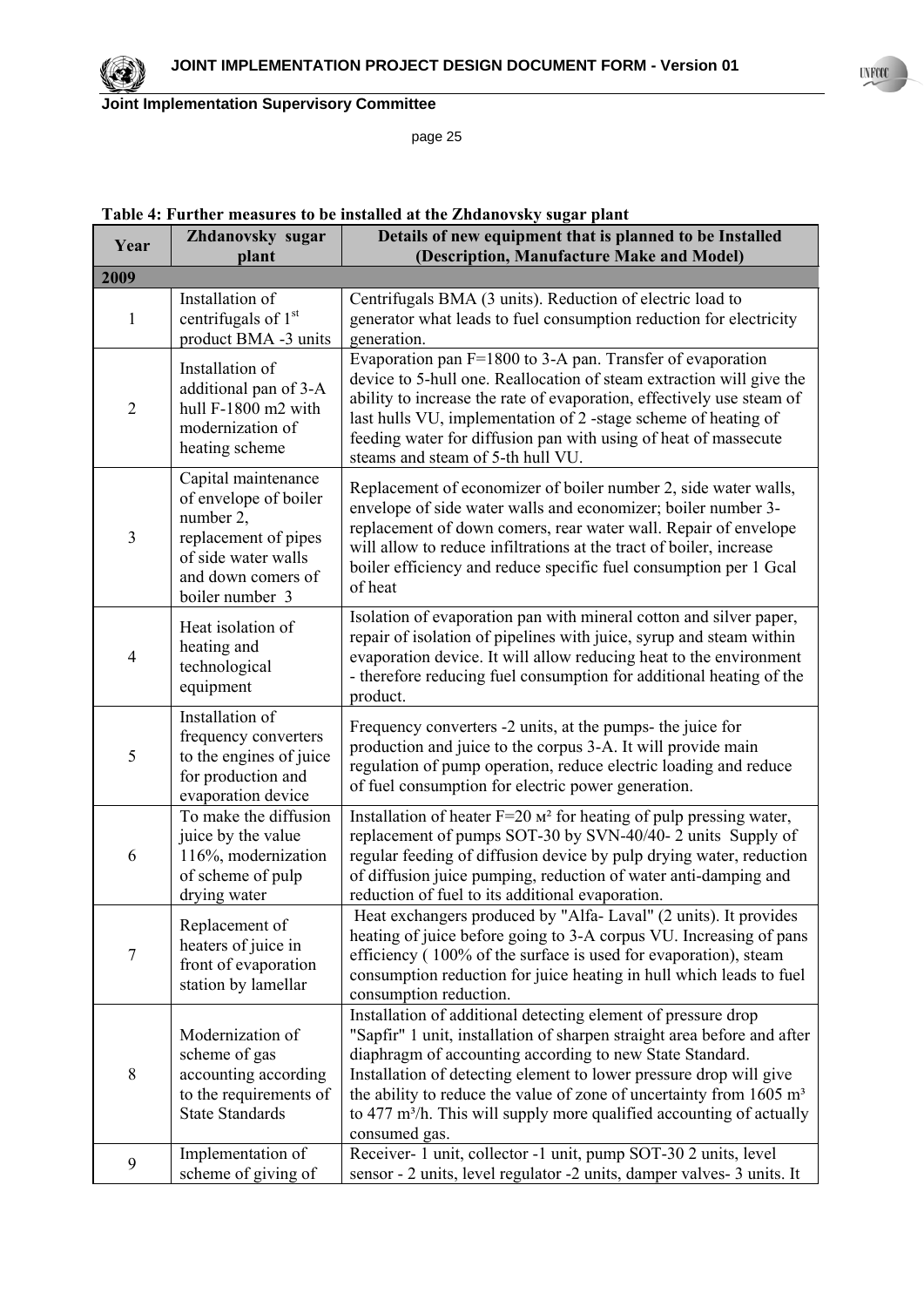

|                | wash of vacuum<br>filters to lime<br>suppressing<br>modernization of<br>scheme for gas supply<br>to the boiler of 1 <sup>st</sup><br>saturation | will allow reduction of water with water milk. This will reduce<br>fuel consumption previously needed for additional evaporation.                                                                                                                                                                                                                                                              |
|----------------|-------------------------------------------------------------------------------------------------------------------------------------------------|------------------------------------------------------------------------------------------------------------------------------------------------------------------------------------------------------------------------------------------------------------------------------------------------------------------------------------------------------------------------------------------------|
| 10             | Installation of jet<br>heaters                                                                                                                  | Lamellar heat-exchangers produced by "Alfa- Laval" -2 units. It<br>provides stable heating of under heated jets in vacuum pans,<br>reduces water at the boiling process on the jets and it leads to fuel<br>consumption reduction for boiling of devices of 1 -2 product                                                                                                                       |
| 2010           | <b>Estimated Gas Savings (2009)</b>                                                                                                             | 8.21 $(m^3 gas/t$ beet)                                                                                                                                                                                                                                                                                                                                                                        |
|                |                                                                                                                                                 |                                                                                                                                                                                                                                                                                                                                                                                                |
| 1              | Installation of 2 pulp<br>dryers                                                                                                                | Pulp dryers $= 2$ units. It will provide quality pressing out of pulp,<br>additional amount pulp drying water. It will allow to reduce<br>barometric water, reduce pumping of diffusion juice for production<br>and as a result reduction of water thereby increasing the quality of<br>juice and will result in a reduction of total fuel consumption for<br>evaporation of additional water. |
| $\overline{2}$ | Installation of<br>frequency converters<br>to engines                                                                                           | Frequency converters- 2 units at the pumps, juice for $1st$ saturation<br>and juice to the collector before evaporation station. Reduction of<br>electric load due to rational use of engines capacity and main<br>regulation of flow, which will lead to fuel reduction for power<br>generation.                                                                                              |
| 3              | Replacing<br>oshparyvatelya                                                                                                                     | New unit will allow reduction in tonnage of juice to production<br>process. This will allow the use of massecute steams for heating of<br>defeco-saturation juice. It will reduce steam takeoff with VU and<br>fuel consumption to VU.                                                                                                                                                         |
| 4              | Partial heat isolation<br>of heating and<br>technological<br>equipment                                                                          | Isolation of oshparivatelya, pipelines of juice and water within<br>oshparivatelya, rehabilitation of isolation of pipelines of juice,<br>syrup and steam pipelines within defeco-saturation. Heat insulation<br>will allow to reduce losses of heat from consumer to the<br>environment what will allow to avoid additional costs for heating<br>of product and reduce fuel consumption.      |
|                | <b>Estimated Gas Savings (2010)</b>                                                                                                             | 2.34 $(m^3$ gas/t beet)                                                                                                                                                                                                                                                                                                                                                                        |
| 2011           |                                                                                                                                                 |                                                                                                                                                                                                                                                                                                                                                                                                |
| 1              | Installation of 2 filter<br>presses                                                                                                             | Press filter - 2 units. Reduction of water supply, reduction of<br>attenuated juices from diffusion till evaporating device, reduction<br>of steam amount for additional evaporation and thus, for fuel.                                                                                                                                                                                       |
| $\overline{c}$ | Installation of 2 FC to<br>engines                                                                                                              | Frequency converters - 2 units, at pumps the juice for 2 saturation<br>and feeding water for diffusion. It will provide slow regulation of<br>pump operation, reduction of electric load and reduction of fuel<br>consumption for power generation.                                                                                                                                            |
| 3              | Replacement of pipes,<br>screens and pipes of<br>the boiler number 1                                                                            | Replacement of pipes of side water walls, envelopes of side water<br>walls, down comers, steam pipelines. Increasing of efficiency of<br>boiler due to reducing of losses into the environment, reduction of<br>air leak by the tract and reduction of costs for generation of 1 Gcal<br>of heat.                                                                                              |
| $\overline{4}$ | Partial heat isolation<br>of heating and                                                                                                        | Isolation of press filters of pipelines of juice and water within press<br>filters, repair of isolation of pipelines for juice, syrup and steam                                                                                                                                                                                                                                                |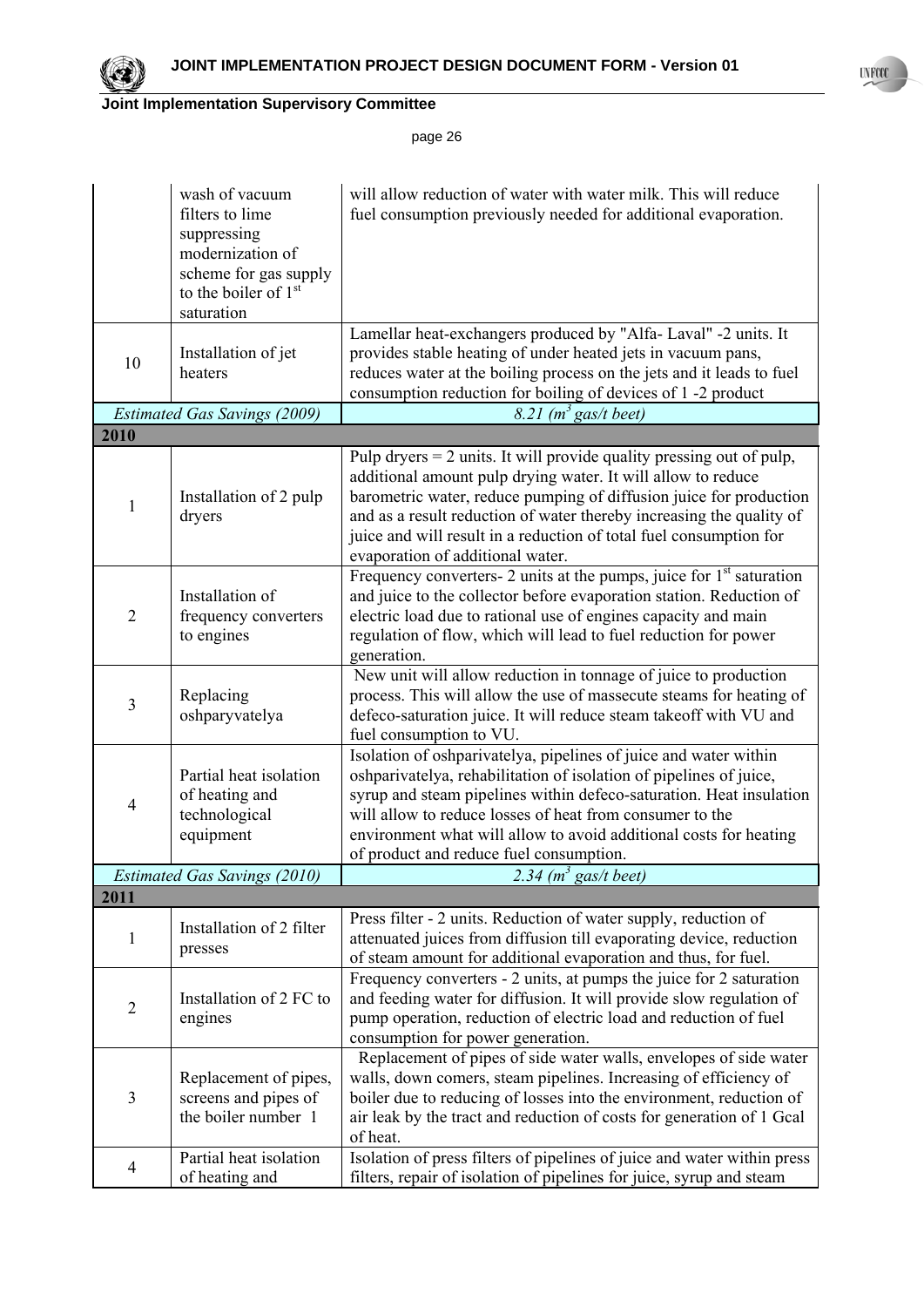

l

### **Joint Implementation Supervisory Committee**

page 27

|                                     | technological<br>equipment                                                    | pipelines within filtration station. It will allow heat losses from<br>consumer to the environment what will reduce additional losses for                                                                                                                                                                                                                                          |
|-------------------------------------|-------------------------------------------------------------------------------|------------------------------------------------------------------------------------------------------------------------------------------------------------------------------------------------------------------------------------------------------------------------------------------------------------------------------------------------------------------------------------|
|                                     |                                                                               | product heating and in such a way reduce fuel consumption.                                                                                                                                                                                                                                                                                                                         |
|                                     | <b>Estimated Gas Savings (2011)</b>                                           | 2.04 $(m^3$ gas/t beet)                                                                                                                                                                                                                                                                                                                                                            |
| 2012                                |                                                                               |                                                                                                                                                                                                                                                                                                                                                                                    |
|                                     | Installation of vertical<br>crystallizers                                     | Crystallizers- 2 units. It will provide the quality of massecute of 2-<br>nd crystallization, increase sugar production. Reduce power<br>consumption for operation of crystallizers to compare with mixing<br>machines what leads to fuel consumption reduction for power<br>generation.                                                                                           |
| $\overline{2}$                      | Installation of 2<br>frequency converters<br>to engines                       | Frequency converters- 2 units at the pumps of condensate. It will<br>provide slow regulation of pump operation, reduction of electric<br>load and in such a way reduction of fuel consumption for power<br>generation.                                                                                                                                                             |
| 3                                   | Replacement of<br>centrifugals of $2nd$<br>product                            | Centrifugals (BMA) -4 units. Improving of sugar quality,<br>reduction of losses in molasses. Reduction of electric load to<br>generator as a result of fuel consumption for power generation.                                                                                                                                                                                      |
| 4                                   | Installation of<br>vacuum-pans of $2nd$<br>product with<br>circulator 3 units | Vacuum-pans - 3 units BMA with circulators. Improving of heat<br>transfer, optimization of process of boiling by means of<br>automation of process, reduction of water at the process of boiling,<br>reduction of period of boiling in pan, using of steam with lower<br>potential and reduction of steam consumption to evaporation<br>station and reduction of fuel consumption, |
| <b>Estimated Gas Savings (2012)</b> |                                                                               | 2.50 $(m^3$ gas/t beet)                                                                                                                                                                                                                                                                                                                                                            |

*\*gas savings values estimated by Astarta Staff* 

### **A.4.3. Brief explanation of how the anthropogenic emissions of greenhouse gases by sources are to be reduced by the proposed JI project, including why the emission reductions would not occur in the absence of the proposed project, taking into account national and/or sectoral policies and circumstances:**

By adopting the project technology, Astarta will raise its energy efficiency up to Western European standards. While the technology is well-known in Western Europe, it clearly goes beyond the prevailing practice in Ukraine and is not required by  $law^{22}$ .

At present, there are no laws, regulations or any other governmental decrees in the Ukraine that require the reduction of energy resources usage by introducing energy efficiency measures in the sugar sector. Development and implementation of the modernization measures at the Astarta's plants fully depend on the initiative and decisions being made by the company's management, as well as the company's financial standing. At the same time, the modernization measures aimed at the reduction of energy resource usage at the Astarta's plants meet the priorities established by the government in the Ukraine's Energy Strategy until 2030 approved in March of 2006.

The project uses state-of-the-art technologies which results in significantly better performance than any commonly used technologies in Ukraine. These technologies are manufactured by famous European

<sup>&</sup>lt;sup>22</sup> Institute for Economic Research and Policy Consulting. "Working Paper; Restructuring of the sugar sector in Ukraine". http://www.ier.kiev.ua. (Refer to supporting documentation 10).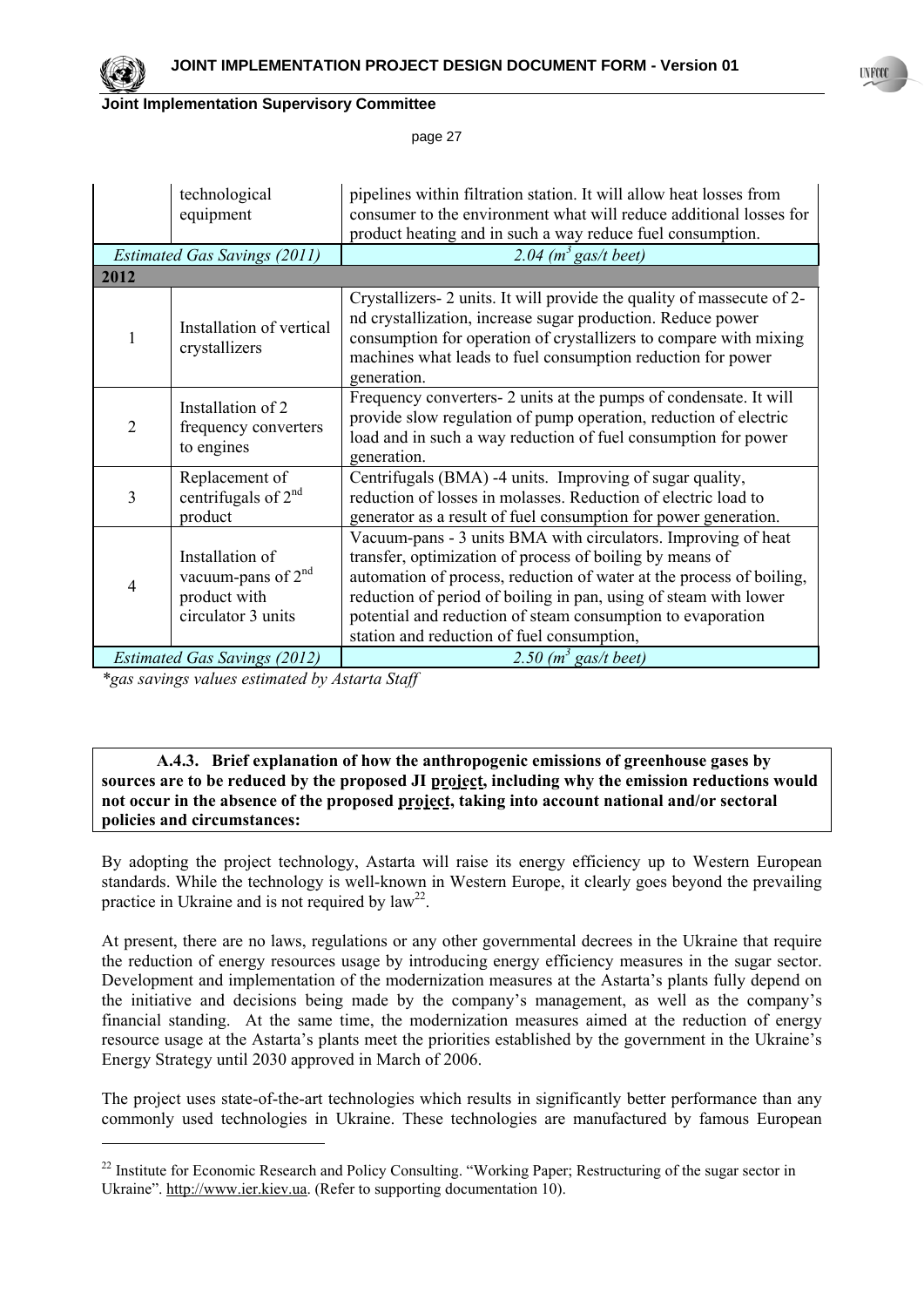

page 28

manufacturers as BMA (Germany), Babbini (Italy), Maguin (France), Silverweibul (Sweden), etc. The installation of these technologies sets higher standards for beets processing and sugar production than what was available prior to the implementation of the project. More specifically, these technologies are anticipated to result in energy efficiency improvements that are double the average energy efficiency improvements in Ukrainian sugar plants<sup>23</sup>. It is not anticipated that the project technologies will be substituted for more efficient technologies throughout the project period. All new technologies replacing original equipment will remain in operation throughout the crediting period. As mentioned, the installation of project technologies will have sufficient energy efficiency results. Natural gas and coal consumption will be reduced due to new technologies installation.

The existing equipment of the two sugar plants can meet the market demand at least until the end of the crediting period, provided normal maintenance is performed on the regular basis. Most of Astarta's domestic competitors are using equipment and technology very similar to Astarta's pre-project situation. Therefore, by investing in significant technical upgrades Astarta assumes an increased risk of technical failure and production disruption. This risk is elevated because Astarta has chosen to purchase higher efficiency used equipment.

Economic efficiency of the project is calculated on the basis of cumulative natural gas savings per one tonne of beet processed. Reductions in natural gas used for power, steam and heat production provided by implementation of modernization measures are estimated taking into account the following:

- Replacement of the existing equipment by modern energy efficient equipment (design and actual performance of the more efficient equipment is compared with technical characteristics of the old equipment to be replaced);
- Changes in the heat and technological schemes aimed at more efficient use of secondary thermal resources;
- Installation of more advanced automated control systems.

### **Additional Training Requirements:**

Implementation of modernization measures at the Kobeliatsky and Zhdanivsky plants, including instalment of more advanced equipment and organizational improvement, necessitate training of plants' managers, technical specialists and workers.

In 2007-2008, training programs in occupational health and safety were delivered to engineering personnel and workers at each of the two plants: at Kobeliatsky plant - by Kremenchug educational organization, 60 people were trained; at Zhdanivsky 125 people were trained. In 2009-2010, training of plants' personnel in this area continues.

To ensure that purchased equipment is installed and operate properly, outside experts were brought to Astarta to help local engineers and workers get familiarized with the new technologies. A technical expert from France was hired by Astarta while a local firm "Ukrservisavtomatica" was involved in setting up the automation systems and training of the personnel.

### **Proof of Engineering Best Practices**

<sup>&</sup>lt;sup>23</sup> Materials of Scientific-Technical Conferences of Sugar Producers of Ukraine, Kyiv, "Tsukor of Ukraine", 2005-2009.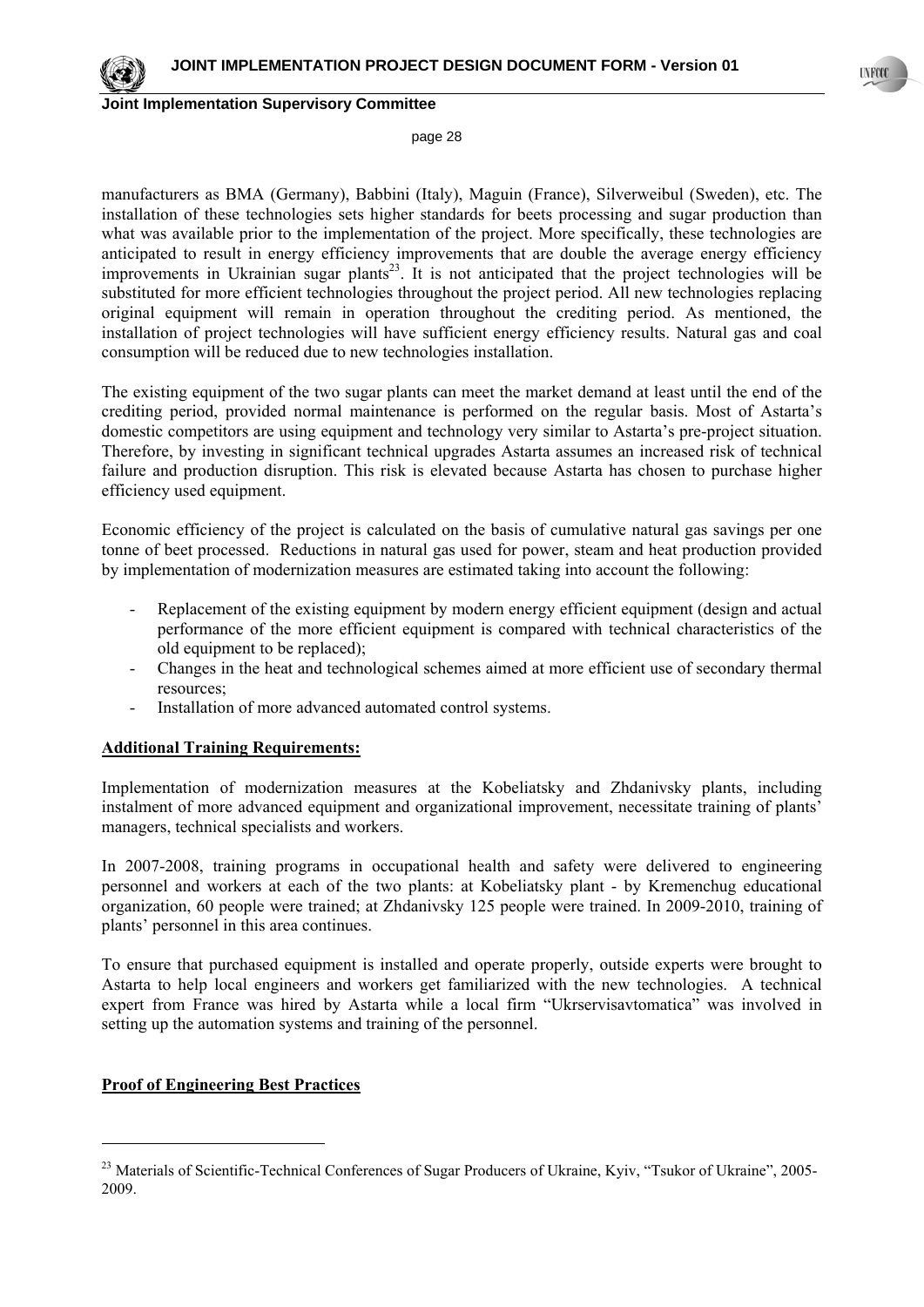

page 29

The modernization program was developed by plant and engineering specialists from Astarta managing company along with technical specialists and consultants from Ukrainian and European engineering companies. The modernization planning consisted of a general engineering design scheme of the energy efficiency program. This required detailed consultations with reputable Ukrainian companies such as "Teplokom", "Sate" and TMA. Further to the Ukrainian engineering firm consultations, Astarta also retained qualified European consultants from Check Republic, Italy, France, Germany, to ensure the energy efficiency program being implemented was in fact a proper reflection of current best practices.

#### **A.4.3.1. Estimated amount of emission reductions over the crediting period:**

# Table 5: Emission Reductions – Kyoto Crediting Period<sup>24</sup>

|                                                                                                             | Years                                                                       |
|-------------------------------------------------------------------------------------------------------------|-----------------------------------------------------------------------------|
| Length of the crediting period:                                                                             | 5                                                                           |
| Year                                                                                                        | Estimate of annual of emission reductions<br>(tonnes of $CO_2$ -equivalent) |
| 2008                                                                                                        | 27 696                                                                      |
| 2009                                                                                                        | 33 053                                                                      |
| 2010                                                                                                        | 40 121                                                                      |
| 2011                                                                                                        | 54 383                                                                      |
| 2012                                                                                                        | 59 064                                                                      |
| Total estimated amount of emission reductions<br>over the crediting period<br>(tonnes of $CO2$ -equivalent) | 214 317                                                                     |
| Annual average emission reductions over the<br>crediting period, (tonnes of $CO_2$ -equivalent)             | 42 863                                                                      |

### **Table 6: Emission Reductions – Post -Kyoto Crediting Period25**

|                                 | Years                                                                       |
|---------------------------------|-----------------------------------------------------------------------------|
| Length of the crediting period: |                                                                             |
| Year                            | Estimate of annual of emission reductions<br>(tonnes of $CO_2$ -equivalent) |

24 Supporting Document 4 - ERU Calculations

 $25$  Supporting Document 4 - ERU Calculations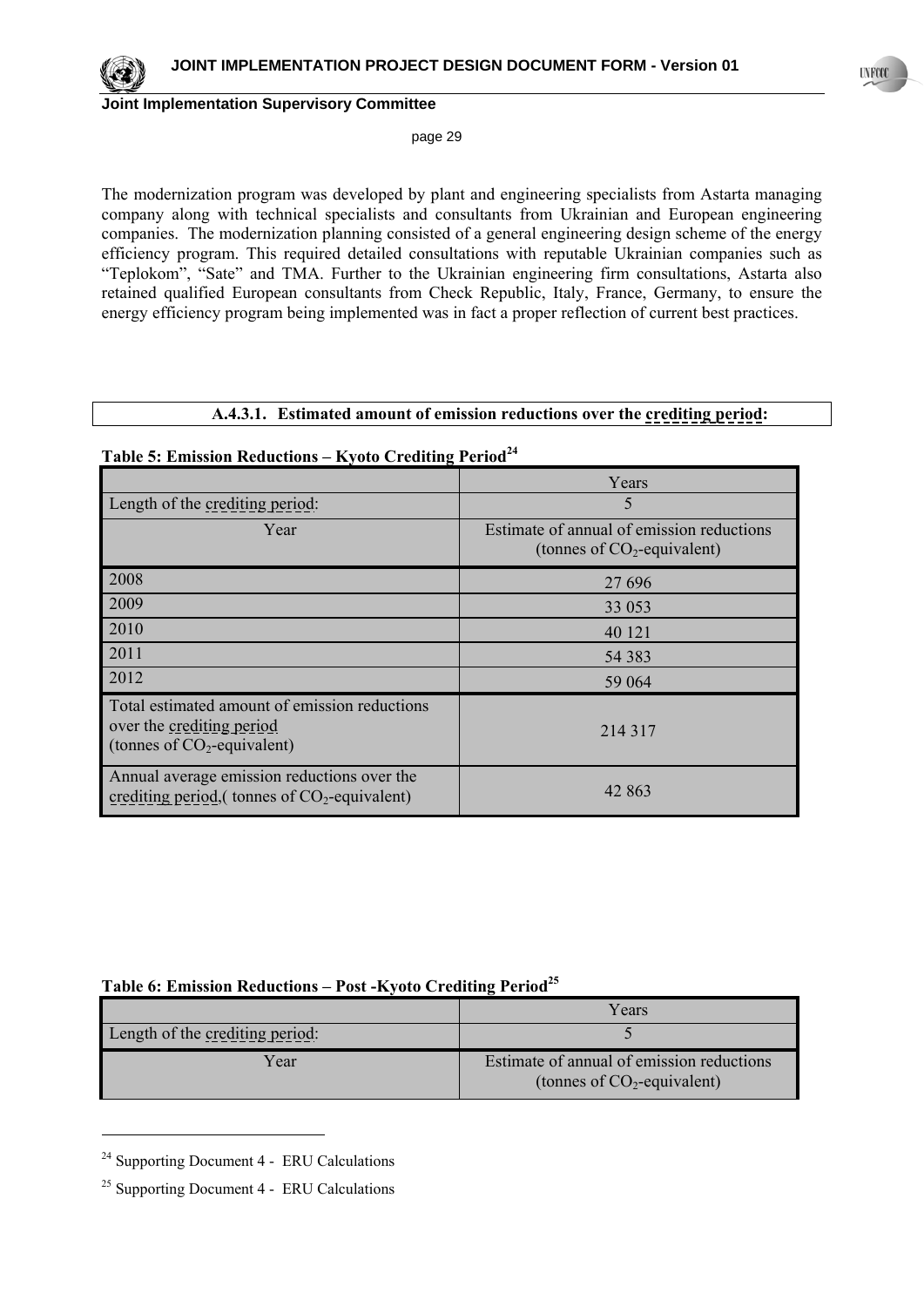page 30

| 2013                                                                                                         | 59 064  |
|--------------------------------------------------------------------------------------------------------------|---------|
| 2014                                                                                                         | 59 064  |
| 2015                                                                                                         | 59 064  |
| 2016                                                                                                         | 59 064  |
| 2017                                                                                                         | 59 064  |
| Total estimated amount of emission reductions<br>over the crediting period<br>(tonnes of $CO_2$ -equivalent) | 295 320 |
| Annual average emission reductions over the<br>crediting period, (tonnes of CO2-equivalent)                  | 59 064  |

## **A.5. Project approval by the Parties involved:**

A Project Idea Note and Letter of Endorsement (LOE) application was submitted to the Ukrainian Designated Focal Point (DFP), the National Environmental Investment Agency (NEIA), on January 28, 2009. The LOE was then issued through NEIA on February  $27<sup>th</sup>$  2009 (LOE #174/23/7)<sup>26</sup>.

When the project has completed the determination process, the PDD and determination report will be submitted to SEIA in order to obtain the required Letters of Approval from the Ukrainian DFP. Upon determination the project will be presented to the DFPs of the Netherlands and Spain in order to receive Investor Country Letters of Approval.

l

**UNFOCO** 

<sup>&</sup>lt;sup>26</sup> Refer to supporting documentation 11 - LOE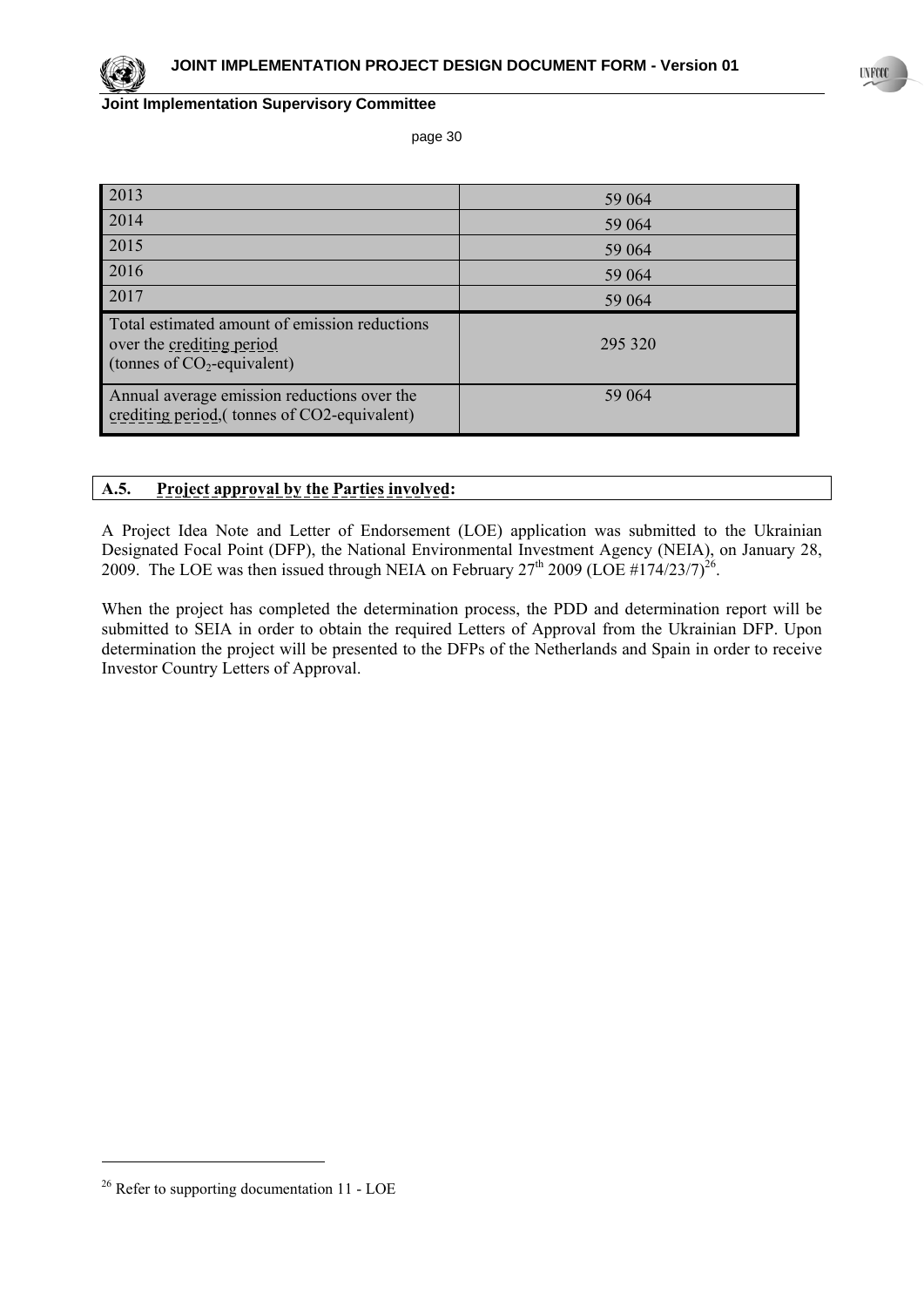page 31

### **SECTION B. Baseline**

#### **B.1. Description and justification of the baseline chosen:**

Baseline selection has been determined and justified by following Annex B of the JI Guidelines and the "Guidance on criteria for baseline setting and monitoring"<sup>27</sup>, version 02 developed by the JISC. From these guidance documents the JI Specific approach was selected for baseline setting. The procedure of most available scenario definition and additionality assessment is given below in Section B.2.

### **Project boundaries**

The project boundary should include greenhouse gases sources which are under control of project participants and deal with proposed project activities.

The project boundary has been applied to the geographic location of both the Kobeliatsky and Zhdanivsky Plants with all equipment. The detailed description of project boundaries is given in the Section B.4.

#### **Baseline scenario**

Baseline scenario foresees further use of existing equipment with undertaking of planned maintenance and renovation works without sufficient capital expenditures. The baseline scenario is described in Section B.2.

The only emissions taken into account in accordance with baseline scenario are  $CO<sub>2</sub>$  emissions generated due to fossil fuel combustion and decomposition of limestone within the calcination process to provide sugar production. Carbon oxide capture in the process of juice purification is not taken into account. This is a conservative approach.

The specific JI approach uses historical data on fossil fuels and resources consumption to determine specific consumption per unit of manufactured product. Calculation of specific consumption of fuel and resources is based on historical data for 3 years before the project start. 1 tone of produced sugar is the unit of manufactured product. The baseline scenario foresees the same quantity of processed beets as project scenario. Taking into account that the final sugar production depends upon not only beets processing technology, but also upon the sugar content in sugar beets, the approach foresees exclusion of defined effect. The conversion factor of sugar yield to the project level is used for this. The actual (ex post) data on sugar production and sugar content in beets is used to determine baseline emissions.

#### **Remaining lifetime of equipment**

l

If the proposed energy efficiency programme is not implemented, Astarta's existing equipment at all sugar plants is able to continue normal operation at least until the end of the crediting period, provided that normal maintenance work is done on a regular basis, as typically required.

<sup>&</sup>lt;sup>27</sup> Guidance on criteria for baseline setting and monitoring. Version 02. Available at UNFCCC JI website: http://ji.unfccc.int/Ref/Documents/Baseline setting and monitoring.pdf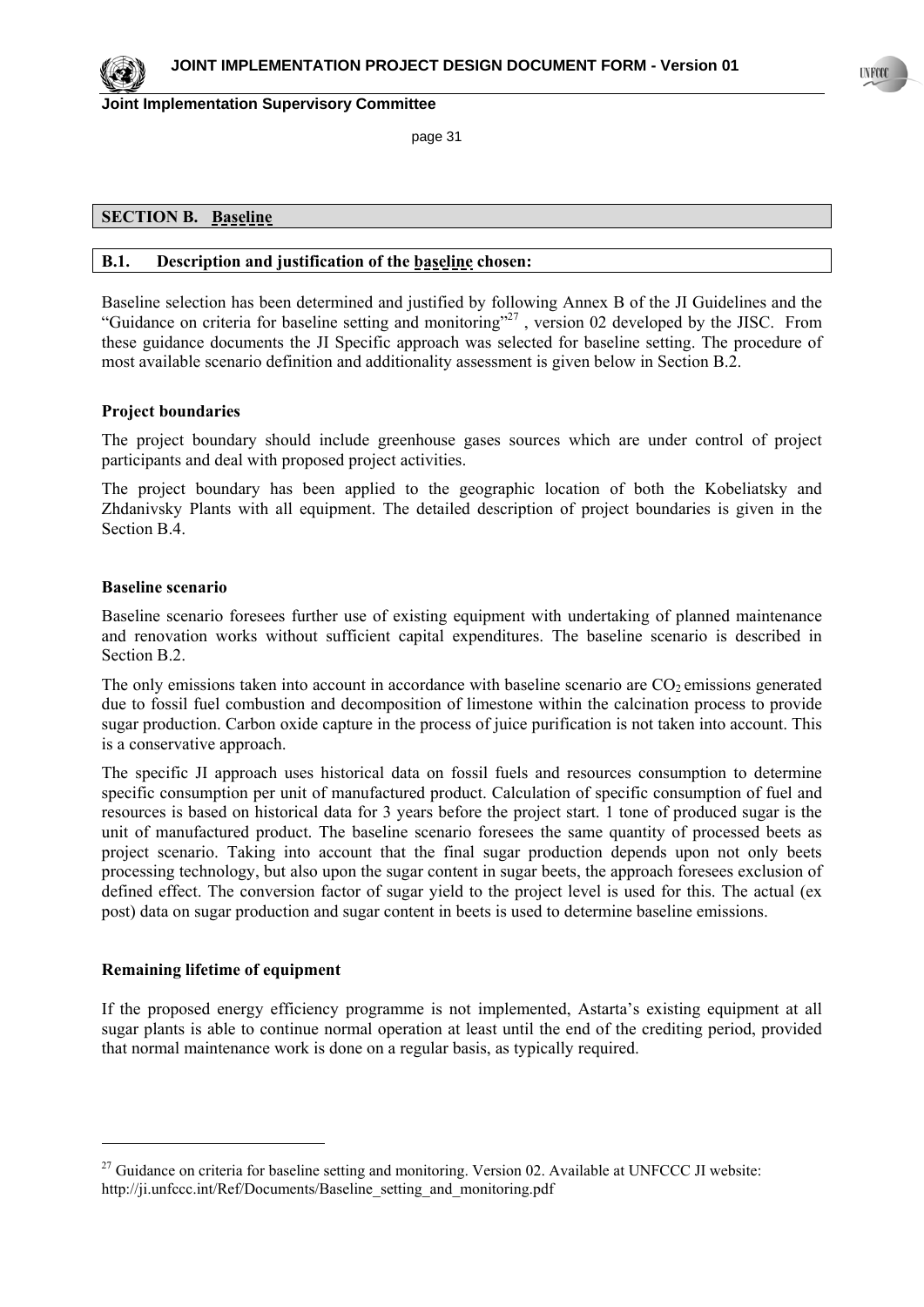

page 32

# **Table 7: Key information and data used to establish the baseline**

| <b>Data/Parameter</b>                                                 | $SBC_{hist,y,i}$                                                                                                                                                                                                                                                                                                                                                                                                                                                                                                                                                                                                               |  |
|-----------------------------------------------------------------------|--------------------------------------------------------------------------------------------------------------------------------------------------------------------------------------------------------------------------------------------------------------------------------------------------------------------------------------------------------------------------------------------------------------------------------------------------------------------------------------------------------------------------------------------------------------------------------------------------------------------------------|--|
| Data unit                                                             | t                                                                                                                                                                                                                                                                                                                                                                                                                                                                                                                                                                                                                              |  |
| Description                                                           | The mass of beets processed in project year y at plant i                                                                                                                                                                                                                                                                                                                                                                                                                                                                                                                                                                       |  |
| Time of<br>determination/monitoring                                   | Once                                                                                                                                                                                                                                                                                                                                                                                                                                                                                                                                                                                                                           |  |
| Source of data (to be) used                                           | Appropriate data collected as part of JI project                                                                                                                                                                                                                                                                                                                                                                                                                                                                                                                                                                               |  |
| Value of data applied<br>(for ex ante<br>calculations/determinations) | Kobeliatskiy sugar plant<br>2004<br>162,646<br>2005<br>139,929<br>387,990<br>2006<br>Zhdanivskiy sugar plant<br>2004<br>113,416<br>2005<br>114,425<br>165,180<br>2006                                                                                                                                                                                                                                                                                                                                                                                                                                                          |  |
| Justification of the choice of data<br>or description of measurement  | Required for baseline emissions of JI project                                                                                                                                                                                                                                                                                                                                                                                                                                                                                                                                                                                  |  |
| QA/QC procedures<br>(to be) applied                                   | Kobeliatskiy Plant:<br>The accounting of sugar beets is executed by an automated<br>weighting meter which consists of tenso-metric automated<br>scales (4 units) with carrier power of 60 tonnes. The scales are<br>calibrated once a year.<br>Level of Uncertainty: 20kg, Low<br>Zhdanovsky Plant:<br>The sugar beets are weighed using scale: SVEDA VBA 3-<br>1000. Control flow meter readings are taken every 10 days.<br>State calibration of automated scales is done once per year in<br>DP "Vinnytskiy DCSMS". Control check is executed every<br>day by means of sampling weights.<br>Level of Uncertainty: 20kg, Low |  |
| Any comment                                                           |                                                                                                                                                                                                                                                                                                                                                                                                                                                                                                                                                                                                                                |  |

| <b>Data/Parameter</b>               | $SP_{hist, y, i}$                      |
|-------------------------------------|----------------------------------------|
| Data unit                           | т                                      |
| Description                         | Sugar quantity in 2004-2006 at plant i |
| Time of<br>determination/monitoring | Once                                   |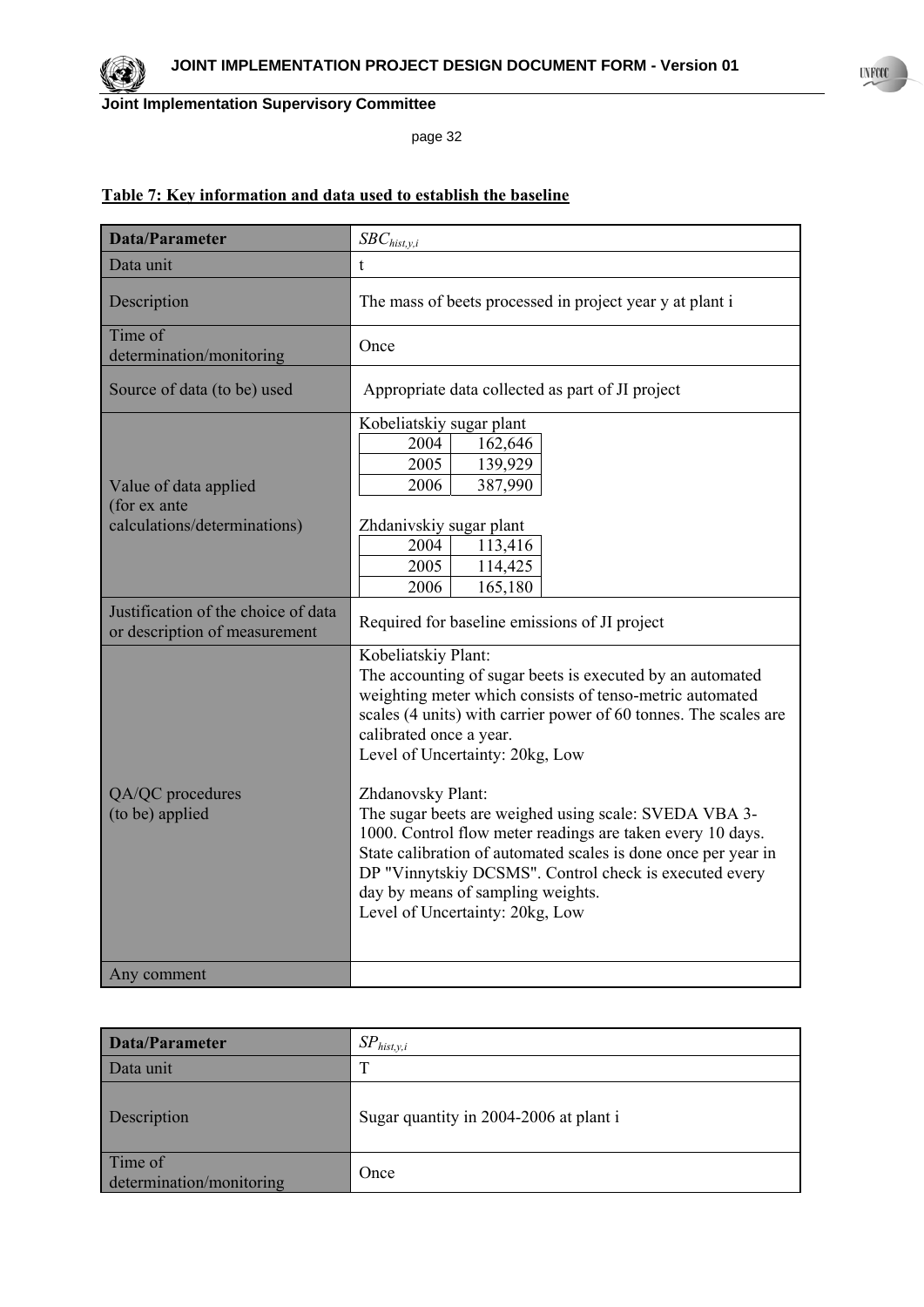

| Source of data (to be) used                                           | Appropriate data collected as part of JI project                                                                                                                       |  |
|-----------------------------------------------------------------------|------------------------------------------------------------------------------------------------------------------------------------------------------------------------|--|
| Value of data applied<br>(for ex ante<br>calculations/determinations) | Kobeliatskiy sugar plant:<br>2004<br>17,020<br>2005<br>15,322<br>48,983<br>2006<br>Zhdanivskiy sugar plant<br>13,519.0<br>2004<br>2005<br>15,394.0<br>21,332.4<br>2006 |  |
| Justification of the choice of data<br>or description of measurement  | Required for baseline emissions of JI project                                                                                                                          |  |
| QA/QC procedures<br>(to be) applied                                   | Uncertainty level: Low                                                                                                                                                 |  |
| Any comment                                                           |                                                                                                                                                                        |  |

| Data/Parameter                                                        | $SPB_{hist,y,i}$                                                                                                                                         |
|-----------------------------------------------------------------------|----------------------------------------------------------------------------------------------------------------------------------------------------------|
| Data unit                                                             | $\frac{0}{0}$                                                                                                                                            |
| Description                                                           | Sugar content in sugar beets in accordance with baseline in<br>2004-2006 at plant i                                                                      |
| Time of<br>determination/monitoring                                   | Once                                                                                                                                                     |
| Source of data (to be) used                                           | Appropriate data collected as part of JI project                                                                                                         |
| Value of data applied<br>(for ex ante<br>calculations/determinations) | Kobeliatskiy sugar plant<br>2004<br>14.23<br>2005<br>16.2<br>15.85<br>2006<br>Zhdanivskiy sugar plant<br>2004<br>15.22<br>2005<br>16.52<br>16.12<br>2006 |
| Justification of the choice of data<br>or description of measurement  | Required for baseline emissions of JI project calculation                                                                                                |
| QA/QC procedures<br>(to be) applied                                   | Uncertainty level: Low                                                                                                                                   |
| Any comment                                                           |                                                                                                                                                          |

| Data/Parameter | $\sim$<br>L<br>coal.hıst. |
|----------------|---------------------------|
|                |                           |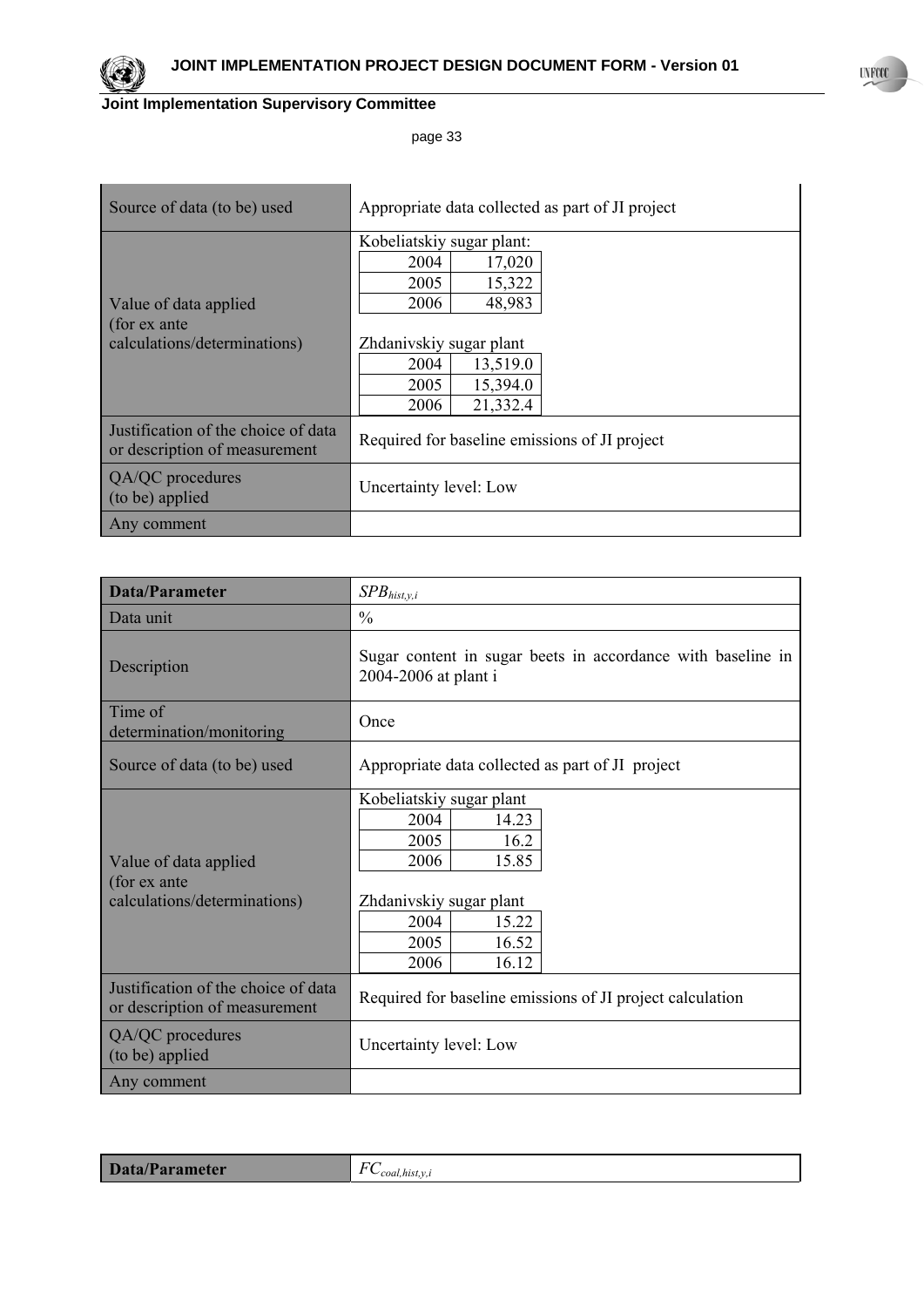

| Data unit                                                             | t                                                                                                                                                                                                                                                                                                                                                                                                                                                                                                                                                                                                                                                                                                                                                                                                                                                                                                                                                                                                                                                                                                                                                                                                                    |
|-----------------------------------------------------------------------|----------------------------------------------------------------------------------------------------------------------------------------------------------------------------------------------------------------------------------------------------------------------------------------------------------------------------------------------------------------------------------------------------------------------------------------------------------------------------------------------------------------------------------------------------------------------------------------------------------------------------------------------------------------------------------------------------------------------------------------------------------------------------------------------------------------------------------------------------------------------------------------------------------------------------------------------------------------------------------------------------------------------------------------------------------------------------------------------------------------------------------------------------------------------------------------------------------------------|
| Description                                                           | Coal consumption at the historical period (2004-2006) at plant                                                                                                                                                                                                                                                                                                                                                                                                                                                                                                                                                                                                                                                                                                                                                                                                                                                                                                                                                                                                                                                                                                                                                       |
| Time of<br>determination/monitoring                                   | Once                                                                                                                                                                                                                                                                                                                                                                                                                                                                                                                                                                                                                                                                                                                                                                                                                                                                                                                                                                                                                                                                                                                                                                                                                 |
| Source of data (to be) used                                           | Appropriate data collected as part of JI project                                                                                                                                                                                                                                                                                                                                                                                                                                                                                                                                                                                                                                                                                                                                                                                                                                                                                                                                                                                                                                                                                                                                                                     |
| Value of data applied<br>(for ex ante<br>calculations/determinations) | Kobeliatskiy sugar plant:<br>2004<br>695.0<br>2005<br>746.0<br>1717<br>2006<br>Zhdanivskiy sugar plant:<br>2004<br>242<br>2004*<br>387<br>688.1<br>2005<br>2006<br>846.0<br>* Coking coal                                                                                                                                                                                                                                                                                                                                                                                                                                                                                                                                                                                                                                                                                                                                                                                                                                                                                                                                                                                                                            |
| Justification of the choice of data<br>or description of measurement  | Required data collected as part of JI project                                                                                                                                                                                                                                                                                                                                                                                                                                                                                                                                                                                                                                                                                                                                                                                                                                                                                                                                                                                                                                                                                                                                                                        |
| QA/QC procedures<br>(to be) applied<br>Any comment                    | Kobeliatskiy sugar plant:<br>Kobeliatsky Plant:<br>The mechanical scale used to weigh coal is: RS-100C13V<br>inventory number 7331. The scale has a carrying capacity of<br>100 tonnes. State calibration is performed once every 6<br>months. Test calibration is conducted once every two months.<br>Review and checks are done by using of sampling weights of<br>4th rank with total mass of 80 t. The results of state<br>calibrations, reviews and checks are put into the technical<br>passport of the scales.<br>Level of Uncertainty: <100 kg, which is low compared to the<br>carrying capacity of 100 tonnes<br>Zhdanovsky Plant:<br>The mechanical scale used to weigh coal is: RS-100C13V<br>inventory number 7331. The scale has a carrying capacity of<br>100 tonnes. State calibration is performed once every 6<br>months. Test calibration is conducted once every two months<br>Review and checks are done by using of sampling weights of<br>4th rank with total mass of 80 t. The results of state<br>calibrations, reviews and checks are put into the technical<br>passport of the scales.<br>Level of Uncertainty: <100 kg,, which is low compared to the<br>carrying capacity of 100 tonnes |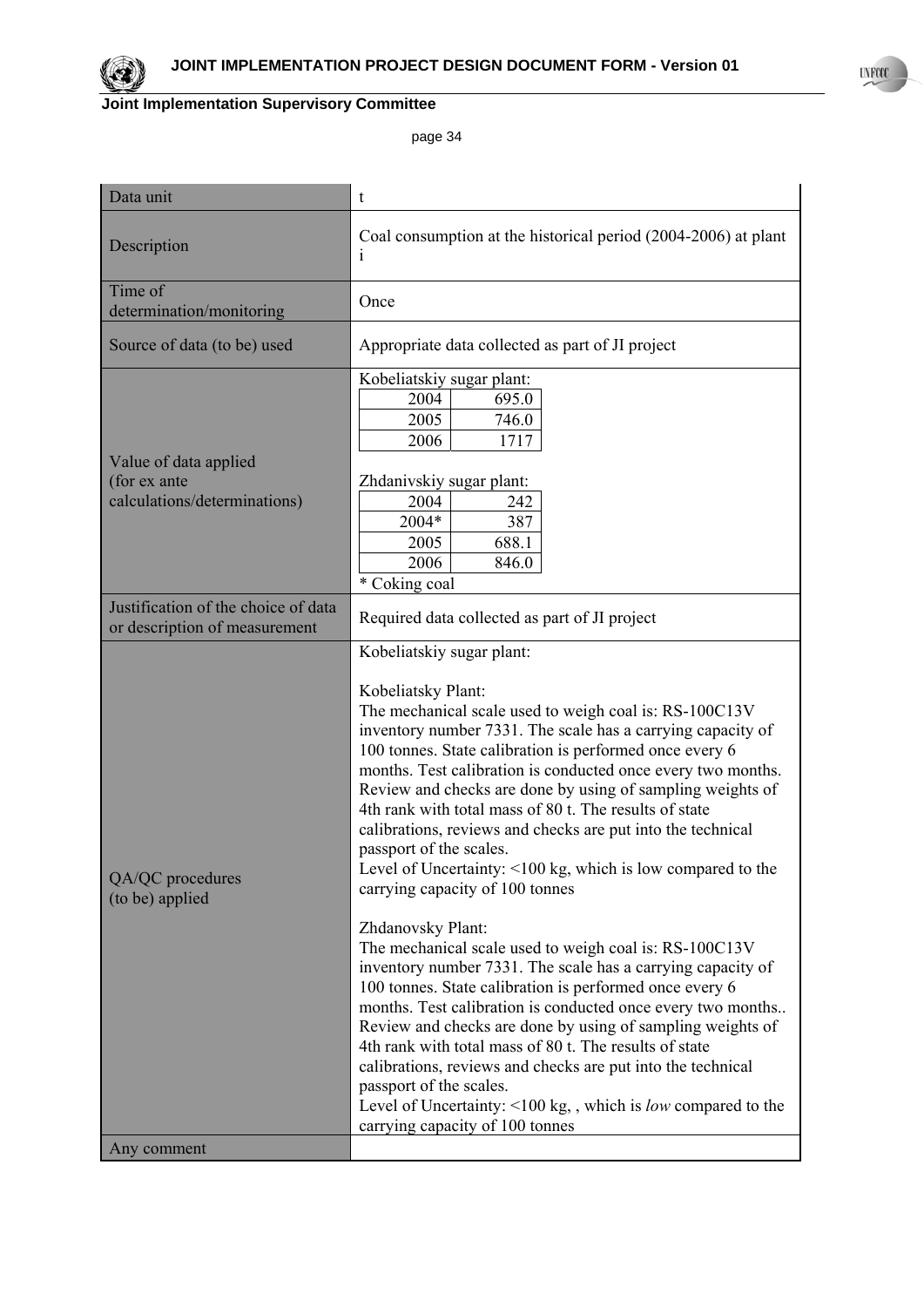

| <b>Data/Parameter</b>                                                 | $FC_{NG, hist, y, i}$                                                                                                                                                                                                                                                                                                                                                                                                                                                                                                                                                                                                                                                                                                                                                                                                                                                                                                                                                                                                                                                                                                                                                                                                                                                                                                                                                                                                          |
|-----------------------------------------------------------------------|--------------------------------------------------------------------------------------------------------------------------------------------------------------------------------------------------------------------------------------------------------------------------------------------------------------------------------------------------------------------------------------------------------------------------------------------------------------------------------------------------------------------------------------------------------------------------------------------------------------------------------------------------------------------------------------------------------------------------------------------------------------------------------------------------------------------------------------------------------------------------------------------------------------------------------------------------------------------------------------------------------------------------------------------------------------------------------------------------------------------------------------------------------------------------------------------------------------------------------------------------------------------------------------------------------------------------------------------------------------------------------------------------------------------------------|
| Data unit                                                             | ths. $m3$                                                                                                                                                                                                                                                                                                                                                                                                                                                                                                                                                                                                                                                                                                                                                                                                                                                                                                                                                                                                                                                                                                                                                                                                                                                                                                                                                                                                                      |
| Description                                                           | Natural gas consumption for historical period (2004-2006) at<br>plant i                                                                                                                                                                                                                                                                                                                                                                                                                                                                                                                                                                                                                                                                                                                                                                                                                                                                                                                                                                                                                                                                                                                                                                                                                                                                                                                                                        |
| Time of<br>determination/monitoring                                   | Once                                                                                                                                                                                                                                                                                                                                                                                                                                                                                                                                                                                                                                                                                                                                                                                                                                                                                                                                                                                                                                                                                                                                                                                                                                                                                                                                                                                                                           |
| Source of data (to be) used                                           | Appropriate data collected as part of JI project                                                                                                                                                                                                                                                                                                                                                                                                                                                                                                                                                                                                                                                                                                                                                                                                                                                                                                                                                                                                                                                                                                                                                                                                                                                                                                                                                                               |
| Value of data applied<br>(for ex ante<br>calculations/determinations) | Kobeliatskiy sugar plant<br>2004<br>10,298.2<br>2005<br>7,587.4<br>19,331.3<br>2006<br>Zhdanivskiy sugar plant<br>2004<br>7,258.5<br>6,721<br>2005<br>2006<br>8,690                                                                                                                                                                                                                                                                                                                                                                                                                                                                                                                                                                                                                                                                                                                                                                                                                                                                                                                                                                                                                                                                                                                                                                                                                                                            |
| Justification of the choice of data<br>or description of measurement  | Required for baseline emissions of JI project calculation                                                                                                                                                                                                                                                                                                                                                                                                                                                                                                                                                                                                                                                                                                                                                                                                                                                                                                                                                                                                                                                                                                                                                                                                                                                                                                                                                                      |
| QA/QC procedures<br>(to be) applied                                   | Kobeliatskiy Plant: Natural gas consumption of the plant and<br>the beet dryer are recorded.<br>$FC_{NG \text{m} (i) plant}$ : The accounting of natural gas consumed for<br>production process is done by the meter for measuring of gas<br>named<br>volume consumption<br>and<br>amount<br>"OE-22DM<br>(inventory number 08503000006). The meter can measure data<br>on a momentary, hourly, daily, monthly, off-nominal or<br>emergency cases of gas consumption. Consumption data is<br>sent via radio signal to a computer where it is stored and can<br>be printed on user's request. Calibration of the meter is done at<br>least once every 2 years. The calibrations are executed by the<br>representatives of gas supplier (JSC "Poltavagas") before and<br>during the season (September-March).<br>Level of Uncertainty: 0.50%, Low<br>$FC_{NG m (i) \text{ dyver}}$ : The natural gas consumed at the pulp drying<br>kilns is done by a measuring device named "Leader"<br>(inventory number 006503000136). The meter can measure<br>data on a momentary, hourly, daily, monthly, off-nominal or<br>emergency cases of gas consumption. Consumption data is<br>sent by a cable line to a computer where it is stored and can be<br>printed on user's request. Calibration is undertaken by SE<br>"Poltavastandardmetrology" once per year before the sugar<br>season. Calibration by State Committee of Ukraine on |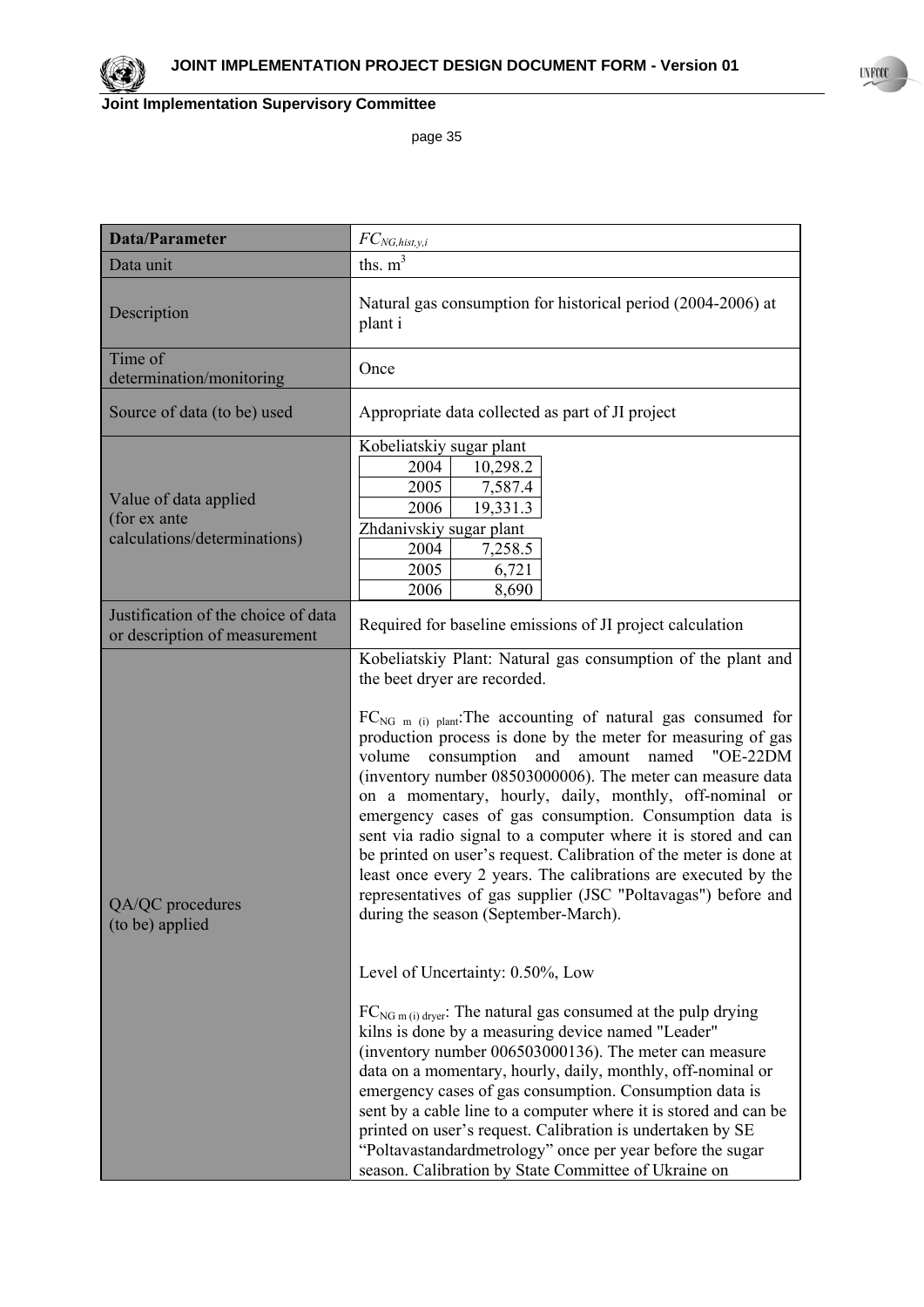

|             | standardization, metrology and certification is undertaken<br>twice in 2 year.<br>Level of Uncertainty: 0.50%, Low<br>Zhdanovsky Plant: Natural gas consumption of the plant and<br>the beet dryer are recorded.<br>$FC_{NGm (i) plant}$ . The accounting of natural gas consumed for<br>production process is done by an automated measuring-<br>management meter named "UNIVERSAL-01" (inventory<br>number 1810). The meter can measure data on a momentary,<br>hourly, daily, monthly, off-nominal or emergency cases of gas<br>consumption. Consumption data is sent via radio signal to a<br>computer where it is stored and can be printed on user's<br>request. Calibration of the meter is done at least once every 2<br>years. The calibrations are executed by the representatives of<br>gas supplier (JSC "Vinnytsyagas") before and during the<br>season (September-March).<br>Level of Uncertainty: 0.50%, Low |
|-------------|-----------------------------------------------------------------------------------------------------------------------------------------------------------------------------------------------------------------------------------------------------------------------------------------------------------------------------------------------------------------------------------------------------------------------------------------------------------------------------------------------------------------------------------------------------------------------------------------------------------------------------------------------------------------------------------------------------------------------------------------------------------------------------------------------------------------------------------------------------------------------------------------------------------------------------|
| Any comment |                                                                                                                                                                                                                                                                                                                                                                                                                                                                                                                                                                                                                                                                                                                                                                                                                                                                                                                             |

| <b>Data/Parameter</b>                                                 | $LC_{\textit{hist},y,i}$                                                                                                                                                                                                                                                                                                               |
|-----------------------------------------------------------------------|----------------------------------------------------------------------------------------------------------------------------------------------------------------------------------------------------------------------------------------------------------------------------------------------------------------------------------------|
| Data unit                                                             | t.                                                                                                                                                                                                                                                                                                                                     |
| Description                                                           | Coal consumption at the historical period (2004-2006) at plant<br>i                                                                                                                                                                                                                                                                    |
| Time of<br>determination/monitoring                                   | Once                                                                                                                                                                                                                                                                                                                                   |
| Source of data (to be) used                                           | Appropriate data collected as part of JI project                                                                                                                                                                                                                                                                                       |
| Value of data applied<br>(for ex ante<br>calculations/determinations) | Kobeliatskiy sugar plant<br>2004<br>9,242<br>9,119<br>2005<br>2006<br>10,128<br>Zhdanivskiy sugar plant<br>2004<br>6,988<br>2005<br>7,989<br>2006<br>9,602                                                                                                                                                                             |
| Justification of the choice of data<br>or description of measurement  | Required for baseline emissions of JI project calculation                                                                                                                                                                                                                                                                              |
| QA/QC procedures<br>(to be) applied                                   | Kobeliatskiy sugar plant:<br>The mechanical scale used to weigh limestone is: RS-<br>100C13V inventory number 7331. The scale has a carrying<br>capacity of 100 tonnes. State calibration is performed once<br>every 6 months. Test calibration is conducted once every two<br>months. Review and checks are done by using of sampling |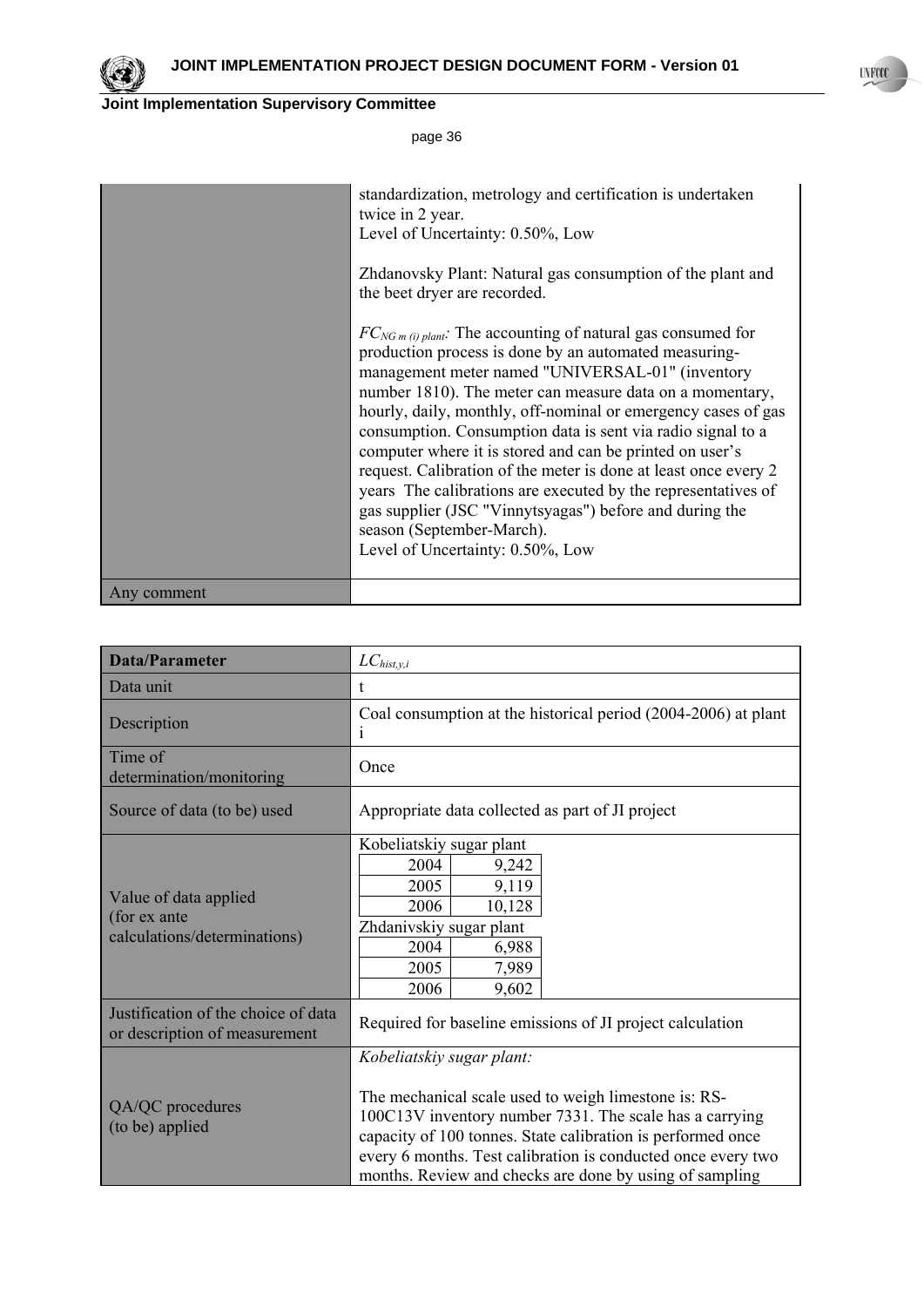

page 37

|             | weights of 4th rank with total mass of 80 t. The results of state<br>calibrations, reviews and checks are put into the technical<br>passport of the scales.<br>Level of Uncertainty: <100 kg, which is low compared to the<br>carrying capacity of 100 tonnes |
|-------------|---------------------------------------------------------------------------------------------------------------------------------------------------------------------------------------------------------------------------------------------------------------|
|             | Zhdanovsky Plant:                                                                                                                                                                                                                                             |
|             | The mechanical scale used to weigh coal is: RS-100C13V                                                                                                                                                                                                        |
|             | inventory number 7331. The scale has a carrying capacity of                                                                                                                                                                                                   |
|             | 100 tonnes. State calibration is performed once every 6                                                                                                                                                                                                       |
|             | months. Test calibration is conducted once every two months                                                                                                                                                                                                   |
|             | Review and checks are done by using of sampling weights of                                                                                                                                                                                                    |
|             | 4th rank with total mass of 80 t. The results of state                                                                                                                                                                                                        |
|             | calibrations, reviews and checks are put into the technical<br>passport of the scales.                                                                                                                                                                        |
|             | Level of Uncertainty: $\leq 100 \text{ kg}$ , which is <i>low</i> compared to the                                                                                                                                                                             |
|             | carrying capacity of 100 tonnes                                                                                                                                                                                                                               |
|             |                                                                                                                                                                                                                                                               |
| Any comment |                                                                                                                                                                                                                                                               |

| <b>Data/Parameter</b>                                                 | $EF_{NG}$                                                                                                             |
|-----------------------------------------------------------------------|-----------------------------------------------------------------------------------------------------------------------|
| Data unit                                                             | t $CO2/TJ$                                                                                                            |
| Description                                                           | Carbon emissions factor for natural gas                                                                               |
| Time of<br>determination/monitoring                                   | Annually                                                                                                              |
| Source of data (to be) used                                           | 2006 IPCC Guidelines for National Greenhouse Gas<br>Inventories                                                       |
| Value of data applied<br>(for ex ante<br>calculations/determinations) | 56 1                                                                                                                  |
| Justification of the choice of data<br>or description of measurement  | Required for emission calculations.                                                                                   |
| QA/QC procedures<br>(to be) applied                                   | Emission factors reviewed to be in line with national or<br>international fuel standards<br>Level of Uncertainty: Low |
| Any comment                                                           |                                                                                                                       |

| Data/Parameter                      | $NCV_{NG, hist, y, i}$                                                          |
|-------------------------------------|---------------------------------------------------------------------------------|
| Data unit                           | $kcal/m^3$                                                                      |
| Description                         | Net calorific value of natural gas at historical period in year y<br>at plant i |
| Time of<br>determination/monitoring | Once                                                                            |
| Source of data (to be) used         | Natural gas supplier                                                            |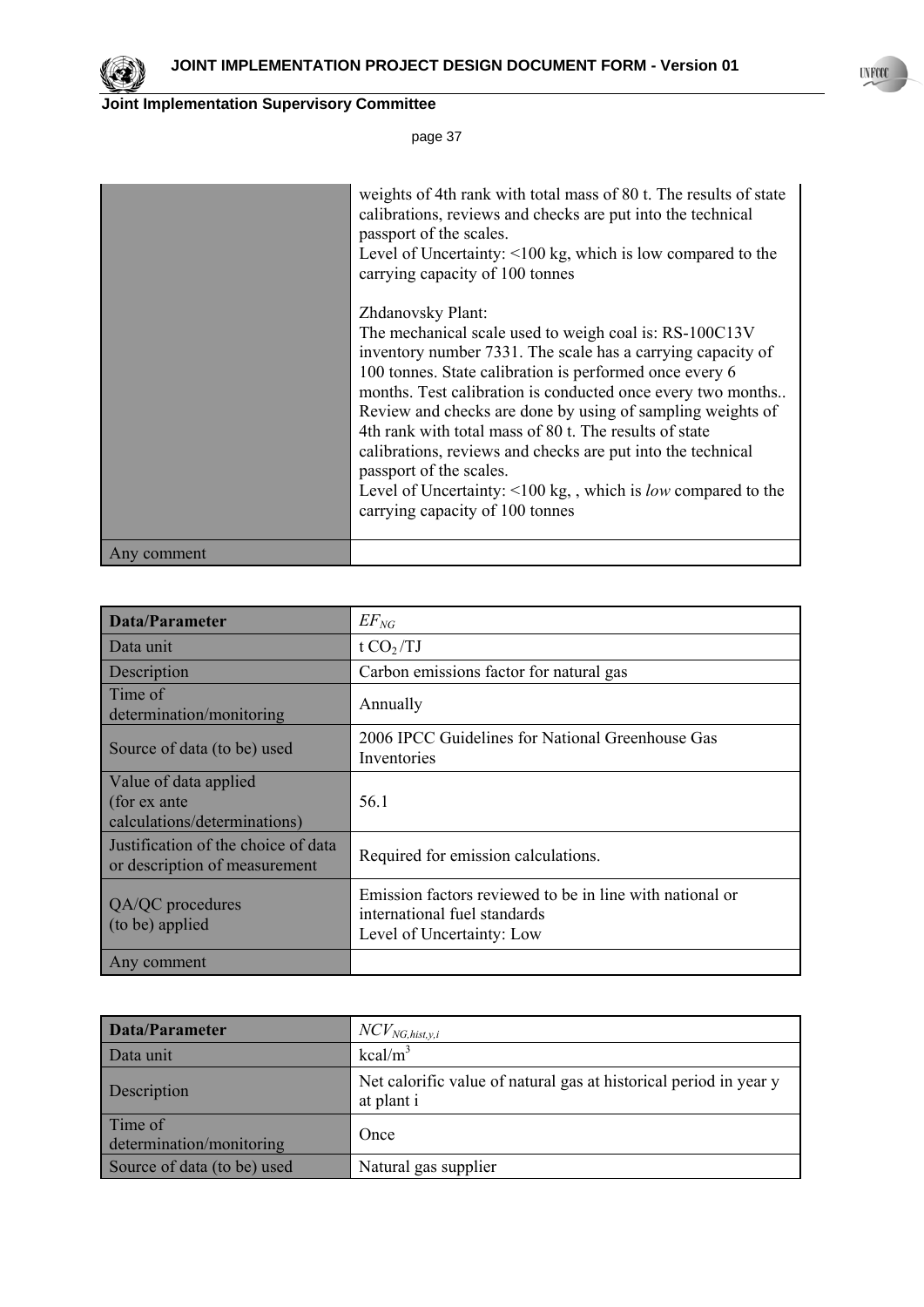

page 38

|                                                                      | Kobeliatskiy sugar plant                                                                                                                                                                                                                                                                |
|----------------------------------------------------------------------|-----------------------------------------------------------------------------------------------------------------------------------------------------------------------------------------------------------------------------------------------------------------------------------------|
|                                                                      | 2004<br>8,851                                                                                                                                                                                                                                                                           |
|                                                                      | 2005<br>9,026                                                                                                                                                                                                                                                                           |
| Value of data applied                                                | 2006<br>8,943                                                                                                                                                                                                                                                                           |
| (for ex ante                                                         |                                                                                                                                                                                                                                                                                         |
| calculations/determinations)                                         | Zhdanivskiy sugar plant                                                                                                                                                                                                                                                                 |
|                                                                      | 2004<br>8,109.3                                                                                                                                                                                                                                                                         |
|                                                                      | 2005<br>8,148                                                                                                                                                                                                                                                                           |
|                                                                      | 2006<br>8,126                                                                                                                                                                                                                                                                           |
| Justification of the choice of data<br>or description of measurement | Required for baseline emissions of JI project calculation                                                                                                                                                                                                                               |
| QA/QC procedures<br>(to be) applied                                  | Data is provided by the natural gas supplier on a monthly<br>basis. Values are checked for appropriateness against the<br>default range of values provided in Table 1.2, Vol. 2 of the<br>2006 IPCC Guidelines for National Greenhouse Gas<br>Inventories.<br>Level of Uncertainty: Low |
| Any comment                                                          |                                                                                                                                                                                                                                                                                         |

| Data/Parameter                                                        | $EF_{coal}$                                                                                                         |
|-----------------------------------------------------------------------|---------------------------------------------------------------------------------------------------------------------|
| Data unit                                                             | t $CO2/TJ$                                                                                                          |
| Description                                                           | The carbon emission factor for coal                                                                                 |
| Time of<br>determination/monitoring                                   | Annually                                                                                                            |
| Source of data (to be) used                                           | 2006 IPCC Guidelines for National Greenhouse Gas<br>Inventories                                                     |
| Value of data applied<br>(for ex ante<br>calculations/determinations) | 98.3 tCO $\sqrt{IJ}$                                                                                                |
| Justification of the choice of data<br>or description of measurement  | Required for emission calculations.                                                                                 |
| QA/QC procedures<br>(to be) applied                                   | Data variables reviewed to be in line with national or<br>international fuel standards<br>Level of Uncertainty: Low |
| Any comment                                                           |                                                                                                                     |

| Data/Parameter                      | $NCV_{coal\,hist,y,i}$                                              |
|-------------------------------------|---------------------------------------------------------------------|
| Data unit                           | kcal/kg                                                             |
| Description                         | Net calorific value of coal at historical period in year y at plant |
| Time of<br>determination/monitoring | Once                                                                |
| Source of data (to be) used         | Coal supplier                                                       |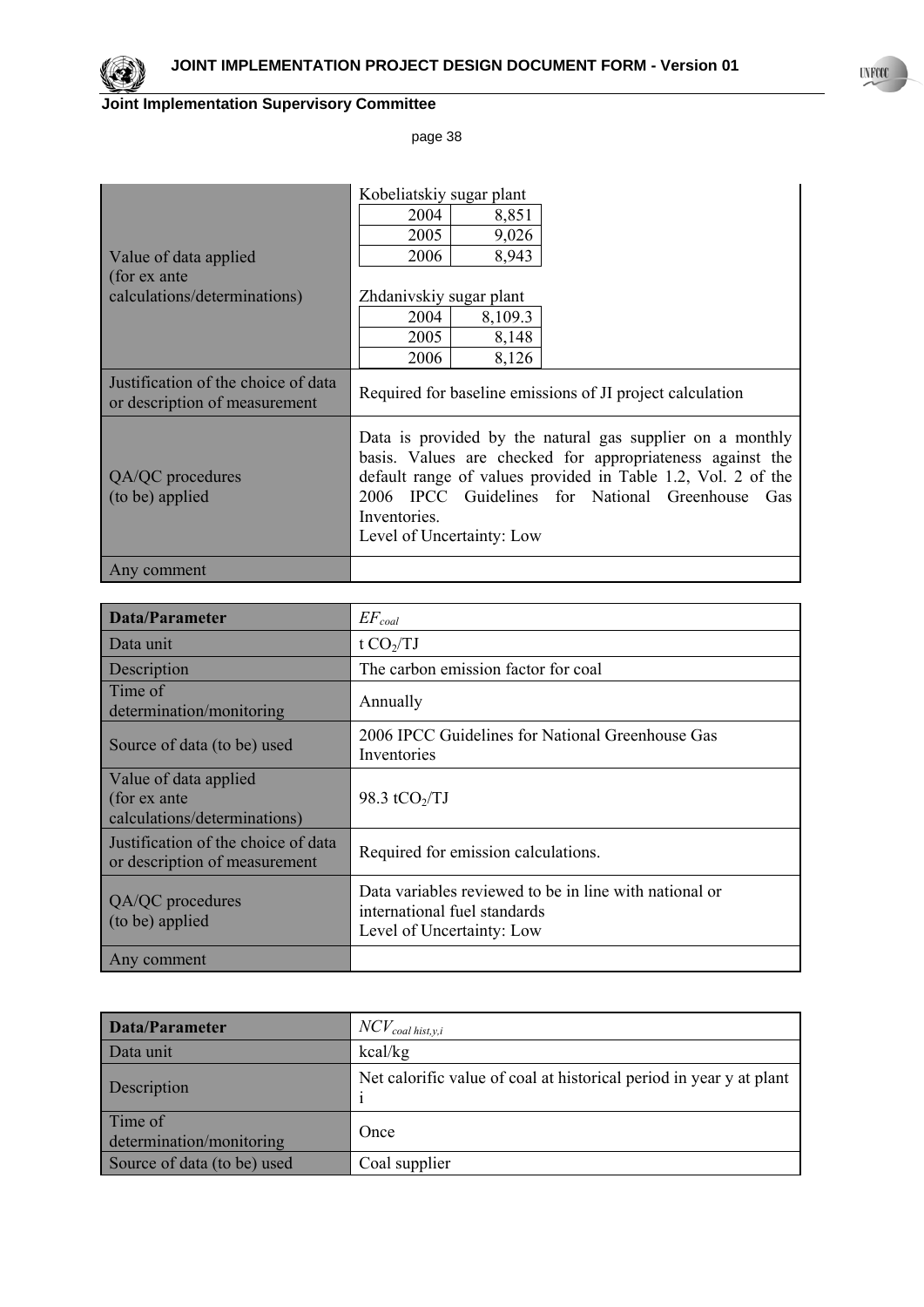

page 39

|                                                                      | Kobeliatskiy sugar plant                                                                                                                                                                                                                                                      |
|----------------------------------------------------------------------|-------------------------------------------------------------------------------------------------------------------------------------------------------------------------------------------------------------------------------------------------------------------------------|
|                                                                      | 6,965<br>2004                                                                                                                                                                                                                                                                 |
|                                                                      | 6,995<br>2005                                                                                                                                                                                                                                                                 |
| Value of data applied                                                | 2006<br>7,130                                                                                                                                                                                                                                                                 |
| (for ex ante<br>calculations/determinations)                         | Zhdanivskiy sugar plant                                                                                                                                                                                                                                                       |
|                                                                      | 7,142<br>2004                                                                                                                                                                                                                                                                 |
|                                                                      | 7,650<br>2005                                                                                                                                                                                                                                                                 |
|                                                                      | 7,810<br>2006                                                                                                                                                                                                                                                                 |
| Justification of the choice of data<br>or description of measurement | Required for emissions calculation                                                                                                                                                                                                                                            |
| QA/QC procedures<br>(to be) applied                                  | Data is provided by the coal supplier on a monthly basis.<br>Values are checked for appropriateness against the default<br>range of values provided in Table 1.2, Vol. 2 of the 2006 IPCC<br>Guidelines for National Greenhouse Gas Inventories.<br>Level of Uncertainty: Low |
| Any comment                                                          |                                                                                                                                                                                                                                                                               |

| <b>Data/Parameter</b>                                                 | $CC_{\text{coke}}$                                                                                                                                                                                                                 |
|-----------------------------------------------------------------------|------------------------------------------------------------------------------------------------------------------------------------------------------------------------------------------------------------------------------------|
| Data unit                                                             | $\%$                                                                                                                                                                                                                               |
| Description                                                           | Carbon content in coke                                                                                                                                                                                                             |
| Time of<br>determination/monitoring                                   | Monthly                                                                                                                                                                                                                            |
| Source of data (to be) used                                           | TU U 322-00190443-114-96 «Blast-furnace coke»                                                                                                                                                                                      |
| Value of data applied<br>(for ex ante<br>calculations/determinations) | 81,4%                                                                                                                                                                                                                              |
| Justification of the choice of data<br>or description of measurement  | Required for emissions calculation                                                                                                                                                                                                 |
| QA/QC procedures<br>(to be) applied                                   | Data is provided by the coke supplier on a monthly basis.<br>Values are checked for appropriateness against the range of<br>values provided in TU U 322-00190443-114-96 "Coke for<br>blast furnaces".<br>Level of Uncertainty: Low |
| Any comment                                                           |                                                                                                                                                                                                                                    |

| Data/Parameter                      | . $FC_{\text{coke},y,i}$                                   |
|-------------------------------------|------------------------------------------------------------|
| Data unit                           |                                                            |
| Description                         | Coke consumption at historical period in year y at plant i |
| Time of<br>determination/monitoring | Once                                                       |
| Source of data (to be) used         | Coke supplier                                              |

**UNFCCC**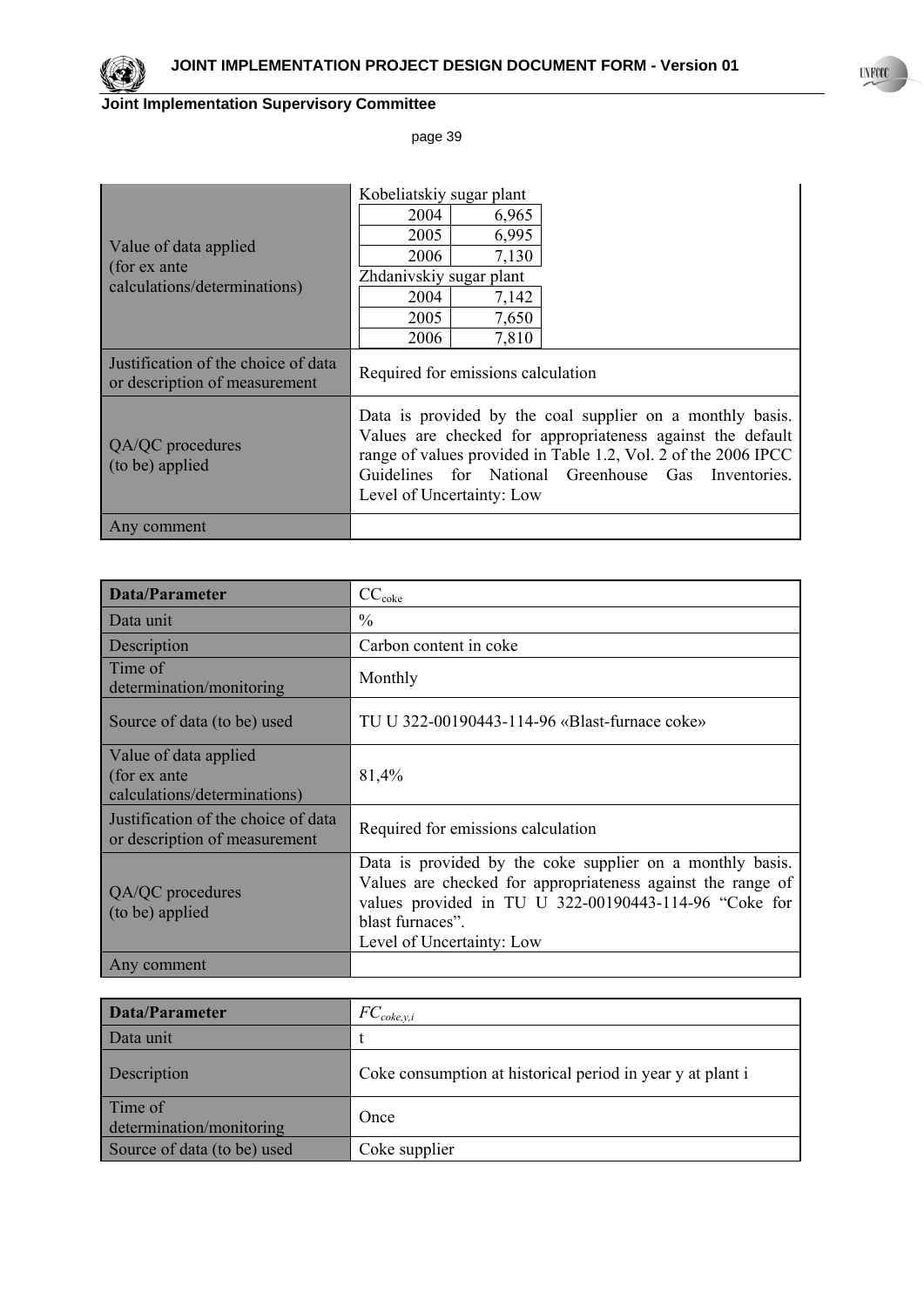

page 40

| Value of data applied<br>(for ex ante<br>calculations/determinations) | 387                                |
|-----------------------------------------------------------------------|------------------------------------|
| Justification of the choice of data<br>or description of measurement  | Required for emissions calculation |
| QA/QC procedures<br>(to be) applied                                   | Level of Uncertainty: Low          |
| Any comment                                                           |                                    |

| Data/Parameter                                                        | $EF_{CaCO3}$                                                       |
|-----------------------------------------------------------------------|--------------------------------------------------------------------|
| Data unit                                                             | t CO <sub>2</sub> /t CaCO <sub>3</sub>                             |
| Description                                                           | The carbon emission factor for $CaCO3$                             |
| Time of<br>determination/monitoring                                   | Annually                                                           |
| Source of data (to be) used                                           | 2006 IPCC Guidelines for National Greenhouse Gas<br>Inventories    |
| Value of data applied<br>(for ex ante<br>calculations/determinations) | Stoichiometric emission factor; 0.43971 t CO2/CaCO3                |
| Justification of the choice of data<br>or description of measurement  | Required for emission calculations.                                |
| QA/QC procedures<br>(to be) applied                                   | Emission factors are checked annually<br>Level of Uncertainty: Low |
| Any comment                                                           |                                                                    |

| Data/Parameter                                                        | $CaCO3$ <sub>hist,y,i</sub>                                                                                                                               |
|-----------------------------------------------------------------------|-----------------------------------------------------------------------------------------------------------------------------------------------------------|
| Data unit                                                             | Fraction CaCO <sub>3</sub> /RM                                                                                                                            |
| Description                                                           | The percent of $CaCO3$ in raw material limestone in year y at<br>plant i                                                                                  |
| Time of<br>determination/monitoring                                   | Once                                                                                                                                                      |
| Source of data (to be) used                                           | Limestone Supplier                                                                                                                                        |
| Value of data applied<br>(for ex ante<br>calculations/determinations) | Kobeliatskiy sugar plant<br>2004<br>0.970<br>2005<br>0.973<br>2006<br>0.972<br>Zhdanivskiy sugar plant<br>2004<br>0.9725<br>2005<br>0.97<br>2006<br>0.968 |
| Justification of the choice of data<br>or description of measurement  | Required for emission calculations.                                                                                                                       |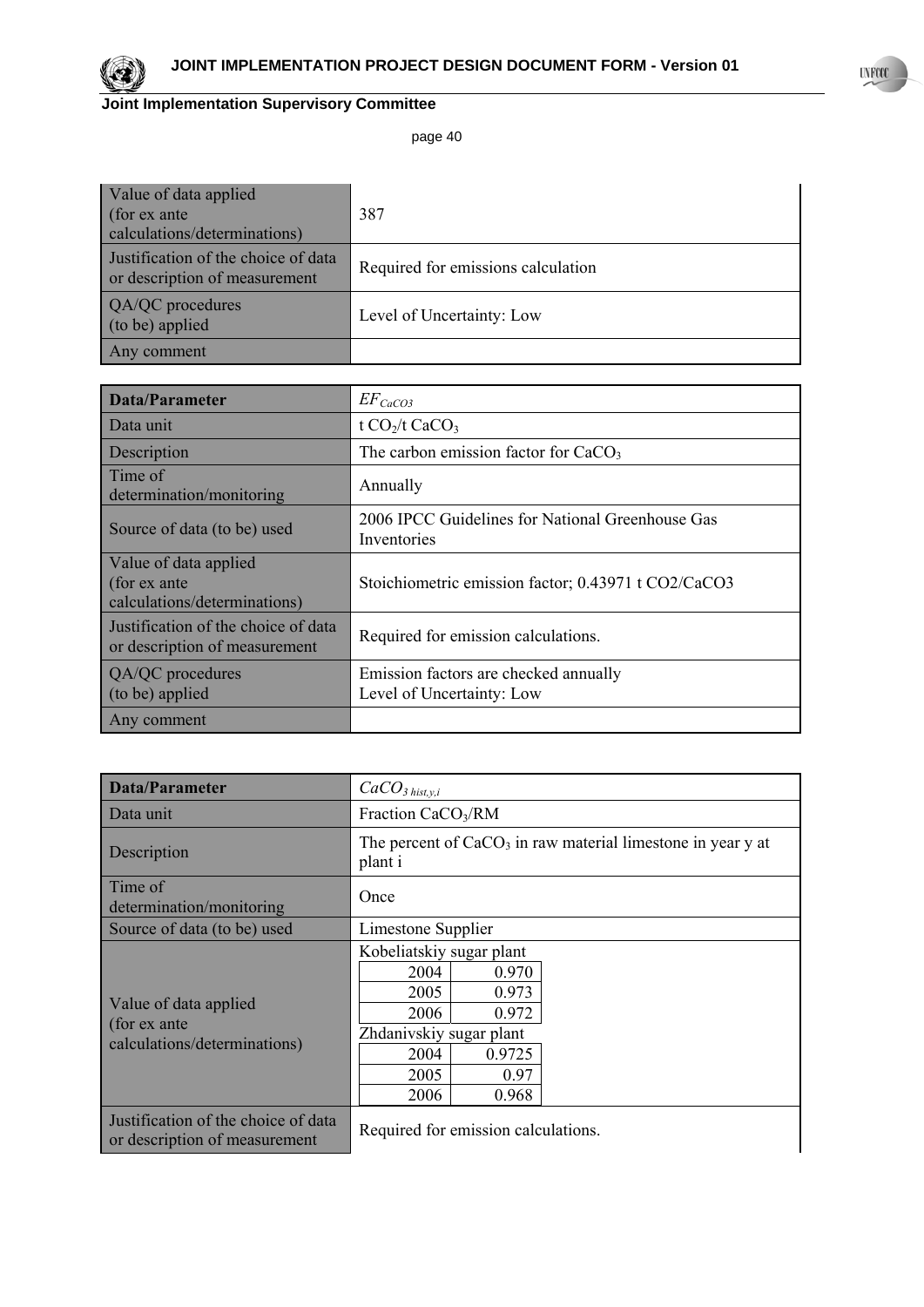

page 41

| QA/QC procedures<br>(to be) applied | This data is provided by the limestone supplier with every<br>shipment.<br>Level of Uncertainty: Low |
|-------------------------------------|------------------------------------------------------------------------------------------------------|
| Any comment                         |                                                                                                      |

| Data/Parameter                                                        | $EF_{MgCO3}$                                                                  |
|-----------------------------------------------------------------------|-------------------------------------------------------------------------------|
| Data unit                                                             | t $CO2/t$ MgCO <sub>3</sub>                                                   |
| Description                                                           | Carbon emission factor for $MgCO3$                                            |
| Time of<br>determination/monitoring                                   | Once                                                                          |
| Source of data (to be) used                                           | 2006 IPCC Guidelines for National Greenhouse Gas<br>Inventories               |
| Value of data applied<br>(for ex ante<br>calculations/determinations) | Stoichiometric emissions factor: 0.52197 tCO <sub>2</sub> /tMgCO <sub>3</sub> |
| Justification of the choice of data<br>or description of measurement  | Required for emission calculations.                                           |
| QA/QC procedures<br>(to be) applied                                   | Emissions factors are checked annually<br>Level of Uncertainty: Low           |
| Any comment                                                           |                                                                               |

| <b>Data/Parameter</b>                                                 | $MgCO3$ hist,y,i                                                                                                                                                |  |  |  |  |
|-----------------------------------------------------------------------|-----------------------------------------------------------------------------------------------------------------------------------------------------------------|--|--|--|--|
| Data unit                                                             | Fraction $MgCO3/RM$                                                                                                                                             |  |  |  |  |
| Description                                                           | The percent of $MgCO3$ in the raw material limestone in year y<br>at plant i                                                                                    |  |  |  |  |
| Time of<br>determination/monitoring                                   | Once                                                                                                                                                            |  |  |  |  |
| Source of data (to be) used                                           | Limestone Supplier                                                                                                                                              |  |  |  |  |
| Value of data applied<br>(for ex ante<br>calculations/determinations) | Kobeliatskiy sugar plant<br>2004<br>0.0119<br>2005<br>0.0125<br>2006<br>0.0125<br>Zhdanivskiy sugar plant<br>2004<br>0.0125<br>2005<br>0.0125<br>0.0125<br>2006 |  |  |  |  |
| Justification of the choice of data<br>or description of measurement  | Required for emission calculations.                                                                                                                             |  |  |  |  |
| QA/QC procedures<br>(to be) applied                                   | This data is provided by the limestone supplier with every<br>shipment.<br>Level of Uncertainty: Low                                                            |  |  |  |  |
| Any comment                                                           |                                                                                                                                                                 |  |  |  |  |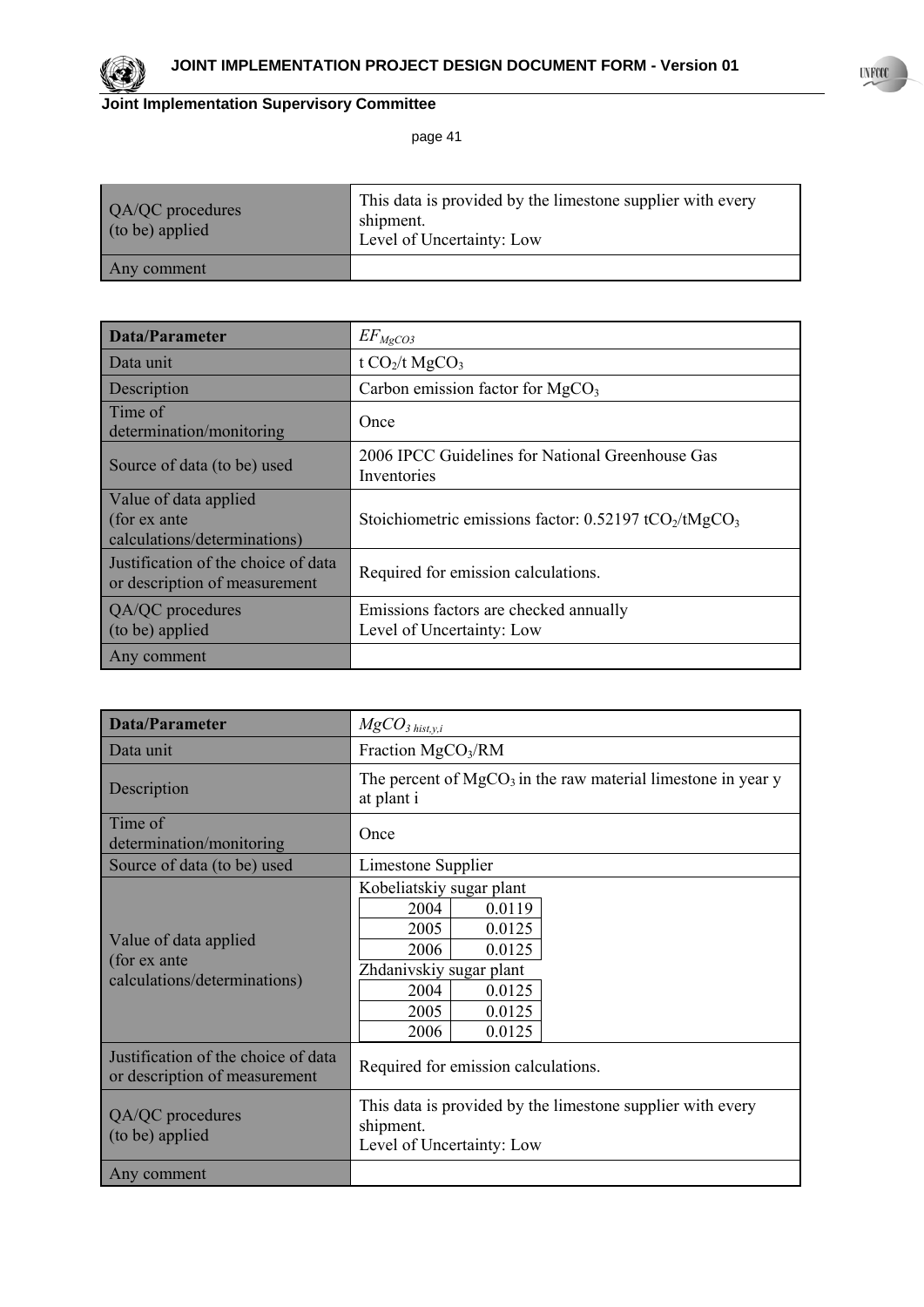page 42

The list of data for regular monitoring for baseline determination are given in the table D 1.1.1.3

## **B.2. Description of how the anthropogenic emissions of greenhouse gases by sources are reduced below those that would have occurred in the absence of the JI project:**

As per the "Guidelines for Users of the JI PDD Form", version 04; an approach must be selected to determine the baseline and monitoring parameters of the project. For this project a JI specific approach was selected, as discussed in section B.1. To further extend the application of the JI Specific approach, and to comply with paragraph 2(c), of Annex 1, of the 'Guidance on Criteria for baseline setting and monitoring'**Ошибка! Закладка не определена.** version 02, a full additionality assessment has been preformed, as per below.

As described in detail within section A.4.2, the project introduces a number of energy efficiency measures at the two Astarta sugar plant locations. Of these measures, each specifically addresses an improvement at the sugar plant, and consequently improves the overall operation of the facility.

These efficiency measures can affect the anthropogenic emission releases in a variety of ways. First and foremost, natural gas and coal consumption is greatly reduced, resulting in significant savings of direct GHG releases. Furthermore, savings in electricity and heat result in a decreased load placed on the CHP Plant. These savings result in further natural gas savings and improve the overall operation of the facility. Thirdly, the improvements to the lime kiln directly affect the operating efficiency of the lime milk production process. This, in turn, results in decreased emissions from the calcination process as improvements result in fewer direct emission releases as well as lower fuel combustion requirements.

Overall these energy efficiency measures reduce the quantity of anthropogenic emissions generated at the sugar facilities. Simply put, introducing modernization measures results in more optimized performance and lower need to combust and consume energy.

### **Indication of the approach applied to demonstrate the additionality of the project**

Additionality of the project is demonstrated by following a JI-specific approach. Approach (a) in paragraph 2 of the Annex I to the "Guidance on Criteria for Baseline Setting and Monitoring (Version 2)" has been selected. According to the approach, additionality can be proven by providing "traceable and transparent information showing that the baseline was identified on the basis of conservative assumptions, that the project scenario is not part of the identified baseline scenario and that the project will lead to reductions of anthropogenic emissions by sources or enhancements of net anthropogenic removals by sinks of GHGs."28

To demonstrate that the project is not a plausible baseline scenario without being registered as a JI project, a four-step process is undertaken:

(1) **Identification of investment alternatives**: It is demonstrated that the project company Astarta does not have another investment alternative to achieve the same production of Sugar



l

<sup>&</sup>lt;sup>28</sup> The document is available at http://ji.unfccc.int/Ref/Documents/Baseline setting and monitoring.pdf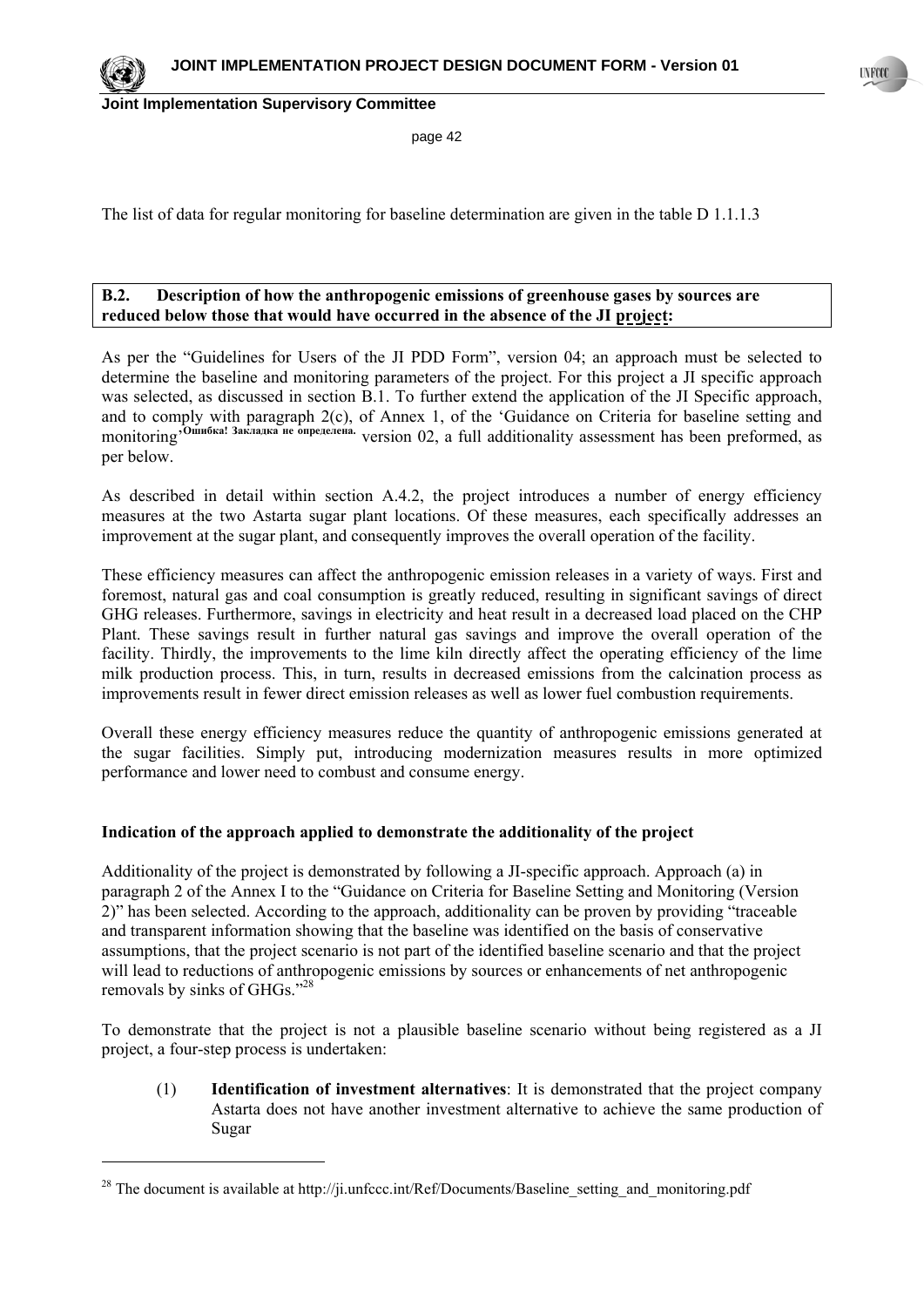page 43

- (2) **Investment Analysis**: It is demonstrated that the project does not meet the benchmark for profitability. The investment analysis conforms to the CDM Executive Board's Guidance on the Assessment of the Investment Analysis (version 3).<sup>29</sup>
- (3) **Barrier Analysis**: It is demonstrated that the project faces technological barriers regarding technology upgrades and installation difficulty
- (4) **Common Practice Analysis**: It is demonstrated that at the time of decision-making there were no similar project activities operational in Ukraine.

These four steps closely follow the key steps of the CDM Additionality Tool. In keeping with the JIspecific approach chosen above, the Tool is not applied in its entirety. By contrast, the steps are selectively applied in order to demonstrate that the project is not part of the baseline. The emission reductions are being monitored according to the monitoring plan established in Section D of this document.

## **(1.0) Identification of Alternatives to the Project**

In section B.1 the baseline was established using a JI specific approach and the ability to apply aspects of approved CDM methodologies; as per "Guidance on criteria for baseline setting and monitoring"**Ошибка! Закладка не определена.** version 02, paragraph 11.

To this end, AMS.II.D was applied for baseline setting as all other parameters of the methodology are followed and applicable. In applying this baseline setting method, following the JI specific approach, other requirements of the AMS.II.D method are also followed to conform to the requirements of conservativeness. Therefore, alternatives to identify the baseline situation were not applicable in section B.1 due to the application of prescribed baseline as outlined in AMS.II.D.

For analysis of other investment opportunities to the project, alternatives are discussed here as part of the Additionality proof. Logical alternatives to the project are:

| a.      |                                    | <b>Project scenario without ERU sale:</b> The proposed project activity without being<br>registered as a JI project |
|---------|------------------------------------|---------------------------------------------------------------------------------------------------------------------|
|         | <b>b.</b> New Equipment Purchases: | All equipment upgrades completed with new<br>equipment                                                              |
| $c_{-}$ | <b>Baseline Scenario</b>           | Continuation of current equipment and practice                                                                      |

# **(1.1) Analysis of Alternatives to the Project**

a. **Project without ERU sale**:

l

<sup>&</sup>lt;sup>29</sup> The document is available at http://cdm.unfccc.int/EB/051/eb51\_repan58.pdf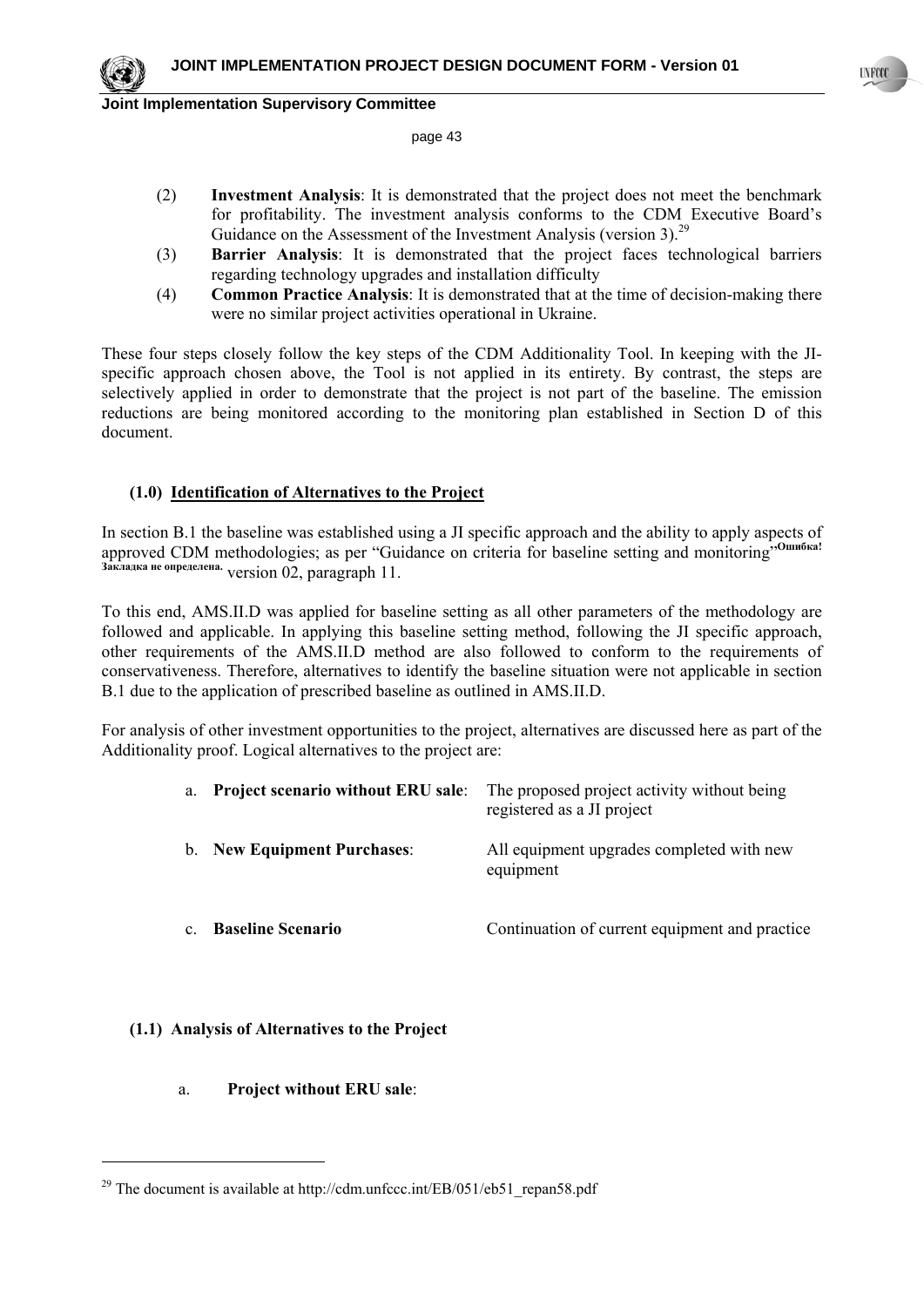page 44

The project scenario without the sale of ERUs would have reduced financial viability compared to the project scenario. This creates a significant financial barrier to implementation of alternative 'a'. The main financial barrier of reduced funding for the project is seen as a limiting factor for project implementation, as alternative 'a' becomes not profitable without the sale of ERUs. Thus, alternative 'a' is seen to have barriers to implementation, and would not proceed before the project case.

#### b. **New Equipment Purchases**:

The proposed project activity involves a number of energy efficiency measures being implemented at both the Kobeliatsky and Zhdanivsky plants. As discussed in the previous sections, the project activity involves equipment upgrades being comprised of mostly used equipment. Alternative 'b' includes purchasing strictly new equipment, as a possible alternative to the project case.

The availability and high cost of new equipment are both strong barriers to implementation of alternative 'b'. Thus, the project case is more likely to become the investment project before alternative 'b'; as the high cost and availability of new equipment would prevent this alternative from moving forward before the project case.

#### c. **Baseline Scenario**:

The proposed baseline scenario, as described in section B.1, is the continuation of current operations with existing equipment. As described earlier, this alternative is possible as all existing equipment can maintain operation throughout the crediting period. The baseline does not involve an energy efficiency program and is therefore not equivalent to the proposed project scenario.

#### **(1.2) Conclusion**

Continuation of current equipment and practice is the only plausible baseline scenario. The scenario "New Equipment" has been eliminated because it is less attractive than the project without being registered as a JI project.

#### *(2***.0***)* **Investment Analysis**

The investment analysis of the project has been implemented in compliance with the "Tool for the Demonstration and Assessment of Additionality" (Version 05.2), Annex: "Guidance on the Assessment of Investment Analysis (version 02)". The most current revision, i.e. "Guidelance on the Assessment of Investment Analysis" (Version 03) of December 4, 2009 was also taken into consideration.

Project IRR benchmark analysis was determined as relevant for the presented project. Since the energy efficiency measures are implemented independently at different plants, economic effect (IRR) of energy saving is assessed separately for each plant. Project nominal IRR (adjusted for inflation) of the modernization measures at the Zhdanivsky plant was determined to be 10.44% without the sale of

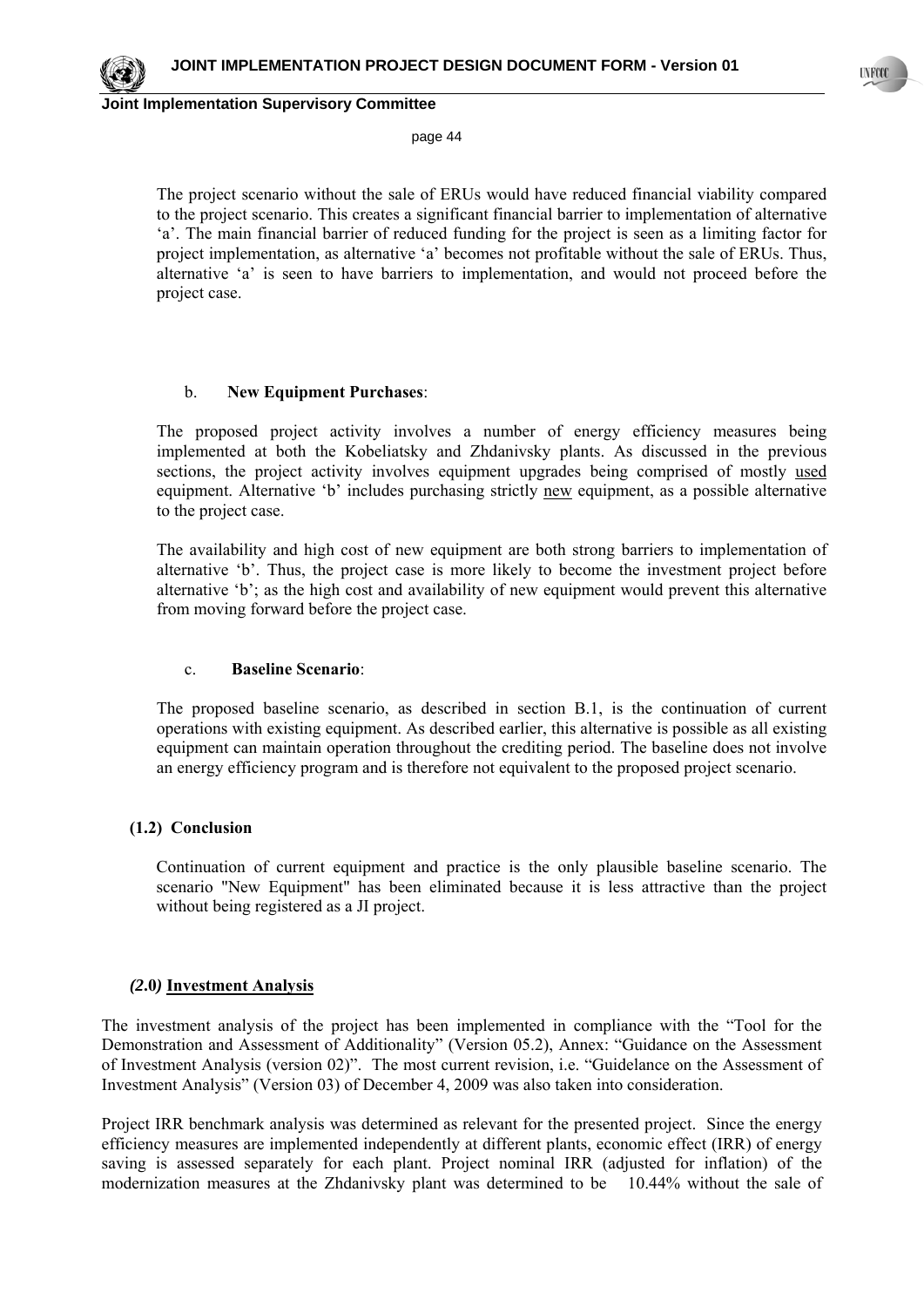

page 45

ERUs and 23.86% with the sale of  $ERUs<sup>30</sup>$  The sale of carbon credits raises the IRR by 13.42% and therefore has a significant financial impact on profitability of the project. Project nominal IRR of the modernization measures at the Kobeliatsky plant was determined to be 10.69 % without the sale of ERUs and 18.46% with the sale of ERUs.

The key assumptions for the investment analysis are the following:

1. The analysis is based on the relevant information available at the time of the investment decision; which was made in the fourth quarter of 2006. The analysis is implemented in constant prices presented in foreign currency (Euros). The official average exchange rate for 2006 is applied to the calculation of income from the sale of ERUs and to the conversion of source financial data presented in Hryvnias : 1 Euro =  $6.34$  UAH.<sup>31</sup>

The assessment period is not limited to the proposed crediting period of the JI activity but extended to 11 years reflecting the substantial period of expected operation of the investment activity. The assessment period begins in 2007 and ends in 2017, i.e. is more than 10 years as required by the Guidance on the Assessment of Investment Analysis. An 11-year assessment period for the investment analysis was chosen due to the fact that the most expensive pieces of the equipment purchased by the Astarta's plants are formerly used including those of 25-30 years old. For example, deep presses Babbini installed at the Kobeliatsky plant were manufactured in 1981 and 1985 years. Centrifuges Silver Weibul SW-2250 and BMA-1250 were manufactured in 1987 (Kobeliatsky plant) and 1982 and 1989 (Zhdanivsky plant). The fair residual asset value is calculated and included into a 2017 cash inflow.

- 2. The annual project effect is estimated as a differential of cumulative natural gas saving and capital expense calculated in fixed comparable prices of 2006; an average natural gas price per 1000 m<sup>3</sup> without VAT paid in 2006 was 94.32 $\epsilon$  at the Zhdanivsky plant and 99.70 $\epsilon$  at the Kobeliatsky plant.
- 3. Residual asset value of the newly installed equipment is calculated on the basis of its total (including purchase, installation and commissioning) initial cost and estimated operational lifetime, and added to the cash flow in the last year of the assessment period
- 4. The cost of financing expenditures (i.e. loan interest payment) is not included in the calculation of the project IRR.
- 5. IRR adjustment for inflation is based on the generally accepted approach.<sup>32</sup> Inflation rate assumed in the nominal IRR calculations is 2.20%, i.e. the average Eurozone inflation rate for 2006. <sup>33</sup>

l

 $30$  Supporting documentation  $4 - ERU$  Calculation

<sup>&</sup>lt;sup>31</sup> Web site of the National Bank of Ukraine:

http://bank.gov.ua/Engl/STATIST/ses\_e.htm

<sup>&</sup>lt;sup>32</sup> "Discounted Cash Flow Analysis Methodology and Discount Rates" by Lawrence Devon Smith – online resource: http://www.cim.org/mes/pdf/VALDAYLarrySmith.pdf 33

*http://epp.eurostat.ec.europa.eu/tgm/table.do?tab=table&language=en&pcode=tsieb060&tableSelectio n=1&footnotes=yes&labeling=labels&plugin=1*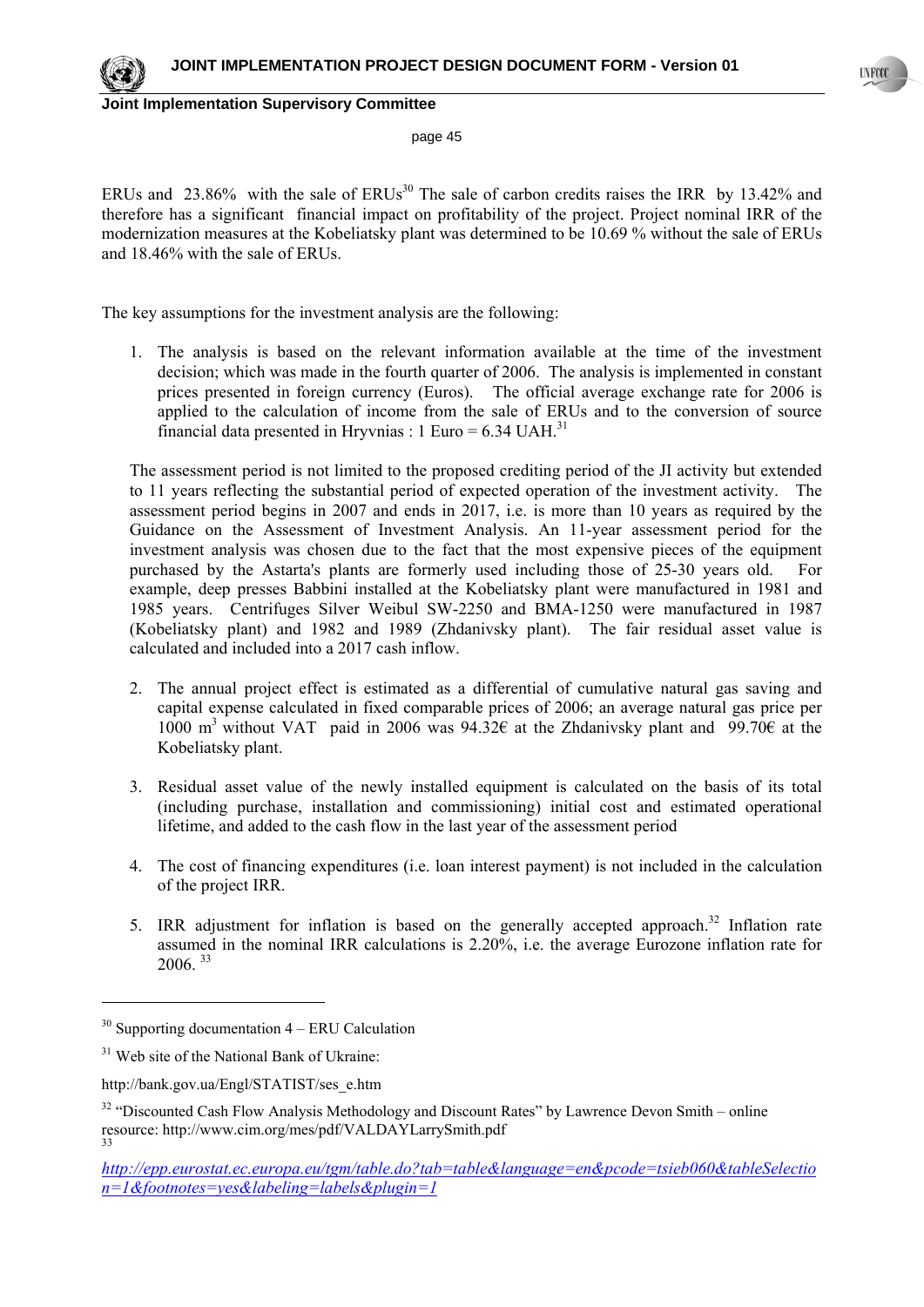page 46

The IRR benchmark can be calculated on the basis of without risk investment rate and risk factor adjustment. In November 2006, the Ukraine's government issued ten-year Eurobonds for \$1 billion at the yield rate of  $6.58\%$  per annum.<sup>34</sup> Therefore, the required rate of return, not including project specific risks, can be estimated as 6.58%. Due to the lack of the data for the similar projects in the country, the risk factor adjustment may be identified only on the basis of expert opinion. Following the conservative approach towards risk estimation proposed by the official Methodological Recommendations on Evaluation of Investment Projects Efficiency of June 21, 1999 N BK adopted in Russia<sup>35</sup>, the risk factor can be estimated as 8%. Thus, based on conservative risk estimate and without risk factor the IRR benchmark amounts to 15.11% (1.0658\*1.08 -1.0).

The calculated nominal project IRR without the sale of Emission Reduction Units at the Zhdanivsky plant is 10.44%, i.e. below the benchmark. The sale of Emission Reduction Units makes the project more profitable with the increased nominal IRR of 23.86% which is above the benchmark. The calculated nominal project IRRs at the Kobeliatsky plant are: 10.69% without the sale of EURs and 18.46% with the sale of ERUs. Note that for the both plants the nominal project IRRs without the sale of ERUs do not exceed the benchmark IRR of 15.11%.

The sensitivity analysis was prepared with three variables: the gas price increased by 10% (sensitivity 1), the capital expenses changed by  $+10\%$  and  $-10\%$  (sensitivity 2 and 3), and the processed beet volumes changed by  $+10\%$  and  $-10\%$  (sensitivity 4 and 5). The nominal project IRRs without the sale of ERUs for the Zhdanivsky plant are: 14.26% (sensitivity 1), 6.70% (sensitivity 2), 15.10% (sensitivity 3), 6.79% (sensitivity 4) and 14.26% (sensitivity 5).<sup>36</sup> The nominal project IRRs without the sale of ERUs for the Kobeliatsky plant are: 12.80% (sensitivity 1), 8.42% (sensitivity 2), 13.32% (sensitivity 3), 8.52% (sensitivity 4), 12.80% (sensitivity 5). Therefore, the nominal project IRR without the sale of ERUs in each and every scenario for the Zhdanivsky and Kobeliatsky plants remains below the benchmark rate of 15.11% while the sale of ERUs results in the increase of the IRR to the level above the benchmark rate.

### **(2.2) Conclusion**

-

Therefore, based on the investment analysis, the project is additional.

<sup>34</sup> http://news.kievukraine.info/2006/12/analysts-dub-govt-bond-deals-as-non.html

<sup>&</sup>lt;sup>35</sup> There is no similar officially adopted methodology in the Ukraine.

<sup>36</sup> Supporting documentation number 4: ERU calculations (including financial analysis)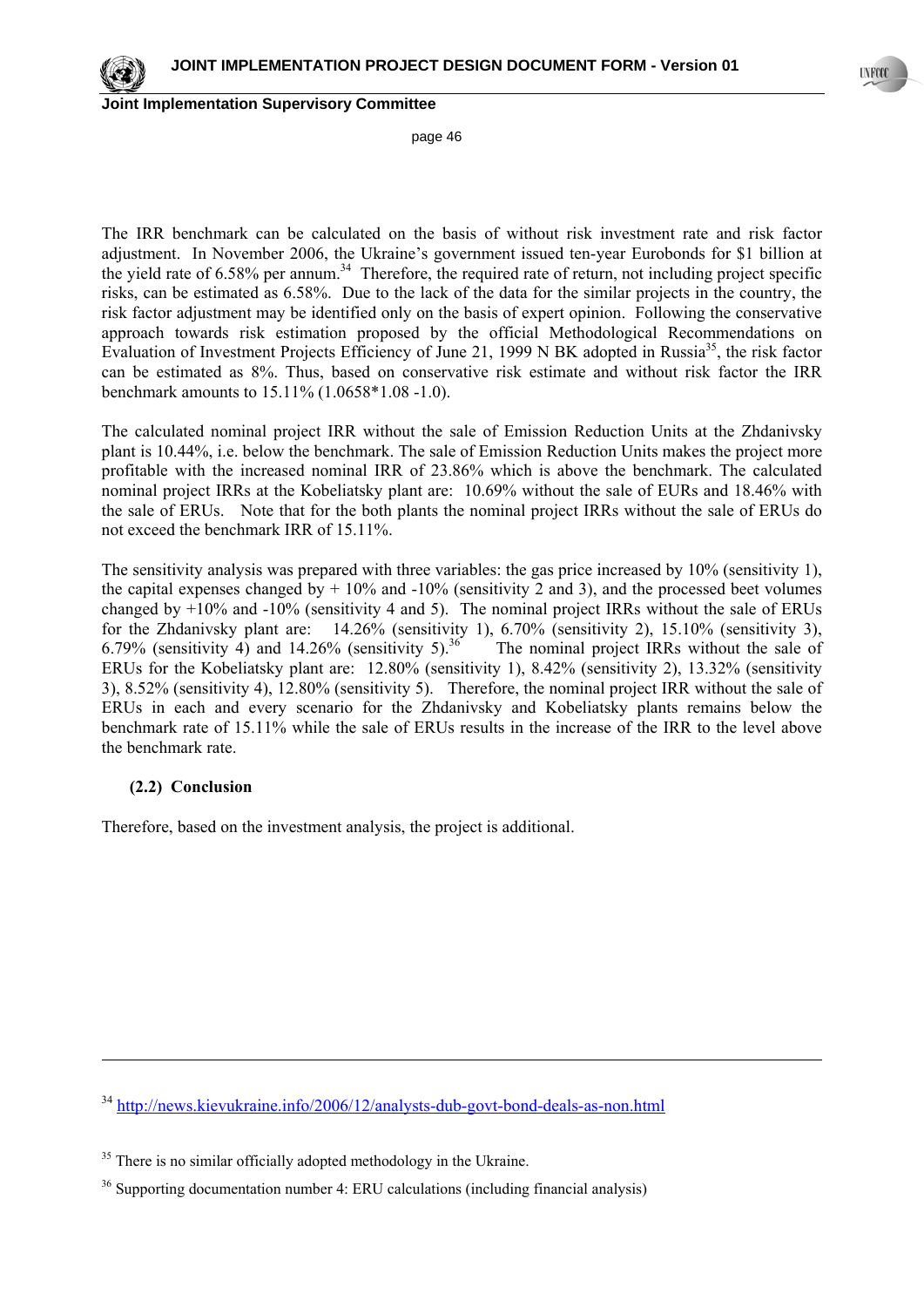page 47

## **(3.0) Barrier Analysis**

## **(3.1) Technological Barrier**

Modernization measures implemented at the Astarta's plants are based on the installation of the operating equipment produced by reputable European manufacturers. Although this equipment is in good working condition and has a proven energy efficiency record, the installation and usage of the equipment at the Astarta's plants are faced by some significant technological issues. The modernized technological processes need to be attached to and synchronized with "old" technological processes. For example, the installation of Maguin and Putsch slicers set up the higher standards for beets washing and even for beets growing which now require application of modern agro-technical methods. A second example can be seen with the installation of new pulp presses; as the advent of return of pulp-press water also requires new synchronization measures with 'old' equipment, as installation of up-to-date automation systems were required. Furthermore, an increase in mechanical loads requires modernization of diffusion systems. Technological control becomes even more important and should be based on modern monitoring devices and laboratory equipment.

Another issue is associated with the maintenance and repair of the purchased equipment including the supply of spare parts which can only be purchased abroad. Deep pulp presses purchased by the Astarta's plants were manufactured by the firm "Babbini" in the eighties. As a result, spare parts for the presses are often being taken out of production and not available. The plants specialists also face difficulties with understanding technical documentation written in foreign languages. Furthermore, some pieces of equipment are delivered with incomplete technical documentation/manuals which create difficulties in their installation, usage and maintenance. As a result of these technological barriers, Astarta is forced to hire foreign specialists for the installation of equipment and training of local personnel to ensure that the purchased equipment work properly.

As an example, the installation of deep pulp presses Babbini ( 4 units) at Kobeliatsky plant required new concrete foundations and steel-work designed by "Ukrsakharproekt".<sup>37</sup> The presses were purchased in November-December of 2006, however, they were installed and set in operation almost a year later when construction of the new foundations was completed. Introducing of KAHL granulators required new granule elevator and conveyer. Setting up of KAHL granulators was carried out by KAHL technical specialists. Beets slicers Putsch were purchased in 2008 and, to set them in operation, a retrofit of the beets workshop was designed by "Ukrgiprosakhar" and completed. Setting up the automation systems and training of the personnel were implemented by "Ukrservisavtomatica". Centrifugals Silver Weibell was installed in 2008 and their setting in operation required 2 new jigging conveyers made in Finland and other additional equipment as well as assistance of the technical specialist from Sweden.

In general, as recognized by the company's senior management, the installation and setting of purchased equipment in operation has become more challenging and time-consuming than it was anticipated.

### **(3.2) Financing Barrier**

l

Energy efficiency projects are typically associated with high transaction costs for the planning, implementation and monitoring phases. In Astarta's case, this is even more pronounced due to the large number of measures in two different locations. Without the sale of carbon credits, this is a serious barrier



<sup>&</sup>lt;sup>37</sup> Letter by Director of Kobeliatsky plant, November 13, 2009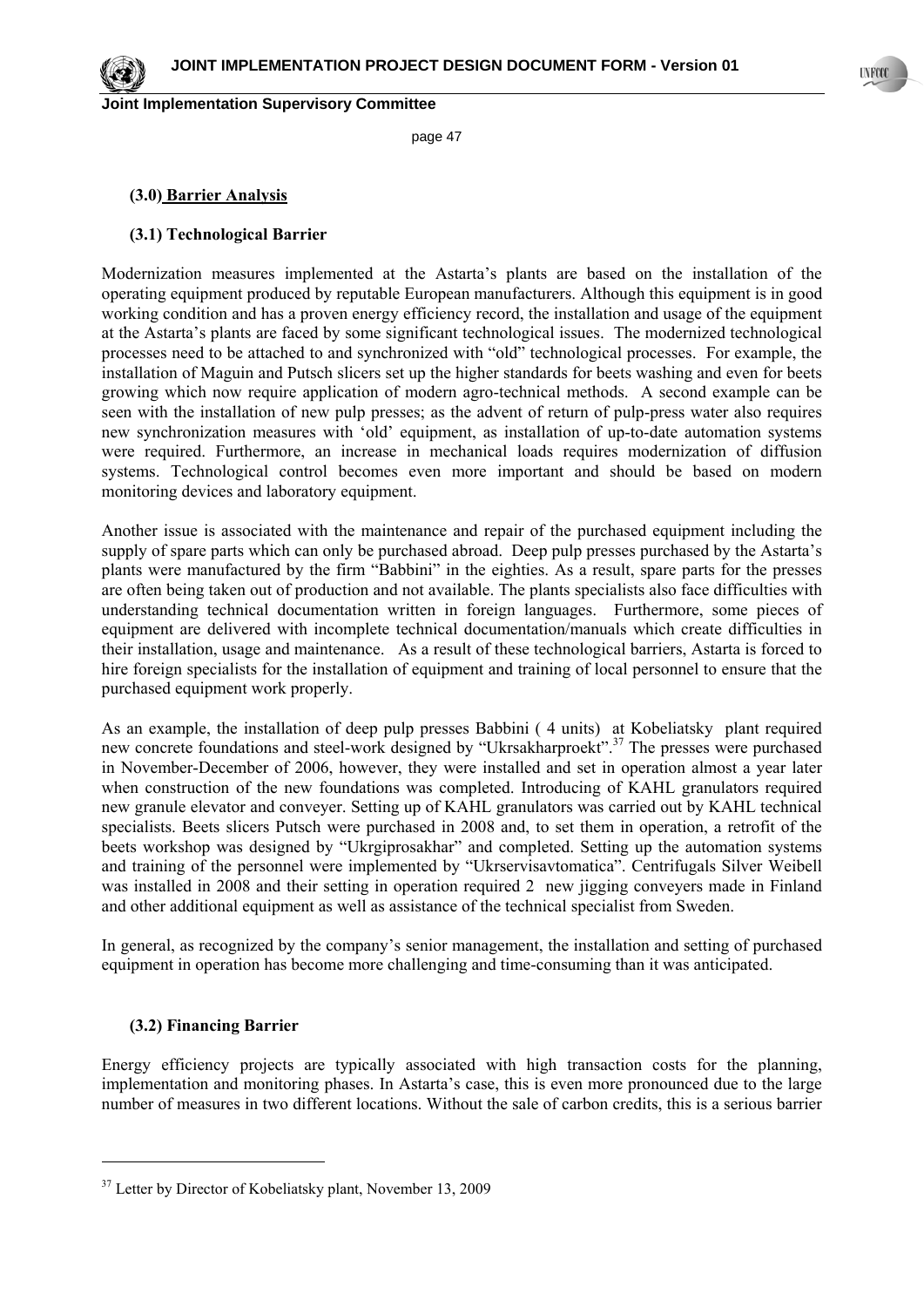

page 48

for attracting commercial investment. Technical assistance from EBRD in form of an energy audit was instrumental to lower the barrier.

The possibility of generating ERUs has always been a key factor for Astarta<sup>38</sup>, and they have discussed this at a very early stage of project development. The possibility to make this a JI project was already raised in the IPO Prospectus and the 2006 Annual Report. Detailed emission reduction estimates were derived in early 2007 by a team of researchers from the National University of Food Technologies and during the Energy Audit commissioned by EBRD and performed by the energy consultant MWH.

Finally, the project depends critically on EBRD financing as long-term financing is presently not readily available in Ukraine in the amount and on the terms required by Astarta. Although Astarta has been utilizing a number of local banks, the loans they have been able to obtain are either working capital credit lines or limited medium term loans. As a result, EBRD's decision making is directly relevant to the Additionality case. EBRD can only finance projects that have a transitional impact, and one such impact is the project's ability to reduce GHG emissions. The project is consistent with the Bank's Energy Policy which calls on the Bank to "prioritize projects … on the basis of their contribution to improved energy efficiency<sup>39</sup> and to "support investments in the modernization of energy-intensive industries<sup>39</sup>. From the time the EBRD first considered financing the loan, the CO<sub>2</sub>-saving potential of this investment has been an important consideration, and the execution of a carbon transaction will likely be an important benchmark to monitor the transitional impact of the project. Typically EBRD does not become engaged in subsidized industries. To date, the Bank has never provided any long term financing to the sugar sector in the Bank's countries of operation due to substantial protection of the industry that is typical for beet producing countries. The strong energy efficiency aspect, the potential for a carbon credits transaction and the associated demonstration effect have therefore been instrumental in making this a viable project for the Bank.

Since October 2008, due to the financial crisis in the Ukraine, local commercial banks have reduced financing of practically all sectors of the economy and the following trends have been observing in the country's financial sector:

- 1. Crediting rates both in hryvnas and hard currency increased noticeably.
- 2. Long-term investment financing has become impossible: credit resources are very expensive and loans can only be obtained up to 12 months.
- 3. The National Bank of the Ukraine increased security reserve standards for commercial banks. Following this and in order to protect their financial security, banks introduced a few times higher demands for assets which can be used as security deposit.

At present, to ensure that the modernization measures at the Astarta's plants are highly efficient, the company's management develops and implements a series of other investment projects including those in adjacent agricultural subdivisions aimed at improving quality of sugar beets. Some of these projects were not envisaged when a decision about the modernization program was made and require unanticipated investments. The company is currently negotiating loan agreements with four banks - Pravex, UkrSotsbank, Universal and Unicredit. The annual crediting rates proposed by the banks for loans in Ukrainian hryvnyas are from 24 to 30% and the hypothecation value is twice higher than the loan

l

<sup>38</sup> MWH Report; Energy Audit at Astarta Sugar Mills, Ukraine; June, 2007

<sup>&</sup>lt;sup>39</sup> EBRD energy efficiency policy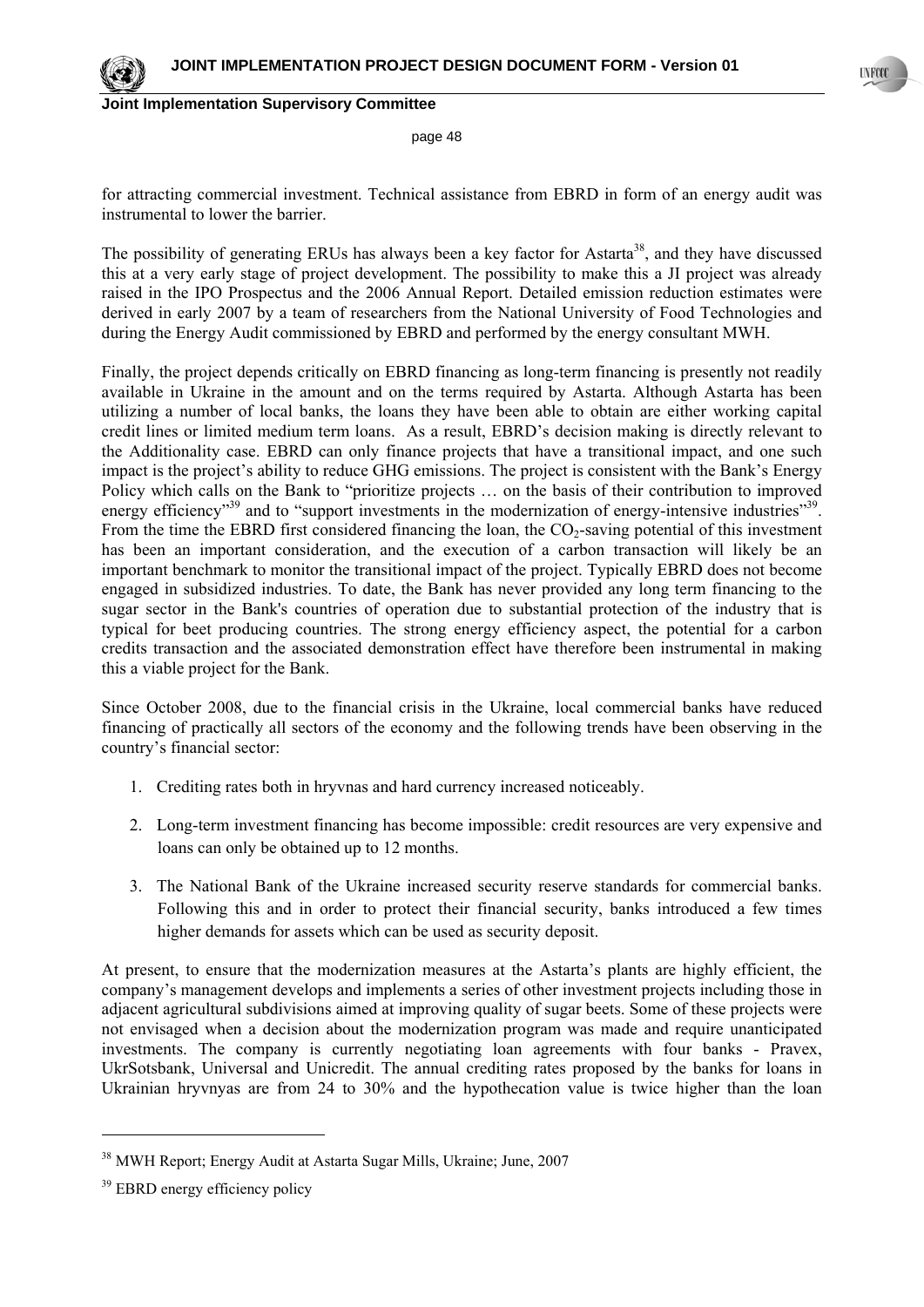

page 49

value<sup>40</sup>. The proposed crediting conditions clearly demonstrate a high level of risks associated with these projects and create a serious financial barrier to their implementation.

## **(3.3) Social Barrier: Training of Personnel**

Implementation of modernization measures at the Kobeliatsky and Zhdanivsky plants, including instalment of more advanced equipment and organizational improvement necessitate training of plants' managers, technical specialists and workers.

In 2007-2008, training programs in occupational health and safety were delivered to engineering personnel and workers at each of the two plants: at Kobeliatsky plant - by Kremenchug educational organization, 60 people were trained; at Zhdanivsky 125 people were trained. In 2009, training of plants' personnel in this area continues.

As described within the technological barriers analysis, outside experts were brought to Astarta to help overcome these technological barriers to implementation. As mentioned, a technical expert from France was hired while a local firm "Ukrservisavtomatica" was involved in setting up the automation systems and training of the personnel.

These barriers combine to provide additional justification as to the additionality of this project. Based on the substantial barriers to project implementation, including; financial, investment, technological, training and prevailing practice it is concluded that the project is additional.

### **(3.4) Conclusion**

 $\overline{a}$ 

Therefore, based on the substantial technical, financial and social barriers analysis, the project is additional.

### **(4.0) Prevailing Practice Barrier**

The measures installed to improve energy efficiency in this project go above the current trends in the Ukrainian sugar industry<sup>41</sup>. There are currently no regulations in place for energy efficiency projects in the Ukraine; energy efficiency programs are dependant on individual company initiatives.

Most beet refineries in the Ukraine currently use power-consuming technology developed in the 1980's and depreciated equipment<sup>42</sup>. In addition to this, the low quality of repair works and the lack of technological discipline result in uneven sugar production processes and sugar plants' shutdown. The low level of automation does not allow for precise control of technological parameters and increases an influence of human factor. Below are specific examples outlining the current prevailing practise in sugar beet technology within Ukraine; in each case, energy efficiency measures at Astarta have gone beyond the prevailing case.

 $40$  Supportive evidence provided by the company's financial department.

<sup>&</sup>lt;sup>41</sup> Institute for Economic Research and Policy Consulting. "Working Paper; Restructuring of the sugar sector in Ukraine". http://www.ier.kiev.ua. (Refer to supporting documentation 10).

 $42$  Letter by the National Association of Sugar Producers of Ukraine, August 28, 2009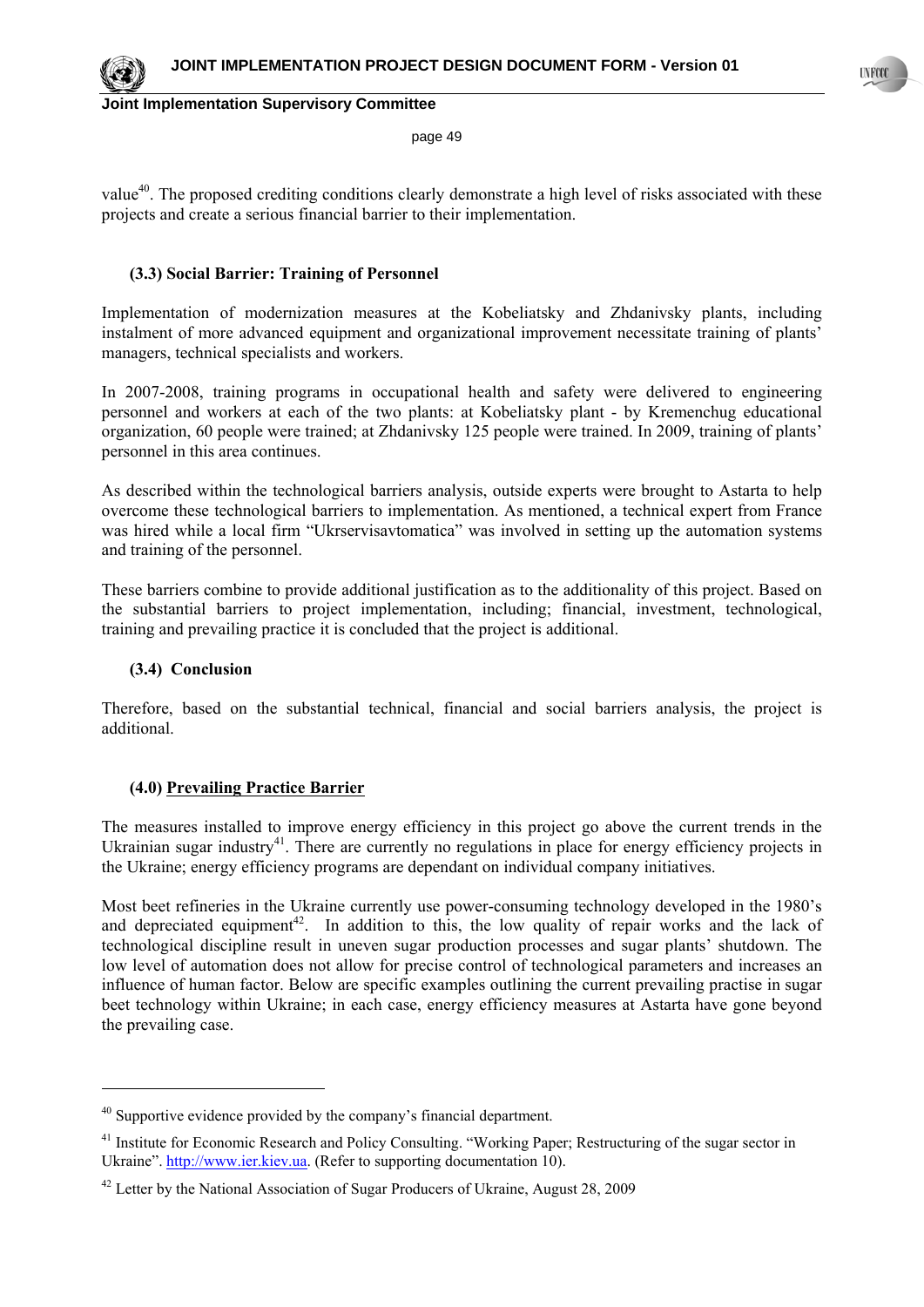#### page 50

- 1. Only 10% of sugar producing plants (including Astarta) have been modernizing technology to the European technological level (among 70 operational plants in 2008).
- 2. Most beet refineries use vertical presses "GH-2"produced in the former German Democratic Republic which provide maximum16% of dry substance content in pressed pulp. The installation of Babbini deep pulp presses at the Astarta's plants achieve 26-32% dry substance.
- 3. Common equipment for filtering first carbonated juice includes sedimentation tanks, vacuum filters, disc-shaped filters and cartridge filters. Only 10-12 refineries, including Astarta and Tsukrovyk, have installed filter presses to improve efficiency.
- 4. For the crystallization processes, most beet refineries use vacuum machines of periodic operation without circulators. Vacuum machines of periodic operation are only installed at 5-7 Ukrainian sugar refineries and there are no sugar refineries in the Ukraine with vacuum machines of continuous operation installed.
- 5. Only 2-3 sugar companies in the Ukraine have modernized evaporating equipment, while most companies maintain older, less energy efficient equipment in working order $^{43}$ .

In comparison to current technologies used in the sugar refining business in the Ukraine, it is clear that Astarta technologies installed in the project go above and beyond that of common practice<sup>41</sup>.

The above demonstrates that the prevailing practice would be to continue to operate existing equipment and not improve energy performance to western European standards. A comparison of energy consumption trends presented at the annual conferences of sugar producers of Ukraine highlights that the typical energy efficiency improvement for sugar plants in the Ukraine is about 4% per year<sup>44</sup>. For the Astarta plants, the average energy efficiency improvement from 2004 to 2008 was 3% per year. With the implementation of the modernization program the Astarta plants are anticipating an 8% per year energy efficiency improvement during the crediting period (to  $2012$ )<sup>45</sup>. This demonstrates that the Astarta projects are overcoming the prevailing practice barrier to be able to implement this project.

The distinctive feature of the modernization program being implemented by Astarta is that the program includes a series of comprehensive measures aimed at improving energy efficiency including: new technology and equipment, introducing of up-to-date automation systems and training of the personnel.

Typically, overcoming the prevailing practice barrier requires that staff be retrained in the operation of new equipment, that management provide encouragement (financial or otherwise) to pursue the energy efficiency improvement over the current practice and that the perception barriers of the staff towards the new equipment and procedures be overcome.

### **(4.1) Conclusion**

Therefore, based on the above proof, the project is not common practice and is therefore additional.

### **(5.0) Result**

 $\overline{a}$ 

As shown with in all sections of additionality assessment; identification of investment alternatives, Investment analysis, Barrier analysis and Common practice analysis, the project is additional.



<sup>&</sup>lt;sup>43</sup> Information provided by Astarta. Refer to supporting documentation 9

<sup>44</sup> Materials of Scientific-Technical Conferences of Sugar Producers of Ukraine, Kyiv, "Tsukor of Ukraine", 2005- 2009.

<sup>&</sup>lt;sup>45</sup> Supporting Document 4, EUR calculations.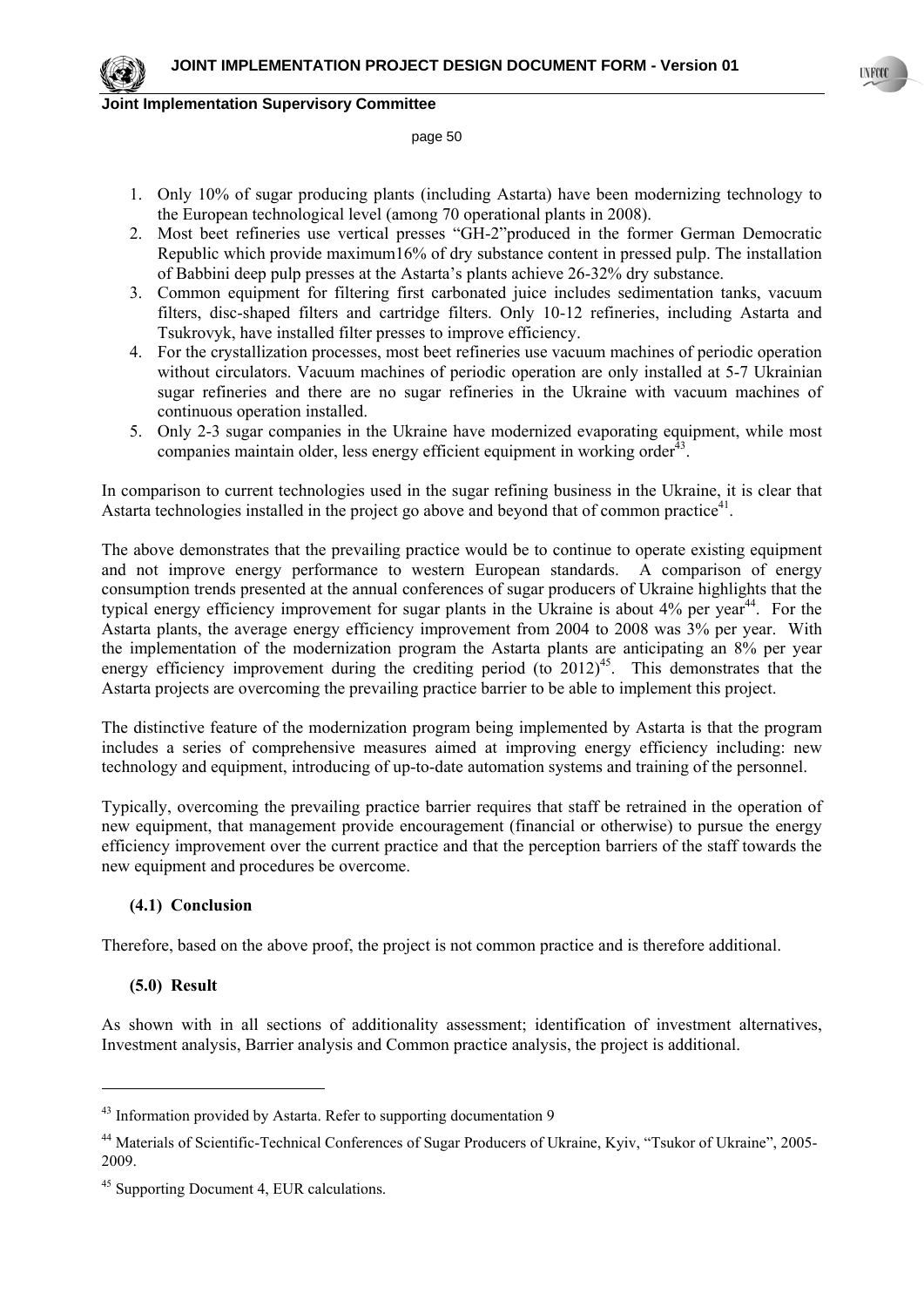page 51

# **B.3. Description of how the definition of the project boundary is applied to the project:**

#### **Project boundaries**

Project boundaries include all emissions sources controlled by project owner. Following this definition, the project boundary has been applied to the geographic location of both the Kobeliatsky and Zhdanivsky Plants. The project boundaries include each of the plants completely with all equipment (Fig. 12). The project includes modernization of beets processing and pulp drying. Both beet processing and pulp drying operations are included. The main energy consumption is direct fossil fuel combustion in the existing steam boilers, the pulp drying facilities and the lime kiln. In addition to the fuel combustion emissions, emissions of  $CO<sub>2</sub>$  from the decomposition of lime during the sugar production process are taken into account. Emissions of other greenhouse gases, such as methane and  $N_2O$  from fuel combustion were not taken into account. This is a conservative assumption.



Figure 12. Project boundaries

No leakage was identified outside of the project boundary.

From the above figures, the following tables briefly describe each identified potential source of GHG emissions.

|  | Table 8. Emissions sources and greenhouse gases emissions included and excluded in project boundaries |
|--|-------------------------------------------------------------------------------------------------------|

|                 | <b>Source</b>             | Gas             | <b>Included</b> | <b>Description</b>           |
|-----------------|---------------------------|-----------------|-----------------|------------------------------|
|                 |                           | CO <sub>2</sub> | Yes             | $CO2$ is the main source of  |
|                 | Emissions as a result of  |                 |                 | emissions                    |
| scenario        | natural gas combustion in | CH <sub>4</sub> | N <sub>o</sub>  | Insufficient source. This is |
|                 | boilers of CHP            |                 |                 | conservative approach.       |
|                 |                           | $N_2O$          | No              | Insufficient source. This is |
|                 |                           |                 |                 | conservative approach.       |
|                 | Emissions as a result of  |                 | Yes             | $CO2$ is the main source of  |
| <b>Baseline</b> | natural gas combustion in |                 |                 | emissions                    |
|                 |                           | CH <sub>4</sub> | No              | Insufficient source. This is |
|                 | pulp drier                |                 |                 | conservative approach.       |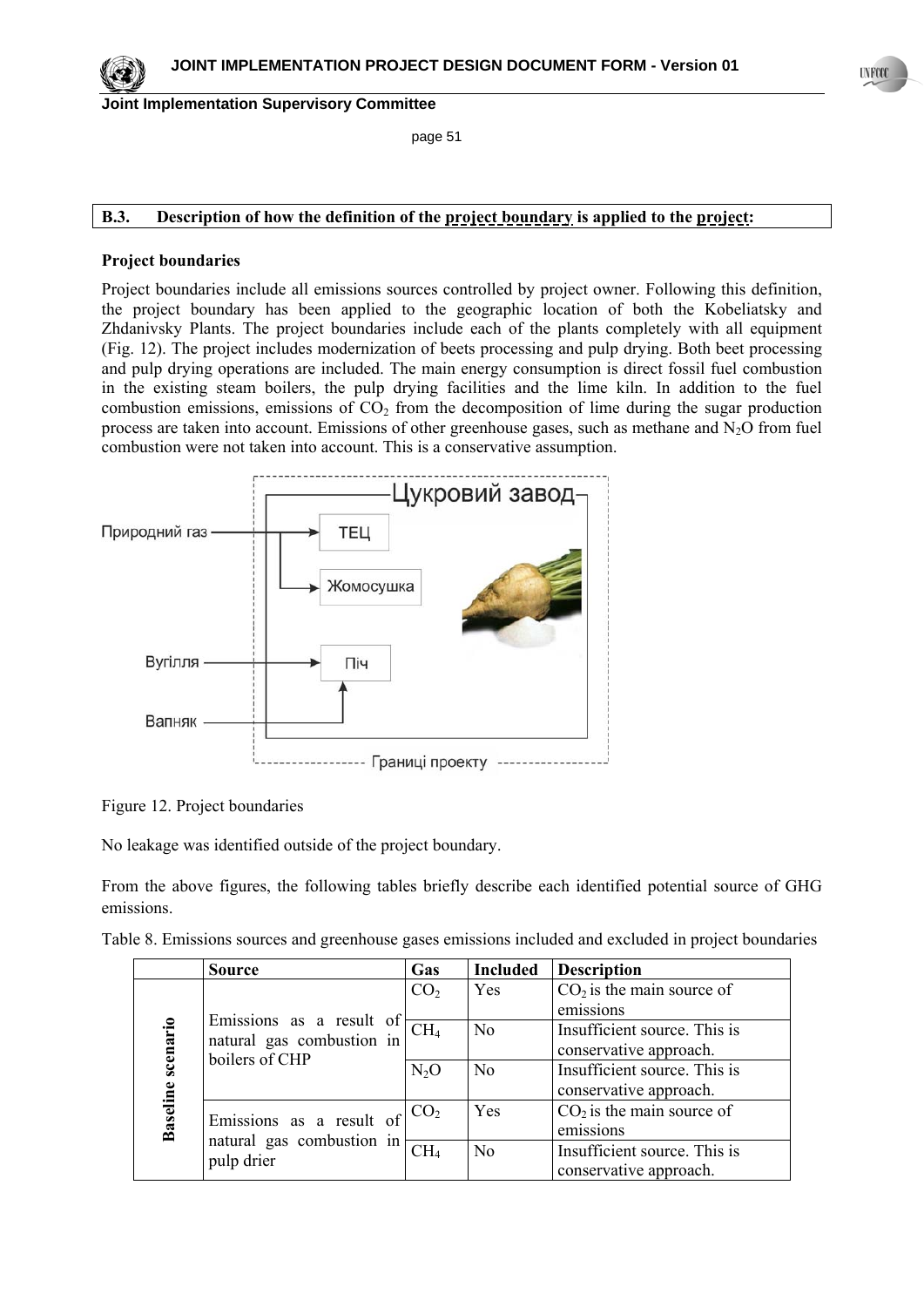

page 52

|                                    |                                             | $N_2O$           | N <sub>0</sub> | Insufficient source. This is |
|------------------------------------|---------------------------------------------|------------------|----------------|------------------------------|
|                                    |                                             |                  |                | conservative approach.       |
|                                    |                                             | CO <sub>2</sub>  | Yes            | $CO2$ is the main source of  |
|                                    | Emissions as a result of                    |                  |                | emissions                    |
|                                    | coal combustion in the lime                 | CH <sub>4</sub>  | N <sub>0</sub> | Insufficient source. This is |
|                                    | kilns                                       |                  |                | conservative approach.       |
|                                    |                                             | $N_2O$           | N <sub>0</sub> | Insufficient source. This is |
|                                    |                                             |                  |                | conservative approach.       |
|                                    |                                             | CO <sub>2</sub>  | Yes            | $CO2$ is the main source of  |
|                                    | Emissions as a result of                    |                  |                | emissions                    |
|                                    | limestone consumption in                    | CH <sub>4</sub>  | N <sub>0</sub> | Insufficient source. This is |
|                                    | the lime kilns                              |                  |                | conservative approach.       |
|                                    |                                             | N <sub>2</sub> O | N <sub>0</sub> | Insufficient source. This is |
|                                    |                                             |                  |                | conservative approach.       |
|                                    | Emissions as a result of                    | CO <sub>2</sub>  | Yes            | $CO2$ is the main source of  |
|                                    | natural gas combustion in<br>boilers of CHP |                  |                | emissions                    |
|                                    |                                             | CH <sub>4</sub>  | N <sub>0</sub> | Insufficient source          |
|                                    |                                             | $N_2O$           | N <sub>0</sub> | Insufficient source          |
|                                    | Emissions as a result of                    | CO <sub>2</sub>  | Yes            | $CO2$ is the main source of  |
|                                    | natural gas combustion in                   |                  |                | emissions                    |
|                                    | pulp drier                                  | CH <sub>4</sub>  | N <sub>0</sub> | Insufficient source          |
|                                    |                                             | $N_2O$           | N <sub>0</sub> | Insufficient source          |
|                                    | Emissions as a result of                    | CO <sub>2</sub>  | Yes            | $CO2$ is the main source of  |
|                                    | coal combustion in the lime                 |                  |                | emissions                    |
| <b>Project boundaries</b><br>kilns |                                             | CH <sub>4</sub>  | N <sub>0</sub> | Insufficient source          |
|                                    |                                             | $N_2O$           | N <sub>0</sub> | Insufficient source          |
|                                    | Emissions as a result of                    | CO <sub>2</sub>  | Yes            | $CO2$ is the main source of  |
|                                    | limestone consumption in                    |                  |                | emissions                    |
|                                    | the lime kilns                              | CH <sub>4</sub>  | N <sub>0</sub> | Insufficient source          |
|                                    |                                             | $N_2O$           | N <sub>0</sub> | Insufficient source          |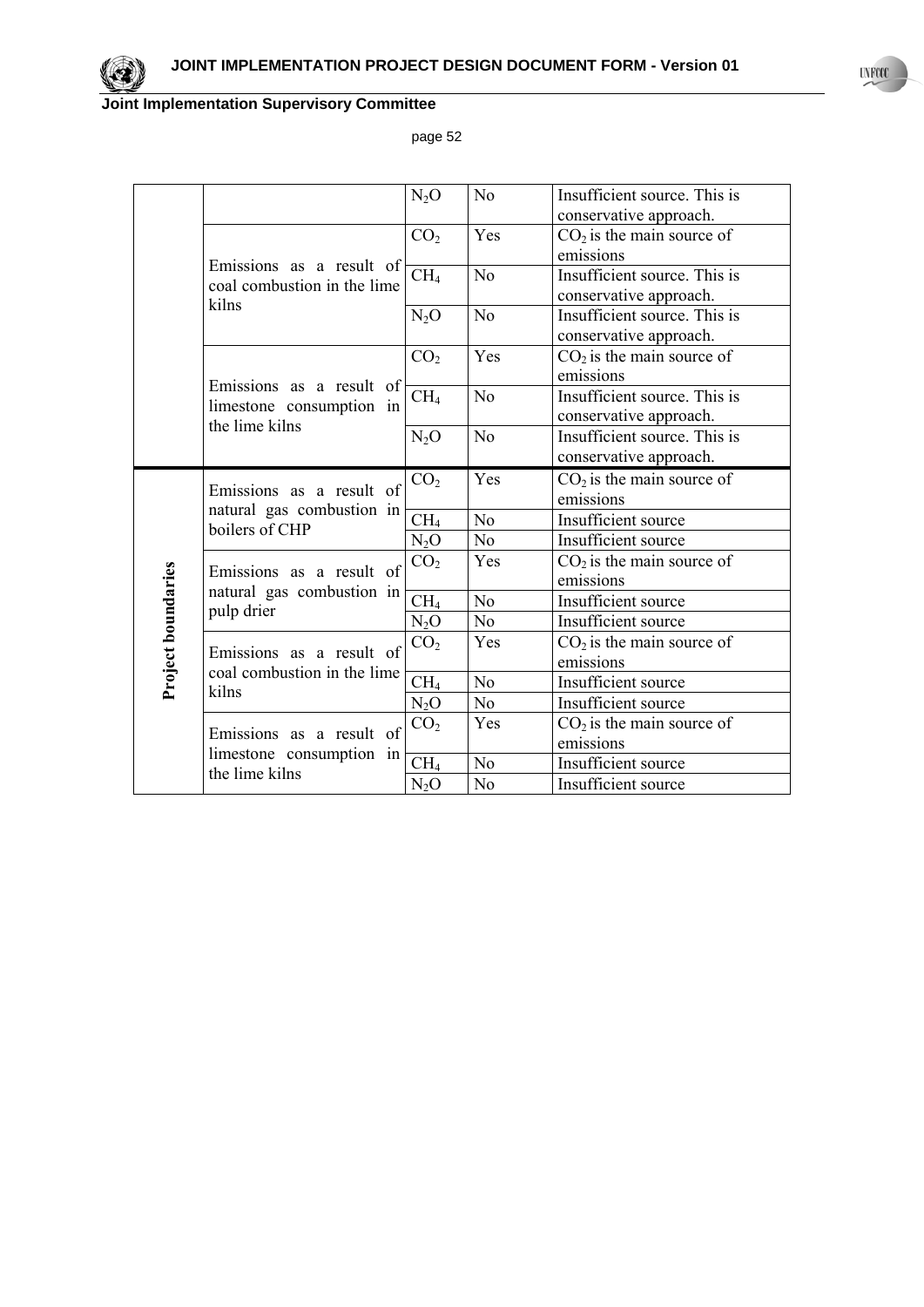**UNFOOL** 

## **B.4. Further baseline information, including the date of baseline setting and the name(s) of the person(s)/entity(ies) setting the baseline:**

This baseline is set by the PDD developer, GreenStream Network, 16/10/2009, on behalf of Astarta. GreenStream Network is not a participant of the project.

Jussi Nykanen GreenStream Network Plc Kluuvikatu 3 FI-00100 Helsinki FINLAND Tel: +358 20 743 7800 Fax: 358 20 743 7810 www.greenstream.net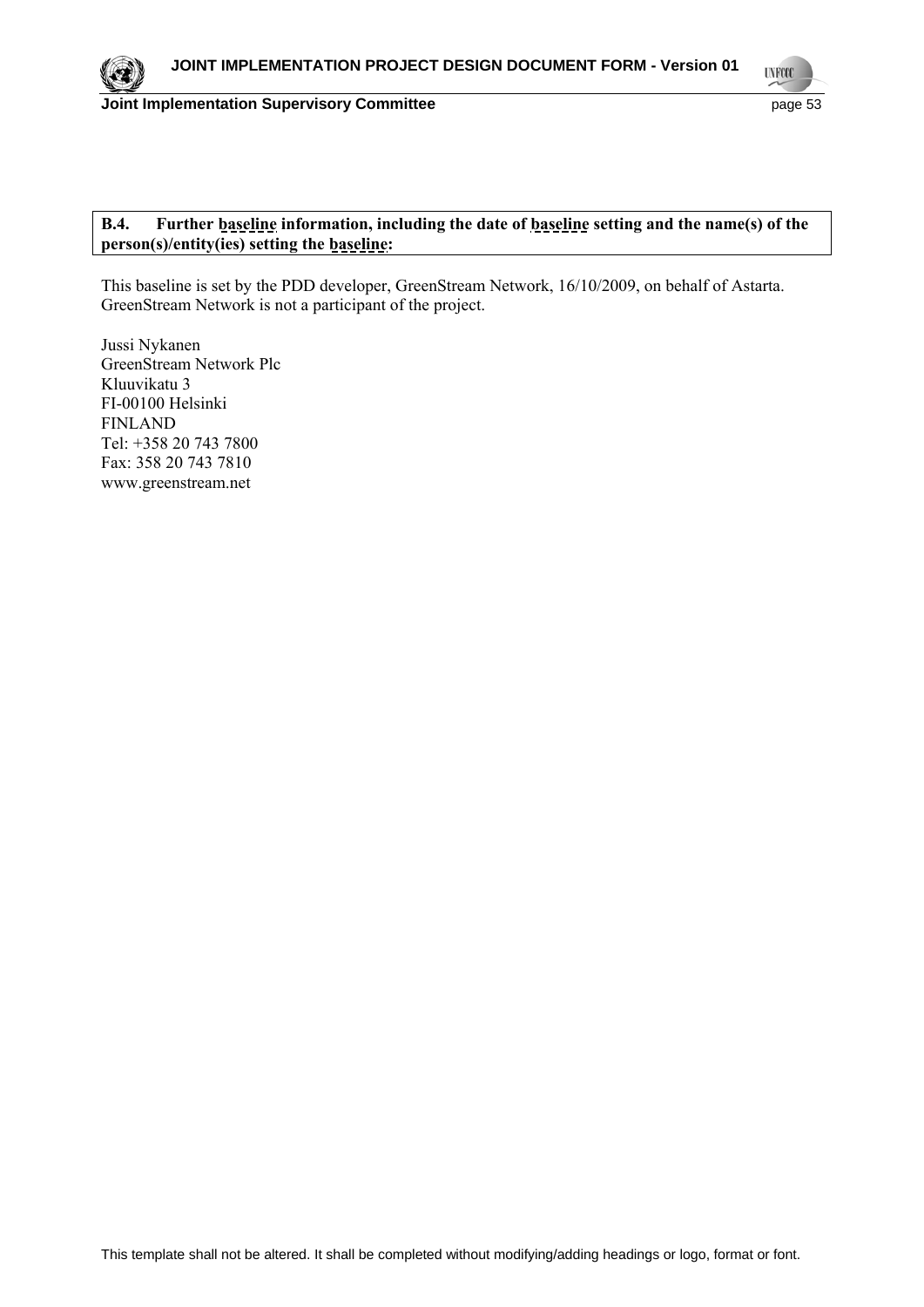

#### **Joint Implementation Supervisory Committee Access 2008 12 and 2009 12 and 2009 12 and 2009 13 and 2009 13 and 2009 13 and 2009 13 and 2009 13 and 2009 13 and 2009 13 and 2009 13 and 2009 13 and 2009 13 and 2009 13 and 200**

**TYFO** 

## **SECTION C. Duration of the project / crediting period**

#### **C.1. Starting date of the project:**

2007 will form the first year of project implementation. 2008 will be the first year to claim reductions; specifically resulting from the efficiency measures installed in 2007.

Baseline emissions will be determined from the averaged emissions of the old technology during 2004, 2005 and 2006 to ensure business as usual emission rates are identified by using averaging of the baseline conditions.

## **C.2. Expected operational lifetime of the project:**

For all proposed investments, the operational lifetime of the project will be ten years (120 months); 2008-2012 within the Kyoto crediting period and 2013-2017 post-Kyoto period.

All equipment at the sugar plants could maintain operation, with regular maintenance, throughout the entire operational lifetime of the project.

## **C.3. Length of the crediting period:**

January 2008 – December 2012 (5 Years or 60 months) and January 2013 - December 2017 (5 years or 60 months)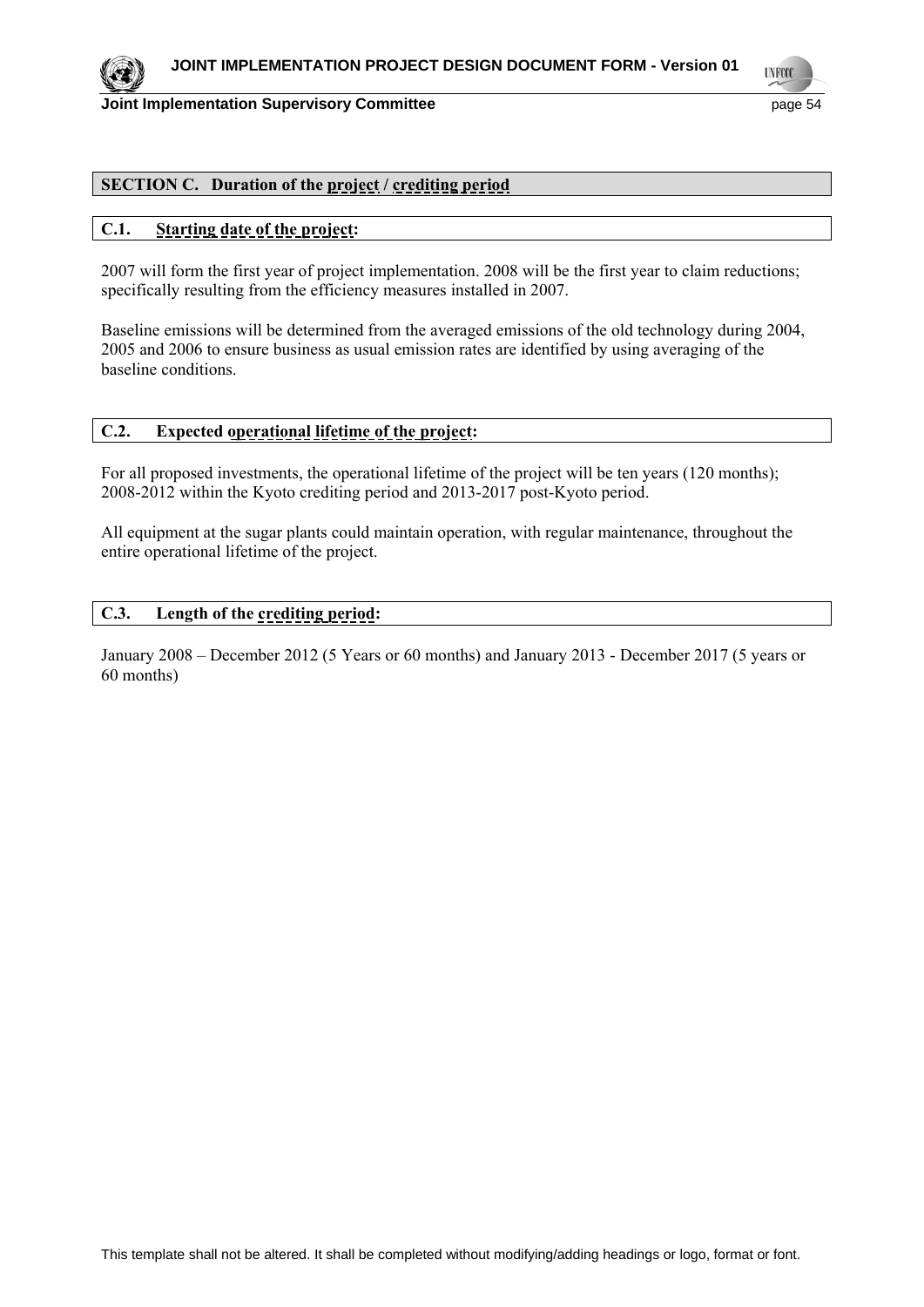



### **SECTION D. Monitoring plan**

### **D.1. Description of monitoring plan chosen:**

The JI Specific approach to establishing the monitoring plan has been selected. 'Guidance on criteria for baseline setting and monitoring"**Ошибка! Закладка не определена.** .

The monitoring methodology specifically asks that in the case of replacement, modification and retrofit measures, for the purpose of energy efficiency, the monitoring shall consist of:

- a) Documenting the specifications of the equipment replaced;
- b) Metering the energy use of the industrial or mining and mineral production facility, processes or the equipment affected by the project activity;
- c) Calculating the energy savings using the metered energy obtained from subparagraph (b).

A detailed description has already been provided of the equipment to be replaced (see section A.4.2).

At each of the plants there are fossil fuel and limestone consumption is measured; (1) Natural gas to generate heat, (2) limestone consumption (3) coal<sup>46\*</sup> to generate heat at the calcination of limestone.

Natural gas is metered at the entrance to the sugar plant. This monitoring includes all natural gas used onsite; including the two main uses; (1) at the CHP plant and (2) dryers of the pressed pulp. Records of total gas consumption are calibrated and verified directly by the gas supplier, and are provided to the plants on a monthly basis. All electricity that is used to power the sugar manufacturing process is produced at the plants CHP Plant. There is no external electricity purchased from the grid to power equipment or processes within the boundary of the project activity<sup>47</sup>, therefore all electricity is metered through the energy

<sup>&</sup>lt;sup>46</sup> Please note that Coking Coal was only used to supplement coal fuel requirements during the 2004 campaign at the Zhdanivsky Plant. Coking Coal has never been used at the Kobeliatsky. For simplification of PDD discussion; all fuel used in kilns for production of lime milk (including coking coal usage at Zhdanivsky in 2004) is referred to as simply 'Coal'. Calculation of emissions at the Zhdanivsky plant, in the baseline year 2004, incorporates separate calculation and reporting for both Coking coal and coal, using separate emission factors as applicable. Summation of these fuel usages for 2004 is clearly presented.

<sup>&</sup>lt;sup>47</sup> Please refer to supporting documentation.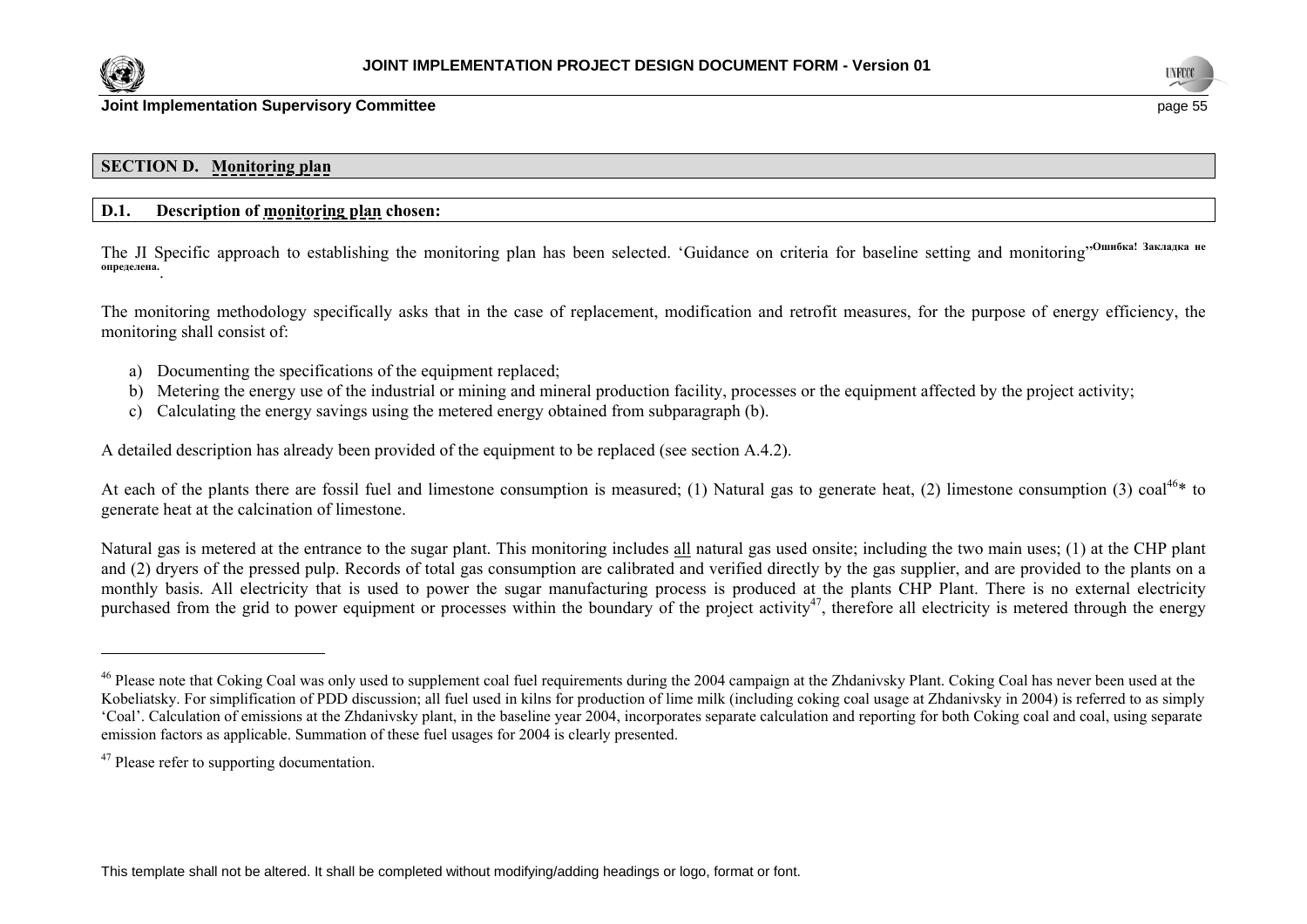



provided by the natural gas consumed at the CHP plant to create electricity. Coal is monitored separately during (periodic) delivery at each facility. Therefore, the only energy inputs into the 2 production plants are natural gas and  $\cosh^{46}$  consumption.

Since efficiency gains from the technological improvements occur throughout the production process, the best approach to monitoring energy consumption and the resulting emission reductions achieved through efficiency gains is by using an analysis of energy inputs to production volumes. The steps of the monitoring process can therefore be described as:

- Meter the energy inputs (natural gas, coal, coke) into the plants
- Measure the production volumes (tonnes of sugar)
- Calculation of specific emissions from each source per produced unit in the baseline scenario taking into account sugar content
- Calculation of total emissions amount in the baseline scenario.

As discussed, the guidance methodology further prescribes that energy use within the project boundary must be directly measured and recorded. This requirement is met by using natural gas consumption data, measured and verified directly by the natural gas provider. Natural gas consumption is also measured for specific processes by technical metres for such processes as pulp drying. Coal consumption is measured by weighing machines that weigh each mass of coal prior to being burned in the kiln. Through these records, energy consumption volumes can be properly calculated and recorded, as required. These certified records are used to calculate emission reductions, ensuring accurate calculations in accordance with the methodology. To distinguish between energy reductions based on project activity and energy reductions based on changes to energy efficiency, as required by the methodology, calculations are done on a per tonne of beet processed basis, per plant.

## **Details on required parameters for monitoring:**

### *Fossil Fuels:*

To calculate emissions from fossil fuels (the only energy source in the project) the method suggests the use of IPCC default values for emission factors. Emission factors of 56.1, 98.3 tonnes of CO<sub>2</sub> released per terra joule energy for natural gas, coal respectively were retrieved from the 2006 IPCC Guidelines for National *Greenhouse Gas Inventories*<sup>48</sup>. Coke emissions are calculated using the carbon content in coke using approved values provided in TU U 322-00190443-114-96

<sup>&</sup>lt;sup>48</sup> IPCC. 2006 IPCC Guidelines for National Greenhouse Gas Inventories, Volume 2: Energy, Chapter 2: Stationary Combustion, Table 2.2 Default Emission Factors for Stationary Combustion in the Energy Industry Pg. 2.16 (http://www.ipcc-nggip.iges.or.jp/public/2006gl/pdf/2\_Volume2/V2\_2\_Ch2\_Stationary\_Combustion.pdf)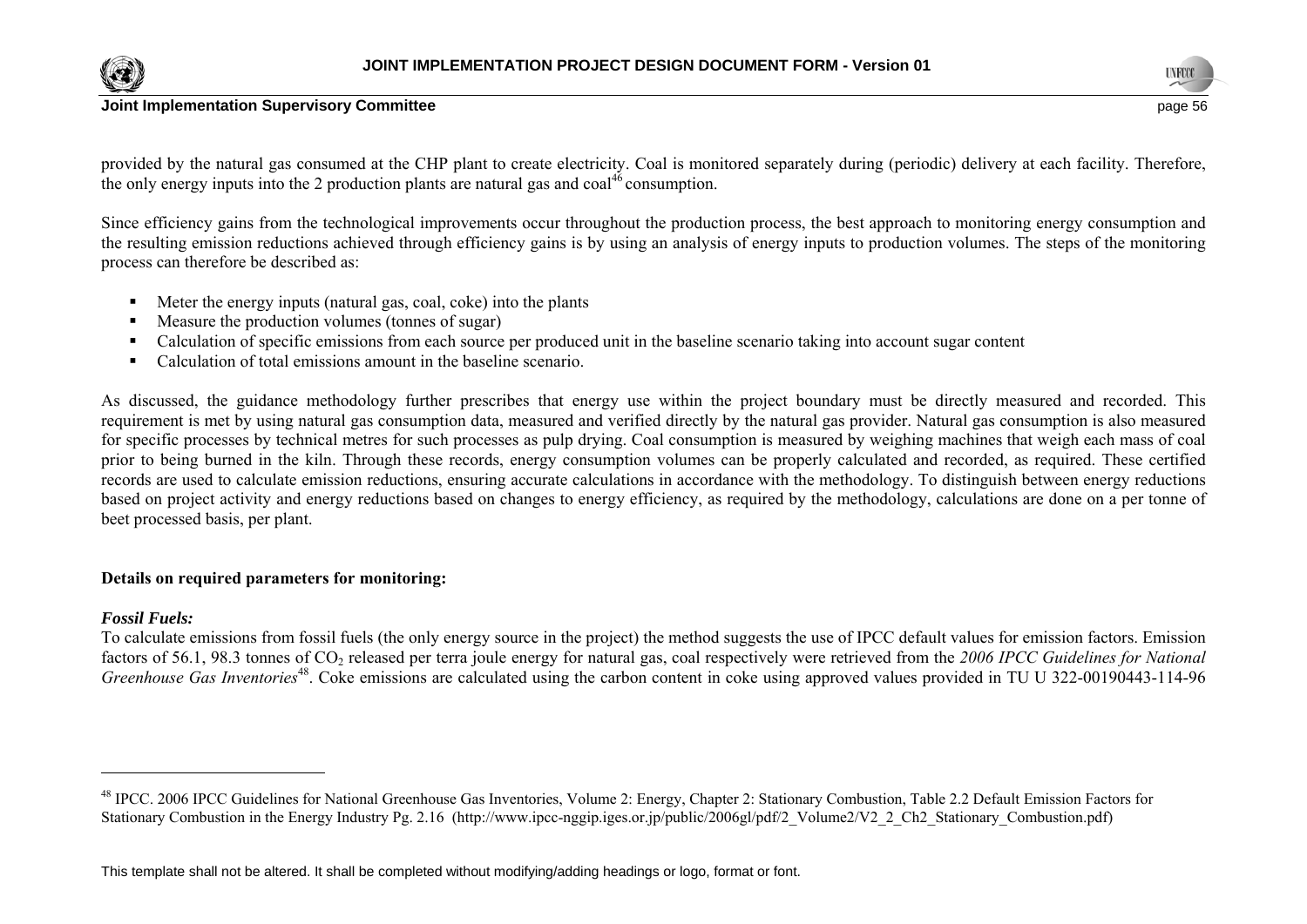



"Coke for blast furnaces". Emission factors of 0.43971 and 0.52197 tonnes of  $CO<sub>2</sub>$  released per tonne of calcium carbonate and magnesium carbonate, respectively, burned during the burning of limestone were also retrieved from the *2006 IPCC Guidelines for National Greenhouse Gas Inventories49.* 

**D.1.1.** Option  $1 -$  <u>Monitoring</u> of the emissions in the project scenario and the baseline scenario:

|                           |                 |                 |                 |                             |           | D.1.1.1. Data to be collected in order to monitor emissions from the project, and how these data will be archived: |                |                      |
|---------------------------|-----------------|-----------------|-----------------|-----------------------------|-----------|--------------------------------------------------------------------------------------------------------------------|----------------|----------------------|
| ID number                 | Data variable   | Source of data  | Data unit       | Measured (m),               | Recording | Proportion of                                                                                                      | How will the   | Comment              |
| (Please use               |                 |                 |                 | calculated (c),             | frequency | data to be                                                                                                         | data be        |                      |
| numbers to                |                 |                 |                 | estimated (e)               |           | monitored                                                                                                          | archived?      |                      |
| ease cross-               |                 |                 |                 |                             |           |                                                                                                                    | (electronic/   |                      |
| referencing to            |                 |                 |                 |                             |           |                                                                                                                    | paper)         |                      |
| D.2.)                     |                 |                 |                 |                             |           |                                                                                                                    |                |                      |
| 1. $FC_{NG,y,i}$          | Natural gas     | <i>Astarta</i>  | $m^3$           | $\overline{M}$              | Monthly   | 100%                                                                                                               | Electronic and |                      |
|                           | consumption     |                 |                 |                             |           |                                                                                                                    | Paper          |                      |
| 2. $EF_{NG, v}$           | Carbon          | $\mathit{IPCC}$ | $t$ $CO_2/TJ$   | $\mathcal{C}_{\mathcal{C}}$ | Annually  | 100%                                                                                                               | Electronic     | 56.1 $tCO_2/TJ$      |
|                           | emissions       |                 |                 |                             |           |                                                                                                                    |                |                      |
|                           | for<br>factor   |                 |                 |                             |           |                                                                                                                    |                |                      |
|                           | natural gas     |                 |                 |                             |           |                                                                                                                    |                |                      |
| 3. $NCV_{NG,y,i}$         | Net calorific   | Supplier's      | $kJ/m^3$        | M                           | Monthly   | 100%                                                                                                               | Electronic and |                      |
|                           | value of        | certificate     |                 |                             |           |                                                                                                                    | Paper          |                      |
|                           | natural gas     |                 |                 |                             |           |                                                                                                                    |                |                      |
| 4. $FC_{\text{Coal},y,i}$ | Coal            | Astarta         |                 | $\overline{M}$              | Daily     | 100%                                                                                                               | Electronic /   |                      |
|                           | consumption     |                 |                 |                             |           |                                                                                                                    | Paper          |                      |
| 5. $EF_{Coal,y}$          | Carbon          | $\mathit{IPCC}$ | $TCO \sqrt{IJ}$ | $\mathcal{C}$               | Annually  | 100%                                                                                                               | Electronic     | 98.3 tCO $\sqrt{IJ}$ |
|                           | emissions       |                 |                 |                             |           |                                                                                                                    |                |                      |
|                           | factor for coal |                 |                 |                             |           |                                                                                                                    |                |                      |
| 6. $NCV_{Coal, y, i}$     | Net calorific   | Supplier's      | kJ/kg           | $\overline{M}$              | Monthly   | 100%                                                                                                               | Electronic /   |                      |
|                           | value of coal   | certificate     |                 |                             |           |                                                                                                                    | Paper          |                      |
| 7. $LC_{y,i}$             | Limestone       | <b>Astarta</b>  |                 | M                           | Monthly   | 100%                                                                                                               | Electronic /   |                      |

<sup>49</sup> IPCC. 2006 IPCC Guidelines for National Greenhouse Gas Inventories, Volume 3: Industrial Processes and Product Use, Chapter 2: Mineral Industry Emissions, Table 2.1 Formulae, Formula Weights, and Common Contents of Carbonate Species Pg. 2.7 (http://www.ipccnggip.iges.or.jp/public/2006gl/pdf/3\_Volume3/V3\_2\_Ch2\_Mineral\_Industry.pdf)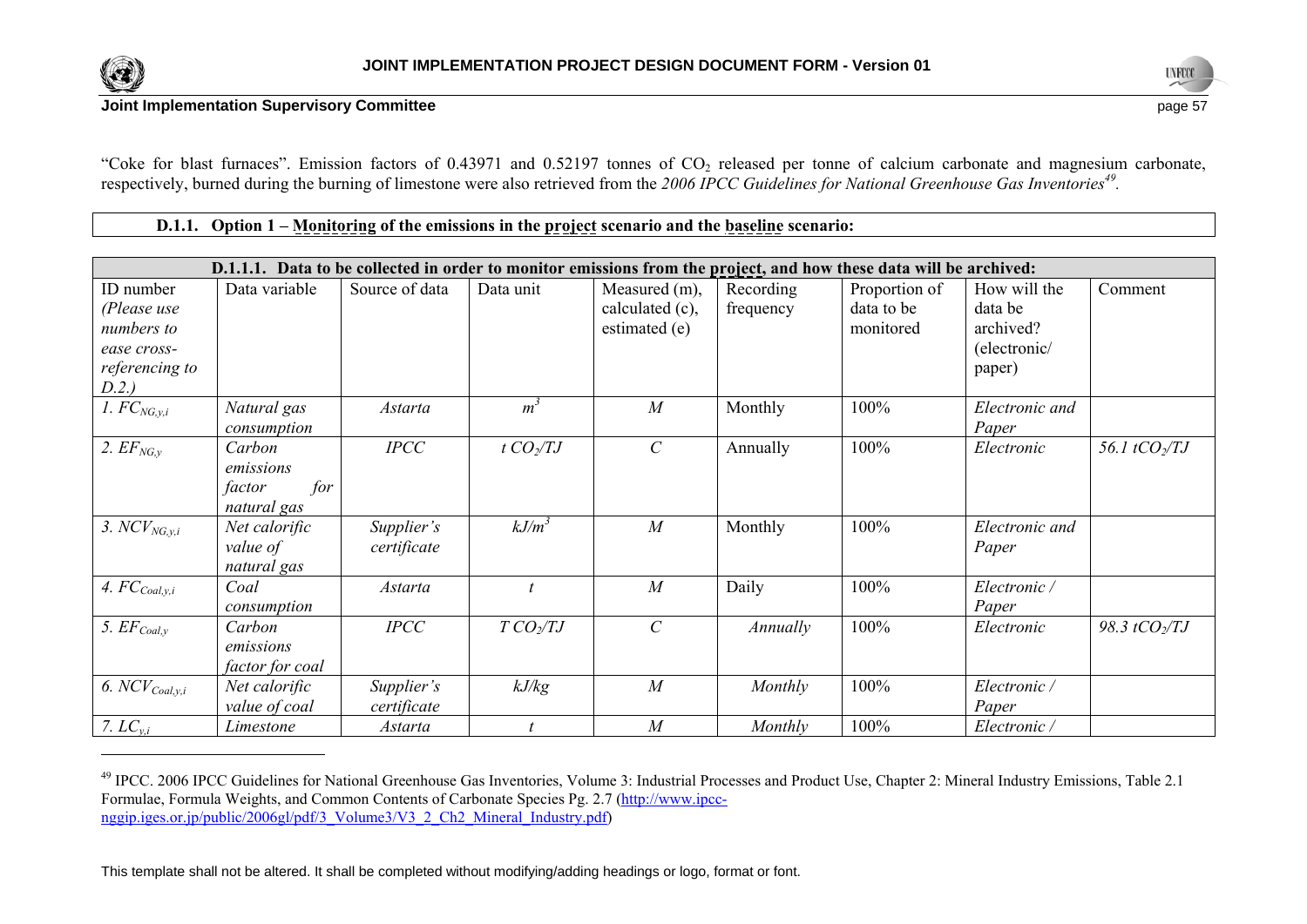



|                        | consumption                             |                       |                                        |                             |          |      | Paper                 |                                                 |
|------------------------|-----------------------------------------|-----------------------|----------------------------------------|-----------------------------|----------|------|-----------------------|-------------------------------------------------|
| 8. EF <sub>CaCO3</sub> | Carbon<br>emissions<br>factor           | $\textit{IPCC}$       | t CO <sub>2</sub> /t CaCO <sub>3</sub> | $\mathcal{C}_{\mathcal{C}}$ | Annually | 100% | Electronic            | Stoichiometric<br>emissions<br>factor $0.43971$ |
| 9. $EF_{MgCO3}$        | Carbon<br>emissions<br>factor           | $\mathit{IPCC}$       | t $CO_2/t$ MgCO <sub>3</sub>           | $\mathcal{C}_{0}^{(n)}$     | Annually | 100% | Electronic            | Stoichiometric<br>emissions<br>factor $0.52197$ |
| 10. $CaCO3 y.i$        | $\sigma f$<br>Percent<br>$CaCO3$ in raw | Limestone<br>supplier |                                        | $\boldsymbol{M}$            | Monthly  | 100% | Electronic /<br>Paper |                                                 |
| 11. $MgCO3 y,i$        | Percent of<br>$MgCO3$ in raw            | Limestone<br>supplier |                                        | M                           | Monthly  | 100% | Electronic/<br>Paper  |                                                 |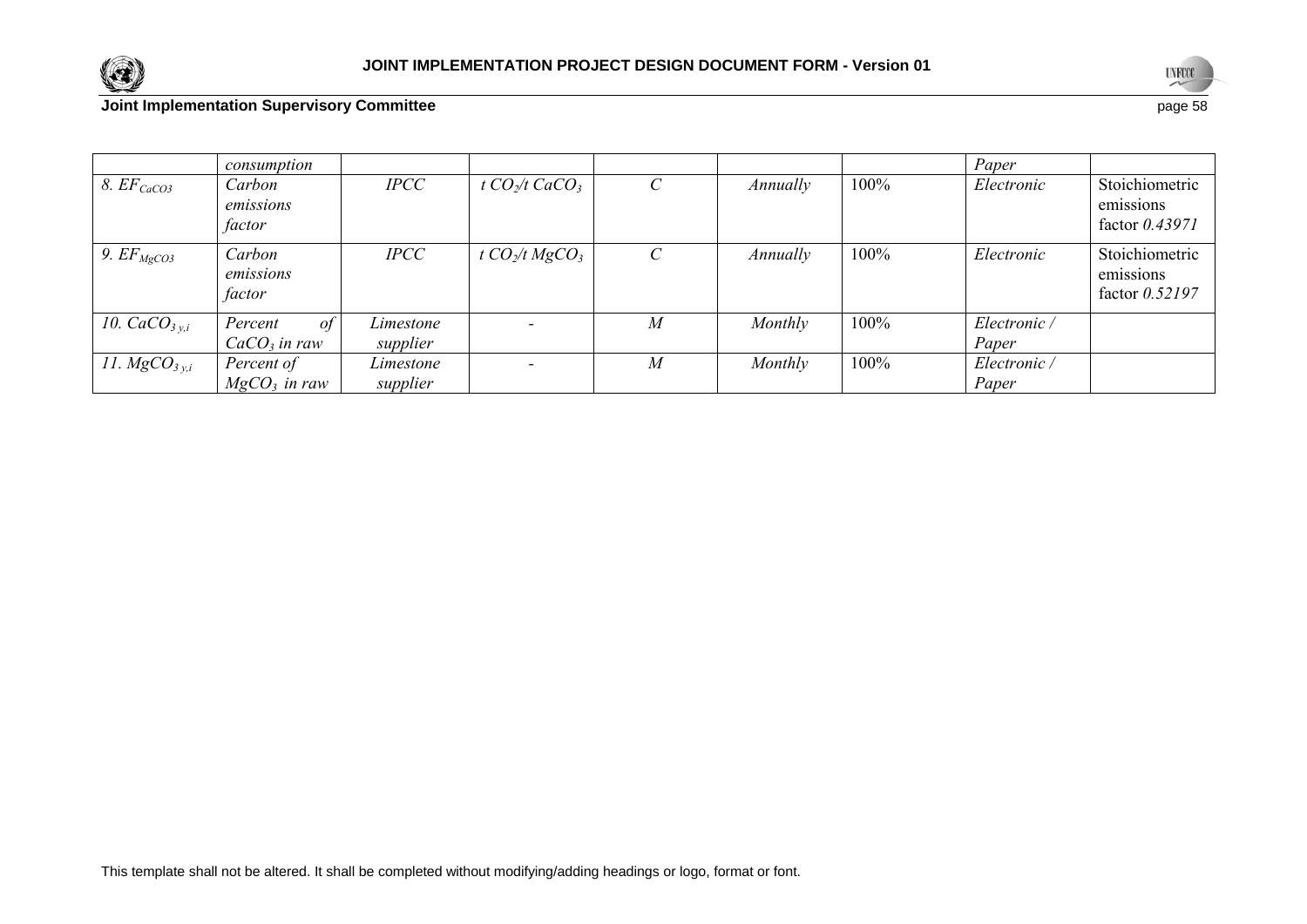



## **D.1.1.2.** Description of formulae used to estimate project emissions (for each gas, source etc.; emissions in units of CO<sub>2</sub> equivalent):

The following formulas were used to calculate and/or estimate the emissions resulting from the project scenario.

# **Formula Used in the Project Determination**

$$
PE_{y,i} = PE_{Calc,y,i} + PE_{NG,y,i} + PE_{coal,y,i}
$$
\n<sup>(1)</sup>

Де

| $PE_{v,i}$          | is the project carbon emissions in project year y at plant i (t $CO2$ )                                          |
|---------------------|------------------------------------------------------------------------------------------------------------------|
| $PE_{NG\, v.i}$     | is the project carbon emissions from natural gas consumption in project year y at plant $i$ (t CO <sub>2</sub> ) |
| $PE_{Coal, v, i}$   | is the project carbon emissions from coal consumption in project year y at plant i (t $CO2$ )                    |
| $PE_{Calcin, y, i}$ | project carbon emissions from calcination of limestone in project year y at plant i ( $t CO2$ )                  |

#### Natural gas consumption

$$
PE_{NG,y,i} = FC_{NG,y,i} \cdot NCV_{NG,y,i} \cdot EF_{NG,y} \tag{2}
$$

де

| $FC_{NG, v, i}$ | natural gas consumption for sugar plants needs, $Nm^3$ ;           |
|-----------------|--------------------------------------------------------------------|
| $EF_{NG, v}$    | carbon emissions factor for natural gas consumption (t $CO2/$ TJ); |
| $NCV_{NG,y,i}$  | Net calorific value of natural gas, $TJ/m^3$ .                     |

## Coal consumption

$$
PE_{\textit{Coal},y,i} = FC_{\textit{Coal},y,i} \cdot NCV_{\textit{Coal},y,i} \cdot EF_{\textit{CO}_2,\textit{Coal},y}
$$

where

(3)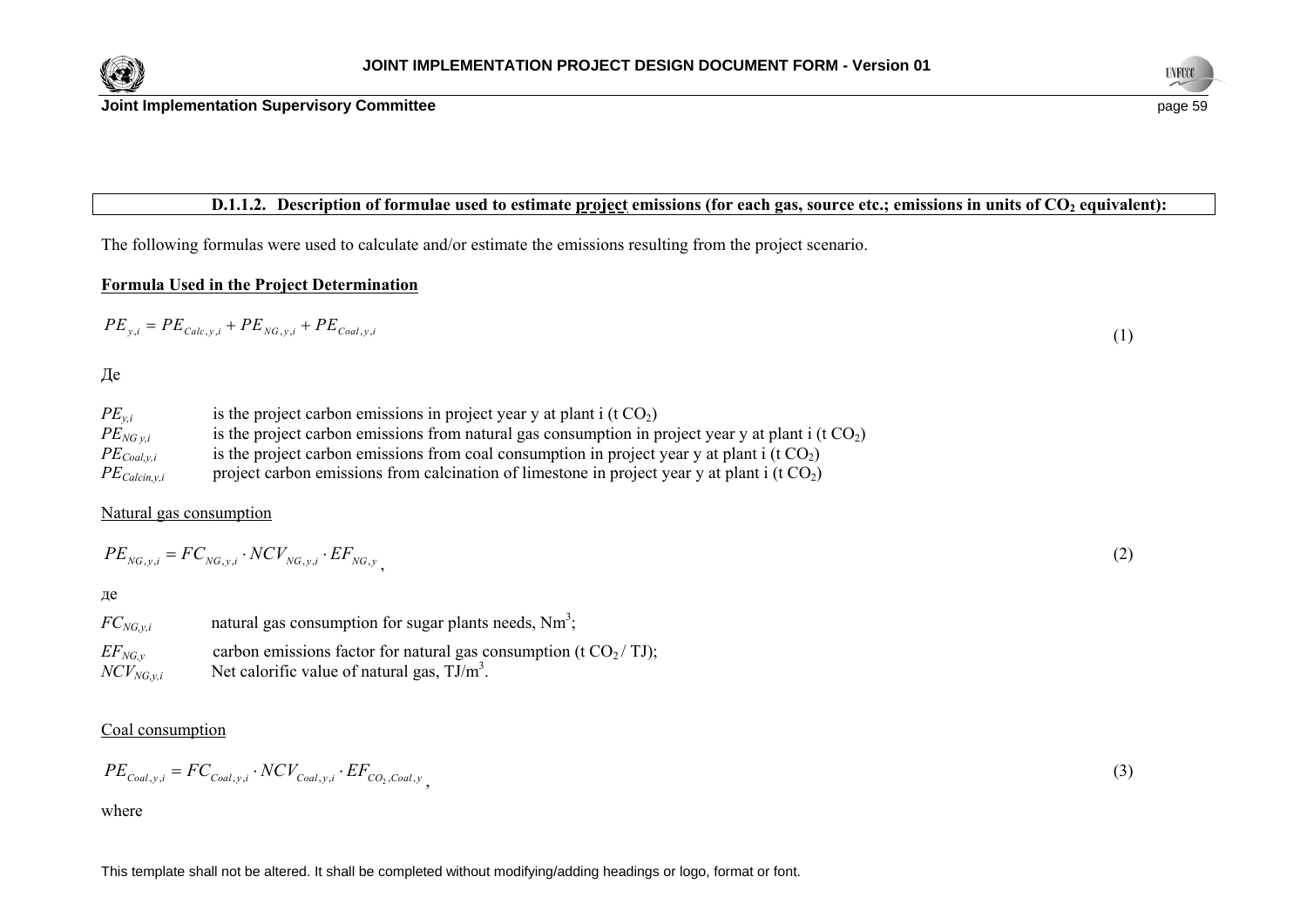



### **Joint Implementation Supervisory Committee page 60** and the state of the state of the state of the state of the state of the state of the state of the state of the state of the state of the state of the state of the sta

*FC<sub>Coal,v,i*</sub> coal consumption for sugar plants needs, t  $EF_{Coal,v}$  carbon emissions factor for coal (t CO<sub>2</sub>/TJ);  $NCV_{Coal,vi}$  Net calorific value of coal, (TJ/t).

#### *Calcination:*

Emissions resulting from the calcination of limestone have been calculated based on the IPCC Tier 3 Methodology for lime production under *Chapter 2: Mineral Industry Emissions<sup>50</sup>*. The Tier 3 method is an input-based carbonate approach to calculating carbon emissions from the calcination process; basing the calculations on the raw material, limestone, as opposed to the amount of CaO produced.

The Tier 3 method for calculating calcination-based emissions uses plant-specific data from the type and composition of raw material consumed, and is seen as the most applicable method to the Astarta facilities (based on their current recording practice). Currently raw material inputs for lime production are recorded in a credible manor, with certificates being provided directly from the limestone supplier. These certified records are provided on a yearly basis and include the mass of limestone delivered as well as its specific chemical composition.

The tier 3 method for calcination also prescribes that calculations assume that the degree of calcination achieved during the burning of limestone is 100%, resulting in a fraction of calcination achieved for each carbonate  $(F_i)$  of 1.00. The method also stipulates that the correction factor,  $(F_d)$ , for lime kiln dust (LKD) is set at 1.00; cancelling out the correction for uncalcined carbonate remaining in LKD. This is because vertical shaft kilns, used to burn limestone in the project, generate very small amounts of LKD, making the correction factor for LKD negligible, as outlined in the methodology. Both of these requirements have been followed within the limestone calculations for the Astarta project.

$$
PE_{Calc,y,i} = LC_{y,i} \cdot CaCO_{3,y,i} \cdot EF_{CaCO_3} + LC_{y,i} \cdot MgCO_{3,y,i} \cdot EF_{MgCO_3}
$$
\n
$$
\tag{4}
$$

where:

 $PE_{Calc, y,i}$  is the project carbon emissions from calcination of limestone in project year y at plant i (t CO<sub>2</sub>)  $EF_{CaCO3}$  emissions factor for CaCO<sub>3</sub> (t CO<sub>2</sub>/ t CaCO<sub>3</sub>)

 $CaCO<sub>3 vi</sub>$  is the percent of CaCO<sub>3</sub> in the raw material limestone in project year y at plant i

<sup>&</sup>lt;sup>50</sup> IPCC. 2006 IPCC Guidelines for National Greenhouse Gas Inventories, Volume 3: Industrial Processes and Product Use, Chapter 2: Mineral Industry Emissions, Section 2.3: Lime Production Pg 2.21 (http://www.ipcc-nggip.iges.or.jp/public/2006gl/pdf/3\_Volume3/V3\_2\_Ch2\_Mineral\_Industry.pdf)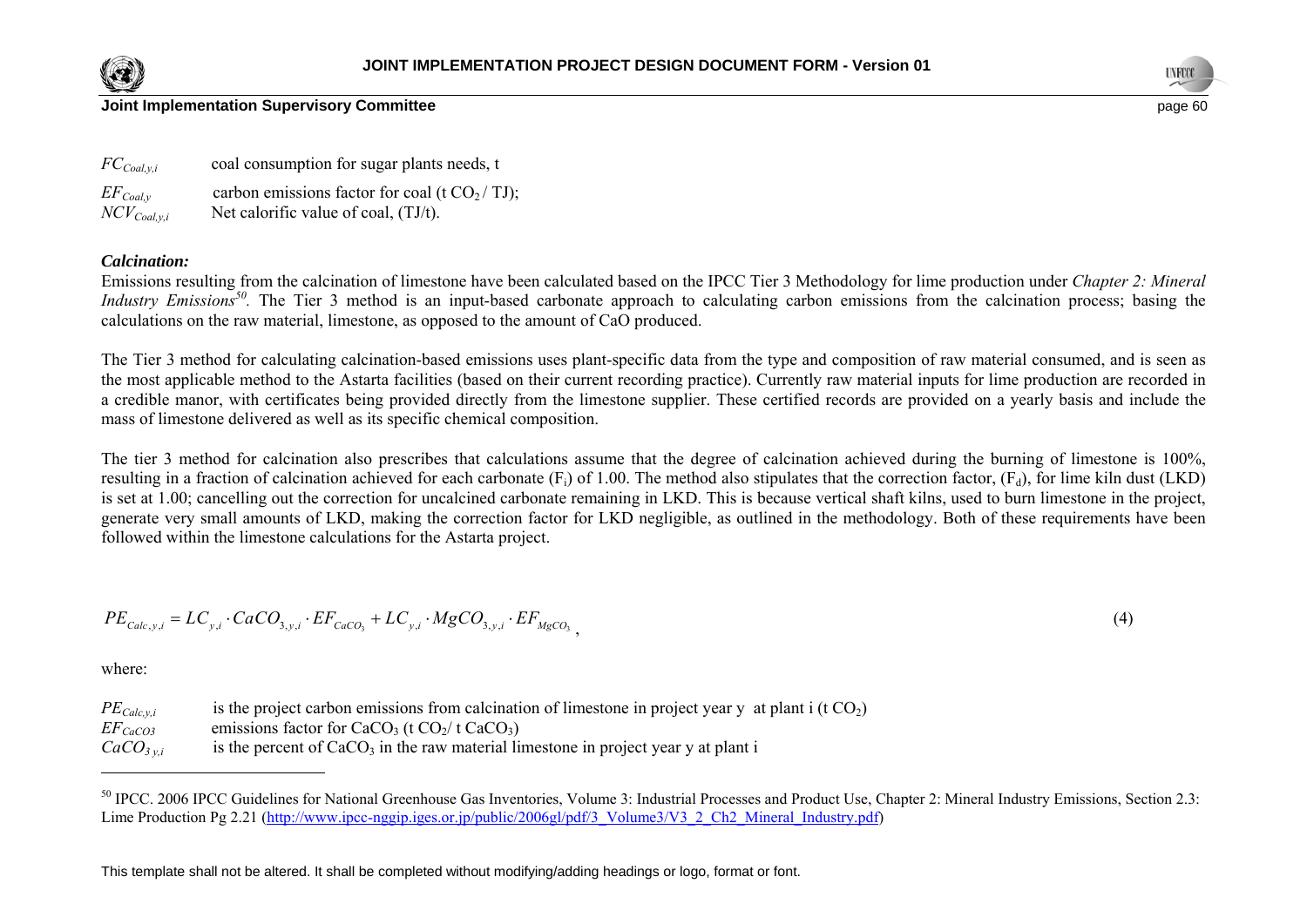



| $LC_{v,i}$       | is the mass of raw material limestone burned in the kiln in project year $y$ at plant $i(t)$ |
|------------------|----------------------------------------------------------------------------------------------|
| $EF_{MgCO3}$     | is the carbon emission factor for $MgCO3$ (tCO <sub>2</sub> /tMgCO <sub>3</sub> )            |
| $MgCO_{3 \nu.i}$ | is the percent of $MgCO3$ in the raw material limestone in project year y at plant i         |

|                                                                                  | D.1.1.3. Relevant data necessary for determining the baseline of anthropogenic emissions of greenhouse gases by sources within the |                |           |                                                   |                        |                                          |                                                                |         |
|----------------------------------------------------------------------------------|------------------------------------------------------------------------------------------------------------------------------------|----------------|-----------|---------------------------------------------------|------------------------|------------------------------------------|----------------------------------------------------------------|---------|
|                                                                                  | project boundary, and how such data will be collected and archived:                                                                |                |           |                                                   |                        |                                          |                                                                |         |
| ID number<br>(Please use<br>numbers to<br>ease cross-<br>referencing to<br>D.2.) | Data variable                                                                                                                      | Source of data | Data unit | Measured (m),<br>calculated (c),<br>estimated (e) | Recording<br>frequency | Proportion of<br>data to be<br>monitored | How will the<br>data be<br>archived?<br>(electronic/<br>paper) | Comment |
| 12. $SP_{v.i}$                                                                   | Sugar<br>production                                                                                                                | <i>Astarta</i> |           | M                                                 | Monthly                | 100%                                     | Electronic/<br>Paper                                           |         |
| 13. $SPB_{v,i}$                                                                  | Average sugar<br>content in<br>sugar beets in<br>year y                                                                            | <i>Astarta</i> | $\%$      | $\boldsymbol{M}$                                  | Monthly                | 100%                                     | Electronic /<br>Paper                                          |         |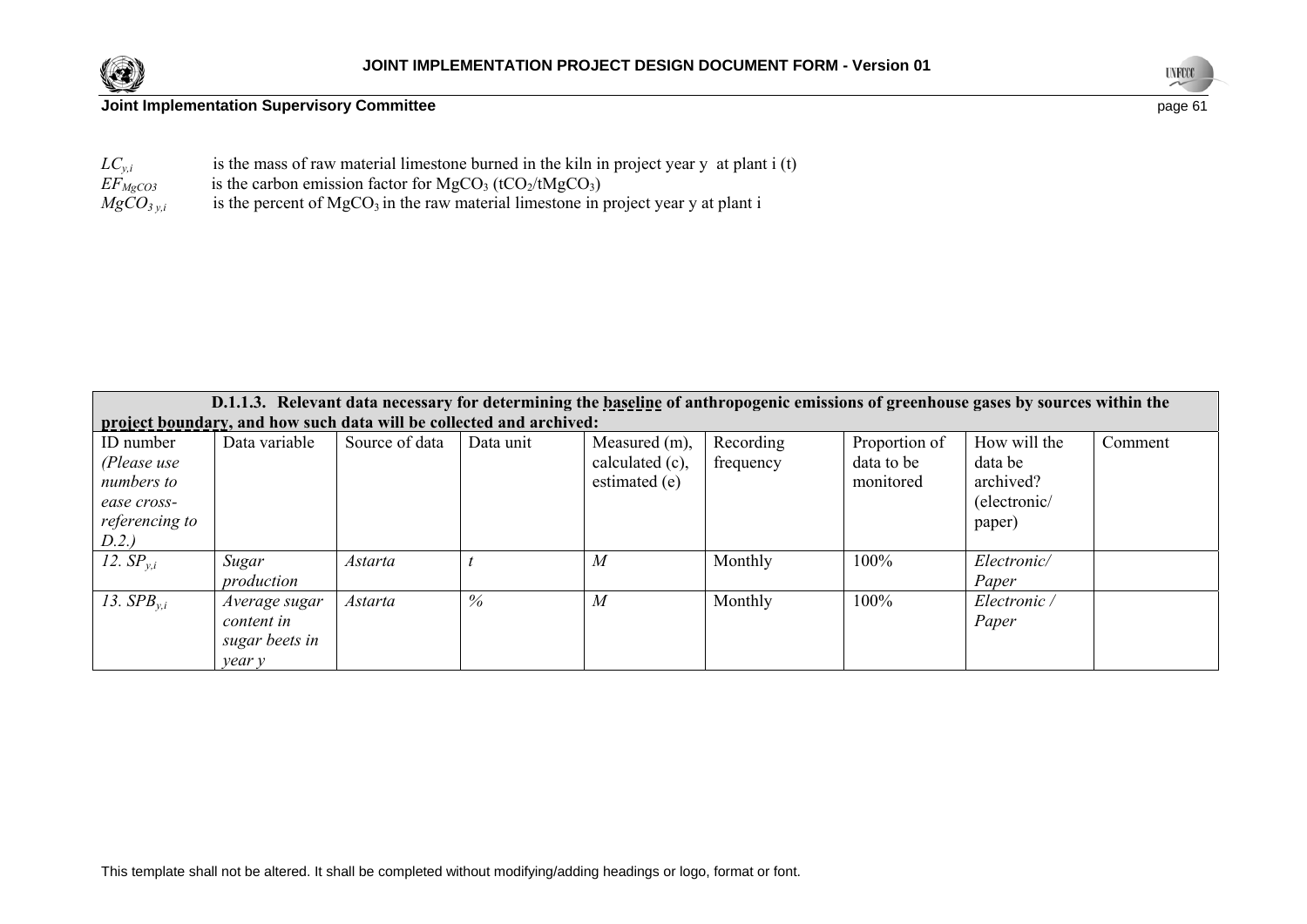



# **D.1.1.4.** Description of formulae used to estimate baseline emissions (for each gas, source etc.; emissions in units of CO<sub>2</sub> equivalent):

The following formulas were used to calculate and/or estimate the emissions resulting from the baseline scenario.

#### **Formula Used in the Baseline Determination**

$$
BE_{y,i} = BE_{NG,y,i} + BE_{Coal,y,i} + BE_{Calc,y,i}
$$
\n
$$
\tag{5}
$$

де

| $BE_{v,i}$          | is the baseline carbon emissions in year y at plant i $(tCO2)$                                         |
|---------------------|--------------------------------------------------------------------------------------------------------|
| $BE_{NG,v,i}$       | is the baseline carbon emissions from natural gas consumption in year y at plant i $(tCO2)$            |
| $BE_{Coal, y, i}$   | is the baseline carbon emissions from coal consumption in year y at plant i (t $CO2$ )                 |
| $BE_{Calcin, y, i}$ | is the baseline average carbon emissions from calcination of limestone in year y at plant i (t $CO2$ ) |

Emissions from natural gas consumption

$$
BE_{NG,y,i} = SNG_{Hist,i} \cdot SP_{BL,y,i} \tag{6}
$$

де

*SNG<sub>Hist,i</sub>* specific carbon emissions from natural gas consumption at historical period at plant i (tCO<sub>2</sub>/t of sugar) *SP<sub>BL,v,i</sub>* baseline sugar production in year y at plant i (t of sugar)

Specific carbon emissions from natural gas consumption for historical period:

$$
SNG_{Hist,i} = \frac{FC_{NG,Hist,i} \cdot EF_{NG} \cdot NCV_{NG,Hist,i}}{SP_{Hist,i}}
$$
(7)

де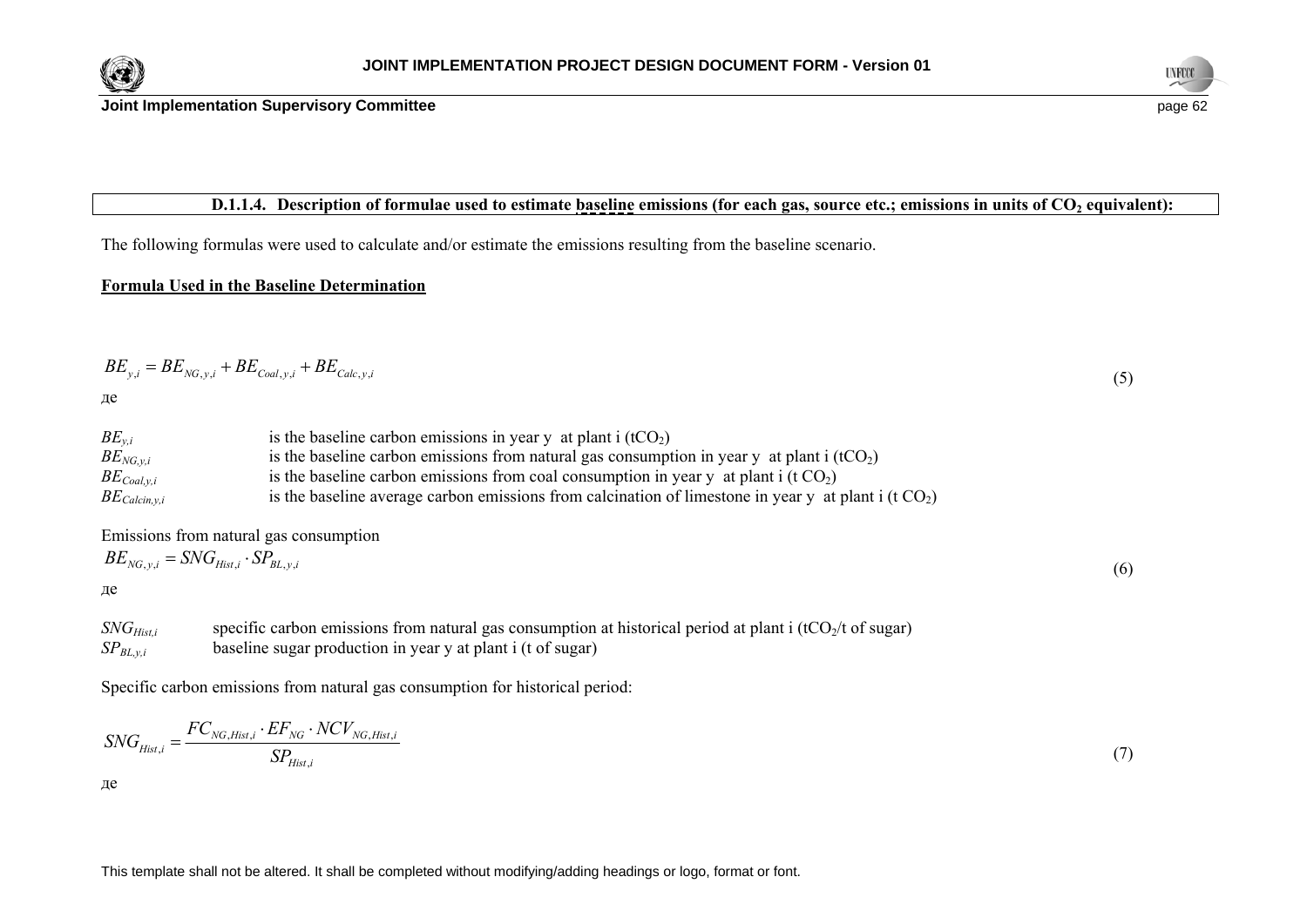



| $FC_{NG, Hist, i}$ | natural gas consumption for historical period at plant i $(Nm^3)$ ;       |
|--------------------|---------------------------------------------------------------------------|
| $EF_{NG}$          | carbon emissions factor natural gas (t $CO2/TJ$ );                        |
| $NCV_{NG, Hist.i}$ | average net calorific value for historical period at plant i $(TJ/m^3)$ ; |
| $SP_{Hist,i}$      | sugar production for historical period at plant i (t).                    |

Sugar production by baseline scenario in year у differs from actual taking into account sugar content factor

$$
SP_{BL,y,i} = SP_{y,i} \frac{SPB_{BL,i}}{SPB_{y,i}} \tag{8}
$$

де

| $SP_{v.i}$   | sugar production in year $y$ at plant i (t);                                 |
|--------------|------------------------------------------------------------------------------|
| $SPB_{BL.i}$ | average sugar content in sugar beets for historical period at plant $i$ (%); |
| $SPB_{v.i}$  | average sugar content in sugar beets in year y at plant i (%).               |

The emissions from coal and limestone consumption are calculated with the same way  $BE_{Coal,y,i} = SC_{Hist,i} \cdot SP_{BL,y,i}$ (9)

Where

*SC<sub>Hist,i</sub>* specific carbon emissions from coal consumption for historical period at plant i (tCO<sub>2</sub>/t of sugar)

$$
SC_{Hist,i} = \frac{FC_{Coal,Hist,i} \cdot EF_{Coal} \cdot NCV_{Coal,Hist,i} + FC_{Coke,Hist,i} \cdot CC_{Coke} \cdot \frac{44}{12}}{SP_{Hist,i}}
$$
(10)

where

*FC<sub>Coal,Hist,i* coal consumption for historical period at plant i (t);</sub>  $EF_{Coul}$  carbon emissions factor for coal (t CO<sub>2</sub>/ TJ); *NCV<sub>Coal</sub> Hist i* average net calorific value for historical period at plant i (TJ/t);

This template shall not be altered. It shall be completed without modifying/adding headings or logo, format or font.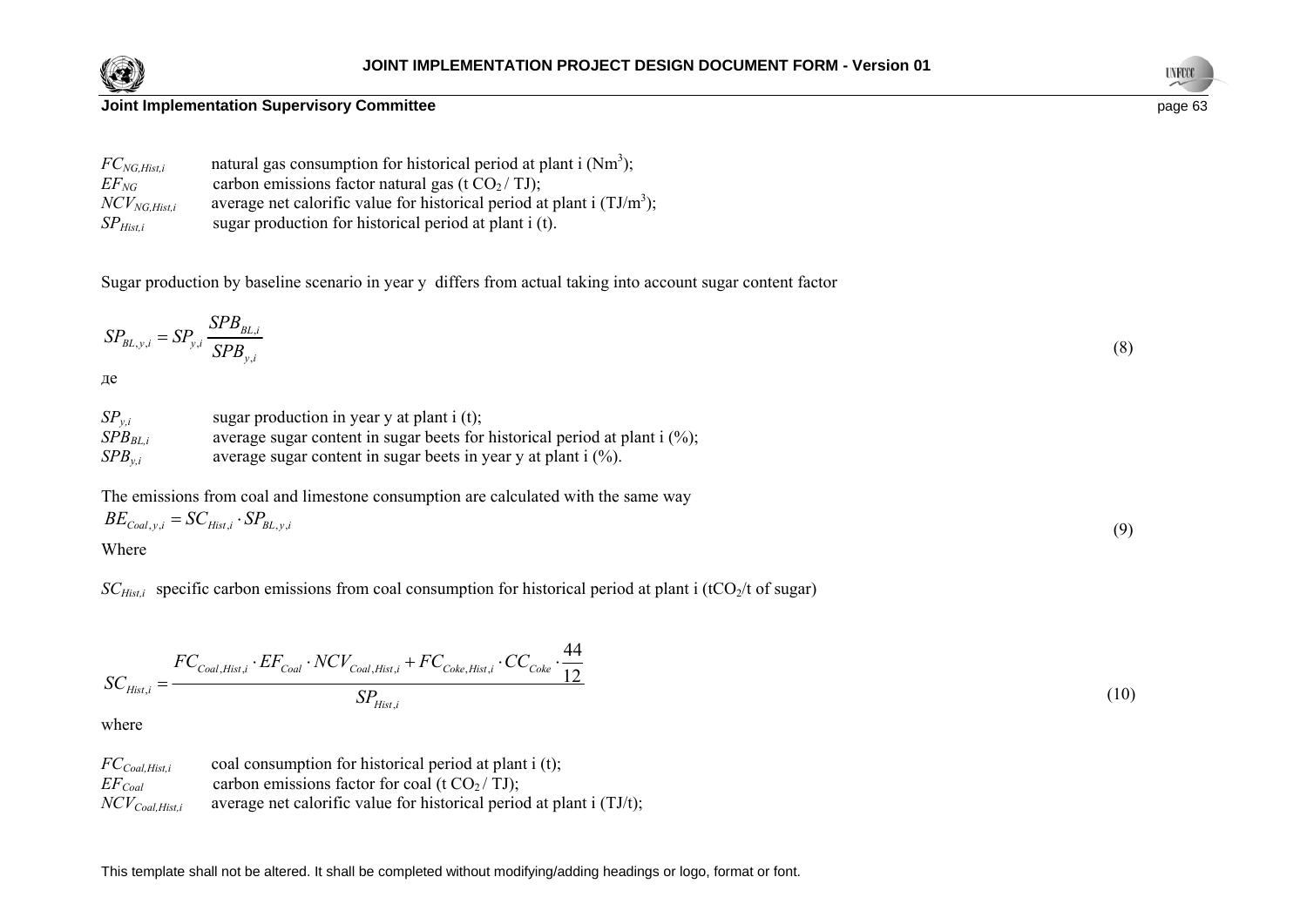



| $FC_{\textit{Coke},\textit{Hist},i}$ | coke consumption for historical period at plant i (t);                           |
|--------------------------------------|----------------------------------------------------------------------------------|
| $CC_{\text{Coke}}$                   | carbon content in coke;                                                          |
| 44/12                                | re-calculation factor of carbon mass into the mass of carbon gas (t $CO2/t C$ ). |

$$
BE_{Calc,y,i} = SLC_{Hist,i} \cdot SP_{BL,y,i} \tag{11}
$$

where

*SLC<sub>Hist,i</sub>* specific carbon emissions from limestone consumption at historical period at plant i (t CO<sub>2</sub>/t of sugar)

$$
SC_{Hist,i} = \frac{LC_{Hist,i} \cdot CaCO_{3,Hist,i} \cdot EF_{CaCO_3} + LC_{Hist,i} \cdot MgCO_{3,Hist,i} \cdot EF_{MgCO_3}}{SP_{Hist,i}}
$$
(12)

where

*LC<sub>Hist,i</sub>* limestone consumption at historical period at plant i (t);  $CaCO<sub>3 y,i</sub>$  percent of CaCO<sub>3</sub> in raw at historical period at plant i;  $MgCO<sub>3 y,i</sub>$  percent of MgCO<sub>3</sub> in raw at historical period at plant i.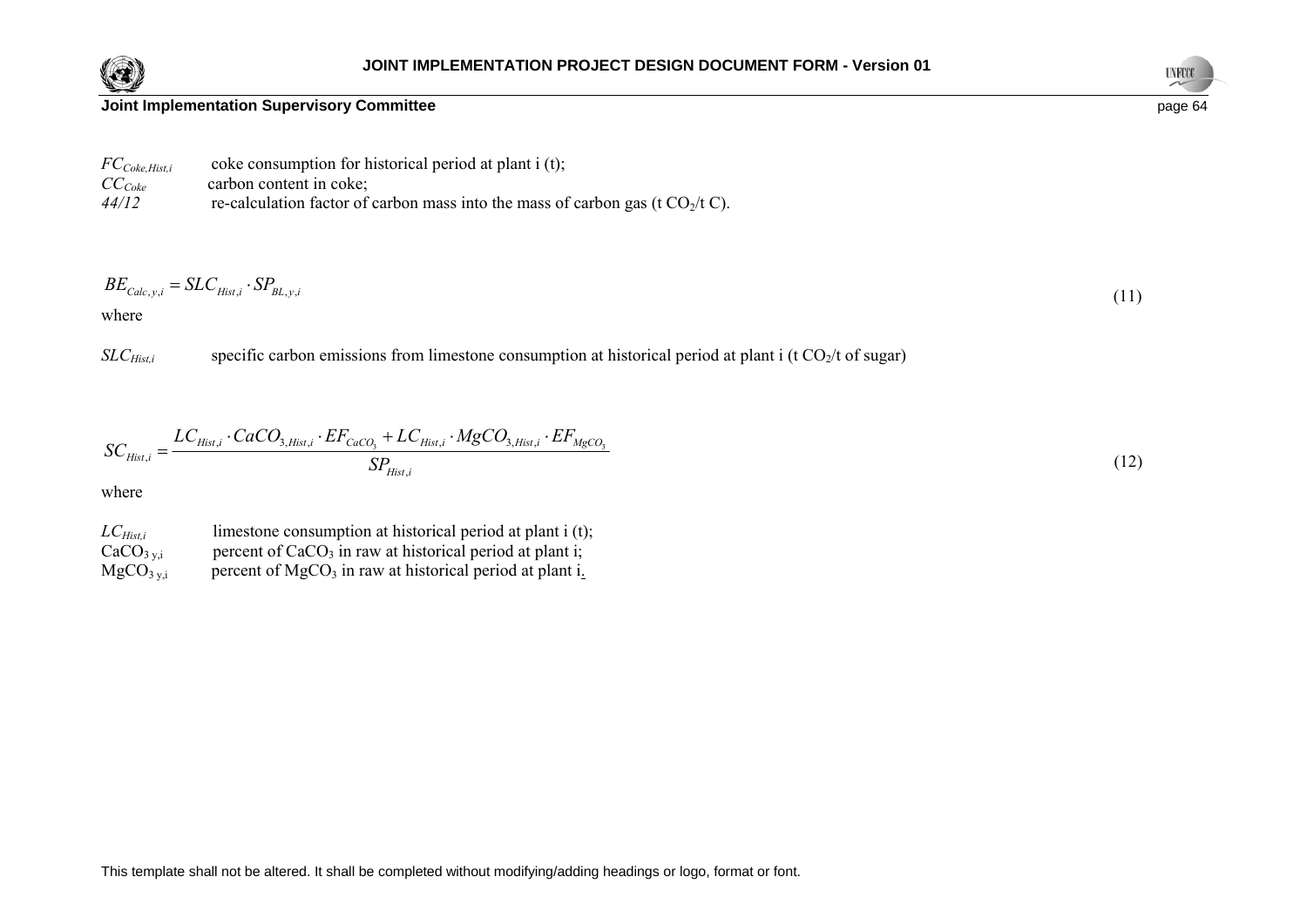



## **D. 1.2. Option 2 – Direct monitoring of emission reductions from the project (values should be consistent with those in section E.):**

This section has been intentionally left blank. Please refer to option 1, section D.1.1, for information regarding parameters and formula used.

|                | Data to be collected in order to monitor emission reductions from the project, and how these data will be archived:<br>D.1.2.1. |                |           |                 |           |               |              |         |
|----------------|---------------------------------------------------------------------------------------------------------------------------------|----------------|-----------|-----------------|-----------|---------------|--------------|---------|
| ID number      | Data variable                                                                                                                   | Source of data | Data unit | Measured (m),   | Recording | Proportion of | How will the | Comment |
| (Please use    |                                                                                                                                 |                |           | calculated (c), | frequency | data to be    | data be      |         |
| numbers to     |                                                                                                                                 |                |           | estimated (e)   |           | monitored     | archived?    |         |
| ease cross-    |                                                                                                                                 |                |           |                 |           |               | (electronic/ |         |
| referencing to |                                                                                                                                 |                |           |                 |           |               | paper)       |         |
| D.2.)          |                                                                                                                                 |                |           |                 |           |               |              |         |
|                |                                                                                                                                 |                |           |                 |           |               |              |         |
|                |                                                                                                                                 |                |           |                 |           |               |              |         |

 **D.1.2.2. Description of formulae used to calculate emission reductions from the project (for each gas, source etc.; emissions/emission**  reductions in units of CO<sub>2</sub> equivalent):

This section has been intentionally left blank. Please refer to option 1, section D.1.1, for information regarding parameters and formula.

## **D.1.3. Treatment of leakage in the monitoring plan:**

|                | D.1.3.1. If applicable, please describe the data and information that will be collected in order to monitor leakage effects of the project: |                |           |                    |           |               |              |         |
|----------------|---------------------------------------------------------------------------------------------------------------------------------------------|----------------|-----------|--------------------|-----------|---------------|--------------|---------|
| ID number      | Data variable                                                                                                                               | Source of data | Data unit | Measured (m),      | Recording | Proportion of | How will the | Comment |
| (Please use    |                                                                                                                                             |                |           | calculated $(c)$ , | frequency | data to be    | data be      |         |
| numbers to     |                                                                                                                                             |                |           | estimated (e)      |           | monitored     | archived?    |         |
| ease cross-    |                                                                                                                                             |                |           |                    |           |               | (electronic/ |         |
| referencing to |                                                                                                                                             |                |           |                    |           |               | paper)       |         |
| D.2.)          |                                                                                                                                             |                |           |                    |           |               |              |         |
|                |                                                                                                                                             |                |           |                    |           |               |              |         |

This template shall not be altered. It shall be completed without modifying/adding headings or logo, format or font.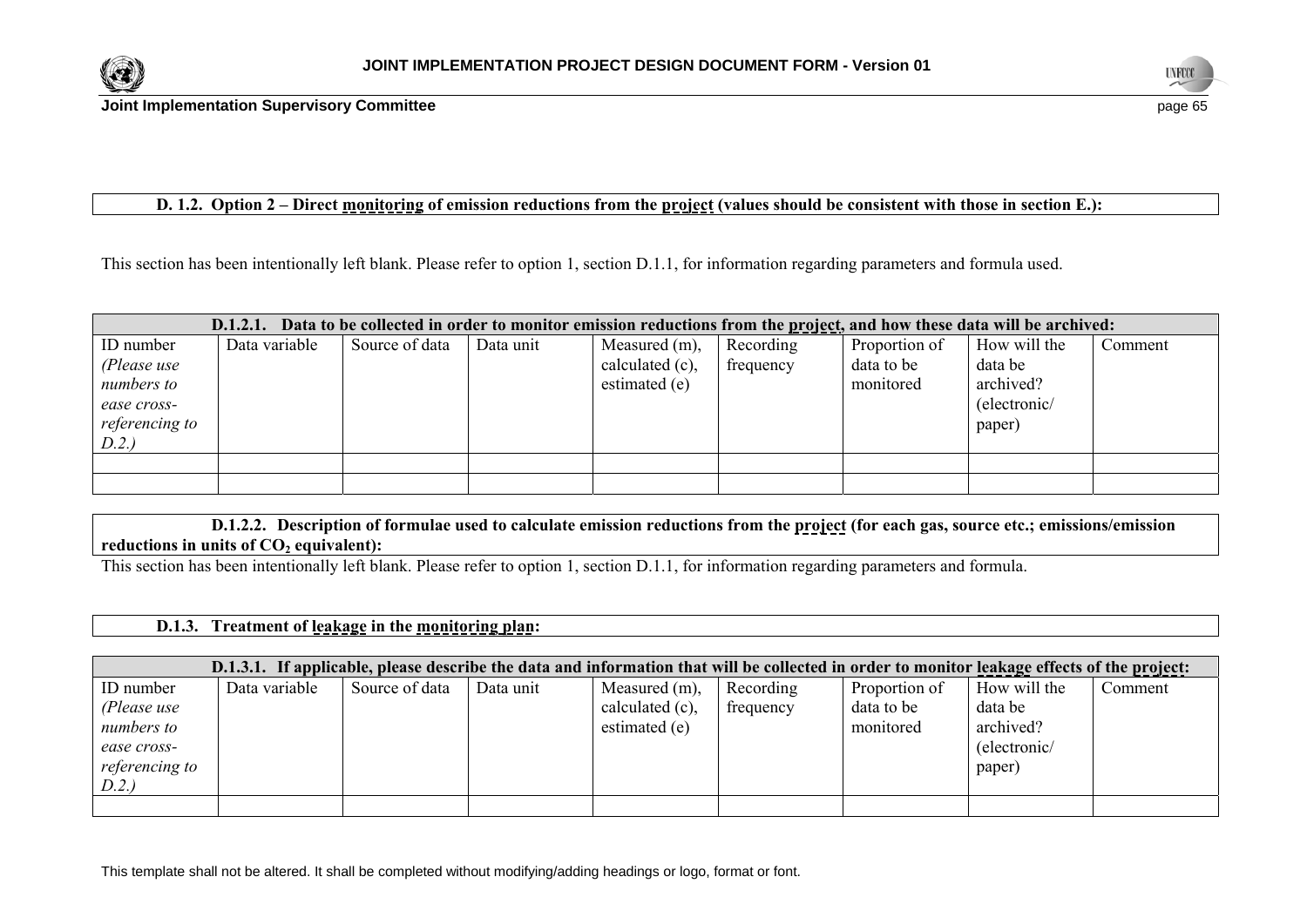



## **D.1.3.2. Description of formulae used to estimate leakage (for each gas, source etc.; emissions in units of CO<sub>2</sub> equivalent):**

The leakages beyond the project boundaries are not determined.

 **D.1.4. Description of formulae used to estimate emission reductions for the project (for each gas, source etc.; emissions/emission reductions in**  units of  $CO<sub>2</sub>$  equivalent):

#### **Formula used for Determination of the Emission Reductions**

Emissions reductions are calculated by formula:

$$
ER_{y,i} = BE_{y,i} - PE_{y,i} - LE_{y,i} \tag{13}
$$

where

 $ER_v$  = emissions reduction in year *y*, t CO<sub>2</sub>e;  $BE<sub>v</sub>$  = greenhouse baseline emissions in year *y*, t CO<sub>2</sub>e;  $PE<sub>v</sub>$  = project emissions in year *y*, t CO<sub>2</sub>e;

 $LE<sub>y</sub>$  = emissions from leakages in year *y*, t CO<sub>2</sub>e;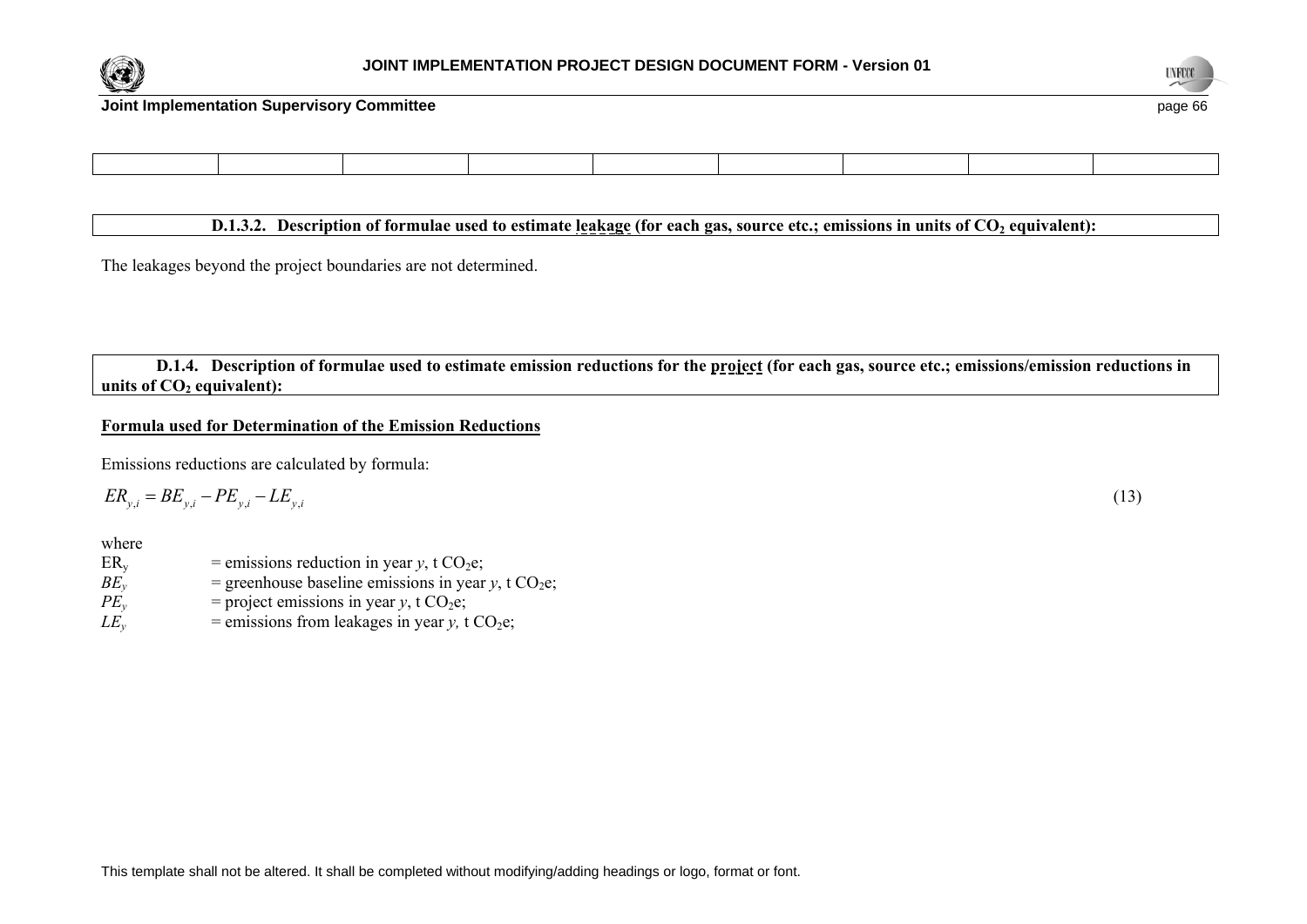



 **D.1.5. Where applicable, in accordance with procedures as required by the host Party, information on the collection and archiving of information on the environmental impacts of the project:** 

| D.2.                | Quality control (QC) and quality assurance (QA) procedures undertaken for data monitored: |                                                                                            |  |  |  |
|---------------------|-------------------------------------------------------------------------------------------|--------------------------------------------------------------------------------------------|--|--|--|
| Data                | Uncertainty level of                                                                      | Explain QA/QC procedures planned for these data, or why such procedures are not necessary. |  |  |  |
| (Indicate table and | data                                                                                      |                                                                                            |  |  |  |
| <i>ID</i> number)   | (high/medium/low)                                                                         |                                                                                            |  |  |  |
|                     |                                                                                           |                                                                                            |  |  |  |
|                     |                                                                                           |                                                                                            |  |  |  |

QA/QC procedures have been introduced in line with the project implementation. QA/QC procedures will ensure proper handling of collected data as well as establishing disciplined recording and calibration procedures. The following tables outline the procedures required for proper management of the project information at each plant, as described by data requirements. Thus, the above table has been created, by location, as to increase transparency of the quality assurance and quality control measures of this project. Details of the quality assurance and quality control procedures are provided below.

### **Kobeliatsky QA/QC Procedures**

## **Table 12: Kobeliatsky QA/QC Procedures**

|                     | Quality control (QC) and quality assurance (QA) procedures undertaken for data monitored: |                                                                                            |  |  |  |
|---------------------|-------------------------------------------------------------------------------------------|--------------------------------------------------------------------------------------------|--|--|--|
| Data                | Uncertainty level of                                                                      | Explain QA/QC procedures planned for these data, or why such procedures are not necessary. |  |  |  |
| (Indicate table and | data                                                                                      |                                                                                            |  |  |  |
| ID number)          | (high/medium/low)                                                                         |                                                                                            |  |  |  |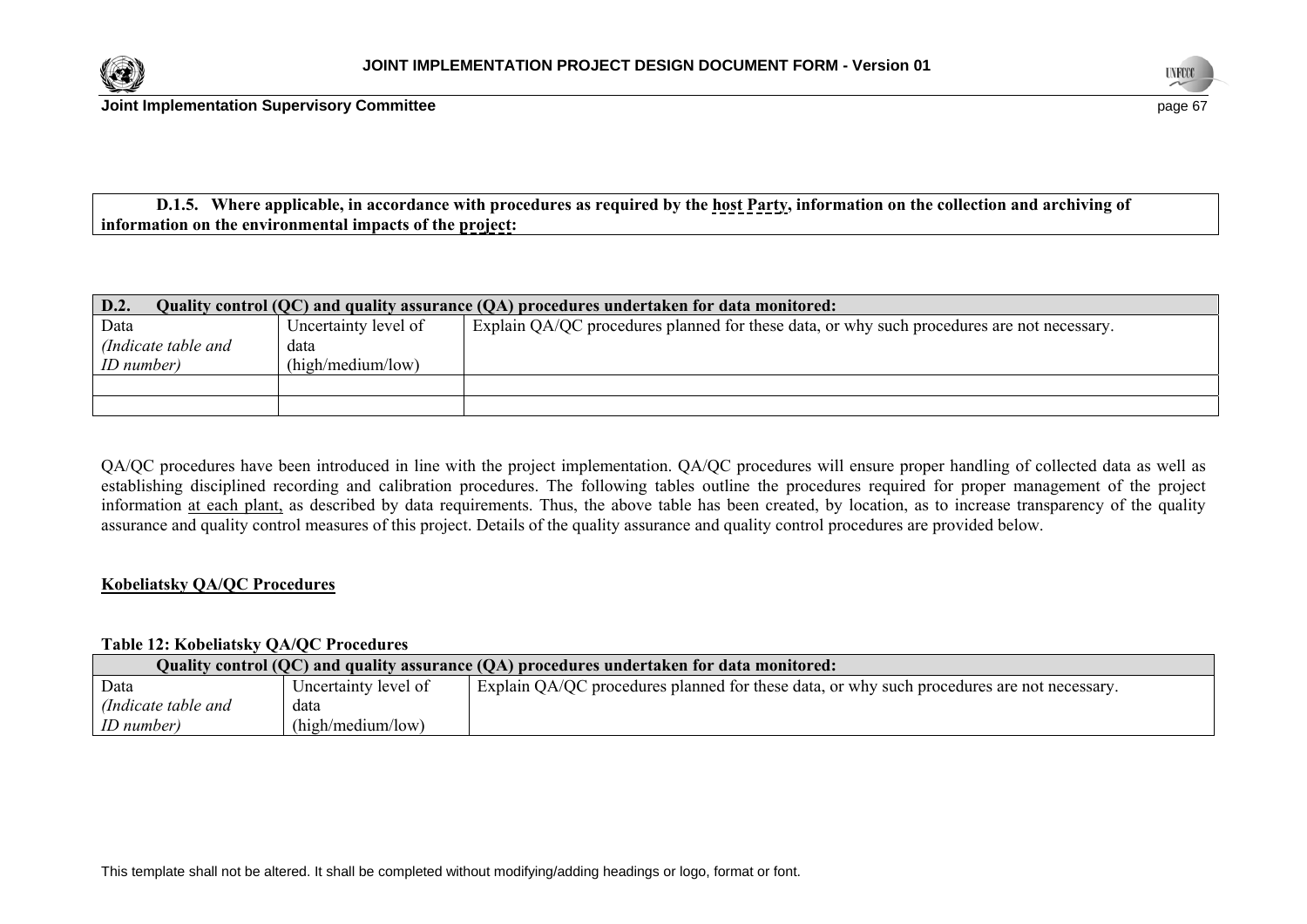



| 1. $FC_{NG,v,i}$          | 0,50%<br>Low      | The accounting of natural gas consumed for production process is done by the meter for measuring of gas<br>volume consumption and amount named "OE-22DM <sup>iz</sup> " (inventory number 08503000006). The meter can<br>measure data on a momentary, hourly, daily, monthly, off-nominal or emergency cases of gas<br>consumption. Consumption data is sent via radio signal to a computer where it is stored and can be printed<br>on user's request. Calibration of the meter is done at least once every 2 years. The calibrations are<br>executed by the representatives of gas supplier (JSC "Poltavagas") before and during the season<br>(September-March).<br>The natural gas consumed at the pulp drying kilns is done by a measuring device named "Leader"<br>(inventory number 006503000136). The meter can measure data on a momentary, hourly, daily, monthly,<br>off-nominal or emergency cases of gas consumption. Consumption data is sent by a cable line to a<br>computer where it is stored and can be printed on user's request. As this meter is not commercial,<br>calibration of meter is not done. |
|---------------------------|-------------------|-----------------------------------------------------------------------------------------------------------------------------------------------------------------------------------------------------------------------------------------------------------------------------------------------------------------------------------------------------------------------------------------------------------------------------------------------------------------------------------------------------------------------------------------------------------------------------------------------------------------------------------------------------------------------------------------------------------------------------------------------------------------------------------------------------------------------------------------------------------------------------------------------------------------------------------------------------------------------------------------------------------------------------------------------------------------------------------------------------------------------------|
| 3. $NCV_{NG,y,i}$         | Low               | Records are provided by the gas supplier on a monthly basis                                                                                                                                                                                                                                                                                                                                                                                                                                                                                                                                                                                                                                                                                                                                                                                                                                                                                                                                                                                                                                                                 |
| 7. $LC_{y,i}$             | $<$ 100 kg<br>Low | The mechanical scale used to weigh limestone is: RS-100C13V inventory number 7331. The scale has a<br>carrying capacity of 150 tonnes. State calibration is performed once every 6 months, while test calibration<br>is conducted once every two months. The results of state calibrations and review-checking are put into the<br>technical passport of the scales.                                                                                                                                                                                                                                                                                                                                                                                                                                                                                                                                                                                                                                                                                                                                                        |
| 10. $CaCO3 y,i$           | Low               | This data is provided by the limestone supplier with every shipment.                                                                                                                                                                                                                                                                                                                                                                                                                                                                                                                                                                                                                                                                                                                                                                                                                                                                                                                                                                                                                                                        |
| 11. $MgCO3 y,i$           | Low               | This data is provided by the limestone supplier with every shipment.                                                                                                                                                                                                                                                                                                                                                                                                                                                                                                                                                                                                                                                                                                                                                                                                                                                                                                                                                                                                                                                        |
| 4. $FC_{\text{Coal},y,i}$ | $<$ 100 kg<br>Low | The mechanical scale used to weigh coal is: RS-100C13V inventory number 7331. The scale has a<br>carrying capacity of 100 tonnes. State calibration is performed once every 6 months. Test calibration is<br>conducted once every two months. Review and checks are done by using of sampling weights of 4th rank<br>with total mass of 80 t. The results of state calibrations, reviews and checks are put into the technical<br>passport of the scales.                                                                                                                                                                                                                                                                                                                                                                                                                                                                                                                                                                                                                                                                   |
| 6. $NCV_{Coal,y,i}$       | Low               | This data is provided by the coal supplier with every shipment.                                                                                                                                                                                                                                                                                                                                                                                                                                                                                                                                                                                                                                                                                                                                                                                                                                                                                                                                                                                                                                                             |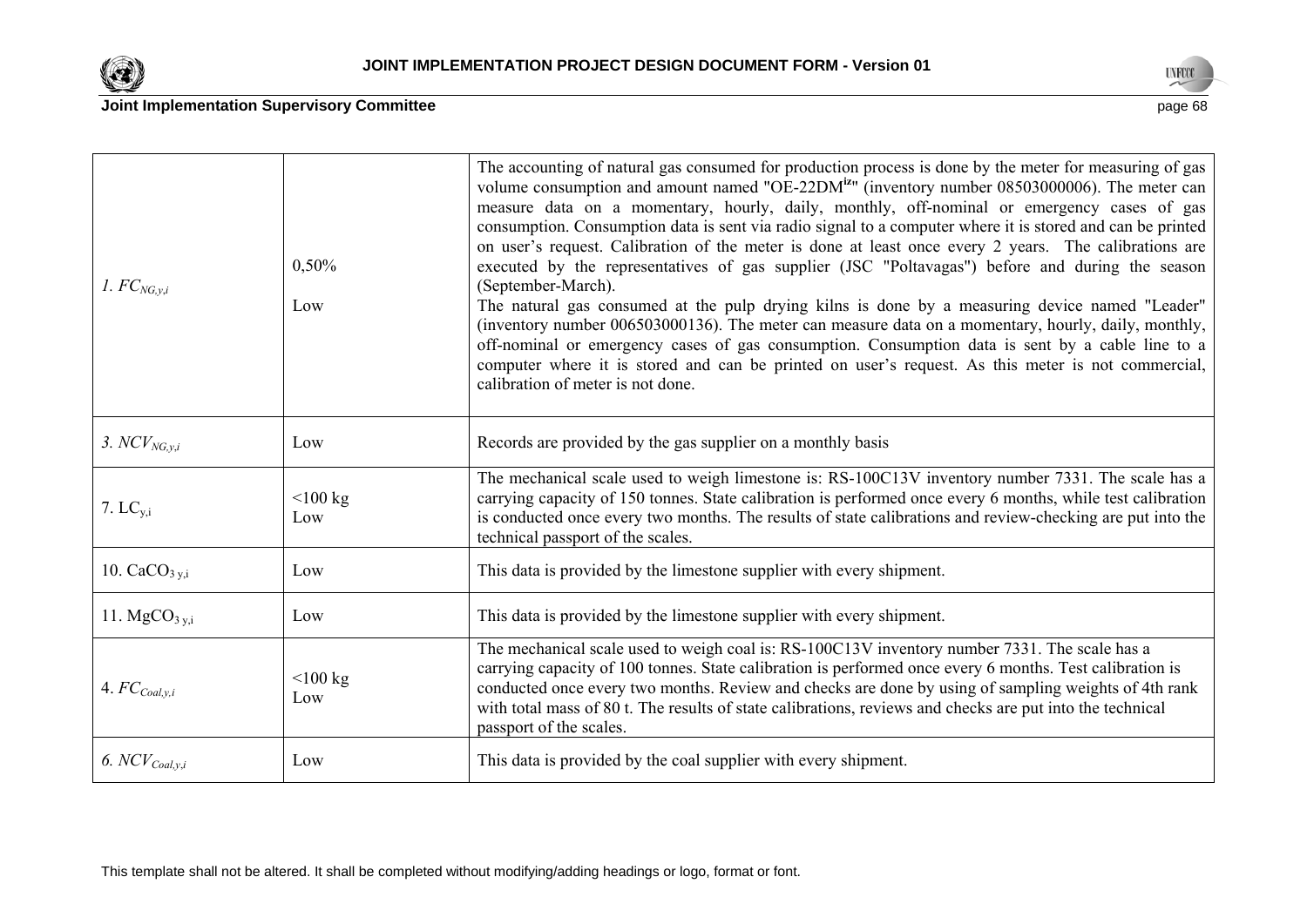



| 12. $SP_{v,i}$  | Low | Produced sugar is scaled by bags accounting system SUM-232. The calibration is undertaken by<br>Kremenchuk Center of Standardization and Metrology. The calibration frequency is undertaken once a<br>year. Uncertainty level is $+/- 40$ g.<br>Sugar is put into the bags with help of weigh hopper – SVEDA. Uncertainty level $+/40$ g, calibration<br>frequency is once a year. The calibration is undertaken by Kremenchuk Center of Standardization and<br>Metrology. |
|-----------------|-----|----------------------------------------------------------------------------------------------------------------------------------------------------------------------------------------------------------------------------------------------------------------------------------------------------------------------------------------------------------------------------------------------------------------------------------------------------------------------------|
| 13. $SPB_{v,i}$ | Low | Sugar content in sugar beets determination is undertaken by semi-automated line ULS-1. Sugar content in<br>sugar beets is undertaken by cold digestion method.                                                                                                                                                                                                                                                                                                             |

## **Zhdanovsky QA/QC Table**

# **Table 13: Zhdanovsky QA/QC Table**

| Quality control (QC) and quality assurance (QA) procedures undertaken for data monitored: |                      |                                                                                                                                                                                                                                                                                                                                                                                                                                                                                                                                                                                                                             |  |
|-------------------------------------------------------------------------------------------|----------------------|-----------------------------------------------------------------------------------------------------------------------------------------------------------------------------------------------------------------------------------------------------------------------------------------------------------------------------------------------------------------------------------------------------------------------------------------------------------------------------------------------------------------------------------------------------------------------------------------------------------------------------|--|
| Data                                                                                      | Uncertainty level of | Explain QA/QC procedures planned for these data, or why such procedures are not necessary.                                                                                                                                                                                                                                                                                                                                                                                                                                                                                                                                  |  |
| (Indicate table and                                                                       | data                 |                                                                                                                                                                                                                                                                                                                                                                                                                                                                                                                                                                                                                             |  |
| ID number)                                                                                | (high/medium/low)    |                                                                                                                                                                                                                                                                                                                                                                                                                                                                                                                                                                                                                             |  |
| 1. $FC_{NG,v,i}$                                                                          | 0,50%<br>Low         | The accounting of natural gas consumed for production process is done by an automated measuring-<br>management meter named "Universal-01" (inventory number 1810). The meter can measure data on a<br>momentary, hourly, daily, monthly, off-nominal or emergency cases of gas consumption. Consumption<br>data is sent via radio signal to a computer where it is stored and can be printed on user's request.<br>Calibration of the meter is done at least once every 2 years. The calibrations are executed by the<br>representatives of gas supplier (JSC "Vinnytsyagas") before and during the season (September-March |  |
| 3. $NCV_{NG,y,i}$                                                                         | Low                  | Data is provided by the gas supplier on a monthly basis.                                                                                                                                                                                                                                                                                                                                                                                                                                                                                                                                                                    |  |
| 7. $LC_{v,i}$                                                                             | $\leq 100$ kg<br>Low | The mechanical scale used to weigh limestone is: RS-100C13V inventory number 7331. The scale has a<br>carrying capacity of 100 tonnes. State calibration is performed once every 6 months, while test calibration<br>is conducted once every two months. The results of state calibrations and review-checking are put into the<br>technical passport of the scales                                                                                                                                                                                                                                                         |  |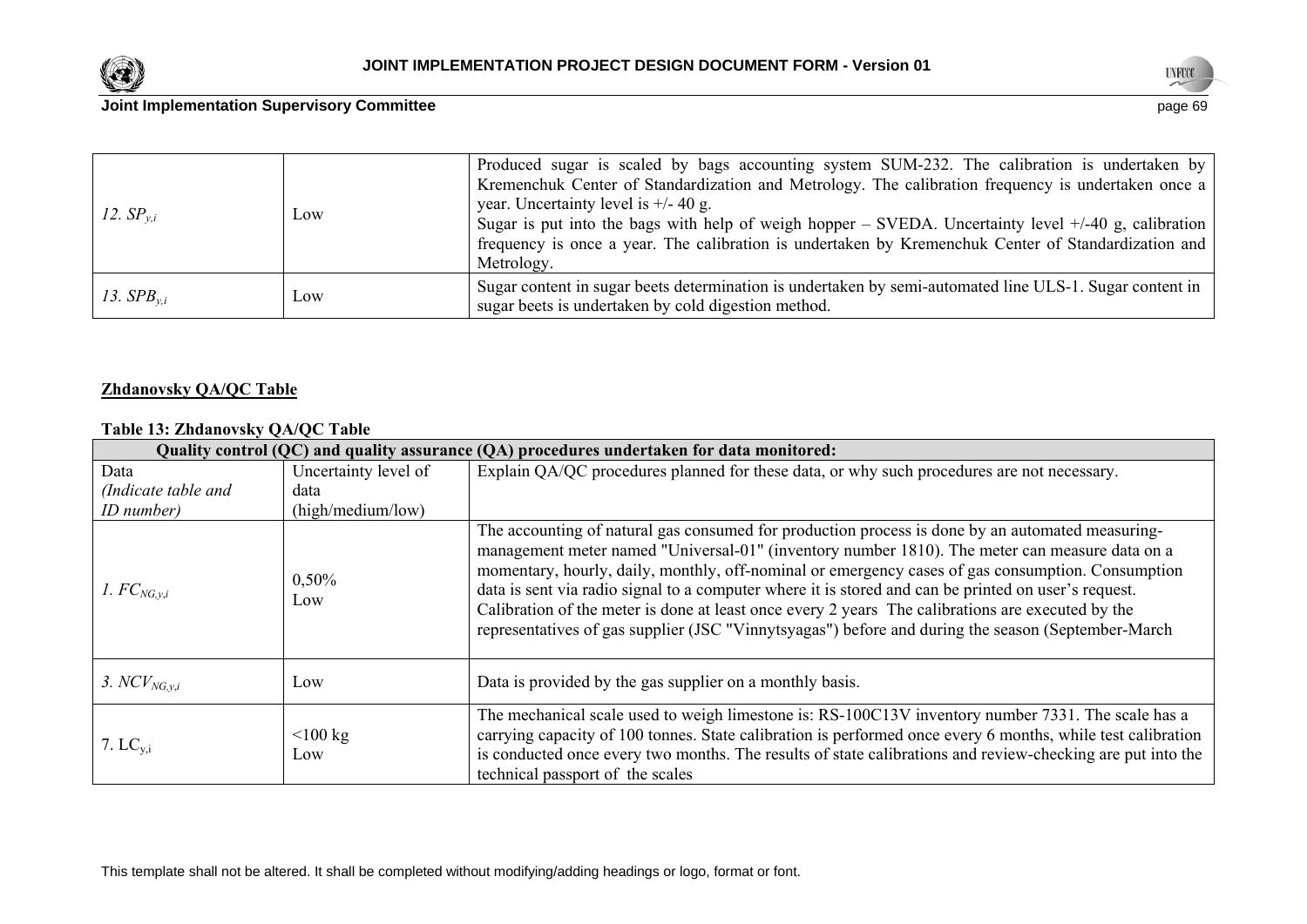



### **Joint Implementation Supervisory Committee page 70 and 20 and 20 and 20 and 20 and 20 and 20 and 20 and 20 and 20 and 20 and 20 and 20 and 20 and 20 and 20 and 20 and 20 and 20 and 20 and 20 and 20 and 20 and 20 and 20**

| 10. $CaCO3 y,i$           | Low               | This data is provided by the limestone supplier with every shipment.                                                                                                                                                                                                                                                                                                                                                                                      |
|---------------------------|-------------------|-----------------------------------------------------------------------------------------------------------------------------------------------------------------------------------------------------------------------------------------------------------------------------------------------------------------------------------------------------------------------------------------------------------------------------------------------------------|
| 11. $MgCO3 y,i$           | Low               | This data is provided by the limestone supplier with every shipment.                                                                                                                                                                                                                                                                                                                                                                                      |
| 4. $FC_{\text{Coal},y,i}$ | $<$ 100 kg<br>Low | The mechanical scale used to weigh coal is: RS-100C13V inventory number 7331. The scale has a<br>carrying capacity of 100 tonnes. State calibration is performed once every 6 months. Test calibration is<br>conducted once every two months. Review and checks are done by using of sampling weights of 4th rank<br>with total mass of 80 t. The results of state calibrations, reviews and checks are put into the technical<br>passport of the scales. |
| 6. $NCV_{Coal,y,i}$       | Low               | This data is provided by the coal supplier with every shipment.                                                                                                                                                                                                                                                                                                                                                                                           |
| 12. $SP_{v,i}$            | Low               | Produced sugar is scaled by bags accounting system SOM. Calibration frequency is once a year.<br>Sugar is put into the bags with help of weigh hopper -VBA-1-50. Uncertainty level is average.<br>Calibration frequency is once a year.                                                                                                                                                                                                                   |
| 13. $SPB_{v,i}$           | Low               | Sugar content in sugar beets determination is undertaken by semi-automated line ULS-1. Sugar content in<br>sugar beets is undertaken by cold digestion method.                                                                                                                                                                                                                                                                                            |

# **D.3. Please describe the operational and management structure that the project operator will apply in implementing the monitoring plan:**

Management of sugar production is completed on a site-by-site basis with a plant manager and technical lead overseeing each plant. However, the overall operational control of the plants is managed through the head office in Kyiv, Ukraine. The head office of the project company oversees and prescribes the site management and operational practices that are adhered to at each of the individual facilities. Thus, directors and technical leads at each plant must adhere to the practices outlined by the head office. This allows for direction to come from head office for each of the sugar plants. The main contact at the head office in Kyiv is Mr. Igor Rylik, Project Leader, Sugar Production Department.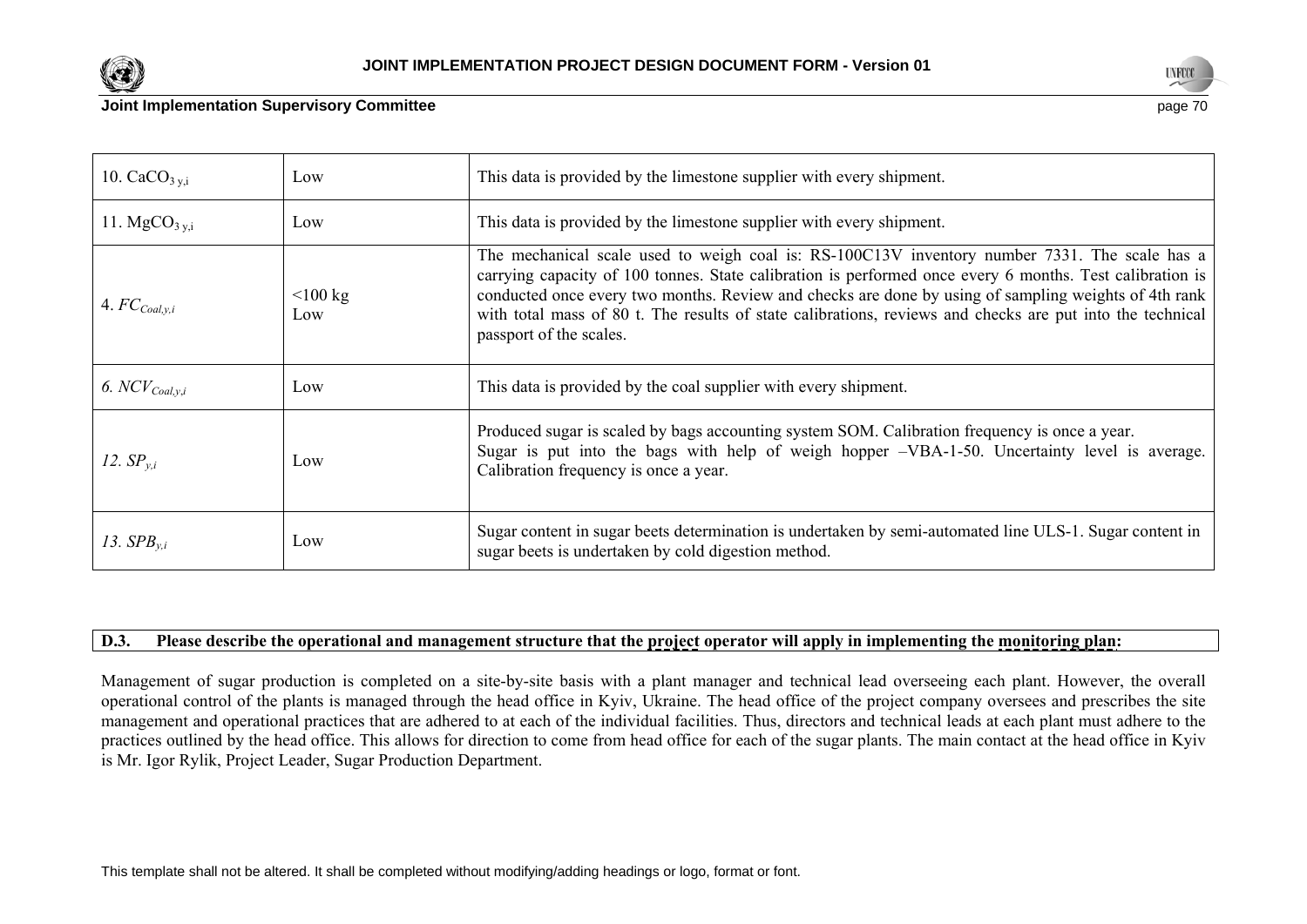



Astarta has confirmed that the management of the JI project will be lead through the head office in Kyiv. The head office will coordinate with both Kobeliatsky and Zhdanivsky to ensure that proper monitoring and documentation retention is completed. Records collected at the individual sites will be sent to the head office for retention, and quality assurance and quality control measures have been introduced to ensure accurate management of the JI project is completed. Please refer to the following organizational chart for details regarding the management structure in place for the JI project.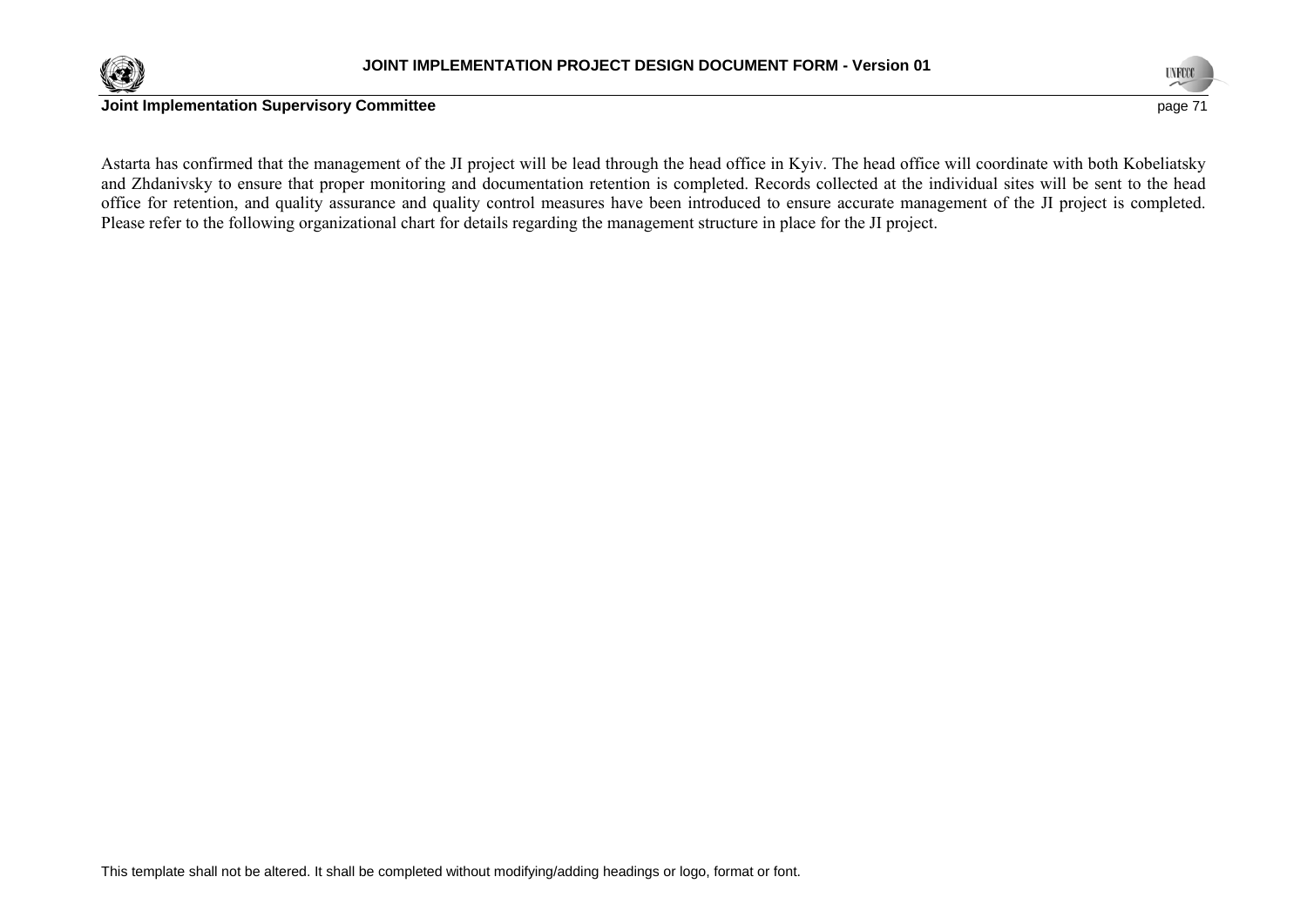





This template shall not be altered. It shall be completed without modifying/adding headings or logo, format or font.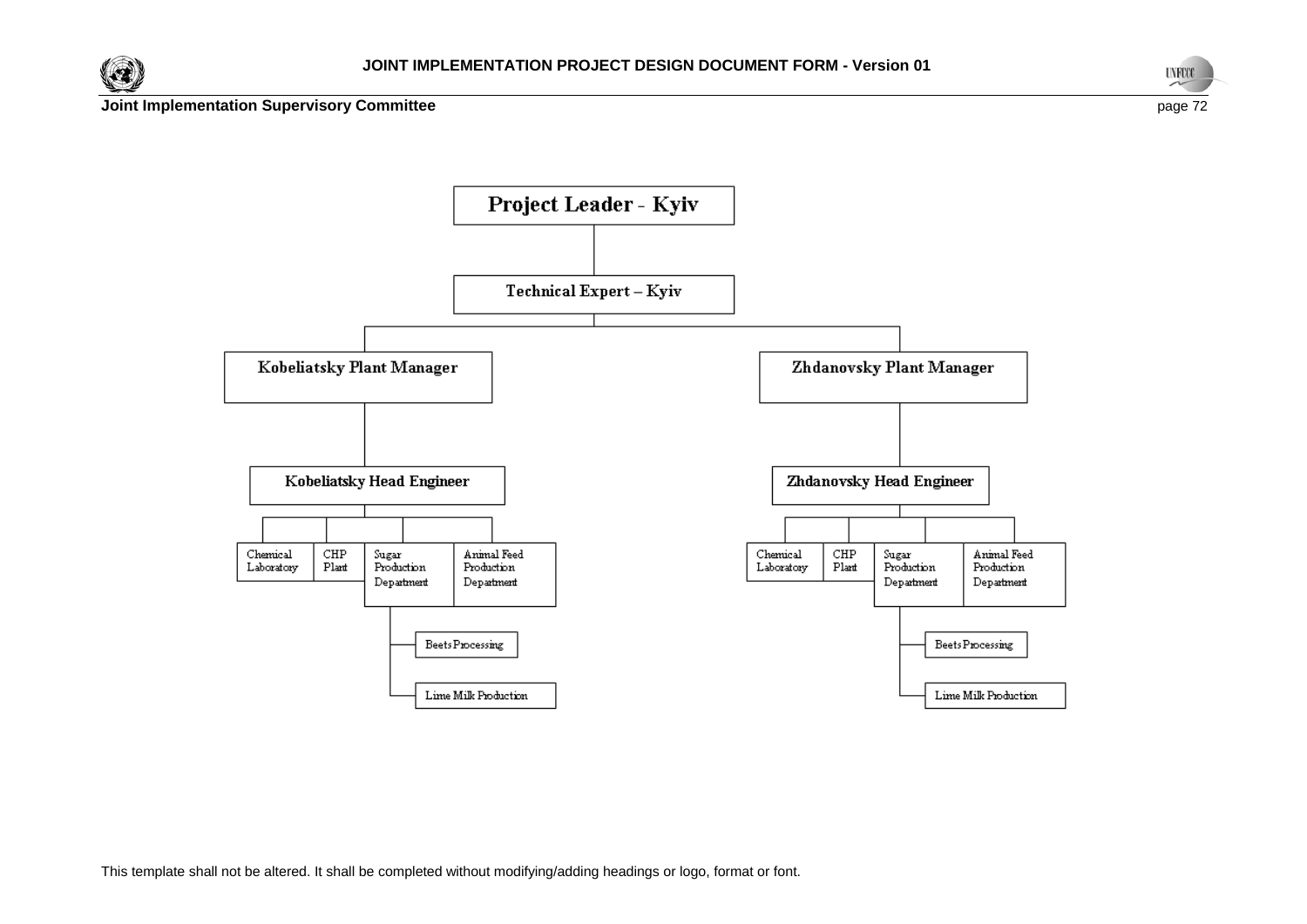



**Joint Implementation Supervisory Committee** page 73

### **D.4. Name of person(s)/entity(ies) establishing the monitoring plan:**

This monitoring plan is set by the PDD developer, GreenStream Network, 16/10/2009, on behalf of Astarta. GreenStream Network is not a participant of the project.

Jussi Nykanen GreenStream Network Plc Kluuvikatu 3 FI-00100 Helsinki FINLAND Tel: +358 20 743 7800 Fax: 358 20 743 7810 www.greenstream.net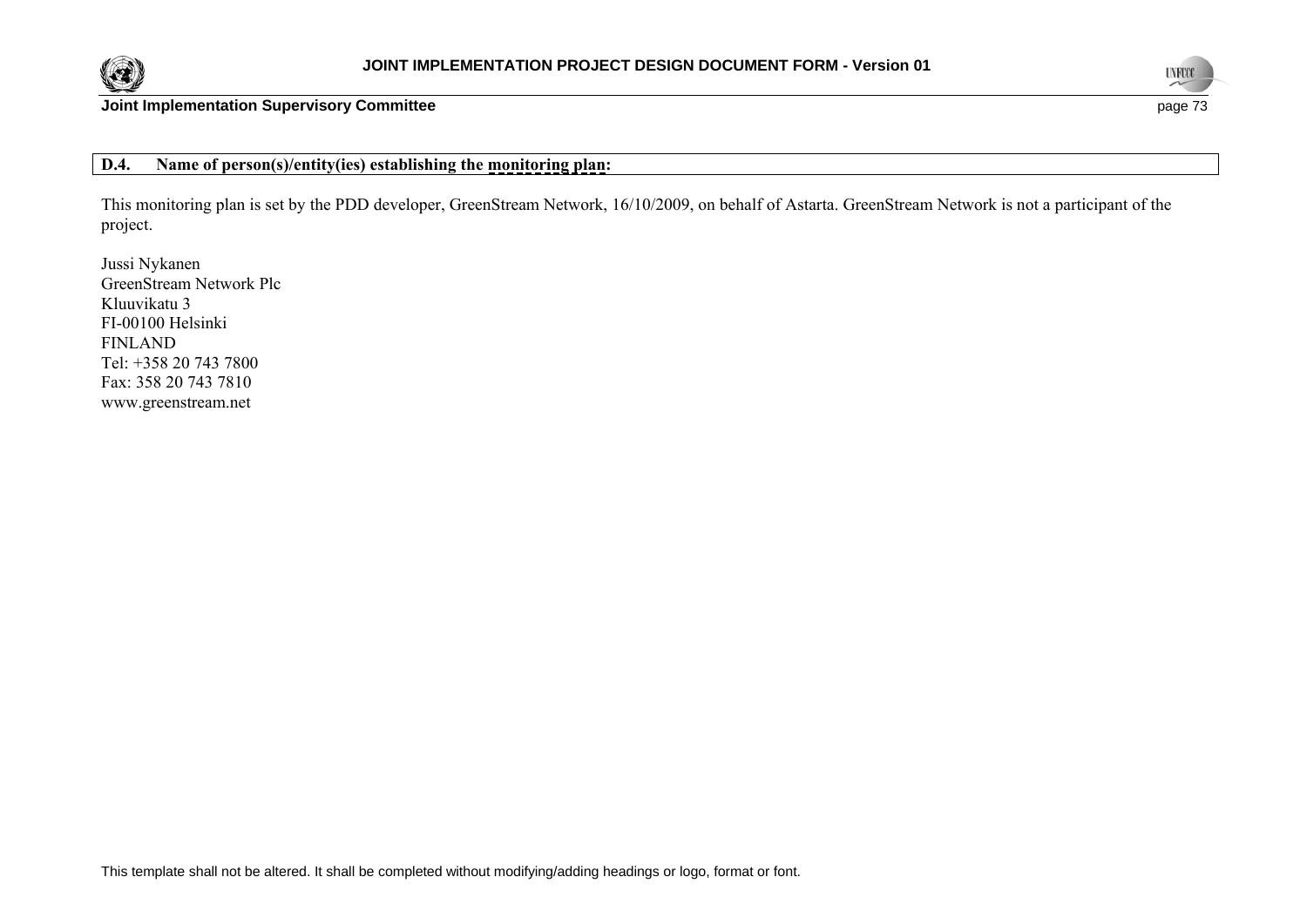

**Joint Implementation Supervisory Committee page 74** page 74

#### **SECTION E. Estimation of greenhouse gas emission reductions**

If the proposed energy efficiency programme is not implemented, Astarta's existing equipment at both sugar plants is able to continue normal operation at least until the end of 2017, provided that normal maintenance work is done on a regular basis. In the upcoming years it is expected that the domestic demand for sugar will grow steadily. In order to meet the market demand, Astarta intends to increase the volumes of the processed sugar beets. The expected volume of beet produced at Astarta agriculture is provided in Table 14 below.

The existing equipment at both sugar plants can be operated throughout the crediting period. The existing equipment also allows for the increase in processing that is expected until 2017.

|           | <b>Beet Production</b>                  |  |  |
|-----------|-----------------------------------------|--|--|
| Year      | (tonne Beet)                            |  |  |
| 2008      | 563,396                                 |  |  |
| 2009      | 695,000                                 |  |  |
| 2010      | 780,000                                 |  |  |
| 2011      | 829,000                                 |  |  |
| 2012      | 870,000                                 |  |  |
| 2013      | 870,000                                 |  |  |
| 2014      | 870,000                                 |  |  |
| 2015      | 870,000                                 |  |  |
| 2016      | 870,000                                 |  |  |
| 2017      | 870,000                                 |  |  |
| $*112012$ | $1 \cdot \cdot \cdot 1 \cdot 1 \cdot 1$ |  |  |

### **Table 14: Expected Beet Production Volume**<sup>45</sup>

*\*Assumed 2012 production levels will remain consistent through 2013-2017* 

The  $CO<sub>2</sub>$  emissions from natural gas combustion in the boilers of the sugar plants were considered in the calculations. Emissions of other greenhouse gases, such as methane and  $N<sub>2</sub>O$  from fuel combustion were not taken into account. This is a conservative assumption. In addition to the fuel combustion emissions, emissions of  $CO<sub>2</sub>$  from the decomposition of lime during the sugar production process are taken into account. Parameters used for the calculation are summarized below.

#### **E.1. Estimated project emissions:**

#### **Table 15: Project Scenario Emissions** <sup>45</sup>

| Year | <b>Estimate of Annual Emissions</b><br>(tonne $CO2$ ) |
|------|-------------------------------------------------------|
| 2008 | 75 157                                                |
| 2009 | 63 695                                                |
| 2010 | 73 226                                                |
| 2011 | 99 783                                                |
| 2012 | 103 366                                               |
| 2013 | 103 366                                               |
| 2014 | 103 366                                               |
| 2015 | 103 366                                               |
| 2016 | 103 366                                               |
| 2017 | 103 366                                               |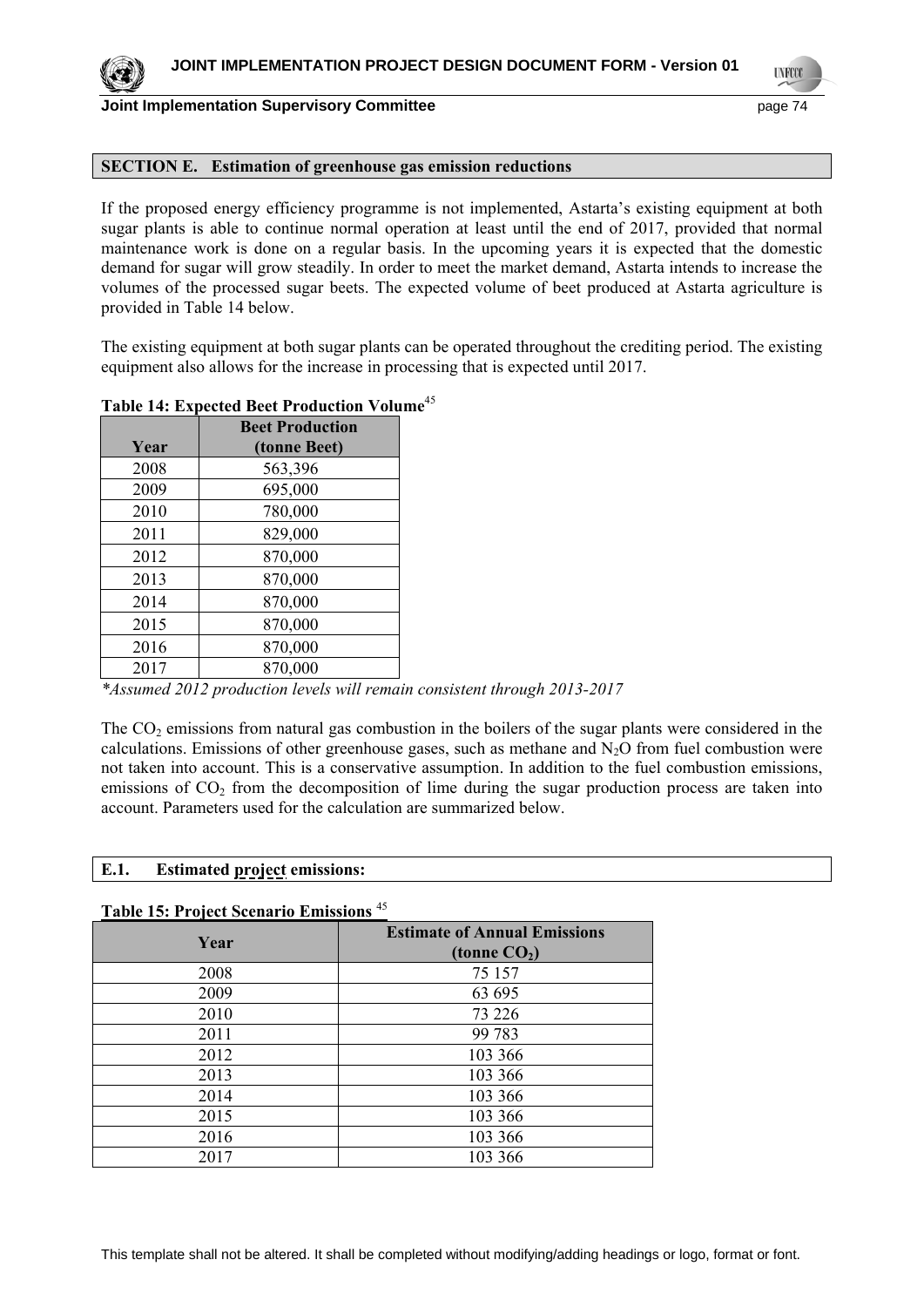### **JOINT IMPLEMENTATION PROJECT DESIGN DOCUMENT FORM - Version 01**

### **Joint Implementation Supervisory Committee** *page 75* **page 75**

**UNFCO** 

### **E.2. Estimated leakage:**

Not applicable, as per section D.1.3.

### **E.3. The sum of E.1. and E.2.:**

Since no leakage has been identified, the project emissions remain:

### **Table 16: Project Emissions<sup>45</sup>**

| Year | <b>Estimate of Annual</b><br><b>Project Emissions</b><br>(tonne $CO2$ ) |
|------|-------------------------------------------------------------------------|
| 2008 | 75 157                                                                  |
| 2009 | 63 695                                                                  |
| 2010 | 73 226                                                                  |
| 2011 | 99 783                                                                  |
| 2012 | 103 366                                                                 |
| 2013 | 103 366                                                                 |
| 2014 | 103 366                                                                 |
| 2015 | 103 366                                                                 |
| 2016 | 103 366                                                                 |
| 2017 | 103 366                                                                 |

### **E.4. Estimated baseline emissions:**

The results of  $CO<sub>2</sub>$  emissions calculations are presented in the Table below.

# **Table 17: Baseline scenario emissions**<sup>45</sup>

| Year | <b>Estimate of Annual Emissions</b><br>(tonne $CO2$ ) |  |  |
|------|-------------------------------------------------------|--|--|
| 2008 | 102 853                                               |  |  |
| 2009 | 96 748                                                |  |  |
| 2010 | 113 347                                               |  |  |
| 2011 | 154 166                                               |  |  |
| 2012 | 162 430                                               |  |  |
| 2013 | 162 430                                               |  |  |
| 2014 | 162 430                                               |  |  |
| 2015 | 162 430                                               |  |  |
| 2016 | 162 430                                               |  |  |
| 2017 | 162 430                                               |  |  |

### **E.5. Difference between E.4. and E.3. representing the emission reductions of the project:**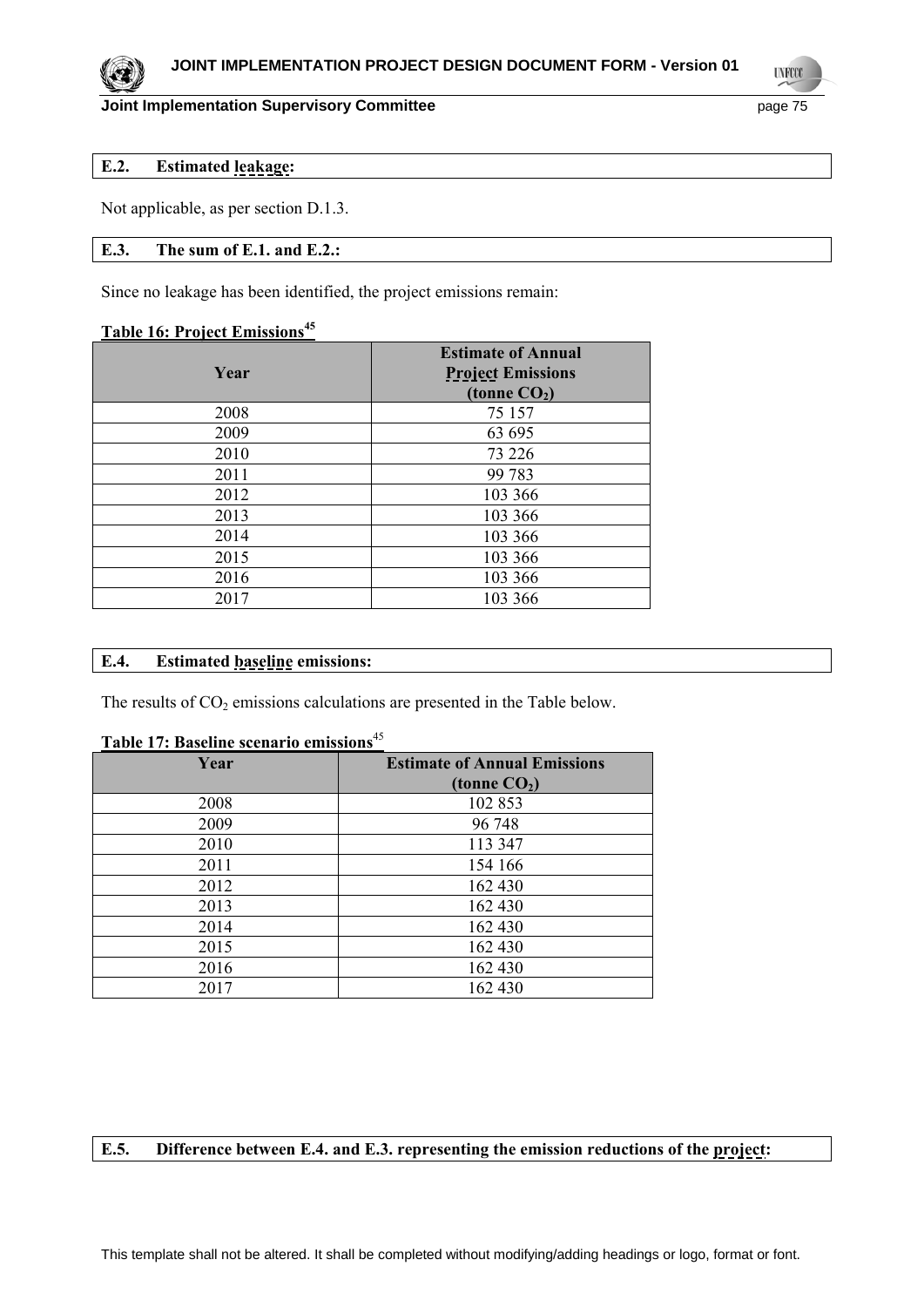**UNFCO** 

**Joint Implementation Supervisory Committee** *page 76* **page 76** 

The emission reductions generated by the proposed JI project are calculated as the difference between emissions in the baseline scenario and emissions in the project scenario. There was no leakage identified outside the project boundaries. The emission reductions are presented in the Table below. The average annual emission reduction volume is more than 50,964 t  $CO<sub>2</sub>e/a$ .

| <b>Table 18: Emission Reductions from the Project</b> <sup>45</sup> |                                     |  |  |  |
|---------------------------------------------------------------------|-------------------------------------|--|--|--|
| Year                                                                | <b>Estimate of Annual Emissions</b> |  |  |  |
|                                                                     | (tonne $CO2$ )                      |  |  |  |
| 2008                                                                | 27 69 6                             |  |  |  |
| 2009                                                                | 33 053                              |  |  |  |
| 2010                                                                | 40 121                              |  |  |  |
| 2011                                                                | 54 38 3                             |  |  |  |
| 2012                                                                | 59 064                              |  |  |  |
| 2013                                                                | 59 064                              |  |  |  |
| 2014                                                                | 59 064                              |  |  |  |
| 2015                                                                | 59 064                              |  |  |  |
| 2016                                                                | 59 064                              |  |  |  |
| 2017                                                                | 59 064                              |  |  |  |
| Total estimated amount of                                           |                                     |  |  |  |
| emission reductions over                                            |                                     |  |  |  |
| the crediting period,                                               |                                     |  |  |  |
| (tonnes of $CO_2$ -equivalent)                                      | 509 637                             |  |  |  |
| Annual average emission                                             |                                     |  |  |  |
| reductions over the                                                 |                                     |  |  |  |
| crediting period, (tonnes of $CO2$ -                                |                                     |  |  |  |
| equivalent)                                                         | 50 964                              |  |  |  |

### **E.6. Table providing values obtained when applying formulae above:**

### **Table 19: Summary of values - Kyoto Crediting Period**<sup>45</sup>

| Year                                                  | Estimated<br>project<br>emissions<br>(tonnes of<br>CO <sub>2</sub><br>equivalent) | Estimated<br>leakage<br>(tonnes of<br>CO <sub>2</sub><br>equivalent) | Estimated<br>baseline<br>emissions<br>(tonnes of<br>CO <sub>2</sub><br>equivalent) | Estimated<br>emission<br>reductions<br>(tonnes of<br>$CO2$ equivalent) |
|-------------------------------------------------------|-----------------------------------------------------------------------------------|----------------------------------------------------------------------|------------------------------------------------------------------------------------|------------------------------------------------------------------------|
| 2008                                                  | 75,157                                                                            | N/A                                                                  | 102,853                                                                            | 27,696                                                                 |
| 2009                                                  | 63,695                                                                            | N/A                                                                  | 96,748                                                                             | 33,053                                                                 |
| 2010                                                  | 73,226                                                                            | N/A                                                                  | 113,347                                                                            | 40,121                                                                 |
| 2011                                                  | 99,783                                                                            | N/A                                                                  | 154,166                                                                            | 54,383                                                                 |
| 2012                                                  | 103,366                                                                           | N/A                                                                  | 162,430                                                                            | 59,064                                                                 |
| Total<br>(tonnes of<br>CO <sub>2</sub><br>equivalent) | 415,227                                                                           | N/A                                                                  | 629,544                                                                            | 214,317                                                                |

### Table 20: Summary of values - Post Kyoto Crediting Period<sup>45</sup>

This template shall not be altered. It shall be completed without modifying/adding headings or logo, format or font.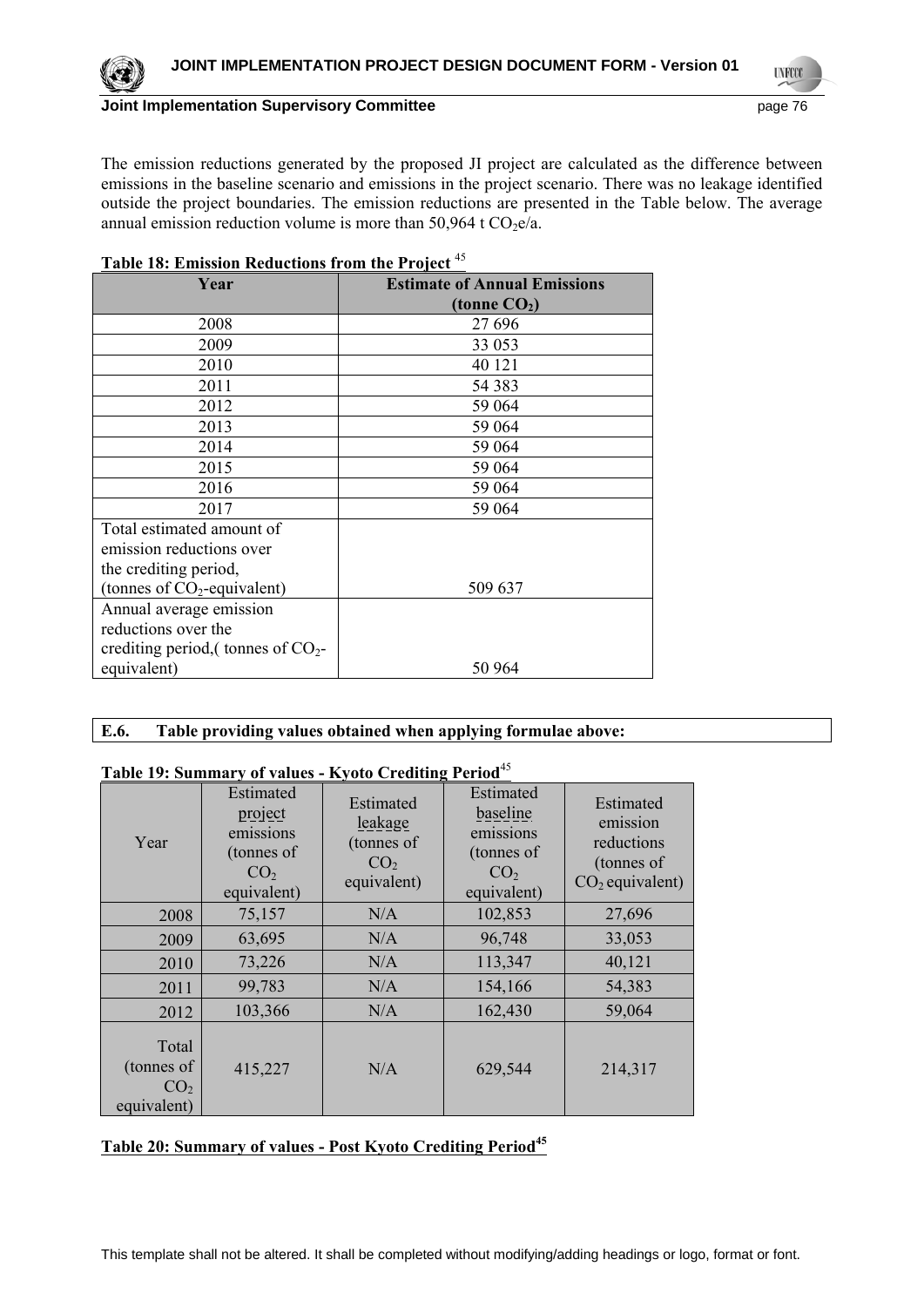

#### **Joint Implementation Supervisory Committee** *page 77*

| Year                                                  | Estimated<br>project<br>emissions<br>(tonnes of<br>CO <sub>2</sub><br>equivalent) | Estimated<br>leakage<br>(tonnes of<br>CO <sub>2</sub><br>equivalent) | Estimated<br>baseline<br>emissions<br>(tonnes of<br>$CO2$ equivalent) | Estimated<br>emission<br>reductions<br>(tonnes of<br>CO <sub>2</sub><br>equivalent) |
|-------------------------------------------------------|-----------------------------------------------------------------------------------|----------------------------------------------------------------------|-----------------------------------------------------------------------|-------------------------------------------------------------------------------------|
| 2013                                                  | 103,366                                                                           | N/A                                                                  | 162,430                                                               | 59,064                                                                              |
| 2014                                                  | 103,366                                                                           | N/A                                                                  | 162,430                                                               | 59,064                                                                              |
| 2015                                                  | 103,366                                                                           | N/A                                                                  | 162,430                                                               | 59,064                                                                              |
| 2016                                                  | 103,366                                                                           | N/A                                                                  | 162,430                                                               | 59,064                                                                              |
| 2017                                                  | 103,366                                                                           | N/A                                                                  | 162,430                                                               | 59,064                                                                              |
| Total<br>(tonnes of<br>CO <sub>2</sub><br>equivalent) | 516,830                                                                           | N/A                                                                  | 812,150                                                               | 295,320                                                                             |

### **SECTION F. Environmental impacts**

### **F.1. Documentation on the analysis of the environmental impacts of the project, including transboundary impacts, in accordance with procedures as determined by the host Party:**

The sugar plants produce more waste products than sugar, pulp and molasses combined $5^1$ .

Air pollutants fall into three categories: gases; particulate matter (including opacity) and odour. Most of the polluting gases emitted from beet-sugar facilities are the result of steam generation, internal combustion engine operation, beet-pulp drying, lime production, non-condensable gas venting from evaporators, and wastewater treatment. Most of the particulate matters (tiny solid particles suspended in air) in beet-sugar facilities are created by steam generation, coal handling, sugar handling, and beet-pulp drying and handling. Most of the offensive odours are generated by spoiled beets, beet-pulp drying, and wastewater treatment.

Beet-sugar producers always have to discharge water into the environment because sugar beets are 75% water. Most of the water evaporated when producing sugar is condensed to recover the energy of the steam; resulting in the final waste product being in liquid form (after the condensation process).

Beet-sugar producers also generate a variety of solid waste products, including dirt, wastewater sledges, rocks, weeds, beet pieces, discarded beets, discarded beet pulp, limekiln waste, precipitated calcium carbonate(carbonation-lime residue), used oil, laboratory wastes, discarded process chemicals, scrap metal, paper scrap, and coal ash. Most of the solids are not harmful but harmful components can leach out of them and spread through the environment.

### **Air Pollution Control at the Astarta's Sugar Plants**

1

<sup>51</sup> Asadi, Mosen. *Beet-Sugar Handbook*. Wiley-Interscience; A John Wiley & Sons, Inc., Publication. 2006. pg. 564.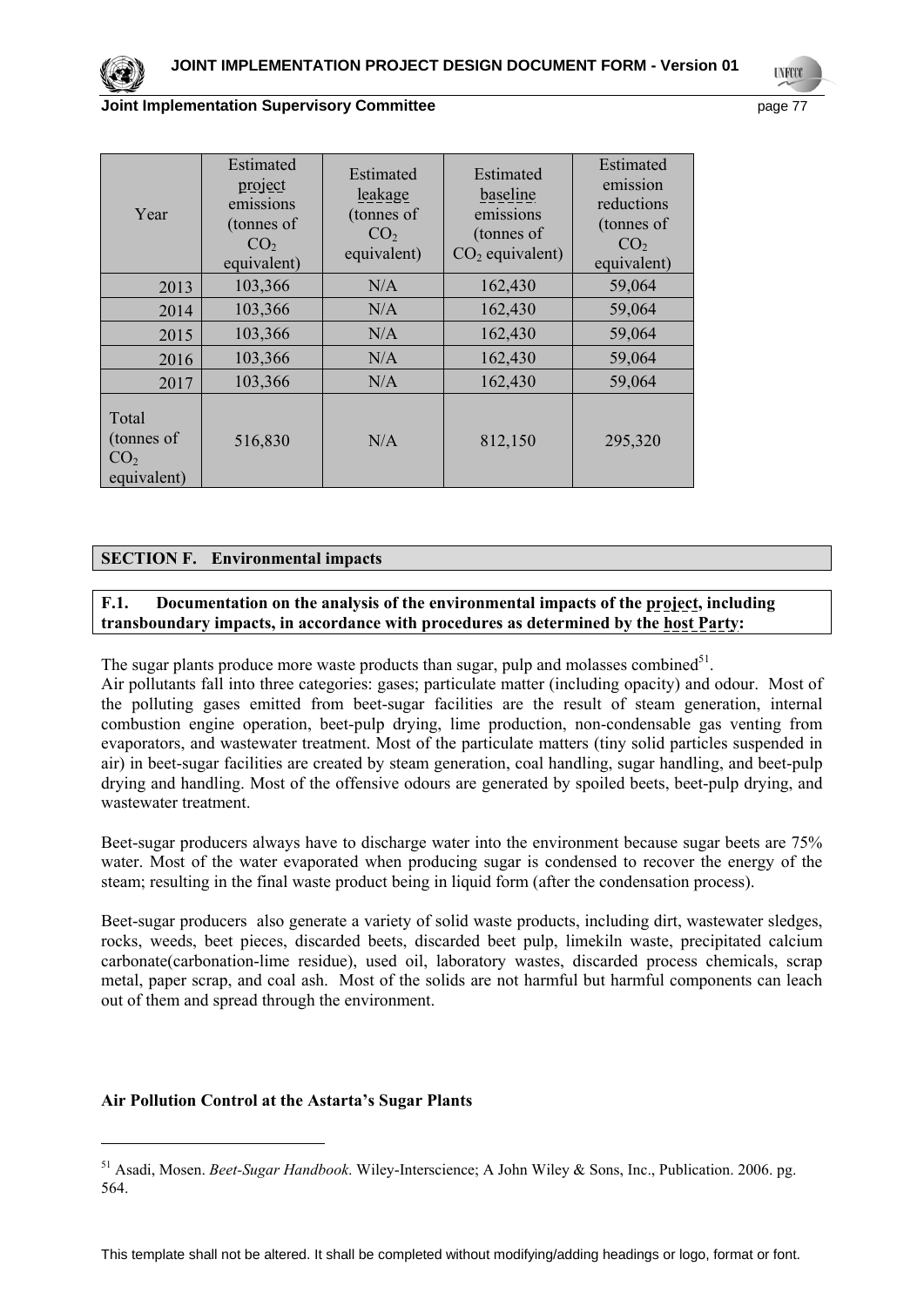

**LYFOO** 

**Joint Implementation Supervisory Committee** *page 18* **page 78** 

Air pollution is a major environmental concern of the Ukraine's sugar industry including Astarta-. The national legislation has established maximum permissible emission standards for the following air pollutants being emitted by sugar plants: nitrogen dioxide, carbonic oxide, sulphurous anhydride, ammonia, sugar dust particular matters, wooden dust, scraping metal dust, ash, ferric oxide, calx, calcium hydrate.

In addition to these standards, regional departments of the Ukraine's Ministry of ecology and natural resources in some cases establish special standards for sugar facilities depending on their particular operating features. For example, special standards for the Kobeliatsky plant include: sulphuric acid, and manganese and its compounds.

In compliance with the national legislation and regulation, sugar plants collect and record data on air pollution emission on a regular basis. In addition, national certified organizations occupied with specialized laboratories take test measurements of air pollution emissions once a quarter during beets processing season.

Regional department of the Ministry of ecology and natural resources represented by the Vinnitsa laboratory takes test measurements at Zhdanivsky plant and a certified organization "PromEcoService" located in the city of Poltava does the same at Kobeliatsky plant. Results of test measurements are recorded in reports issued by the organizations mentioned above. The most recent reports available at Zhdanivsky plant (2003-2008) and Kobeliatsky plant (2005, 2007 and 2008) confirm that actual air pollution emissions at the plants are within the standards.

The shortest distances between the Astarta's plants and the Ukraine's state border are: 180 kilometers between Zhdanivsky plant and Moldavia; 270 kilometers between Kobeliatsky plant and Russia. The plants do not have negative transboundary pollution impacts on the territories of neighbouring foreign countries.

Due to the nature of the modernization measures being implemented at the plants, the national legislation does not require environmental impact assessments. However, according to the national construction norms and rules, the plants obtained permits from relevant regulatory agencies. The modernization measures at Zhdanivsky plant were reviewed and approved by the Vinnitsa regional department of the Ministry of ecology and natural resources and the Khmelnitsky sanitary-epidemiological service.

### **Water Management at the Astarta's Sugar Plants**

Water management in the sugar industry is regulated by the Water Code of Ukraine and relevant national regulations. Annual Water Balance is a main planning tool used by sugar plant's management to forecast the amounts of fresh water in-take, total water usage and wastewater discharge. Water Balance is compiled by Engineer-Ecologist under the supervision of Deputy Chief Engineer on the basis of water usage norms developed by auditing company hired by plant. These norms are based on a series of governmental regulatory documents such as Industry's Norms for Technological Design of Beet-Sugar Plants. Water Balance is submitted to Regional Environmental Protection Department subordinated to the Ukraine's Ministry of Environmental Protection for review and approval. In case of approval, the Department issues Water Usage Permit which sets up the limits to fresh water in-take from surface and underground water sources, total water usage including recycling and wastewater discharge to fields of filtration. Both the Zhdanivsky and Kobeliatsky plants have valid Water Usage Permits issued by respectively the Vinnitsia and Poltava Regional Environmental Protection Departments. Water in-take amounts measured by water meters and calculated values of waste water discharges at plant are recorded and monitored by Engineer-Ecologist. Compliance of actual data with Water Balance and Water Usage Permit is controlled by the State Ecological Inspection (in Poltava and Vinnitsia region respectively)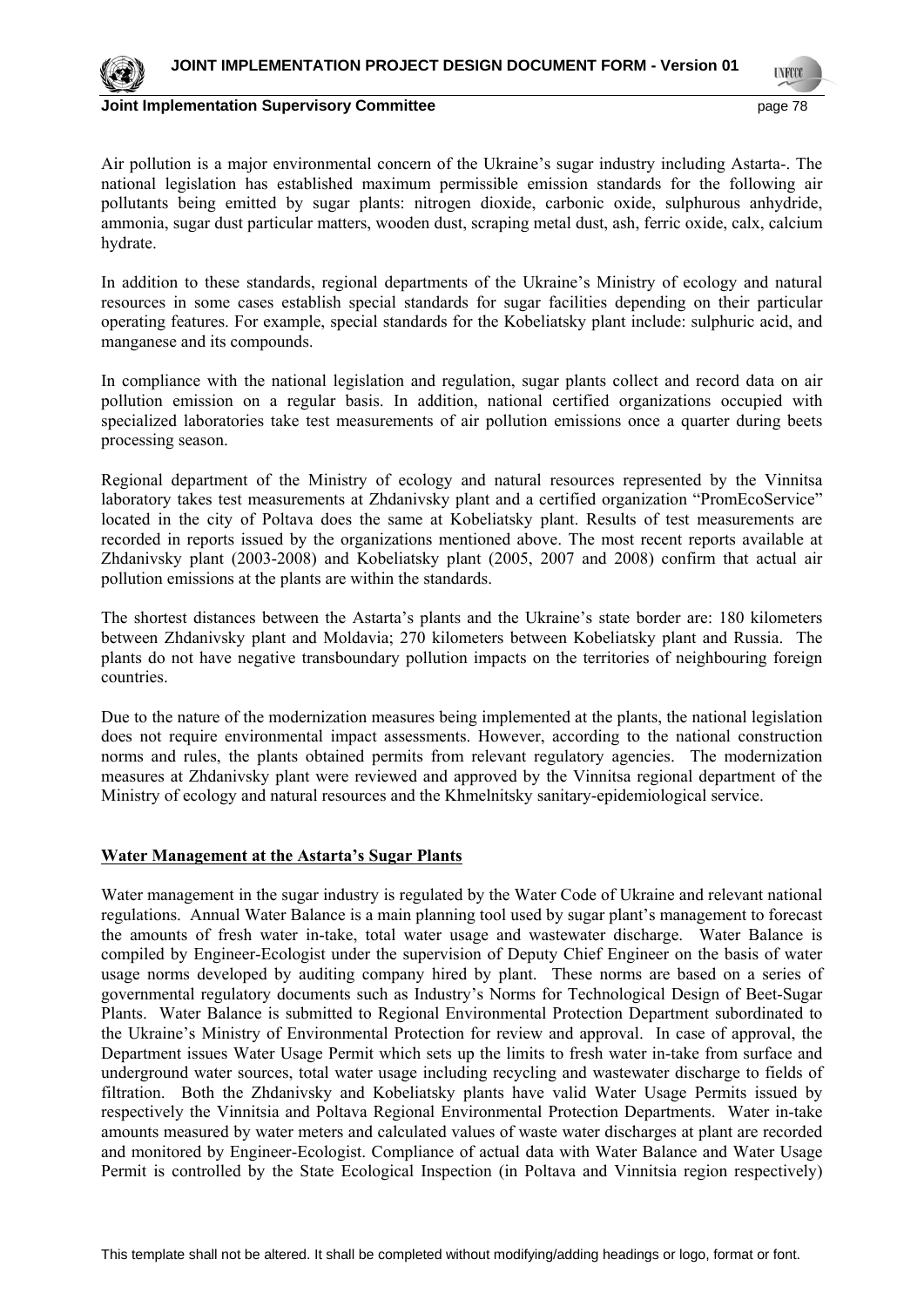

**Joint Implementation Supervisory Committee** *page 19* **page 79** 

subordinated to the Ukraine's Ministry of Environmental Protection as well as the Poltava/Vinnitsia Regional Department of Water Resources under the Ukraine's Water Management Committee. On-site inspections are conducted according to the inspection plan and casually. Annual Report on water use is submitted to the Regional Environmental Protection Department, Regional Department of Water Resources and State Tax Inspection in Poltava/Vinnitsia region. Each year, prior to the launching of beets processing campaign, sugar plants undergo a comprehensive inspection implemented by the regulatory agencies including the Poltava/Vinnitsia Regional Environmental Protection Department which take into account inspections's certificates of the State Ecological Inspection. The start-up certificate is issued if only all criteria established by the state regulations including those relating to water usage are met.

#### **Solid Waste Management at the Astarta's Sugar Plants**

Waste Management at beet plants is regulated by the Ukraine's Law on Solid Wastes and Cabinet of Ministers Decree #1218 "On approval of order for the development, review and approval of waste generation and disposal limits" of 03.08.1998. The annual forecasted quantities of specific solid wastes generated at plant are calculated by plant's Engineer-Ecologist or hired auditing company. Relevant documents are submitted to the Regional Environmental Protection Department for review and approval. In case of approval, the Department issues Permit for Waste Generation and Disposal. Both Zhdanivsky and Kobeliatsky plants have valid Permits issued by respectively the Vinnitsia and Poltava Environmental Protection Departments as well as agreements with companies involved in waste utilization. A particular attention is paid to hazardous wastes and their recycling. Source bookkeeping documents relating to waste generation and disposal include agreements with companies-utilizers, quantities of utilized wastes by types and information about waste storages sites at plant. The State Ecological Inspection in Poltava/Vinnitsia region carries out annually planned and casual on-site inspections in order to control execution of the Ukrainian waste management regulations and compliance with Permits for Waste Generation and Disposal. A valid inspection's certificate is mandatory for plant's continuing operation. Annual Report on wastes generation and disposal is submitted to the Poltava/Vinnitsia Regional Environmental Protection Department and State Statistics Committee in Poltava/Vinnitsia region.

**F.2. If environmental impacts are considered significant by the project participants or the host Party, please provide conclusions and all references to supporting documentation of an environmental impact assessment undertaken in accordance with the procedures as required by the host Party:** 

Due to the nature of the modernization measures being implemented at the plants, the national legislation does not require environmental impact assessment. The planned modernization measures do not include a new construction or rehabilitation of the existing facilities and, in compliance with the Ukraine's Law on Ecological Expert Assessment #46/95 of 09.02.1995, are not subject to environmental impact assessment.

### **SECTION G. Stakeholders' comments**

**G.1. Information on stakeholders' comments on the project, as appropriate:**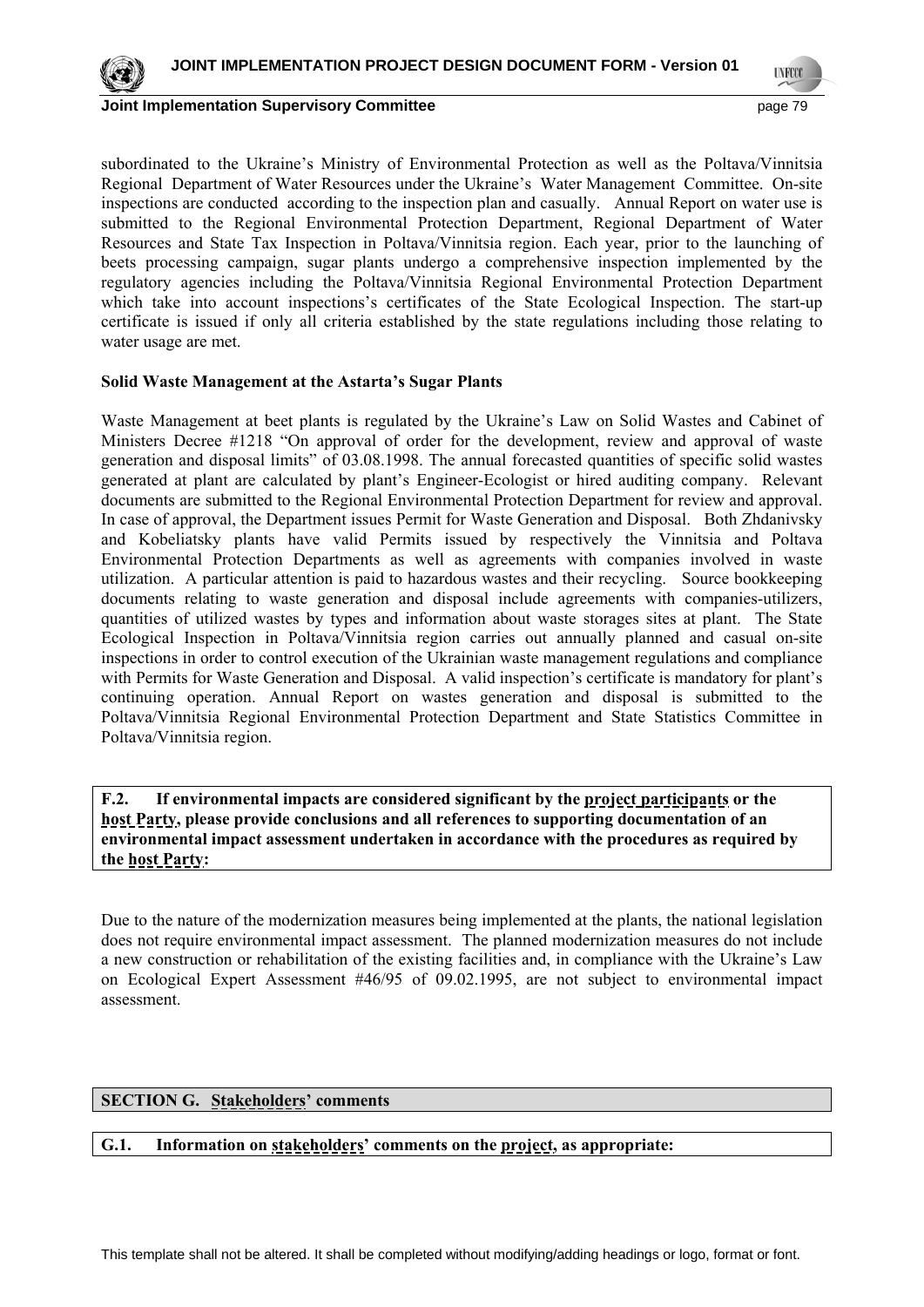

**Joint Implementation Supervisory Committee page 10** page 80

Modernization programs being implemented at Zhdanivsky and Kobeliatsky plants were presented to and approved by local authorities: Zhdanivka Village Council and Bilyky Town Council. Due to the nature of the modernization measures being implemented, public consultations are not required by Ukraine's national legislation and, therefore, have not been conducted. Information about Modernization program planned at Kobeliatsky plant was published in the newspaper when the application for permit regarding air pollution emissions was submitted to the regional department of the Ministry of ecology and natural resources.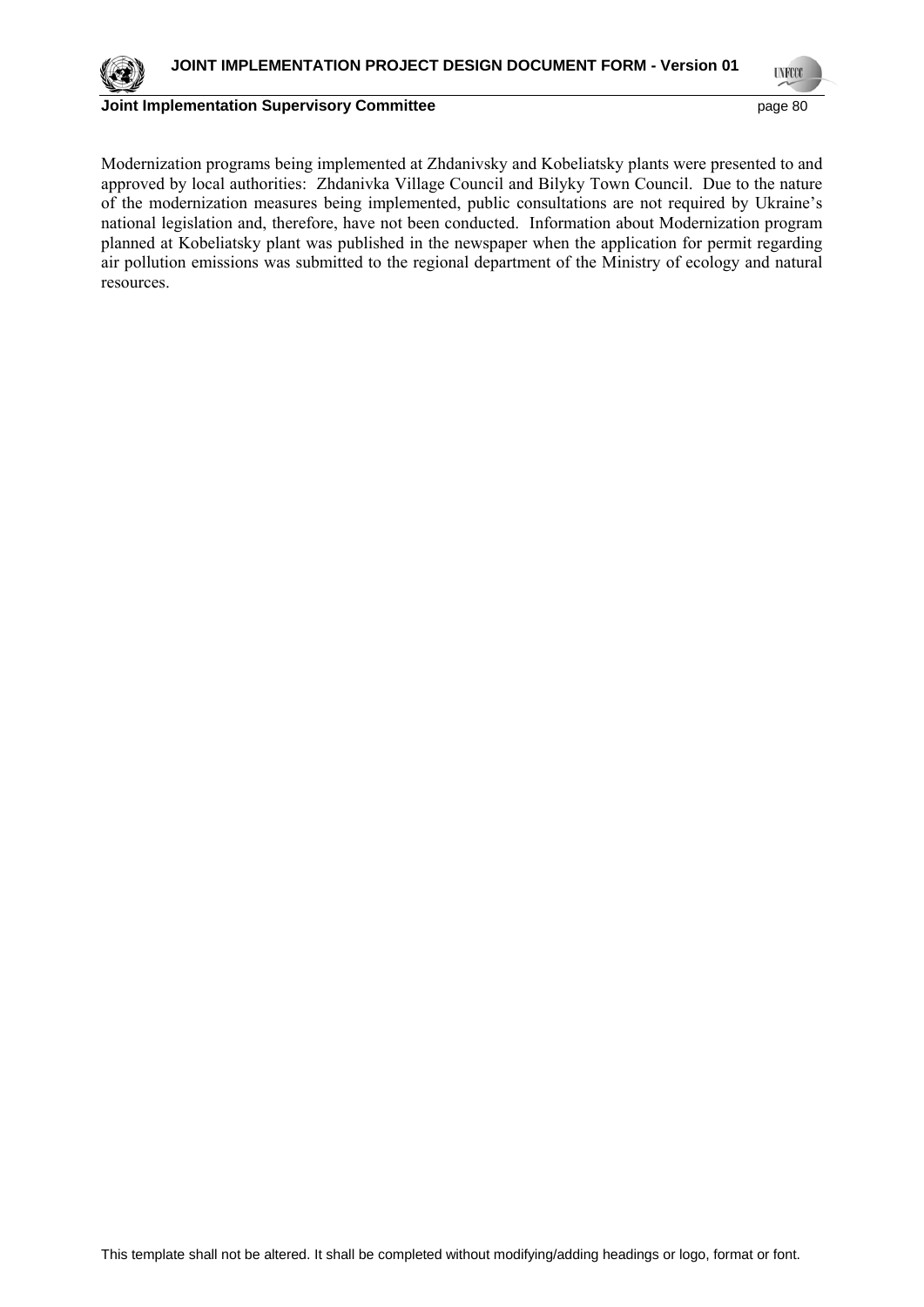**Joint Implementation Supervisory Committee Access 21 page 81** page 81

**UNFOOT** 

Annex 1

# **CONTACT INFORMATION ON PROJECT PARTICIPANTS**

| Organisation:   | LLC firm "Astarta-Kyiv"            |
|-----------------|------------------------------------|
| Street/P.O.Box: | 38/44 Pochainynska Str.            |
| Building:       |                                    |
| City:           | Kyiv                               |
| State/Region:   |                                    |
| Postal code:    | 04070                              |
| Country:        | Ukraine                            |
| Phone:          | +38 044 585 94 02                  |
| Fax:            |                                    |
| E-mail:         |                                    |
| URL:            | www.astartakiev.com                |
| Represented by: | Mr. Igor Rylik                     |
| Title:          | Project Leader                     |
| Salutation:     | Mr.                                |
| Last name:      | Rylik                              |
| Middle name:    |                                    |
| First name:     | Igor                               |
| Department:     | <b>Sugar Production Department</b> |
| Phone (direct): | +38 044 585 94 02                  |
| Fax (direct):   |                                    |
| Mobile:         | +38 067 565 41 37                  |
| Direct e-mail:  | Rylik@astartakiev.com              |

| Organisation:    | <b>Stichting Carbon Finance</b>                                   |
|------------------|-------------------------------------------------------------------|
| Street/P.O.Box:  | c/- Fortis Intertrust (Netherlands) B.V., Prins Bernhardplein 200 |
| Building:        |                                                                   |
| City:            | Amsterdam                                                         |
| State/Region:    |                                                                   |
| Postal code:     | 1000 AZ                                                           |
| Country:         | The Netherlands                                                   |
| Phone:           | +31 20 521 4795                                                   |
| Fax:             | +31 20 521 4836                                                   |
| E-mail:          | Jaap.veerman@fortisintertrust.com                                 |
| URL:             |                                                                   |
| Represented by:  | Mr. Jaap C.M. Veerman                                             |
| Title:           |                                                                   |
| Salutation:      | Mr.                                                               |
| Last name:       | Veerman                                                           |
| Middle name:     | C.M.                                                              |
| First name:      | Jaap                                                              |
| Department:      |                                                                   |
| Phone (direct):  | +31 20 521 4795                                                   |
| Fax (direct):    | +31 20 521 4836                                                   |
| Mobile:          |                                                                   |
| Personal e-mail: | Jaap.veerman@fortisintertrust.com                                 |